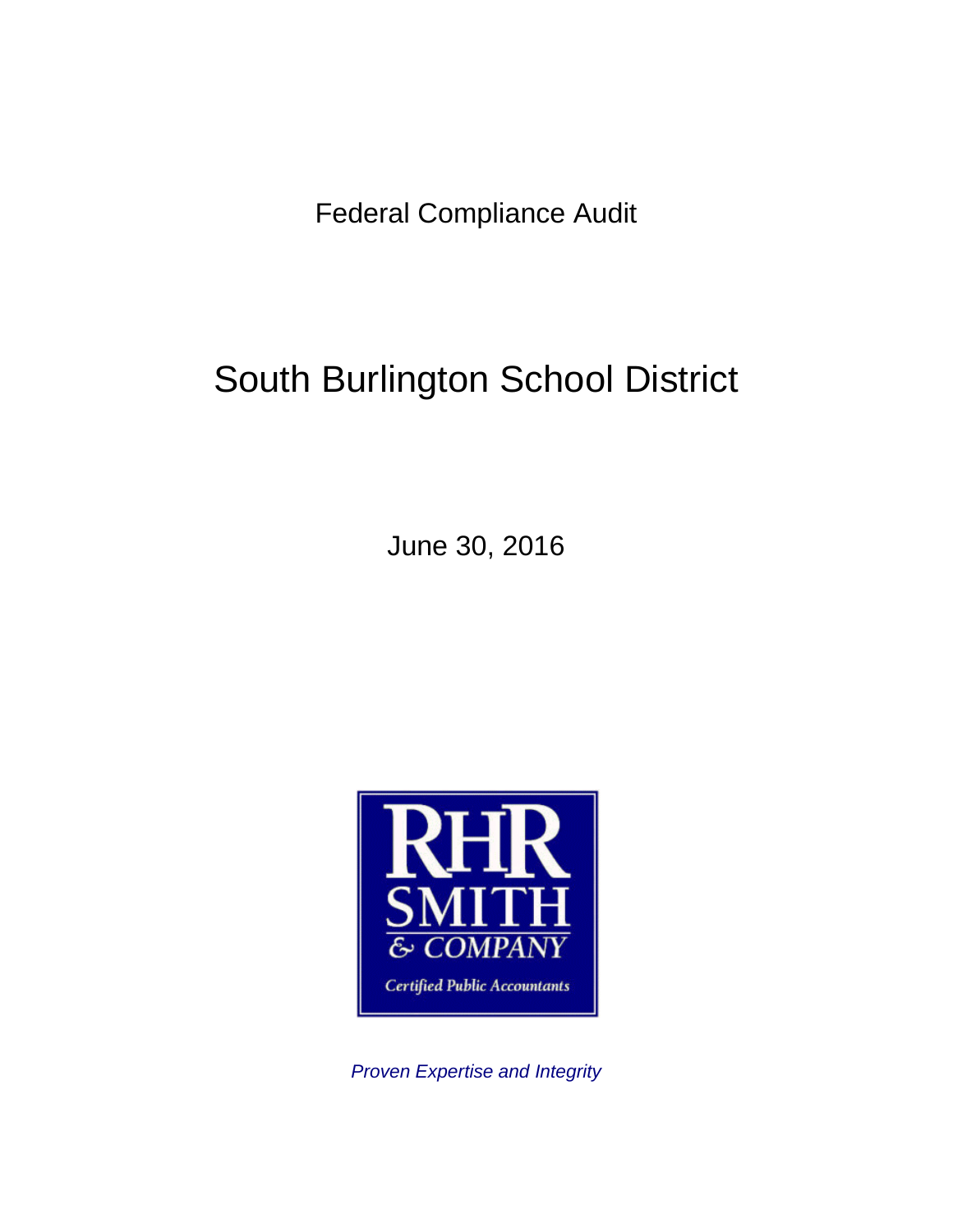# **CONTENTS**

# JUNE 30, 2016

|                                                                                                                                                                           | <b>PAGE</b> |
|---------------------------------------------------------------------------------------------------------------------------------------------------------------------------|-------------|
| <b>INDEPENDENT AUDITORS' REPORT</b>                                                                                                                                       | $1 - 3$     |
| <b>MANAGEMENT'S DISCUSSION AND ANALYSIS</b>                                                                                                                               | $4 - 13$    |
| <b>BASIC FINANCIAL STATEMENTS</b>                                                                                                                                         |             |
| <b>GOVERNMENT-WIDE FINANCIAL STATEMENTS</b>                                                                                                                               |             |
| STATEMENT A - STATEMENT OF NET POSITION                                                                                                                                   | 14          |
| STATEMENT B - STATEMENT OF ACTIVITIES                                                                                                                                     | $15 - 16$   |
| <b>FUND FINANCIAL STATEMENTS</b>                                                                                                                                          |             |
| STATEMENT C - BALANCE SHEET - GOVERNMENTAL FUNDS                                                                                                                          | 17          |
| STATEMENT D - RECONCILIATION OF THE GOVERNMENTAL FUNDS<br>BALANCE SHEET TO THE STATEMENT OF NET POSITION                                                                  | 18          |
| STATEMENT E - STATEMENT OF REVENUES, EXPENDITURES AND<br><b>CHANGES IN FUND BALANCES - GOVERNMENTAL</b><br><b>FUNDS</b>                                                   | 19          |
| STATEMENT F - RECONCILIATION OF THE STATEMENT OF REVENUES,<br>EXPENDITURES AND CHANGES IN FUND BALANCES OF<br>GOVERNMENTAL FUNDS TO THE STATEMENT OF<br><b>ACTIVITIES</b> | 20          |
| STATEMENT G - BALANCE SHEET - PROPRIETARY FUNDS                                                                                                                           | 21          |
| STATEMENT H - STATEMENT OF REVENUES, EXPENSES AND<br>CHANGES IN NET POSITION - PROPRIETARY FUNDS                                                                          | 22          |
| STATEMENT I - STATEMENT OF CASH FLOWS - PROPRIETARY FUNDS                                                                                                                 | 23          |
| STATEMENT J - STATEMENT OF FIDUCIARY NET POSITION - FIDUCIARY<br><b>FUNDS</b>                                                                                             | 24          |
| STATEMENT K - STATEMENT OF CHANGES IN FIDUCIARY NET POSITION<br><b>FIDUCIARY FUNDS</b>                                                                                    | 25          |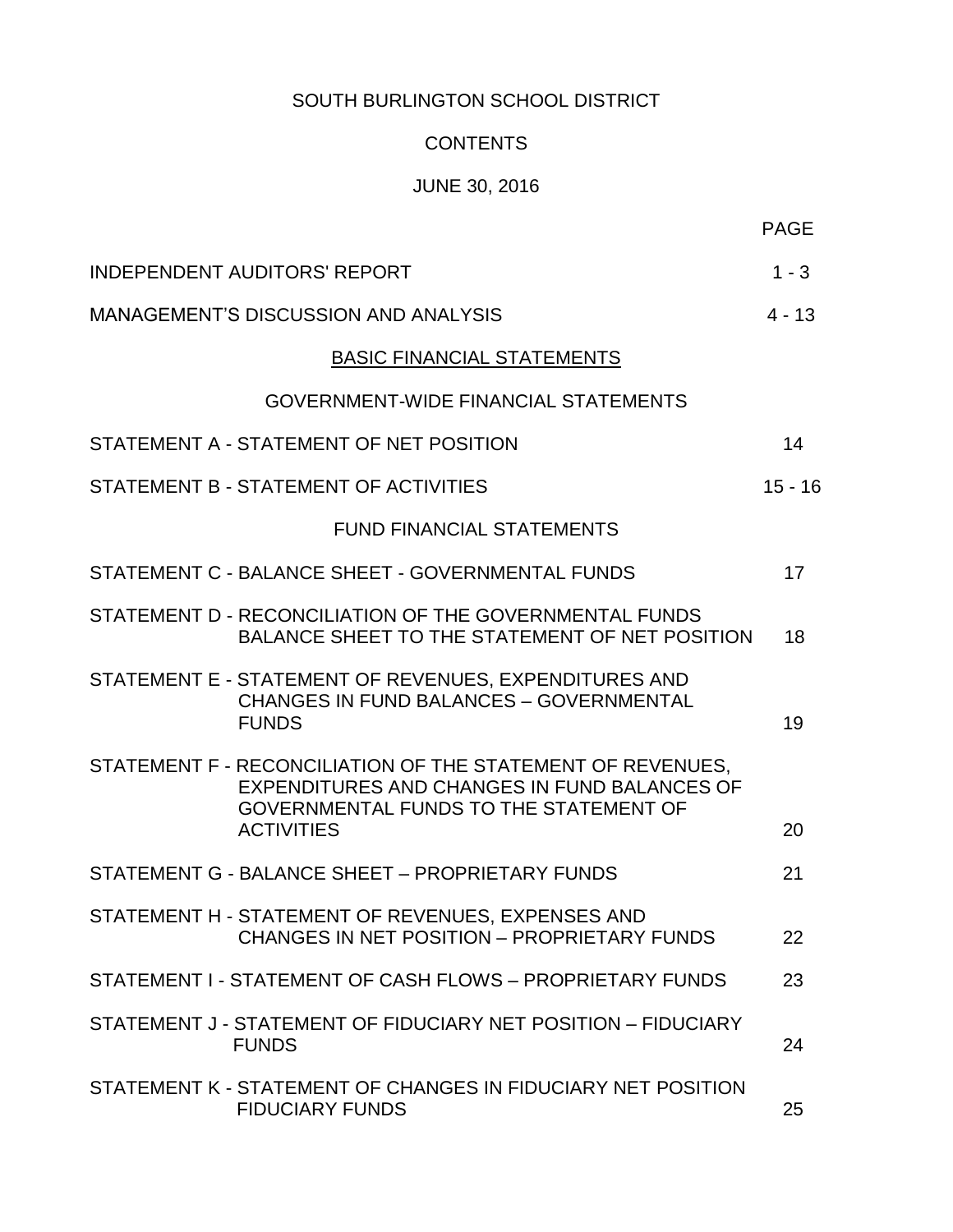## REQUIRED SUPPLEMENTARY INFORMATION

| REQUIRED SUPPLEMENTARY INFORMATION DESCRIPTION                                                                                        | 65        |
|---------------------------------------------------------------------------------------------------------------------------------------|-----------|
| SCHEDULE 1 - BUDGETARY COMPARISON SCHEDULE – BUDGETARY<br><b>BASIS - BUDGET AND ACTUAL - GENERAL FUND</b>                             | 66        |
| SCHEDULE 2 - SCHEDULE OF PROPORTIONATE SHARE OF THE NET<br><b>PENSION LIABILITY</b>                                                   | 67        |
| SCHEDULE 3 - SCHEDULE OF CONTRIBUTIONS                                                                                                | 68        |
| SCHEDULE 4 - SCHEDULE OF CHANGES IN NET PENSION LIABILITY AND<br>RELATED RATIOS - DISTRICT RETIREMENT INCOME PLAN                     | 69        |
| SCHEDULE 5 - SCHEDULE OF CONTRIBUTIONS - DISTRICT RETIREMENT<br><b>INCOME PLAN</b>                                                    | 70        |
| SCHEDULE 6 - SCHEDULE OF INVESTMENT RETURNS – DISTRICT<br><b>RETIREMENT INCOME PLAN</b>                                               | 71        |
| OTHER SUPPLEMENTARY INFORMATION                                                                                                       |           |
| OTHER SUPPLEMENTARY INFORMATION DESCRIPTION                                                                                           | 72        |
| SCHEDULE 7 - BUDGETARY COMPARISON SCHEDULE – BUDGETARY BASIS –<br><b>BUDGET AND ACTUAL - GENERAL FUND REVENUES</b>                    | 73        |
| SCHEDULE A - SCHEDULE OF DEPARTMENTAL OPERATIONS - GENERAL<br><b>FUND</b>                                                             | 74 - 76   |
| SCHEDULE B - COMBINING BALANCE SHEET - NONMAJOR<br><b>GOVERNMENTAL FUNDS</b>                                                          | 77        |
| SCHEDULE C - COMBINING SCHEDULE OF REVENUES, EXPENDITURES<br>AND CHANGES IN FUND BALANCES - NONMAJOR<br><b>OVERNMENTAL FUNDS</b>      | 78        |
| SPECIAL REVENUE FUNDS DESCRIPTION                                                                                                     | 79        |
| SCHEDULE D - COMBINING BALANCE SHEET - NONMAJOR SPECIAL<br><b>REVENUE FUNDS</b>                                                       | $80 - 84$ |
| SCHEDULE E - COMBINING SCHEDULE OF REVENUES, EXPENDITURES,<br>AND CHANGES IN FUND BALANCES - NONMAJOR<br><b>SPECIAL REVENUE FUNDS</b> | $85 - 89$ |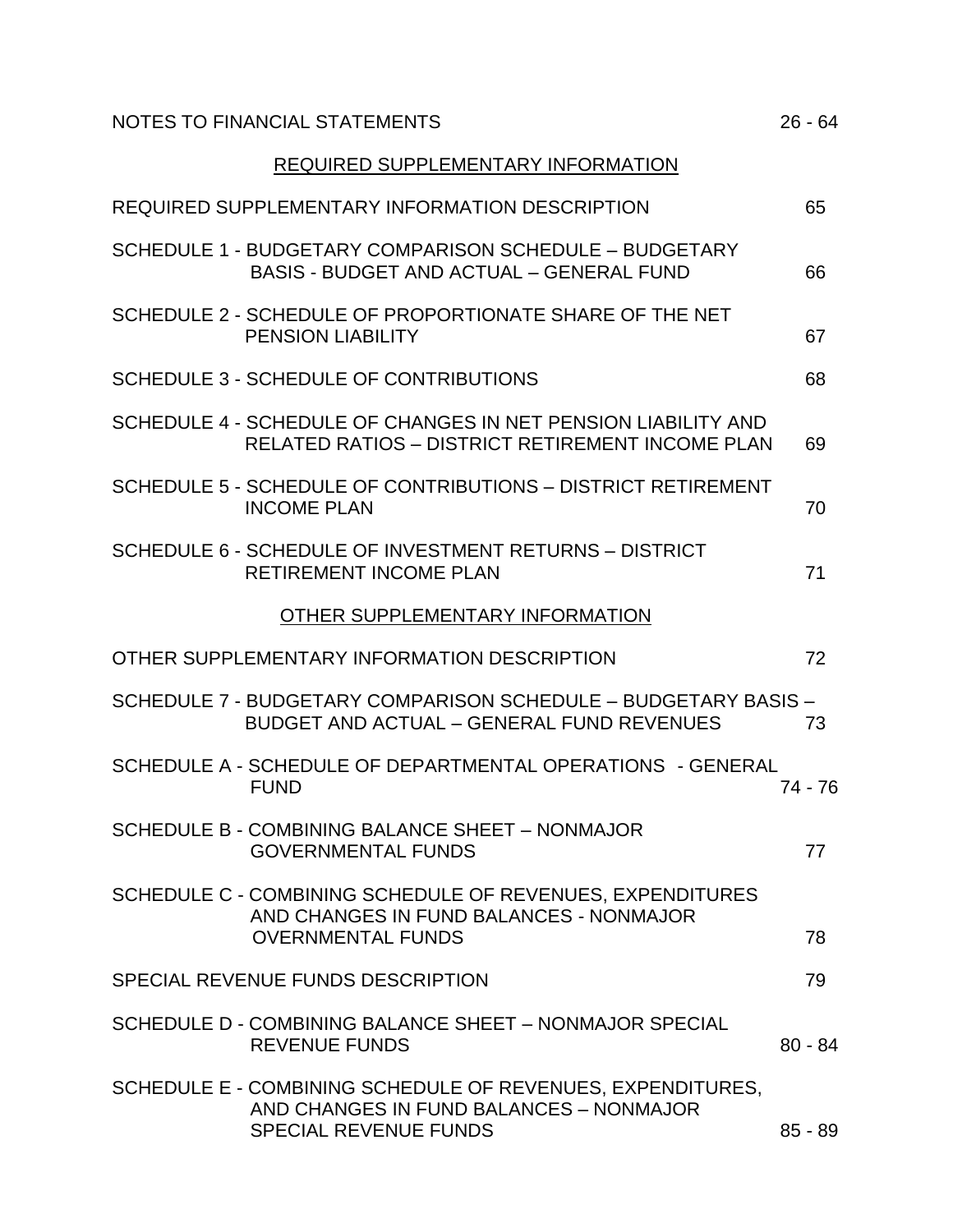| <b>ENTERPRISE FUNDS DESCRIPTION</b>                                                                                                                                                                                                       | 90          |
|-------------------------------------------------------------------------------------------------------------------------------------------------------------------------------------------------------------------------------------------|-------------|
| SCHEDULE F - COMBINING BALANCE SHEET - NONMAJOR ENTERPRISE<br><b>FUNDS</b>                                                                                                                                                                | 91          |
| SCHEDULE G - COMBINING SCHEDULE OF REVENUES, EXPENDITURES,<br>AND CHANGES IN FUND BALANCES - NONMAJOR<br><b>ENTERPRISE FUNDS</b>                                                                                                          | 92          |
| SCHEDULE H - SCHEDULE OF CASH FLOWS - NONMAJOR<br><b>ENTERPRISE FUNDS</b>                                                                                                                                                                 | 93          |
| <b>GENERAL CAPITAL ASSETS DESCRIPTION</b>                                                                                                                                                                                                 | 94          |
| SCHEDULE I - SCHEDULE OF GENERAL CAPITAL ASSETS BY FUNCTION                                                                                                                                                                               | 95          |
| SCHEDULE J - SCHEDULE OF CHANGES IN GENERAL CAPITAL ASSETS<br><b>BY FUNCTION</b>                                                                                                                                                          | 96          |
| <b>FEDERAL COMPLIANCE</b>                                                                                                                                                                                                                 |             |
| SCHEDULE OF EXPENDITURES OF FEDERAL AWARDS                                                                                                                                                                                                | 97          |
| NOTES TO SCHEDULE OF EXPENDITURES OF FEDERAL AWARDS                                                                                                                                                                                       | 98          |
| <b>INDEPENDENT AUDITORS' REPORT ON INTERNAL CONTROL OVER</b><br>FINANCIAL REPORTING AND ON COMPLIANCE AND OTHER MATTERS<br>BASED ON AN AUDIT OF FINANCIAL STATEMENTS PERFORMED IN<br><b>ACCORDANCE WITH GOVERNMENT AUDITING STANDARDS</b> | $99 - 100$  |
| INDEPENDENT AUDITORS' REPORT ON COMPLIANCE FOR EACH MAJOR<br>PROGRAM AND ON INTERNAL CONTROL OVER COMPLIANCE<br><b>REQUIRED BY UNIFORM GUIDANCE</b>                                                                                       | $101 - 103$ |
| SCHEDULE OF FINDINGS AND QUESTIONED COSTS                                                                                                                                                                                                 | 104         |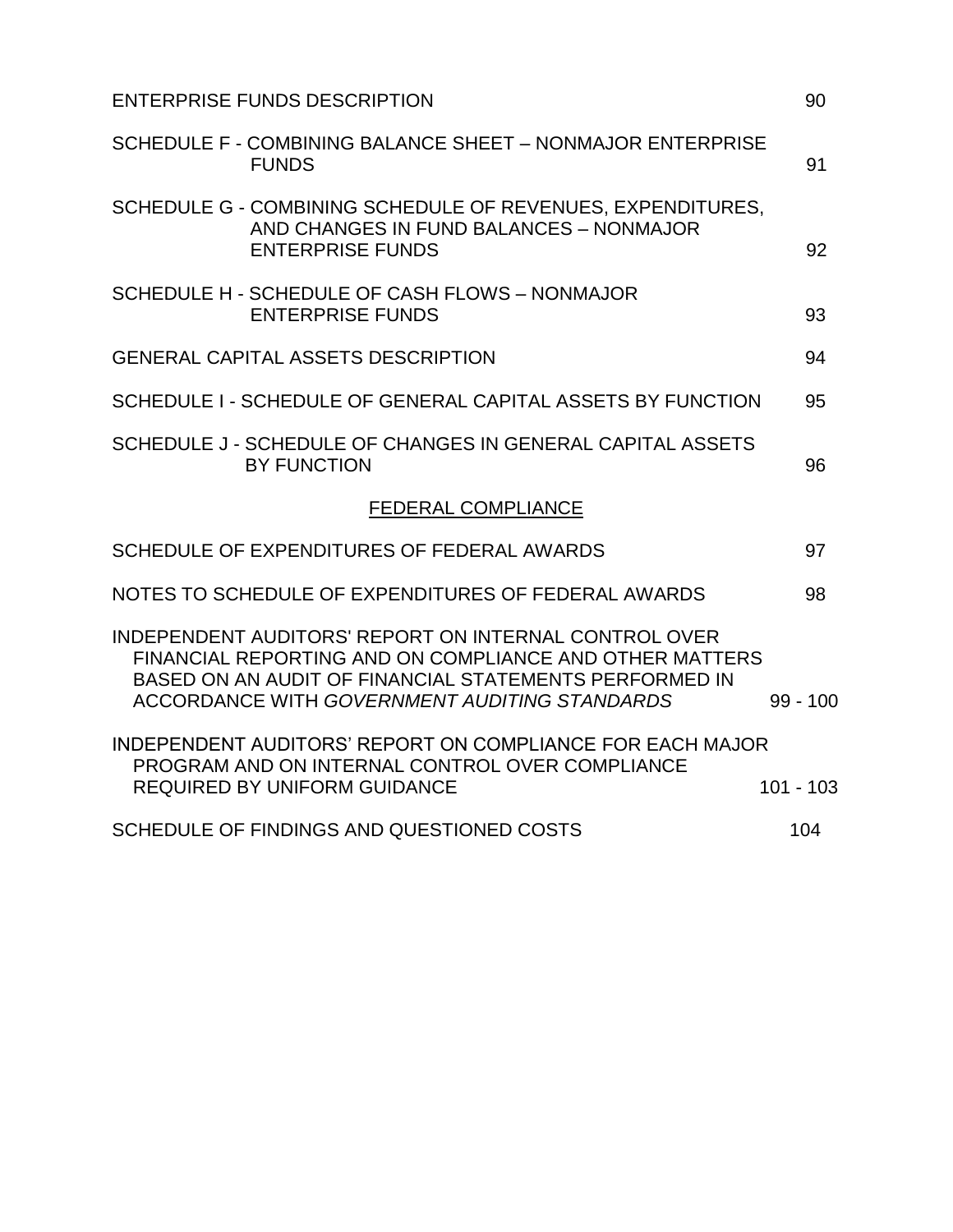

## INDEPENDENT AUDITORS' REPORT *Proven Expertise and Integrity*

Board of Directors South Burlington School District South Burlington, Vermont

## Report on the Financial Statements

We have audited the accompanying financial statements of the governmental activities, business-type activities, each major fund, and the aggregate remaining fund information of the South Burlington School District, as of and for the year ended June 30, 2016, and the related notes to the financial statements, which collectively comprise the District's basic financial statements as listed in the table of contents.

## Management's Responsibility for the Financial Statements

Management is responsible for the preparation and fair presentation of these financial statements in accordance with accounting principles generally accepted in the United States of America; this includes the design, implementation, and maintenance of internal control relevant to the preparation and fair presentation of financial statements that are free from material misstatement, whether due to fraud or error.

#### Auditors' Responsibility

Our responsibility is to express opinions on these financial statements based on our audit. We conducted our audit in accordance with auditing standards generally accepted in the United States of America and the standards applicable to financial audits contained in *Government Auditing Standards*, issued by the Comptroller General of the United States. Those standards require that we plan and perform the audit to obtain reasonable assurance about whether the financial statements are free of material misstatement.

An audit involves performing procedures to obtain audit evidence about the amounts and disclosures in the financial statements. The procedures selected depend on the auditor's judgment, including the assessment of the risks of material misstatement of the financial statements, whether due to fraud or error. In making those risk assessments, the auditor considers internal control relevant to the entity's preparation and fair presentation of the financial statements in order to design audit procedures that are appropriate in the circumstances, but not for the purpose of expressing an opinion on the effectiveness of the entity's internal control. Accordingly, we express no such opinion. An audit also includes evaluating the appropriateness of accounting policies used and the reasonableness of significant accounting estimates made by management, as well as evaluating the overall presentation of the financial statements.

> 3 Old Orchard Road, Buxton, Maine 04093 Tel: (800) 300-7708 (207) 929-4606 Fax: (207) 929-4609 www.rhrsmith.com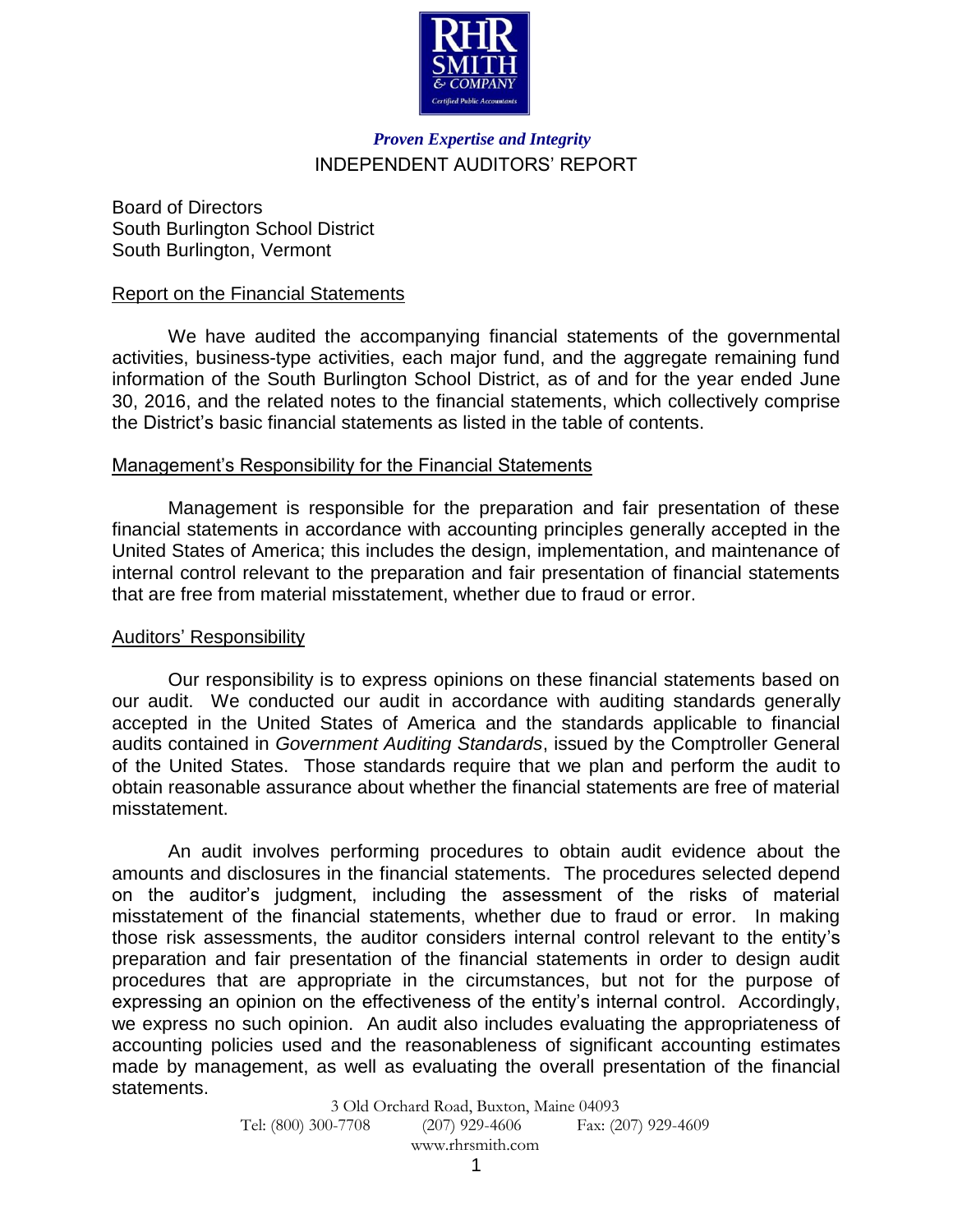We believe that the audit evidence we have obtained is sufficient and appropriate to provide a basis for our audit opinions.

## **Opinions**

In our opinion, the financial statements referred to above present fairly, in all material respects, the respective financial position of the governmental activities, business-type activities, each major fund, and the aggregate remaining fund information of the South Burlington School District as of June 30, 2016, and the respective changes in financial position and, where applicable, cash flows thereof for the year then ended in accordance with accounting principles generally accepted in the United States of America.

## Other Matters

## *Required Supplementary Information*

Accounting principles generally accepted in the United States of America require that the management's discussion and analysis, budgetary comparison information and pension information on pages 4 through 13 and 66 through 71 be presented to supplement the basic financial statements. Such information, although not a part of the basic financial statements, is required by the Governmental Accounting Standards Board, who considers it to be an essential part of financial reporting for placing the basic financial statements in an appropriate operational, economic, or historical context. We have applied certain limited procedures to the required supplementary information in accordance with auditing standards generally accepted in the United States of America, which consisted of inquiries of management about the methods of preparing the information and comparing the information for consistency with management's responses to our inquiries, the basic financial statements, and other knowledge we obtained during our audit of the basic financial statements. We do not express an opinion or provide any assurance on the information because the limited procedures do not provide us with sufficient evidence to express an opinion or provide any assurance.

#### *Other Information*

Our audit was conducted for the purpose of forming opinions on the financial statements that collectively comprise the South Burlington School District's basic financial statements. The Budgetary Comparison Schedule – Budgetary Basis – Budget and Actual – General Fund Revenues, Schedule of Departmental Operations – General Fund, combining and individual non-major fund financial statements are presented for purposes of additional analysis and are not a required part of the basic financial statements. The schedule of expenditures of federal awards is presented for purposes of additional analysis as required by U.S. Office of Management and Budget Circular A-133, *Audits of States, Local Governments, and Non-Profit Organizations,* and is also not a required part of the basic financial statements.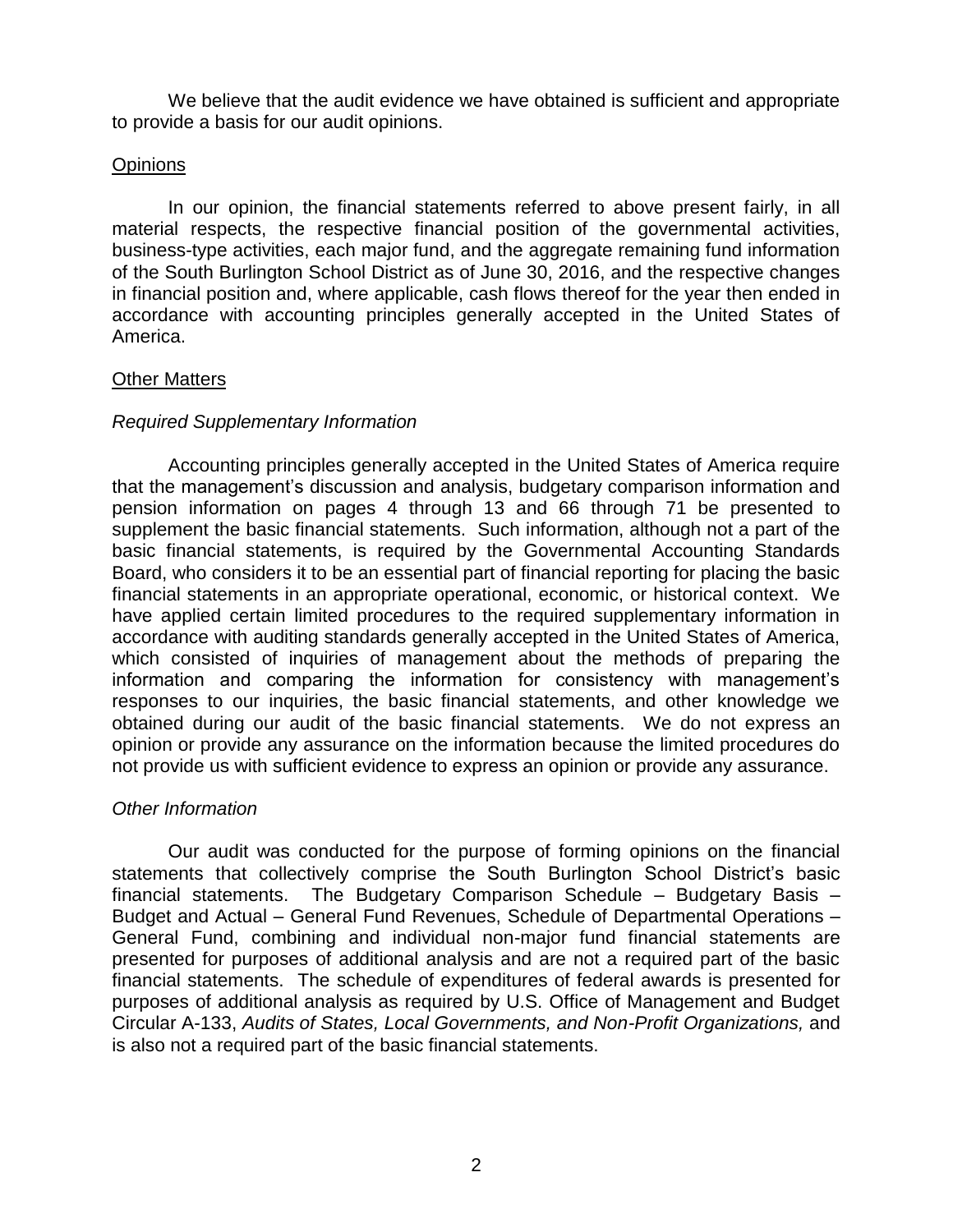The Budgetary Comparison Schedule – Budgetary Basis – Budget and Actual – General Fund Revenues, Schedule of Departmental Operations – General Fund, combining and individual non-major fund financial statements and the schedule of expenditures of federal awards are the responsibility of management and were derived from and related directly to the underlying accounting and other records used to prepare the basic financial statements. Such information has been subjected to the auditing procedures applied in the audit of the basic financial statements and certain additional procedures, including comparing and reconciling such information directly to the underlying accounting and other records used to prepare the basic financial statements or to the basic financial statements themselves, and other additional procedures in accordance with auditing standards generally accepted in the United States of America. In our opinion, the Budgetary Comparison Schedule – Budgetary Basis – Budget and Actual – General Fund Revenues, Schedule of Departmental Operations – General Fund, combining and individual nonmajor fund financial statements and the schedule of expenditures of federal awards are fairly stated in all material respects in relation to the basic financial statements as a whole.

## Other Reporting Required by *Government Auditing Standards*

In accordance with *Government Auditing Standards*, we have also issued our report dated February 9, 2017, on our consideration of the South Burlington School District's internal control over financial reporting and our tests of its compliance with certain provisions of laws, regulations, contracts and grants agreements and other matters. The purpose of that report is to describe the scope of our testing of internal control over financial reporting and compliance and the results of that testing, and not to provide an opinion on internal control over financial reporting or on compliance. That report is an integral part of an audit performed in accordance with *Government Auditing Standards* in considering the South Burlington School District's internal control over financial reporting and compliance.

RHR Smith & Company

Buxton, Maine Vermont Registration No. 092.0000697 February 9, 2017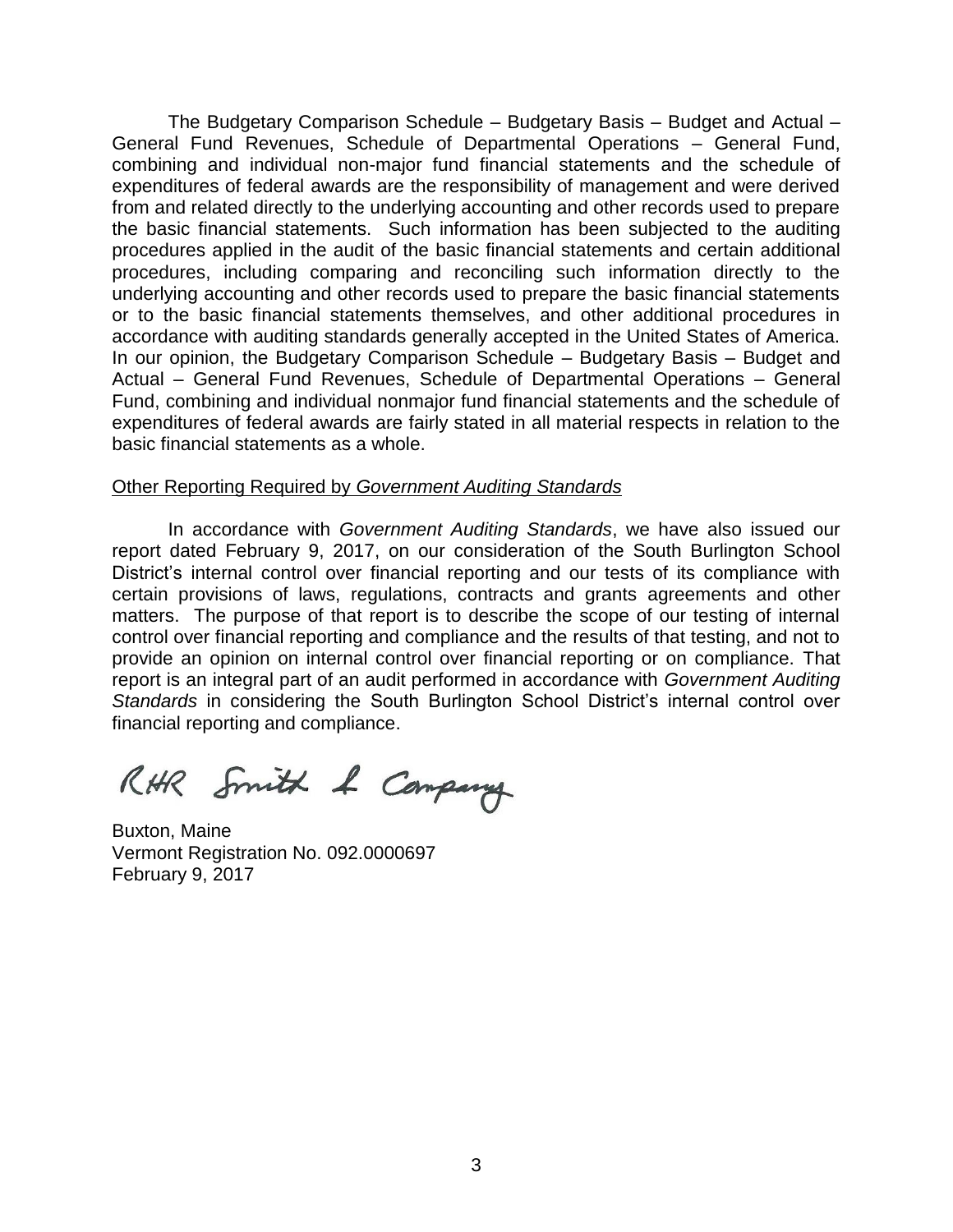## **REQUIRED SUPPLEMENTARY INFORMATION MANAGEMENT'S DISCUSSION AND ANALYSIS JUNE 30, 2016**

#### **(UNAUDITED)**

The following management's discussion and analysis of South Burlington School District's financial performance provides an overview of the District's financial activities for the fiscal year ended June 30, 2016. Please read it in conjunction with the District's financial statements.

## **Financial Statement Overview**

The South Burlington School District's basic financial statements include the following components: 1) government-wide financial statements, 2) fund financial statements, and 3) notes to the financial statements. This report also includes required supplementary information which consists of the general fund budgetary comparison schedule and pension schedules, and other supplementary information which includes combining and other schedules.

## **Basic Financial Statements**

The basic financial statements include financial information in two differing views: the government-wide financial statements and the fund financial statements. These basic financial statements also include the notes to financial statements that explain in more detail certain information in the financial statements and also provide the user with the accounting policies used in the preparation of the financial statements.

#### **Government-Wide Financial Statements**

The government-wide financial statements provide a broad view of the District's operations in a manner that is similar to private businesses. These statements provide both short-term as well as long-term information in regards to the District's financial position. These financial statements are prepared using the accrual basis of accounting. This measurement focus takes into account all revenues and expenses associated with the fiscal year regardless of when cash is received or paid. The government-wide financial statements include the following two statements:

The Statement of Net Position – this statement presents *all* of the government's assets, deferred outflows of resources, liabilities and deferred inflows of resources with the difference being reported as net position.

The Statement of Activities – this statement presents information that shows how the government's net position changed during the period. All changes in net position are reported as soon as the underlying event giving rise to the change occurs, regardless of the timing of the related cash flows.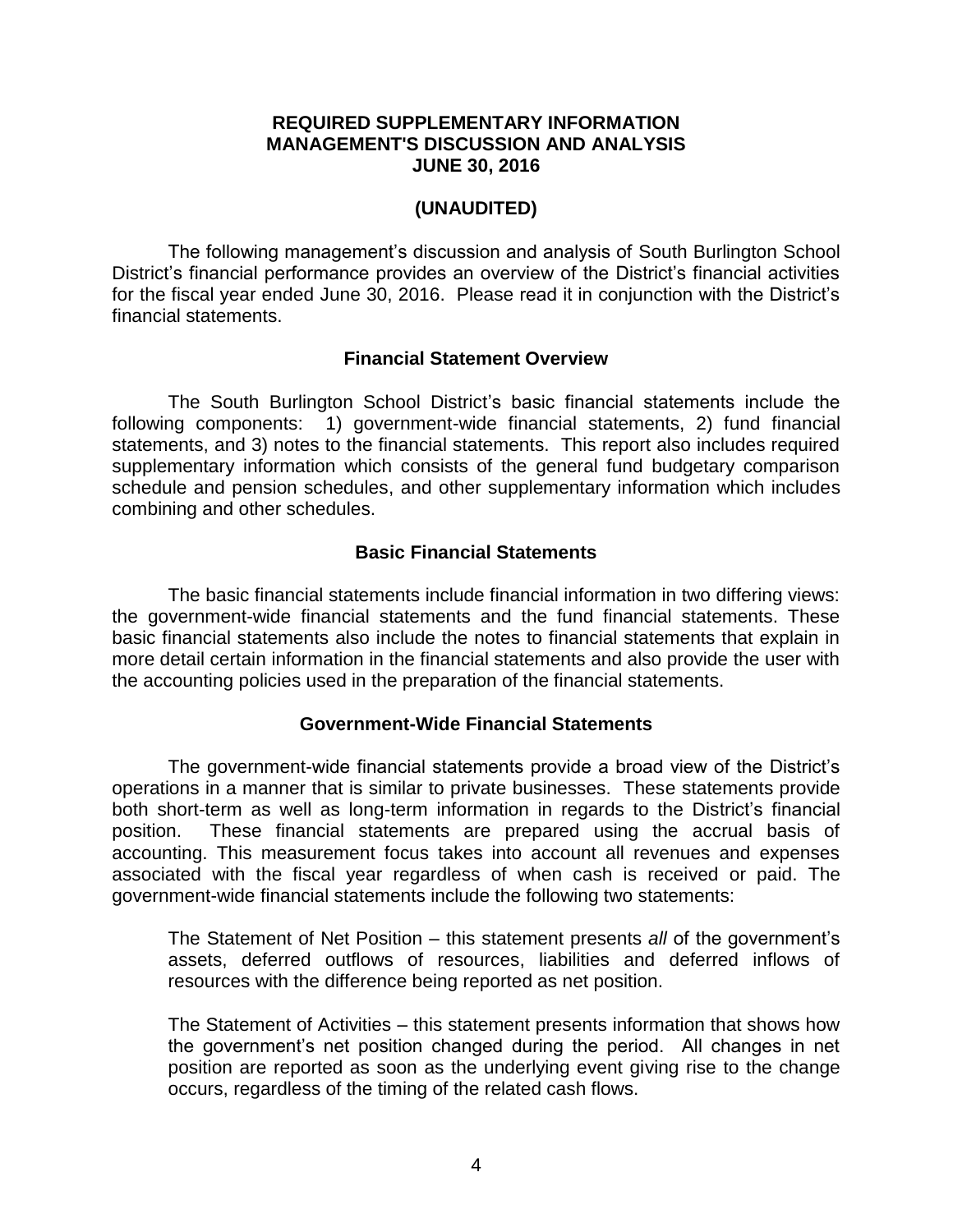Both of the above mentioned financial statements have separate columns for the two different types of District activities. The types of activities presented for South Burlington School District are:

- *Governmental activities* The activities in this section are mostly supported by taxes and intergovernmental revenues (federal and state grants). Most of the District's basic services are reported in governmental activities, which include regular instruction, special education, administration, support services, transportation, operations and maintenance, other support services and program expenditures.
- *Business-type activities* These activities are normally intended to recover all or a significant portion of their costs through user fees and/or charges to external users for goods and/or services. These activities for South Burlington School District include the School Nutrition Fund, School's Out Program, Munson Field and other nonmajor funds.

## **Fund Financial Statements**

A fund is a grouping of related accounts that is used to maintain control over resources that have been segregated for specific activities or objectives. South Burlington School District, like other local governments, uses fund accounting to ensure and demonstrate compliance with financial related legal requirements. All of the funds of South Burlington School District can be divided into three categories: governmental funds, proprietary funds, and fiduciary funds.

*Governmental funds*: Most of the basic services provided by the District are financed through governmental funds. Governmental funds are used to account for essentially the same functions reported in governmental activities in the government– wide financial statements. However, unlike the government-wide financial statements, the governmental fund financial statements focus on near-term inflows and outflows of spendable resources. They also focus on the balance of spendable resources available at the end of the fiscal year. Such information will be useful in evaluating the government's near-term financing requirements. This approach is known as the current financial resources measurement focus and the modified accrual basis of accounting. Under this approach revenues are recorded when cash is received or when susceptible to accrual. Expenditures are recorded when liabilities are incurred and due. These statements provide a detailed short-term view of the District's finances to assist in determining whether there will be adequate financial resources available to meet the current needs of the District.

Because the focus of governmental funds is narrower than that of governmentwide financial statements, it is useful to compare the information presented for governmental funds with similar information presented for governmental activities in the government-wide financial statements. By doing so, readers may better understand the long-term impact of the government's near-term financing decisions. Both the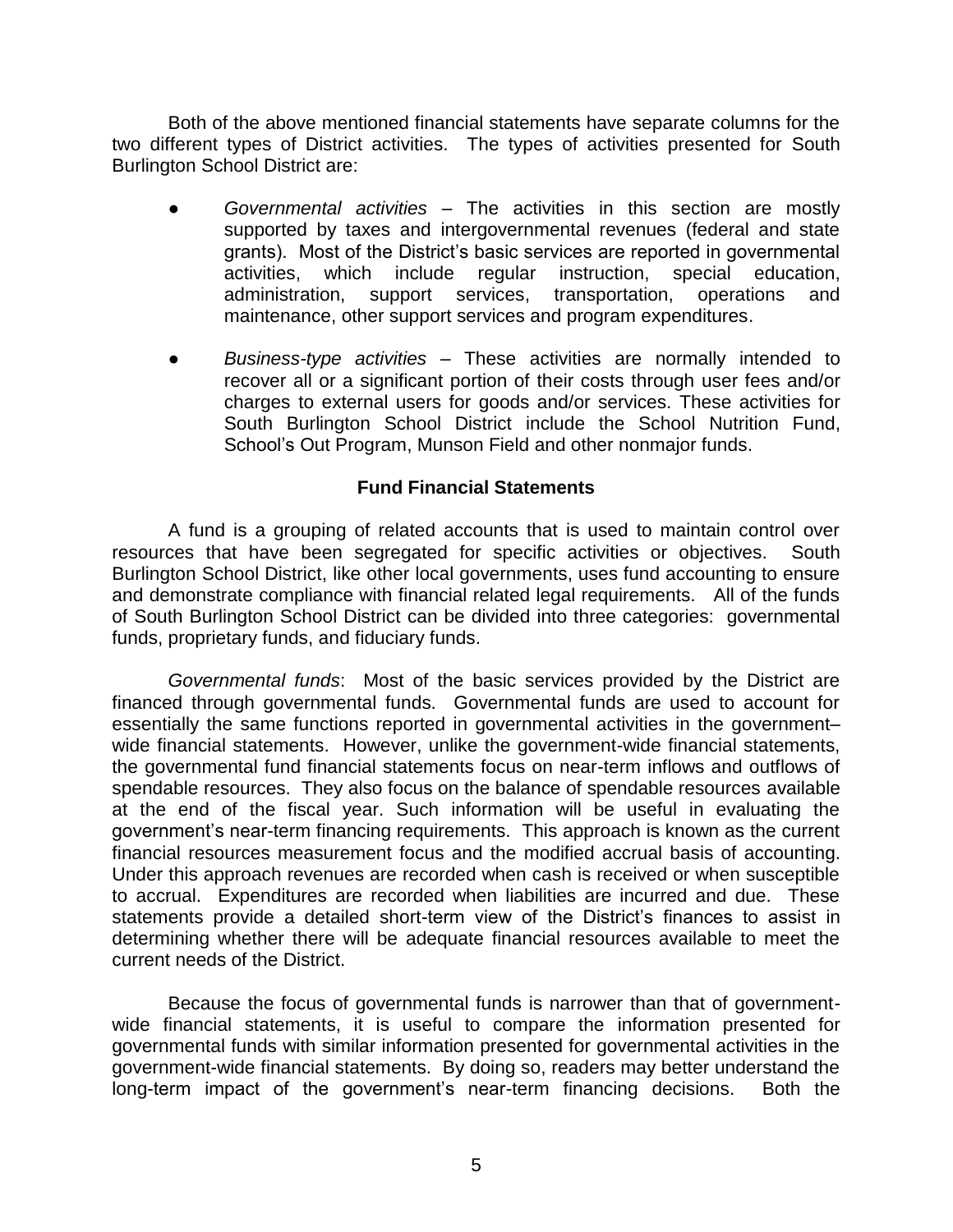governmental funds balance sheet and the governmental funds statement of revenues, expenditures and changes in fund balances provide a reconciliation to facilitate this comparison between governmental funds and governmental activities. These reconciliations are presented on the page immediately following each governmental fund financial statement.

The South Burlington School District presents three columns in the governmental fund balance sheet and the governmental fund statement of revenues, expenditures and changes in fund balances. The District's major governmental funds are the General Fund and Capital Projects Fund. All other funds are shown as nonmajor and are combined in the "Other Governmental Funds" column on these statements.

The general fund is the only fund for which the District legally adopted a budget. The Budgetary Comparison Schedule – Budgetary Basis – Budget and Actual – General Fund provides a comparison of the original and final budget and the actual expenditures for the current year.

*Proprietary Funds:* The South Burlington School District maintains four proprietary funds, the School Nutrition Fund, School's Out Program, Munson Field and other nonmajor funds. These funds are used to show activities that operate more like those of commercial enterprises. Proprietary funds provide the same type of information as the government-wide financial statements, only in more detail. Like the government-wide financial statements, proprietary fund financial statements use the accrual basis of accounting. No reconciliation is needed between the government-wide financial statements for business-type activities and the proprietary fund financial statements.

*Fiduciary Funds:* These funds are used to account for resources held for the benefit of parties outside South Burlington School District. These funds are not reflected in the government-wide financial statements because the resources of these funds are not available to support the District's own programs. The accounting used for fiduciary funds are much like that of proprietary funds. They use the accrual basis of accounting.

## **Notes to the Financial Statements**

The notes provide additional information that is essential to a full understanding of the data provided in the Government-Wide and the Fund Financial Statements. The Notes to Financial Statements can be found following the Statement of Changes in Fiduciary Net Position – Fiduciary Funds.

#### **Required Supplementary Information**

The basic financial statements are followed by a section of required supplementary information, which includes a Budgetary Comparison Schedule – Budgetary Basis – Budget and Actual – General Fund, a Schedule of Proportionate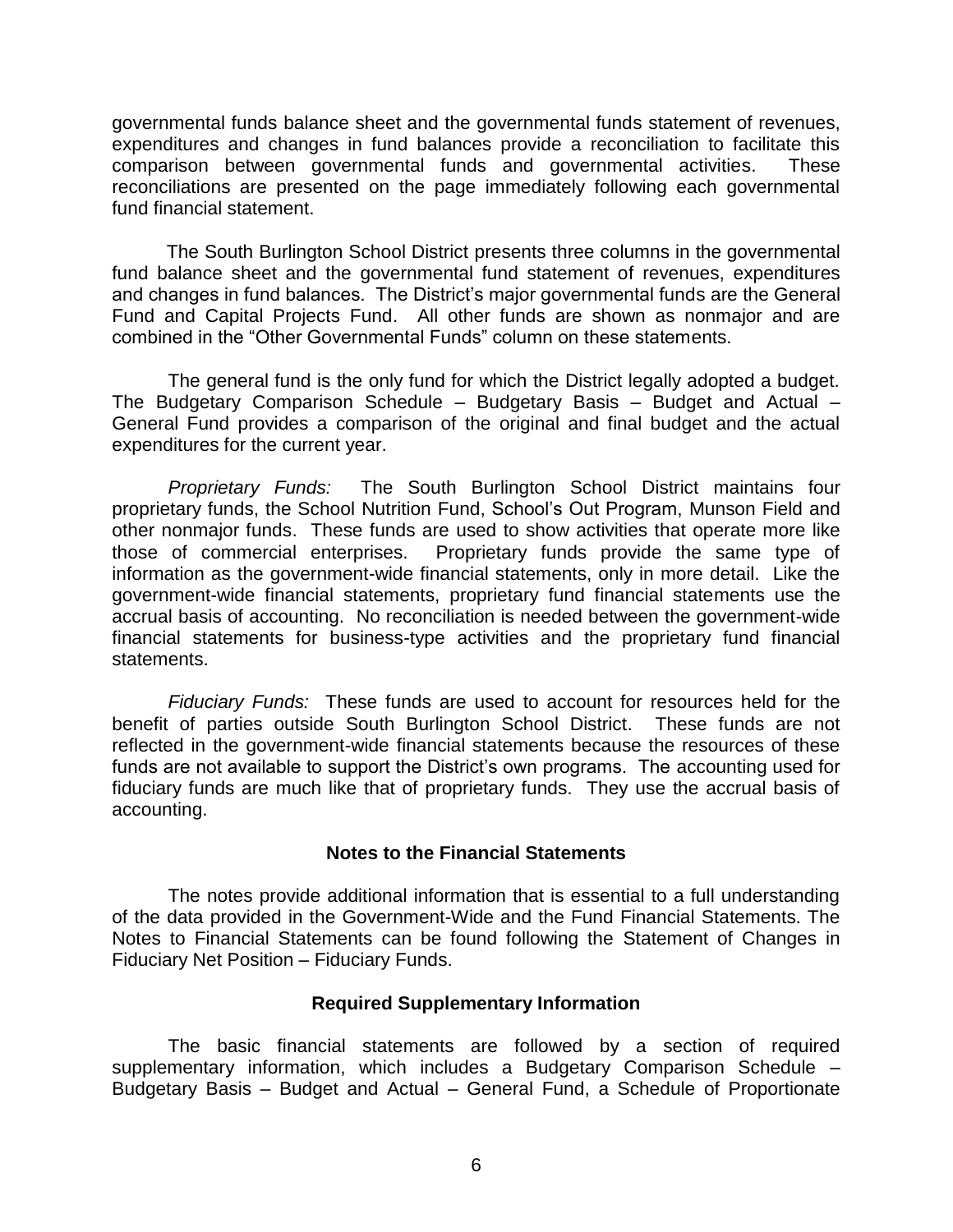Share of the Net Pension Liability, a Schedule of Contributions, a Schedule of Changes in Net Pension Liability and Related Ratios – District Retirement Income Plan, a Schedule of Contributions – District Retirement Income Plan and a Schedule of Investment Returns – District Retirement Income Plan.

## **Other Supplementary Information**

Other supplementary information follows the required supplementary information. These combining and other schedules provide information in regards to nonmajor funds, capital asset activity and other detailed budgetary information for the general fund.

## **Government-Wide Financial Analysis**

Our analysis below focuses on the net position, and changes in net position of the District's governmental and business-type activities. The District's total governmental net position increased by \$2,053,379 from \$4,837,044 to \$6,890,423. The District's total business-type net position increased by \$105,077 from a deficit of \$9,527 to a balance of \$95,550.

Unrestricted net position - the part of net position that can be used to finance day-to-day operations without constraints established by debt covenants, enabling legislation, or other legal requirements - decreased to a balance of \$125,180 at the end of this year for the governmental activities. The District's unrestricted net position for the business-type activities increased to a balance of \$61,909 at the end of this year.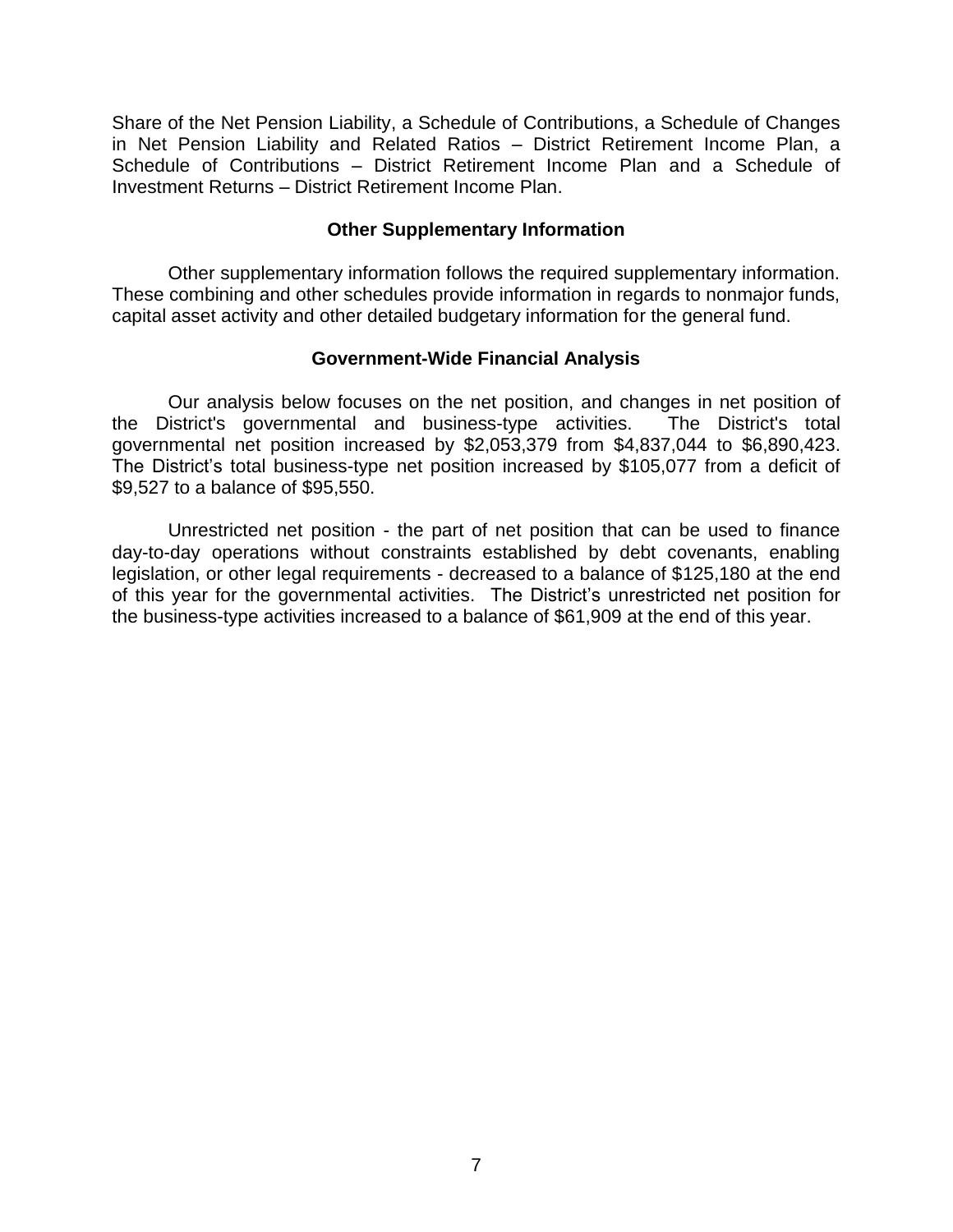## **Table 1 South Burlington School District Net Position June 30,**

|                                             |            | <b>Governmental Activities</b> | <b>Business-Type Activities</b> |                |  |  |
|---------------------------------------------|------------|--------------------------------|---------------------------------|----------------|--|--|
|                                             |            | 2015                           |                                 |                |  |  |
|                                             | 2016       | (Restated)                     | 2016                            | 2015           |  |  |
| Assets:                                     |            |                                |                                 |                |  |  |
| <b>Current Assets</b>                       | 7,200,121  | 7,209,058<br>\$.               | \$<br>101,585                   | \$<br>(7, 949) |  |  |
| <b>Capital Assets</b>                       | 8,741,706  | 6,521,431                      | 33,641                          | 30,910         |  |  |
| <b>Total Assets</b>                         | 15,941,827 | 13,730,489                     | 135,226                         | 22,961         |  |  |
| <b>Deferred Outflows of Resources:</b>      |            |                                |                                 |                |  |  |
| Deferred Outflows Related to Pensions       | 1,315,643  | 529,411                        |                                 |                |  |  |
| <b>Total Deferred Outflows of Resources</b> | 1,315,643  | 529,411                        |                                 |                |  |  |
| <b>Liabilities:</b>                         |            |                                |                                 |                |  |  |
| <b>Current Liabilities</b>                  | 5,576,737  | 4,996,737                      | 39,676                          | 32,488         |  |  |
| Long-term Debt Outstanding                  | 4,616,665  | 4,254,093                      |                                 |                |  |  |
| <b>Total Liabilities</b>                    | 10,193,402 | 9,250,830                      | 39,676                          | 32,488         |  |  |
| <b>Deferred Inflows of Resources:</b>       |            |                                |                                 |                |  |  |
| Deferred Inflows Related to Pensions        | 173,645    | 172,026                        |                                 |                |  |  |
| <b>Total Deferred Inflows of Resources</b>  | 173,645    | 172,026                        |                                 |                |  |  |
| <b>Net Position:</b>                        |            |                                |                                 |                |  |  |
| Net Investment in Capital Assets            | 6,302,300  | 3,541,244                      | 33,641                          | 30,910         |  |  |
| Restricted: Special Revenue Funds           | 198,193    | 313,175                        |                                 |                |  |  |
| <b>Capital Projects Fund</b>                | 264,750    | 766,333                        |                                 |                |  |  |
| Unresticted (Deficit)                       | 125,180    | 216,292                        | 61,909                          | (40,437)       |  |  |
| <b>Total Net Position</b>                   | 6,890,423  | \$<br>4,837,044                | \$<br>95,550                    | \$<br>(9,527)  |  |  |

#### **Revenues and Expenses**

Revenues for the District's governmental activities increased by 3.30%, while total expenses increased by 1.89%. A significant increase in intergovernmental revenues, tuition and state on-behalf payments partially offset by reductions in interest income and other revenue account for most of the change. Likewise, significant increases were incurred in several expense categories, including special education and state on-behalf payments.

The revenues and expenses for the proprietary funds were largely consistent with the previous year. Refer to Statement H for more detail.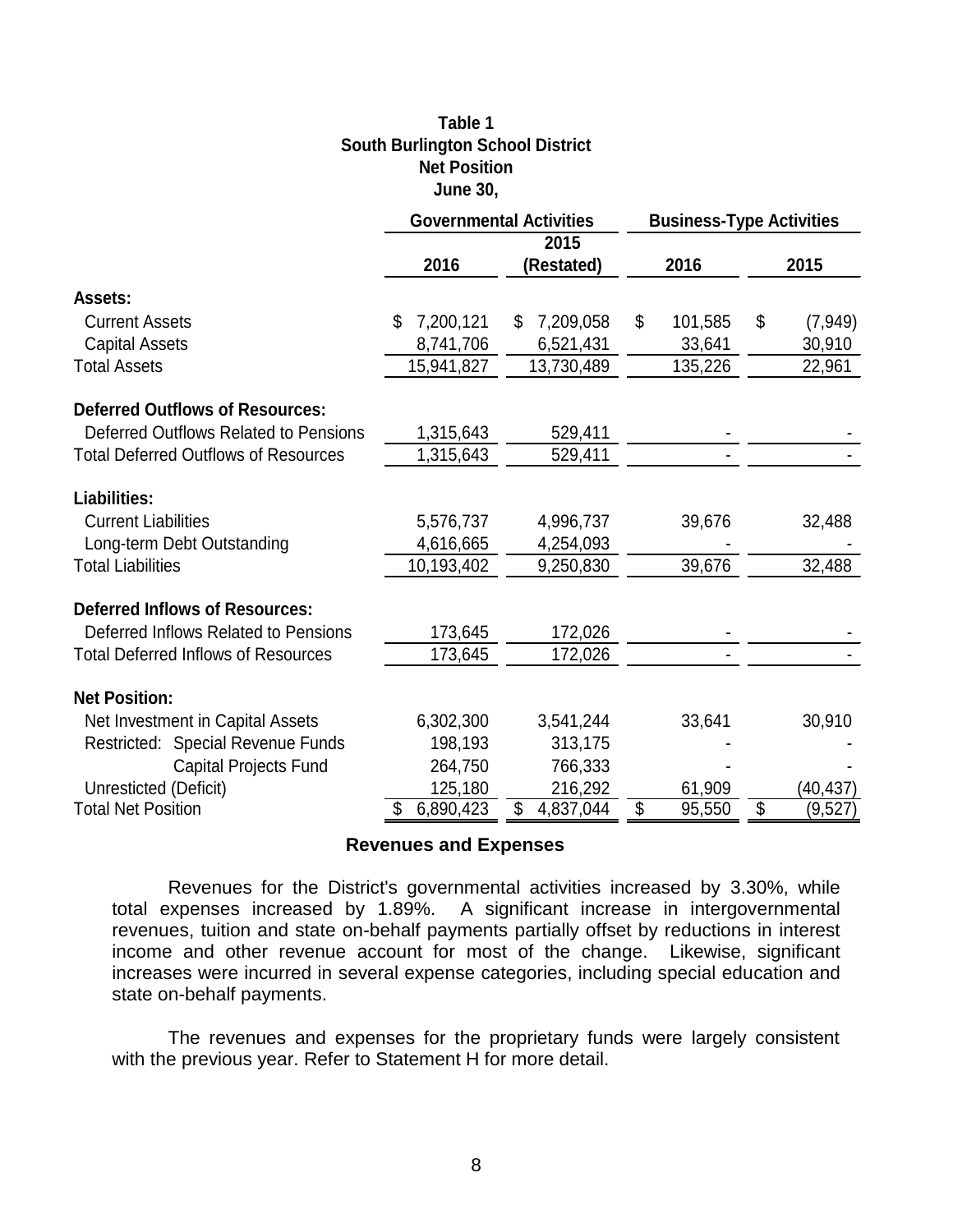## **Table 2 South Burlington School District Change in Net Position For the Years Ended June 30,**

|                                      |             | <b>Governmental Activities</b> | <b>Business-Type Activities</b> |                  |  |  |
|--------------------------------------|-------------|--------------------------------|---------------------------------|------------------|--|--|
|                                      | 2016        | 2015                           | 2016                            | 2015             |  |  |
| <b>Revenues</b>                      |             |                                |                                 |                  |  |  |
| Local support from City              | \$<br>2,716 | 9,451<br>\$                    | \$                              | \$               |  |  |
| Intergovernmental revenues           | 42,916,939  | 42,158,359                     | 565,392                         | 479,850          |  |  |
| Charges for services                 | 122,058     | 113,354                        | 1,550,193                       | 1,541,211        |  |  |
| Tuition                              | 2,465,521   | 2,096,124                      |                                 |                  |  |  |
| Interest income                      | 16,546      | 19,786                         |                                 |                  |  |  |
| Investment income, net of unrealized |             |                                |                                 |                  |  |  |
| gains/(losses)                       | (84,098)    | 32,999                         |                                 |                  |  |  |
| State on-behalf payments             | 6,035,519   | 5,367,451                      |                                 |                  |  |  |
| Other revenue                        | 506,278     | 525,109                        | 22,468                          | 34,087           |  |  |
| <b>Total Revenues</b>                | 51,981,479  | 50,322,633                     | 2,138,053                       | 2,055,148        |  |  |
| <b>Expenses</b>                      |             |                                |                                 |                  |  |  |
| Regular instruction                  | 17,501,135  | 17,647,444                     |                                 |                  |  |  |
| Support services                     | 4,236,776   | 4,027,901                      |                                 |                  |  |  |
| Transportation                       | 1,550,952   | 1,410,734                      |                                 |                  |  |  |
| Administration                       | 3,484,762   | 3,293,302                      |                                 |                  |  |  |
| Operations and maintenance           | 3,425,819   | 3,401,241                      |                                 |                  |  |  |
| Interest on debt service             | 65,488      | 109,119                        |                                 |                  |  |  |
| Vocational education                 | 189,345     | 189,353                        |                                 |                  |  |  |
| Contingency                          | 27,009      | 30,020                         |                                 |                  |  |  |
| Other support services               | 3,213,369   | 2,962,916                      |                                 |                  |  |  |
| Special education                    | 10,140,605  | 9,236,855                      |                                 |                  |  |  |
| Program expenditures                 | 119,439     | 1,380,735                      | 1,970,858                       | 1,937,755        |  |  |
| State on-behalf payments             | 6,035,519   | 5,367,451                      |                                 |                  |  |  |
| Unallocated depreciation (Note 4)    |             | 3,794                          |                                 |                  |  |  |
| <b>Total Expenses</b>                | 49,990,218  | 49,060,865                     | 1,970,858                       | 1,937,755        |  |  |
|                                      |             |                                |                                 |                  |  |  |
| Transfers                            | 62,118      | (19, 105)                      | (62, 118)                       | 19,105           |  |  |
| Change in Net Position               | 2,053,379   | 1,242,663                      | 105,077                         | 136,498          |  |  |
| Net Position - July 1, Restated      | 4,837,044   | 3,594,381                      | (9,527)                         | <u>(146,025)</u> |  |  |
| Net Position - June 30               | \$6,890,423 | 4,837,044<br>\$                | \$<br>95,550                    | \$<br>(9,527)    |  |  |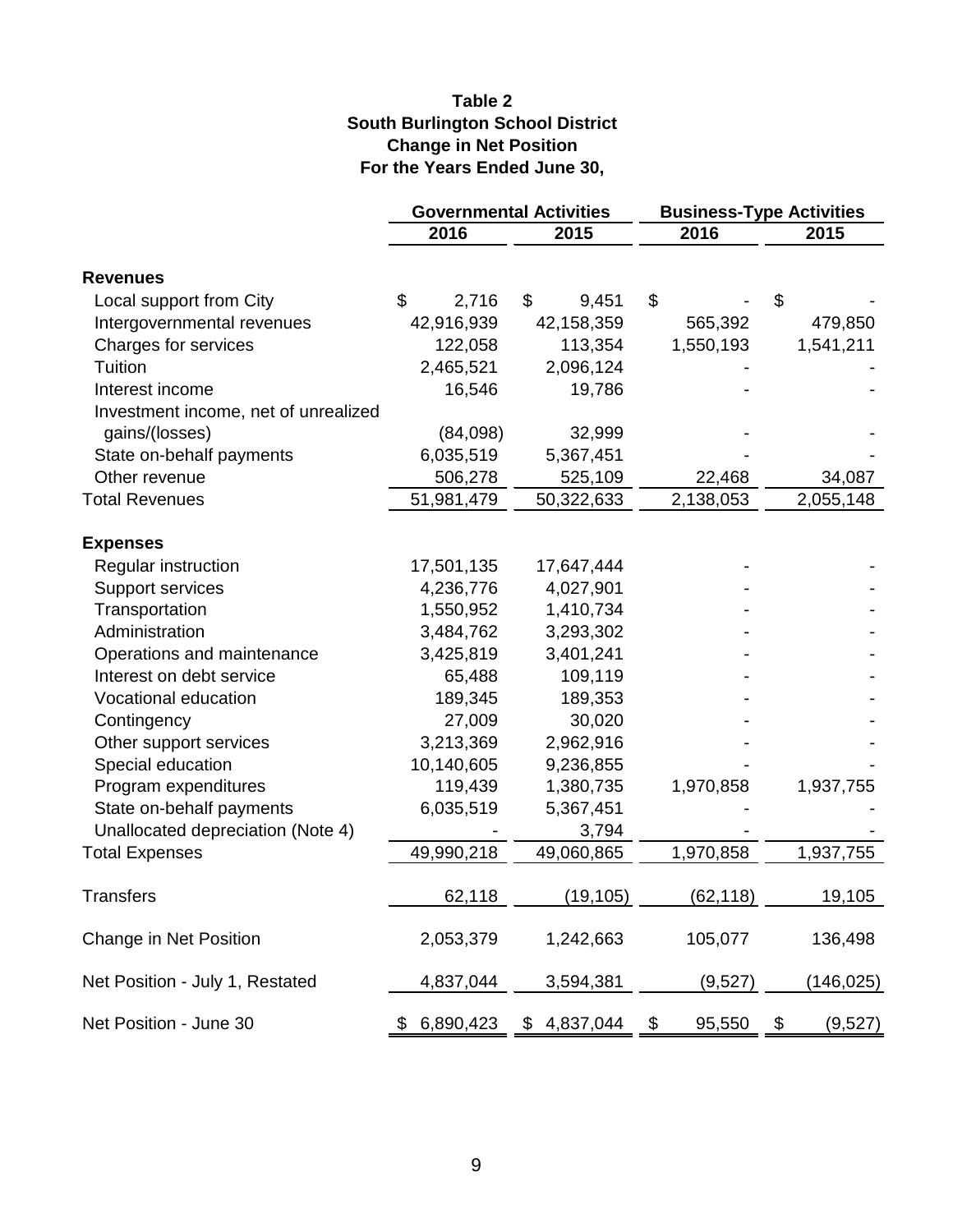## **Financial Analysis of the District's Fund Statements**

*Governmental funds*: The financial reporting focus of the District's governmental funds is to provide information on near-term inflows, outflows, and balances of spendable resources. Such information may be useful in assessing the District's financial requirements. In particular, unassigned fund balance may serve as a useful measure of a government's financial position at the end of the year, and the net resources available for spending.

## **Table 3 South Burlington School District Fund Balances - Governmental Funds June 30,**

|                               | 2016          | 2015            |
|-------------------------------|---------------|-----------------|
| Major Funds:                  |               |                 |
| <b>General Fund:</b>          |               |                 |
| Nonspendable                  | \$<br>36,534  | \$<br>3,052     |
| Committed                     | 1,341,283     | 791,117         |
| Unassigned                    | 516,901       | 1,478,027       |
| <b>Total General Fund</b>     | 1,894,718     | 2,272,196       |
| <b>Capital Projects Fund:</b> |               |                 |
| Restricted                    | 264,750       | 766,333         |
| <b>Total Major Funds</b>      | 2,159,468     | \$<br>3,038,529 |
| Nonmajor Funds:               |               |                 |
| <b>Special Revenue Funds:</b> |               |                 |
| Restricted                    | \$<br>198,193 | \$<br>313,175   |
| Committed                     | 41,122        | 25,708          |
| Assigned                      | 3,387         | 2,877           |
| Unassigned                    | (11, 314)     | (29,944)        |
| <b>Total Nonmajor Funds</b>   | 231,388       | \$<br>311,816   |

The general fund total fund balances decreased by \$377,478 from the prior fiscal year. The capital projects fund decreased by \$501,583 from the prior year and the nonmajor fund balances decreased by \$80,428 from the prior fiscal year.

*Proprietary funds*: The District's proprietary funds provide the same type of information found in the government-wide financial statements, but in more detail.

The proprietary funds had a net position for the current year of \$95,550. This was an increase of \$105,077 from the net position in the prior year.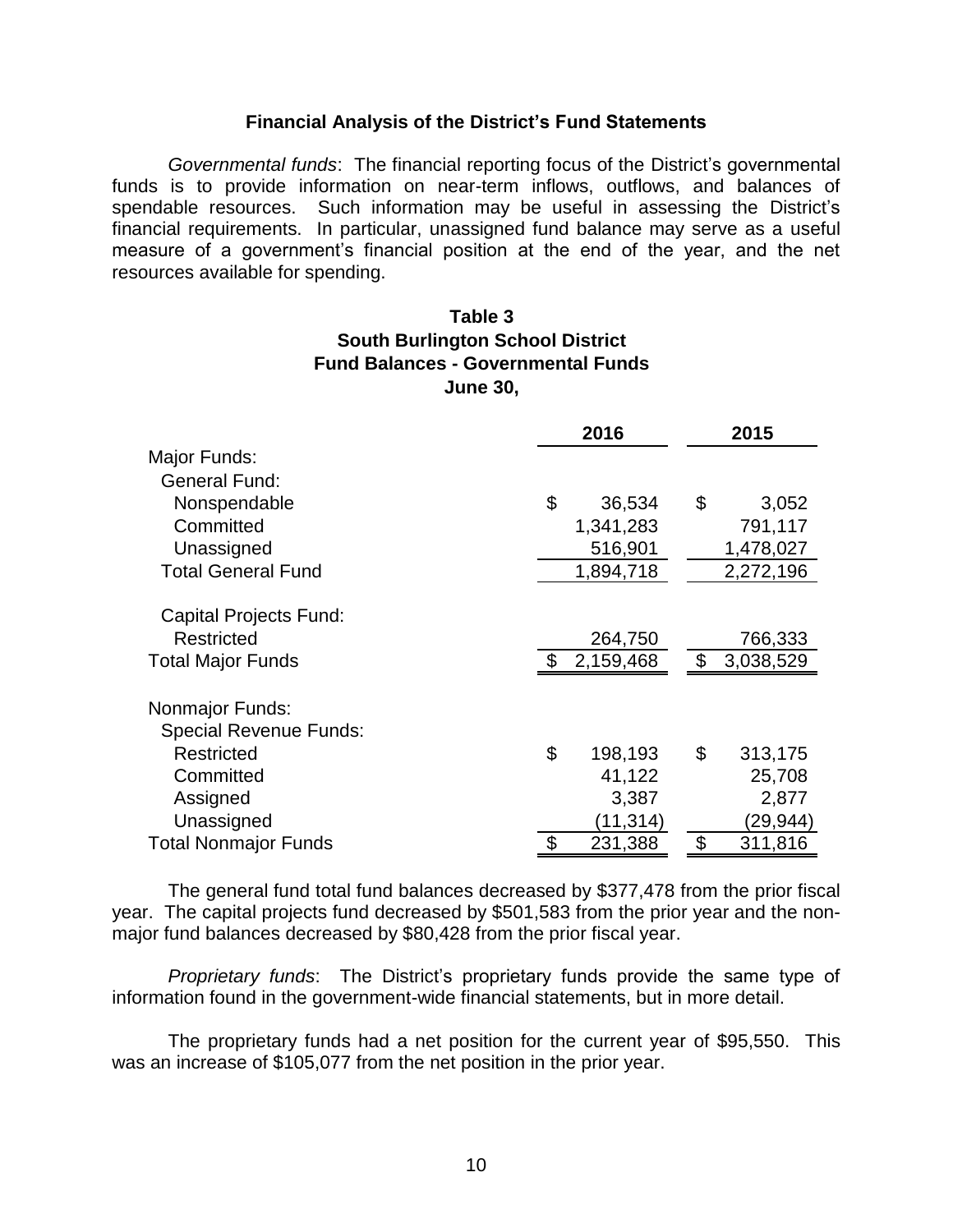## **Budgetary Highlights**

There was no significant difference between the original and final budget for the general fund in total.

The general fund actual revenues exceeded the budget by \$813,434. This was the result of all revenues being receipted in excess of budget with the exception of state subsidy and interest income.

The general fund actual expenditures were under budget by \$398,795. All expenditure categories were over budget with the exception of regular education, support services, operations and maintenance, debt service, vocational education and contingency.

## **Capital Asset and Debt Administration**

## **Capital Assets**

As of June 30, 2016, the net book value of capital assets recorded by the District increased by \$2,223,006. This is the result of capital additions of \$3,297,259 less net disposals of \$222,163 and current year depreciation expense of \$852,090.

## **Table 4 South Burlington School District Capital Assets (Net of Depreciaton) June 30,**

|                                   | 2016            | 2015          |
|-----------------------------------|-----------------|---------------|
| Construction in progress          | \$<br>2,018,198 | \$<br>262,554 |
| <b>Buildings</b>                  | 1,670,153       | 1,992,192     |
| <b>Building improvements</b>      | 2,046,487       | 1,852,907     |
| Land improvements                 | 155,294         | 190,637       |
| Furniture, fixtures and equipment | 1,765,078       | 1,208,141     |
| <b>Vehicles</b>                   | 612,827         | 502,667       |
| Infrastructure                    | 507,310         | 543,243       |
| Total                             | 8,775,347       | 6,552,341     |

#### **Debt**

At June 30, 2016, the District had \$1,515,000 in bonds outstanding versus \$2,075,000 last year. Other obligations include capital leases payable, accrued vacation and sick time and net pension liability as shown in Note 5 of Notes to Financial Statements.

## **Currently Known Facts, Decisions, or Conditions**

Salaries and benefits account for more than 80% of the District's operating budget and these costs are largely the result of settlements with the three district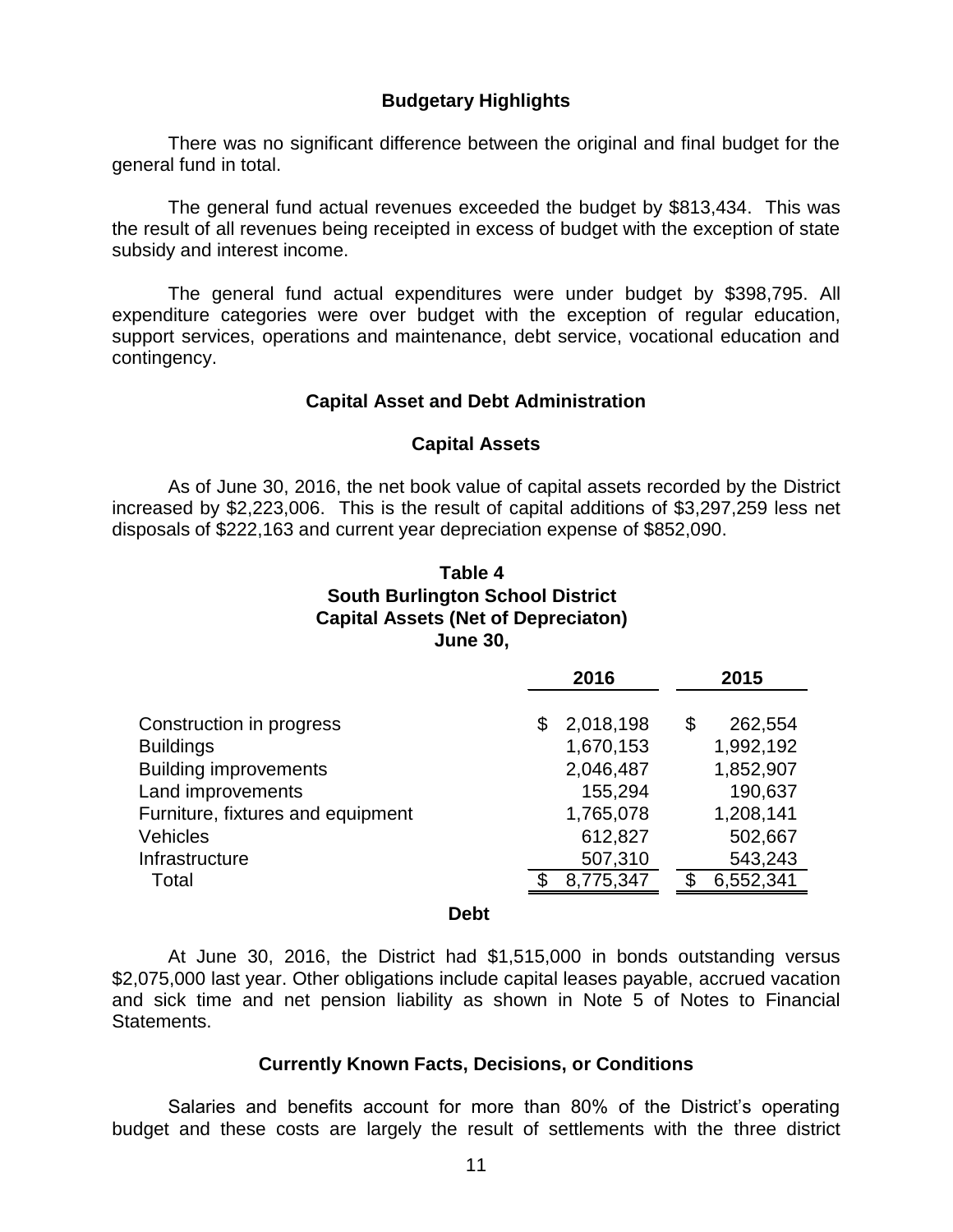employee groups that are represented by labor unions. Contracts for two of these groups, the teachers and support staff, have been settled through June 30, 2017. The contract with Administrators expires on June 30, 2016 and negotiations are now underway. Health insurance premiums will increase by 7.9% in FY 2017 over the FY 2016 level which is a driving force in cost increases. This follows significant increases in the two prior years.

The District operates a Defined Benefit Retirement plan which covers 353 employees or former employees. In this audit report, you will see two additional schedules in the required supplementary information section of the financial statements. In addition, there are expanded footnote disclosures reported as required by GASB 67 and 68. As reported in previous audits, as of September 12, 2013, new employees are no longer eligible for this Defined Benefit Retirement Plan. They are, however, part of a new 403b Defined Contribution Retirement Plan. This plan not only provides a good benefit to employees, but also will lower the overall costs to the district over time.

The State of Vermont has recently enacted legislation that requires all school districts to make available and coordinate pre-kindergarten education programs for its residents, under Act 166. While the district has been doing so for many years, the number of students participating, as well as the cost of these programs, has increased dramatically and the change is reflected in the FY 2017 budget.

The Officials of the Burlington International Airport offered home owners that live in close proximity to the airport the option to buy their homes. This was a voluntary choice and in the summer of 2016, over 94 homes have been purchased and removed. The impact means that we have fewer homes in and around the Chamberlin Elementary School that will result in decreased student enrollment.

## **Economic Factors and Next Year's Budgets and Rates**

In 2016, community members (referred to as the Master Planning and Visioning Group), along with City and School officials, have been meeting together to jointly consider the future of our schools within the City. This group discussed many alternatives, in light of the development of City Center and funding in the form of state approved Tax Increment Financing. Community input was received and options were shared with the South Burlington School Board for their consideration. As a result of this, the school board hired the real estate development firm of White and Burke in October, 2016, to provide additional assistance in looking at the overall cost for each of the identified options. A future community meeting is being planned for March, 2016 to solicit additional feedback on the options with additional information as to costs and educational outcomes being provided and discussed.

The reform of State Education Financing was a top priority at the State Legislature in the FY 2016 session. As a result, the legislature passed Act 46 into law. This established a multi-year process that provides incentives for communities who voluntarily merge into the most common governance models. It defined what a preferred education governance structure should be. The South Burlington School District fits that category so this section of the law does not directly affect our district.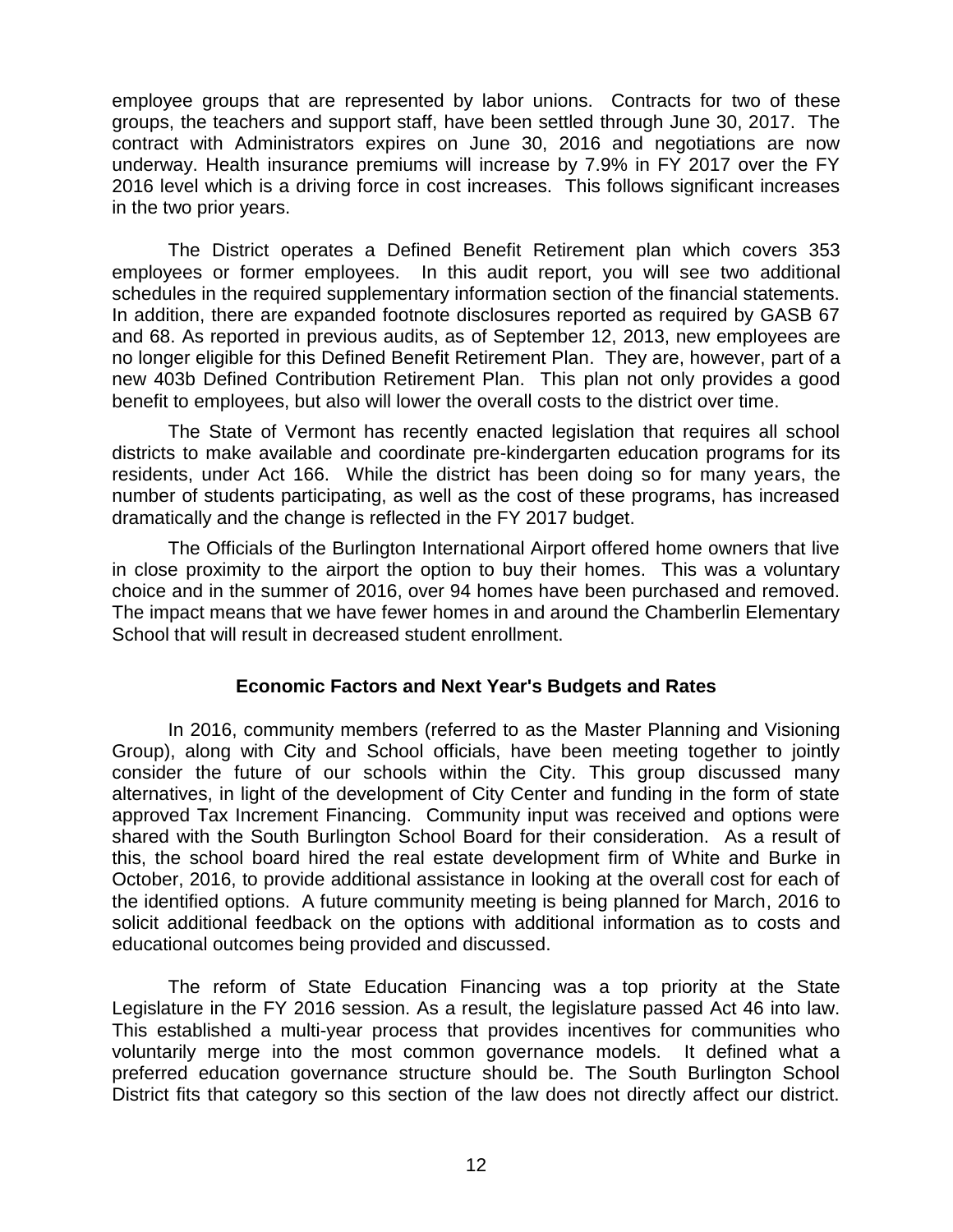However, it does affect districts around us who send students to us and could affect our enrollment and tuition revenues if changes are made in those districts.

As reported last year, the Governor's plan to have a state-wide, single payer health care plan in place by 2017 has been withdrawn. Health Insurance plans and the costs of premiums are the focus of labor negotiations across the State and will affect our future labor costs. The Vermont Education Health Initiative (VEHI) recently announced that its current health plans will cease to exist as of December 31, 2017. VEHI has announced four new plans to replace those existing ones and all employees will need to change to one of these new plans. This will be subject to collective bargaining for contracts beginning July 1, 2017

Three years ago, the State Legislature passed an expanded School Choice law for high school students across the state. A key provision is that tuition will stay with the sending school, rather than the receiving school. The South Burlington District has had agreements with several local schools to exchange students which will be made of no effect as tuition will no longer be exchanged. The law allows the district whose students are currently enrolled under these conditions to continue to exchange tuition until they graduate. This, revenue will be reduced to zero by FY 2017 for School Choice.

The costs of fuel, both in diesel to operate our buses, and natural gas for heating, have seen dramatic reductions in the past year and are forecast to provide additional savings in the fiscal year to come.

A Capital Reserve Fund is being proposed in the amount of \$300,000 in FY 2017. This is being established to enable the district to save in advance for needed, high-cost repairs to our buildings in future years.

Voters are being asked to allow the district to issue \$2,500,000 in general obligation bonds to finance the construction of certain renovations and capital improvements. The projects address safety concerns on our playing fields, ADA compliance in our high school, needed maintenance, and energy savings.

## **Contacting the District's Financial Management**

This financial report is designed to provide our citizens, taxpayers, customers, and investors and creditors with a general overview of the District's finances and to show the District's accountability for the money it receives. If you have questions about this report or need additional financial information, contact the District Business Office at 550 Dorset Street, South Burlington, Vermont, 05403.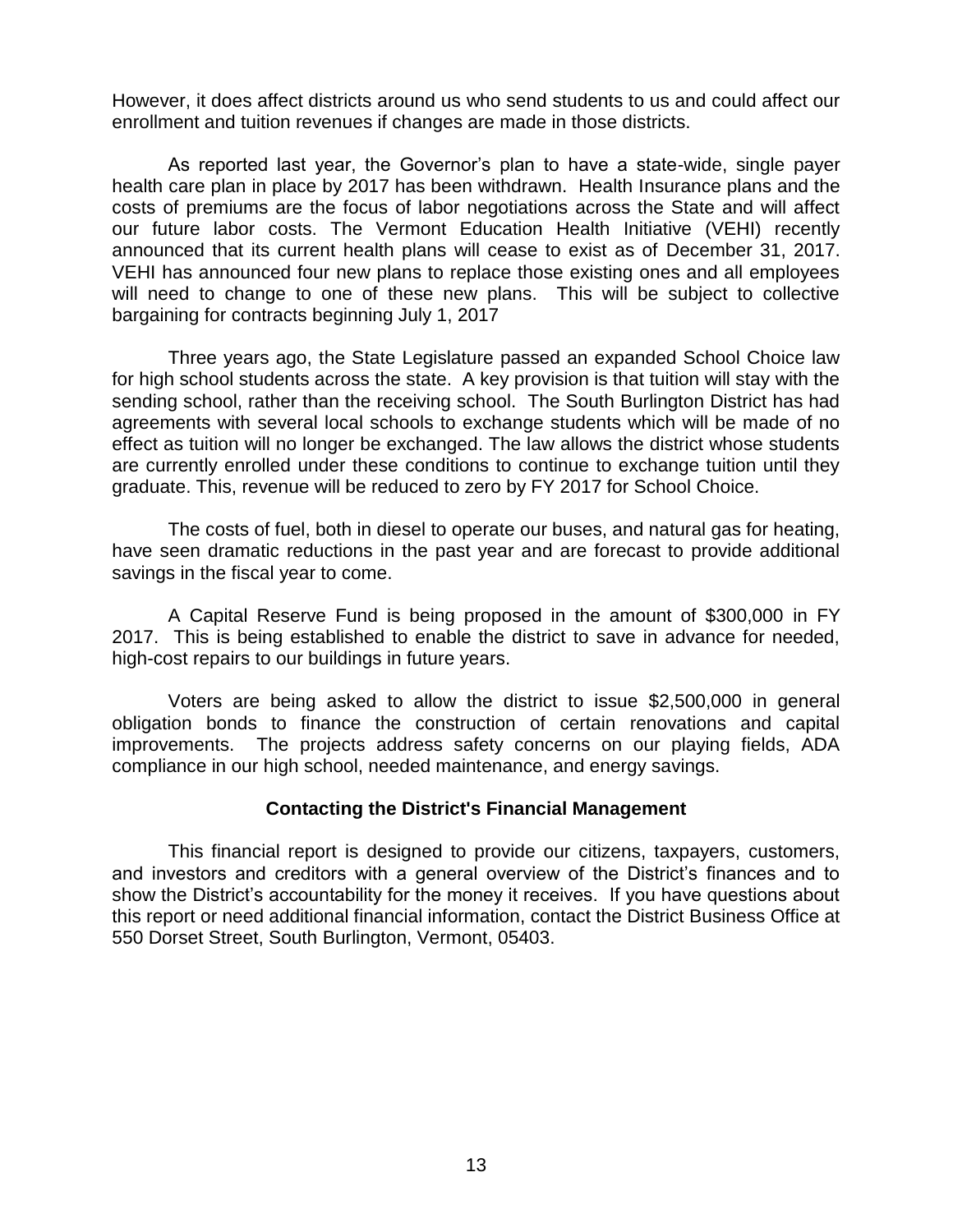## STATEMENT OF NET POSITION JUNE 30, 2016

|                                                           | Business-    |            |    |             |                 |
|-----------------------------------------------------------|--------------|------------|----|-------------|-----------------|
|                                                           | Governmental |            |    | <b>Type</b> | Total           |
|                                                           |              | Activities |    | Activities  | Government      |
| <b>ASSETS</b>                                             |              |            |    |             |                 |
| Current assets:                                           |              |            |    |             |                 |
| Cash and cash equivalents                                 | \$           | 6,244,109  | \$ | 10,000      | \$<br>6,254,109 |
| Investments                                               |              |            |    |             |                 |
| Accounts receivable (net of allowance for uncollectibles) |              | 13,901     |    | 119,398     | 133,299         |
| Due from other governments                                |              | 868,447    |    |             | 868,447         |
| Inventory                                                 |              |            |    | 9,317       | 9,317           |
| Prepaid expenses                                          |              | 36,534     |    |             | 36,534          |
| Internal balances                                         |              | 37,130     |    | (37, 130)   |                 |
| Total current assets                                      |              | 7,200,121  |    | 101,585     | 7,301,706       |
| Noncurrent assets:                                        |              |            |    |             |                 |
| Capital assets:                                           |              |            |    |             |                 |
| Construction in progress                                  |              | 2,018,198  |    |             | 2,018,198       |
| Buildings and equipment, net of accumulated depreciation  |              | 6,723,508  |    | 33,641      | 6,757,149       |
| Total noncurrent assets                                   |              | 8,741,706  |    | 33,641      | 8,775,347       |
| <b>TOTAL ASSETS</b>                                       |              | 15,941,827 |    | 135,226     | 16,077,053      |
| DEFERRED OUTFLOWS OF RESOURCES                            |              |            |    |             |                 |
|                                                           |              |            |    |             |                 |
| Deferred outflows related to pensions                     |              | 1,315,643  |    |             | 1,315,643       |
| TOTAL DEFERRED OUTFLOWS OF RESOURCES                      |              | 1,315,643  |    |             | 1,315,643       |
| TOTAL ASSETS AND DEFERRED OUTFLOWS OF RESOURCES           |              | 17,257,470 | \$ | 135,226     | \$17,392,696    |
| <b>LIABILITIES</b>                                        |              |            |    |             |                 |
| <b>Current liabilities:</b>                               |              |            |    |             |                 |
| Accounts payable                                          | \$           | 1,128,924  | \$ | 4,640       | \$<br>1,133,564 |
| Accrued payroll                                           |              | 3,519,625  |    | 35,036      | 3,554,661       |
| Due to other governments                                  |              | 160,716    |    |             | 160,716         |
| Retirement incentive program                              |              | 38,381     |    |             | 38,381          |
| Current portion of long-term obligations                  |              | 729,091    |    |             | 729,091         |
| <b>Total current liabilities</b>                          |              | 5,576,737  |    | 39,676      | 5,616,413       |
| Noncurrent liabilities:                                   |              |            |    |             |                 |
| Noncurrent portion of long-term obligations:              |              |            |    |             |                 |
|                                                           |              | 1,255,000  |    |             | 1,255,000       |
| Bonds payable<br>Capital leases                           |              | 486,472    |    |             | 486,472         |
| Net pension liability                                     |              | 2,875,193  |    |             | 2,875,193       |
| Total noncurrent liabilities                              |              | 4,616,665  |    |             | 4,616,665       |
|                                                           |              |            |    |             |                 |
| <b>TOTAL LIABILITIES</b>                                  |              | 10,193,402 |    | 39,676      | 10,233,078      |
| DEFERRED INFLOWS OF RESOURCES                             |              |            |    |             |                 |
| Deferred inflows related to pensions                      |              | 173,645    |    |             | 173,645         |
| TOTAL DEFERRED INFLOWS OF RESOURCES                       |              | 173,645    |    |             | 173,645         |
|                                                           |              |            |    |             |                 |
| <b>NET POSITION</b>                                       |              |            |    |             |                 |
| Net investment in capital assets                          |              | 6,302,300  |    | 33,641      | 6,335,941       |
| Restricted for: Special revenue funds                     |              | 198,193    |    |             | 198,193         |
| Capital projects fund                                     |              | 264,750    |    |             | 264,750         |
| Unrestricted (deficit)                                    |              | 125,180    |    | 61,909      | 187,089         |
| TOTAL NET POSITION                                        |              | 6,890,423  |    | 95,550      | 6,985,973       |
| TOTAL LIABILITIES, DEFERRED INFLOWS OF RESOURCES AND      |              |            |    |             |                 |
| <b>NET POSITION</b>                                       | \$           | 17,257,470 | \$ | 135,226     | \$17,392,696    |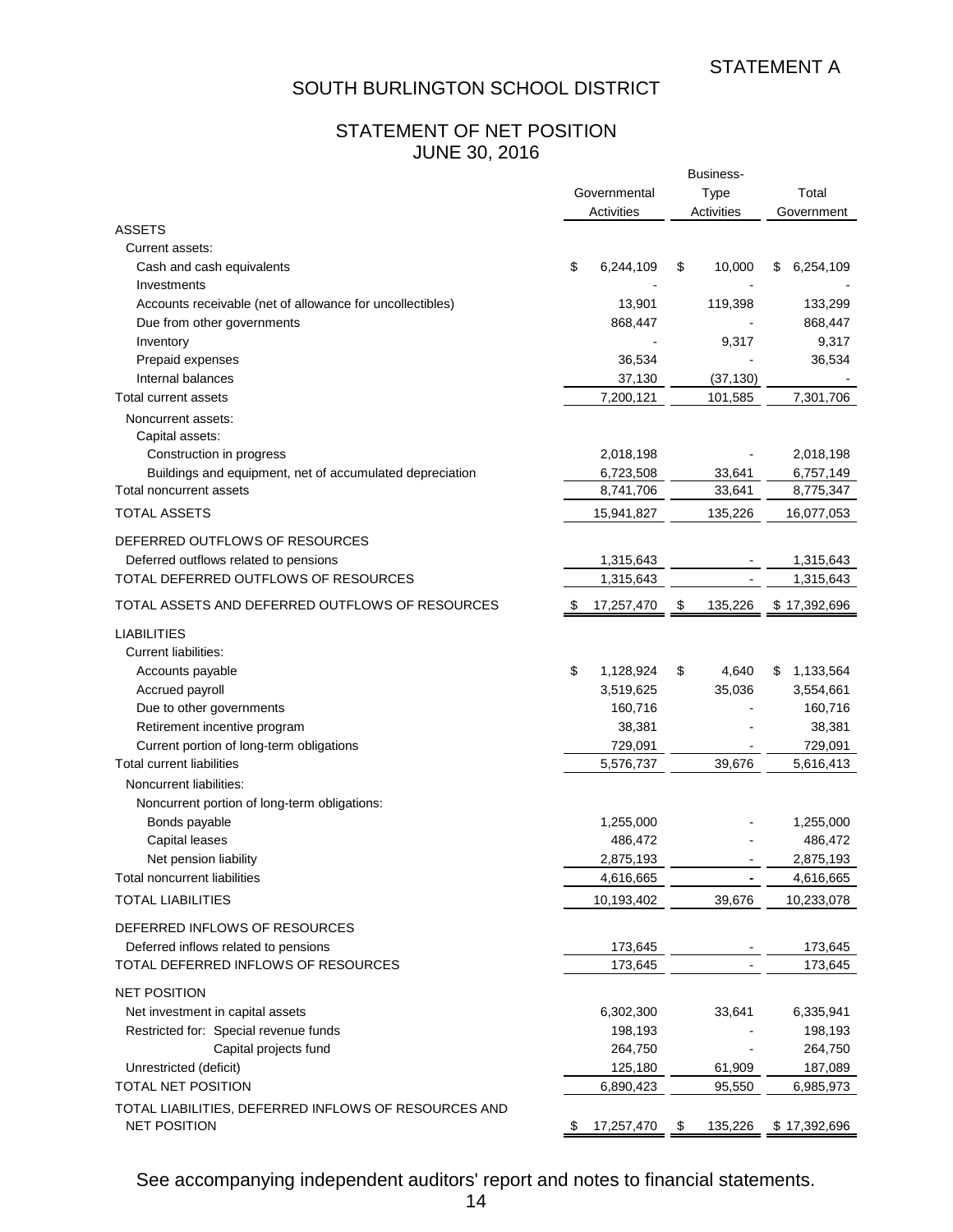## STATEMENT OF ACTIVITIES FOR THE YEAR ENDED JUNE 30, 2016

|                                    |    |                  |             |    |                         |                  |                    | Net (Expense) Revenue & Changes |                |  |
|------------------------------------|----|------------------|-------------|----|-------------------------|------------------|--------------------|---------------------------------|----------------|--|
|                                    |    | Program Revenues |             |    |                         |                  | in Net Position    |                                 |                |  |
|                                    |    |                  | Charges for |    | <b>Operating Grants</b> | Capital Grants & | Governmental       | <b>Business-</b><br><b>Type</b> |                |  |
| Functions/Programs                 |    | Expenses         | Services    |    | & Contributions         | Contributions    | <b>Activities</b>  | Activities                      | Total          |  |
| Governmental activities:           |    |                  |             |    |                         |                  |                    |                                 |                |  |
| Regular instruction                | \$ | 17,501,135       | \$2,465,521 | \$ |                         | \$               | $$(15,035,614)$ \$ |                                 | \$(15,035,614) |  |
| Support services                   |    | 4,236,776        |             |    |                         |                  | (4, 236, 776)      |                                 | (4, 236, 776)  |  |
| Transportation                     |    | 1,550,952        | 49,876      |    |                         |                  | (1,501,076)        |                                 | (1,501,076)    |  |
| Administration                     |    | 3,484,762        |             |    |                         |                  | (3,484,762)        |                                 | (3,484,762)    |  |
| Operations and maintenance         |    | 3,425,819        | 72,182      |    |                         |                  | (3,353,637)        |                                 | (3,353,637)    |  |
| Vocational education               |    | 189,345          |             |    |                         |                  | (189, 345)         |                                 | (189, 345)     |  |
| Contingency                        |    | 27,009           |             |    |                         |                  | (27,009)           |                                 | (27,009)       |  |
| Other support services             |    | 3,213,369        |             |    |                         |                  | (3,213,369)        |                                 | (3,213,369)    |  |
| Special education                  |    | 10,140,605       |             |    |                         |                  | (10, 140, 605)     |                                 | (10, 140, 605) |  |
| Program expenditures               |    | 119,439          |             |    | 1,357,858               |                  | 1,238,419          |                                 | 1,238,419      |  |
| <b>Capital Outlay</b>              |    |                  |             |    |                         |                  |                    |                                 |                |  |
| On-behalf payments                 |    | 6,035,519        |             |    | 6,035,519               |                  |                    |                                 |                |  |
| Interest on debt service           |    | 65,488           |             |    |                         |                  | (65, 488)          |                                 | (65, 488)      |  |
| Unallocated depreciation (Note 4)* |    |                  |             |    |                         |                  |                    |                                 |                |  |
| Total governmental activites       |    | 49,990,218       | 2,587,579   |    | 7,393,377               |                  | (40,009,262)       | $\mathbf{r}$                    | (40,009,262)   |  |
| Business type activities:          |    |                  |             |    |                         |                  |                    |                                 |                |  |
| <b>School Nutrition</b>            |    | 1,063,144        | 1,550,193   |    | 565,392                 |                  |                    | 1,052,441                       | 1,052,441      |  |
| School's Out Program               |    | 903,863          |             |    |                         |                  |                    | (903, 863)                      | (903, 863)     |  |
| Munson Field                       |    | 3,851            |             |    |                         |                  |                    | (3,851)                         | (3,851)        |  |
| Total business-type activities     |    | 1,970,858        | 1,550,193   |    | 565,392                 |                  |                    | 144,727                         | 144,727        |  |
| Total primary government           | \$ | 51,961,076       | \$4,137,772 | \$ | 7,958,769               | \$               | (40,009,262)       | 144,727                         | (39, 864, 535) |  |

\*This amount excludes the depreciation that is included in the direct expenses of the various programs.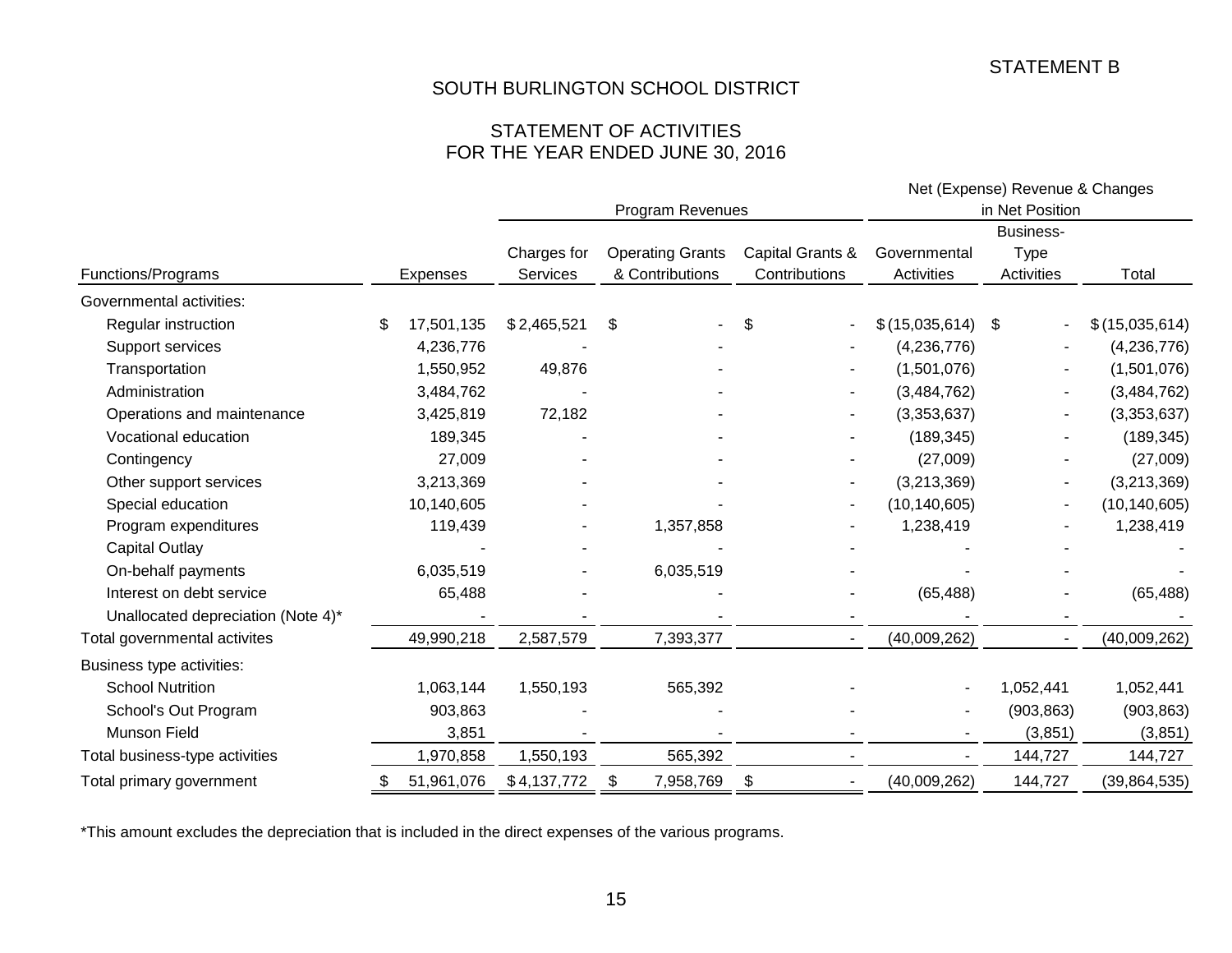## STATEMENT B (CONTINUED) SOUTH BURLINGTON SCHOOL DISTRICT

## STATEMENT OF ACTIVITIES FOR THE YEAR ENDED JUNE 30, 2016

|                                         | Governmental<br><b>Activities</b> | <b>Business-Type</b><br><b>Activities</b> | Totals          |
|-----------------------------------------|-----------------------------------|-------------------------------------------|-----------------|
|                                         |                                   |                                           |                 |
| Changes in net position:                |                                   |                                           |                 |
| Net (expense) revenue                   | (40,009,262)                      | 144,727                                   | (39,864,535)    |
| General revenues:                       |                                   |                                           |                 |
| Local support from towns                | 2,716                             |                                           | 2,716           |
| Grants and contributions not restricted |                                   |                                           |                 |
| to specific programs                    | 41,559,081                        |                                           | 41,559,081      |
| Other income                            | 438,726                           | 22,468                                    | 461,194         |
| <b>Transfers</b>                        | 62,118                            | (62,118)                                  |                 |
| Total general revenues and transfers    | 42,062,641                        | (39, 650)                                 | 42,022,991      |
| Change in net position                  | 2,053,379                         | 105,077                                   | 2,158,456       |
| NET POSITION - JULY 1, RESTATED         | 4,837,044                         | (9,527)                                   | 4,827,517       |
| <b>NET POSITION - JUNE 30</b>           | 6,890,423                         | 95,550                                    | 6,985,973<br>\$ |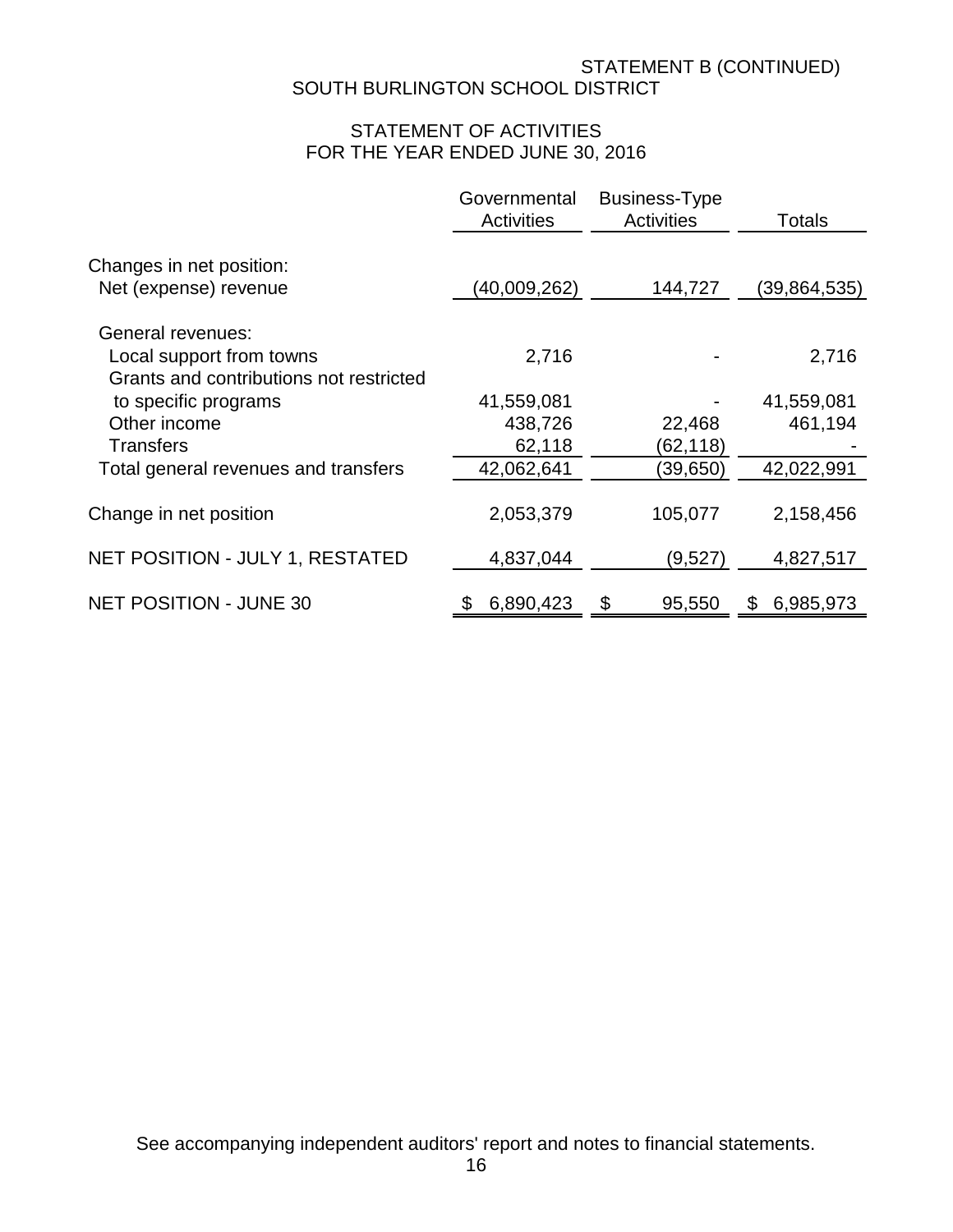## BALANCE SHEET, GOVERNMENTAL FUNDS JUNE 30, 2016

|                                          | General<br>Fund | Capital<br>Projects<br>Fund |         | Other<br>Governmental<br>Funds |           | Total       |
|------------------------------------------|-----------------|-----------------------------|---------|--------------------------------|-----------|-------------|
| <b>ASSETS</b>                            |                 |                             |         |                                |           |             |
| Cash and cash equivalents<br>Investments | \$6,244,109     | \$                          |         | \$                             |           | \$6,244,109 |
| Accounts receivable (net of              |                 |                             |         |                                |           |             |
| allowance for doubtful accounts)         | 13,901          |                             |         |                                |           | 13,901      |
| Due from other governments               | 788,959         |                             |         |                                | 79,488    | 868,447     |
| Prepaid items                            | 36,534          |                             |         |                                |           | 36,534      |
| Due from other funds                     | 423,501         |                             | 511,071 |                                | 321,958   | 1,256,530   |
| <b>TOTAL ASSETS</b>                      | \$7,507,004     | $\$\$                       | 511,071 | $\boldsymbol{\mathsf{\$}}$     | 401,446   | \$8,419,521 |
|                                          |                 |                             |         |                                |           |             |
| <b>LIABILITIES</b>                       |                 |                             |         |                                |           |             |
| Accounts payable                         | 855,935<br>\$   | \$                          | 246,321 | \$                             | 26,668    | \$1,128,924 |
| Accrued payroll                          | 3,424,041       |                             |         |                                | 95,584    | 3,519,625   |
| Due to other governments                 | 160,716         |                             |         |                                |           | 160,716     |
| Due to other funds                       | 1,171,594       |                             |         |                                | 47,806    | 1,219,400   |
| <b>TOTAL LIABILITIES</b>                 | 5,612,286       |                             | 246,321 |                                | 170,058   | 6,028,665   |
|                                          |                 |                             |         |                                |           |             |
| <b>FUND BALANCES</b>                     |                 |                             |         |                                |           |             |
| Nonspendable                             | 36,534          |                             |         |                                |           | 36,534      |
| Restricted                               |                 |                             | 264,750 |                                | 198,193   | 462,943     |
| Committed                                | 1,341,283       |                             |         |                                | 41,122    | 1,382,405   |
| Assigned                                 |                 |                             |         |                                | 3,387     | 3,387       |
| Unassigned                               | 516,901         |                             |         |                                | (11, 314) | 505,587     |
| <b>TOTAL FUND BALANCES</b>               | 1,894,718       |                             | 264,750 |                                | 231,388   | 2,390,856   |
|                                          |                 |                             |         |                                |           |             |
| <b>TOTAL LIABILITIES AND FUND</b>        |                 |                             |         |                                |           |             |
| <b>BALANCES</b>                          | 7,507,004       | \$                          | 511,071 | \$                             | 401,446   | \$8,419,521 |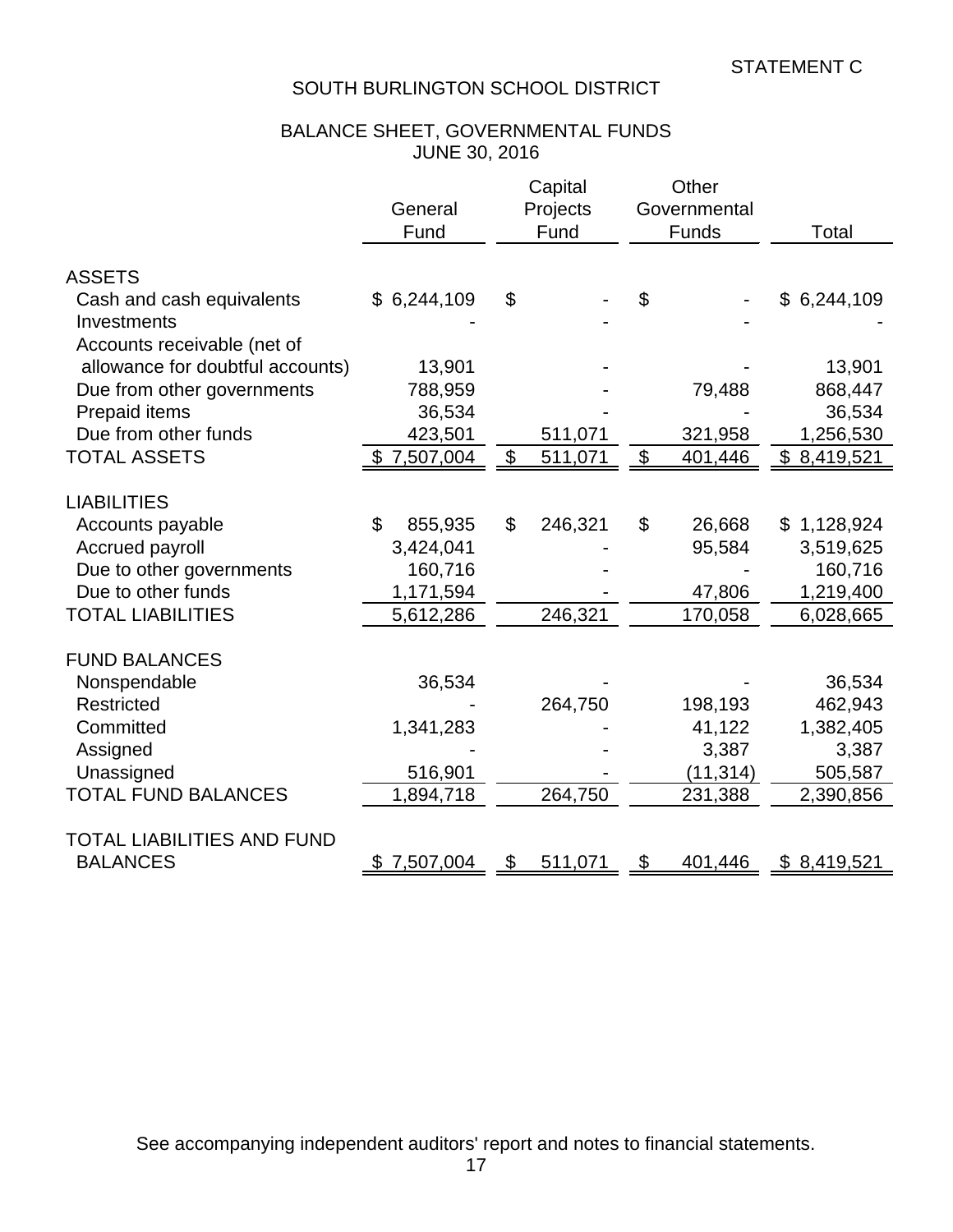## RECONCILIATION OF GOVERNMENTAL FUNDS BALANCE SHEET TO THE STATEMENT OF NET POSITION JUNE 30, 2016

|                                                                                                         | Total           |
|---------------------------------------------------------------------------------------------------------|-----------------|
|                                                                                                         | Governmental    |
|                                                                                                         | <b>Funds</b>    |
| <b>Total Fund Balances</b>                                                                              |                 |
|                                                                                                         | \$<br>2,390,856 |
| Amounts reported for governmental activities in the Statement of Net Position are<br>different because: |                 |
| Capital assets used in governmental activities are not financial resources and                          |                 |
| therefore are not reported in the funds, net of accumulated depreciation                                | 8,741,706       |
| Accrued liabilities have not been reflected in the governmental fund                                    |                 |
| financial statements:                                                                                   |                 |
| Retirement incentive payable                                                                            | (38, 381)       |
| Deferred outflows of resources related to pensions are not financial resources                          |                 |
| and therefore are not reported in the funds                                                             | 1,315,643       |
| Long-term liabilities shown below, are not due and payable in the current period                        |                 |
| and therefore are not reported in the funds shown above:                                                |                 |
| Bonds payable                                                                                           | (1,515,000)     |
| Capital leases                                                                                          | (924, 406)      |
| Accrued compensated absences                                                                            | (31, 157)       |
| Net pension liability                                                                                   | (2,875,193)     |
| Deferred inflows of resources related to pensions are not financial resources                           |                 |
| and therefore are not reported in the funds                                                             | (173, 645)      |
| Net position of governmental activities                                                                 | \$<br>6,890,423 |
|                                                                                                         |                 |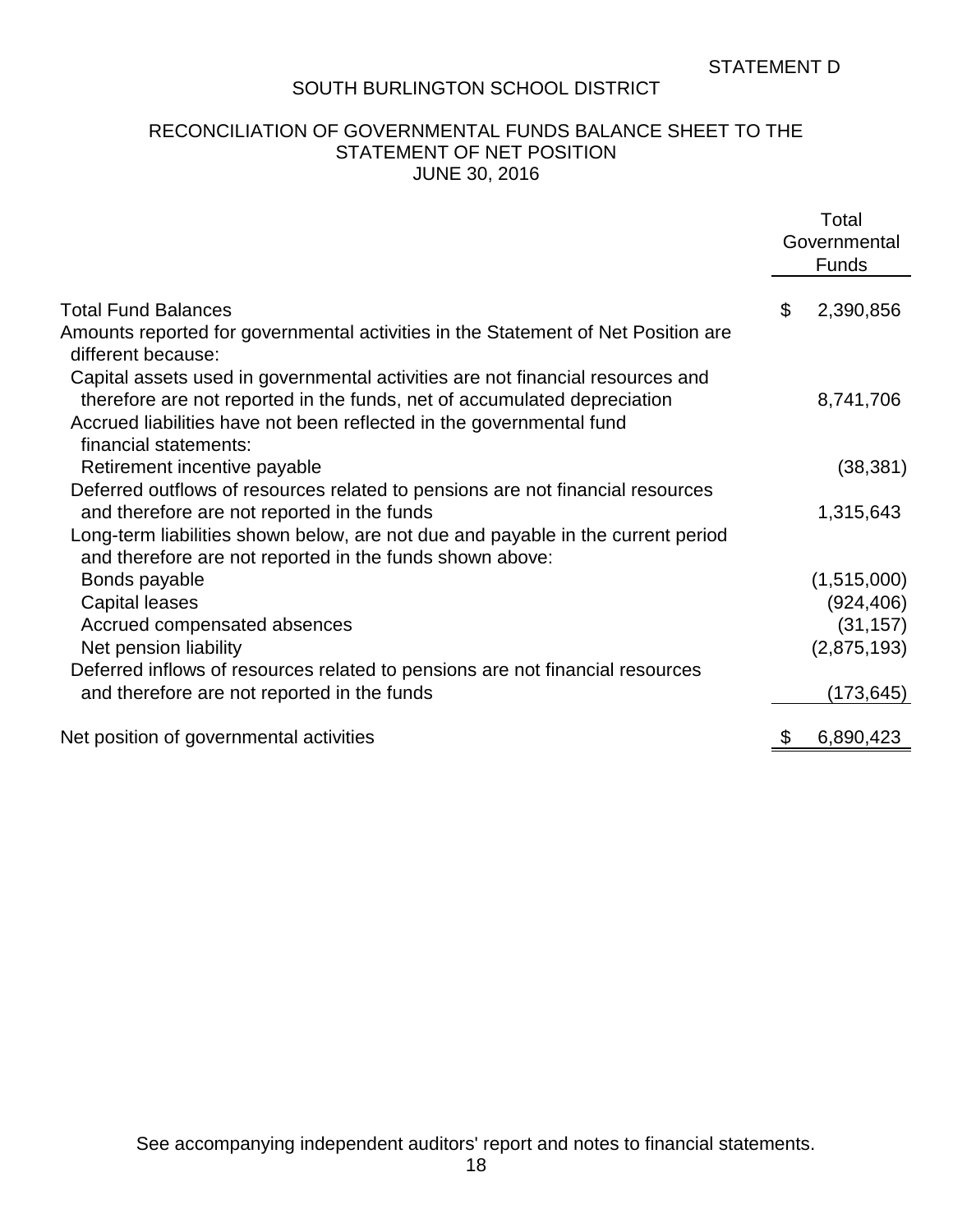## STATEMENT OF REVENUES, EXPENDITURES AND CHANGES IN FUND BALANCES - GOVERNMENTAL FUNDS FOR THE YEAR ENDED JUNE 30, 2016

|                                      |                 | Capital       | Other         | <b>Totals</b>   |  |
|--------------------------------------|-----------------|---------------|---------------|-----------------|--|
|                                      | General         | Projects      | Governmental  | Governmental    |  |
|                                      | Fund            | Fund          | Funds         | Funds           |  |
| <b>REVENUES</b>                      |                 |               |               |                 |  |
| Local support from City              | \$<br>2,716     | \$            | \$            | \$<br>2,716     |  |
| Intergovernmental revenues           | 41,559,081      |               | 1,357,858     | 42,916,939      |  |
| Charges for service                  | 122,058         |               |               | 122,058         |  |
| Tuition                              | 2,465,521       |               |               | 2,465,521       |  |
| Interest income                      | 16,546          |               |               | 16,546          |  |
| Investment income, net of unrealized |                 |               |               |                 |  |
| gains/(losses)                       |                 | (84,098)      |               | (84,098)        |  |
| State on-behalf payments             | 2,449,325       |               |               | 2,449,325       |  |
| Other revenue                        | 297,823         | 151,271       | 57,184        | 506,278         |  |
| <b>TOTAL REVENUES</b>                | 46,913,070      | 67,173        | 1,415,042     | 48,395,285      |  |
| <b>EXPENDITURES</b>                  |                 |               |               |                 |  |
| Current:                             |                 |               |               |                 |  |
| Regular instruction                  | 17,722,752      |               |               | 17,722,752      |  |
| Support services                     | 4,200,544       |               |               | 4,200,544       |  |
| Transportation                       | 1,420,393       |               |               | 1,420,393       |  |
| Administration                       | 3,484,762       |               |               | 3,484,762       |  |
| Operations and maintenance           | 3,375,721       |               |               | 3,375,721       |  |
| Vocational education                 | 189,345         |               |               | 189,345         |  |
| Contingency                          | 27,009          |               |               | 27,009          |  |
| Other support services               | 3,169,530       |               |               | 3,169,530       |  |
| Special education                    | 10,136,693      |               |               | 10,136,693      |  |
| Program expenditures                 |                 |               | 1,495,470     | 1,495,470       |  |
| State on-behalf payments             | 2,449,325       |               |               | 2,449,325       |  |
| Debt service:                        |                 |               |               |                 |  |
| Principal                            | 560,000         |               |               | 560,000         |  |
| Interest                             | 65,488          |               |               | 65,488          |  |
| Capital outlay                       | 571,125         | 1,119,860     |               | 1,690,985       |  |
| <b>TOTAL EXPENDITURES</b>            | 47,372,687      | 1,119,860     | 1,495,470     | 49,988,017      |  |
| <b>EXCESS OF REVENUES OVER</b>       |                 |               |               |                 |  |
| (UNDER) EXPENDITURES                 |                 | (1,052,687)   | (80, 428)     | (1,592,732)     |  |
|                                      | (459, 617)      |               |               |                 |  |
| OTHER FINANCING SOURCES (USES)       |                 |               |               |                 |  |
| Proceeds from capital lease          | 571,125         |               |               | 571,125         |  |
| Transfers in                         | 30,895          | 551,104       |               | 581,999         |  |
| Transfers (out)                      | (519, 881)      |               |               | (519, 881)      |  |
| TOTAL OTHER FINANCING SOURCES (USES) | 82,139          | 551,104       |               | 633,243         |  |
|                                      |                 |               |               |                 |  |
| <b>NET CHANGE IN FUND BALANCES</b>   | (377, 478)      | (501, 583)    | (80, 428)     | (959, 489)      |  |
| FUND BALANCES - JULY 1               | 2,272,196       | 766,333       | 311,816       | 3,350,345       |  |
|                                      |                 |               |               |                 |  |
| FUND BALANCES - JUNE 30              | 1,894,718<br>\$ | 264,750<br>\$ | 231,388<br>\$ | 2,390,856<br>\$ |  |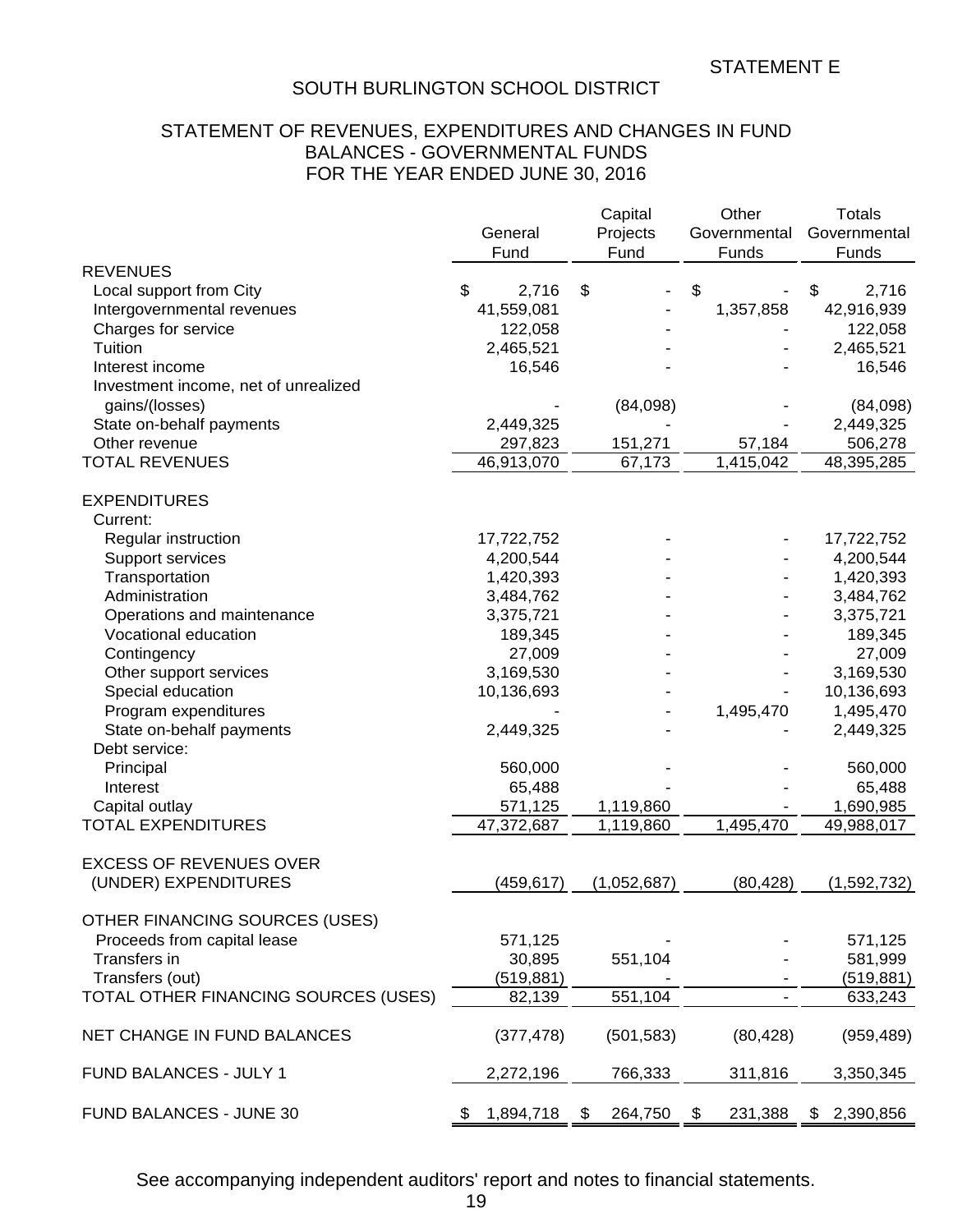## RECONCILIATION OF THE STATEMENT OF REVENUES, EXPENDITURES AND CHANGES IN FUND BALANCES OF GOVERNMENTAL FUNDS TO THE STATEMENT OF ACTIVITIES FOR THE YEAR ENDED JUNE 30, 2016

| Net change in fund balances - total governmental funds (Statement E)                                                                                                                                                                                                        | \$  | (959, 489)               |
|-----------------------------------------------------------------------------------------------------------------------------------------------------------------------------------------------------------------------------------------------------------------------------|-----|--------------------------|
| Amounts reported for governmental activities in the Statement of Activities<br>(Statement B) are different because:                                                                                                                                                         |     |                          |
| Governmental funds report capital outlays as expenditures while governmental<br>activities report depreciation expense allocated to those expenditures over<br>the life of the assets:                                                                                      |     |                          |
| Capital asset purchases                                                                                                                                                                                                                                                     |     | 3,289,179                |
| Capital asset disposals<br>Depreciation expense                                                                                                                                                                                                                             |     | (222, 163)<br>(846, 741) |
|                                                                                                                                                                                                                                                                             |     | 2,220,275                |
| Current year granting of voluntary exit programs (early retirements, etc.) are not<br>reported as expenditures in governmental fund financial statements and are<br>reported as an expense and debt in the government-wide financial statements<br>Accrued interest payable |     |                          |
| Retirement incentive payable                                                                                                                                                                                                                                                |     | 73,165                   |
|                                                                                                                                                                                                                                                                             |     | 73,165                   |
| Deferred outflows of resources are a consumption of net position by the<br>government that are applicable to a future reporting period and therefore are not<br>reported in the funds.                                                                                      |     | 786,232                  |
|                                                                                                                                                                                                                                                                             |     |                          |
| Repayment of long-term debt principal is an expenditure in the governmental<br>funds, but the repayment reduces long-term liabilities in the Statement of                                                                                                                   |     |                          |
| <b>Net Position</b>                                                                                                                                                                                                                                                         |     | 1,111,906                |
| Debt proceeds provide current financial resources to governmental funds, but                                                                                                                                                                                                |     |                          |
| long-term liabilities in the Statement of Net Position.                                                                                                                                                                                                                     |     | (571, 125)               |
| Deferred inflows of resources are a consumption of net position by the<br>government that are applicable to a future reporting period and therefore are not<br>reported in the funds.                                                                                       |     | (1,619)                  |
| Some expenses reported in the Statement of Activities do not require the use of<br>current financial resources and therefore are not reported as expenditures in<br>governmental funds:                                                                                     |     |                          |
| Accrued compensated absences                                                                                                                                                                                                                                                |     | 8,211                    |
| Net pension liability                                                                                                                                                                                                                                                       |     | (614, 177)<br>(605, 966) |
| Change in net position of governmental activities (Statement B)                                                                                                                                                                                                             | \$. | 2,053,379                |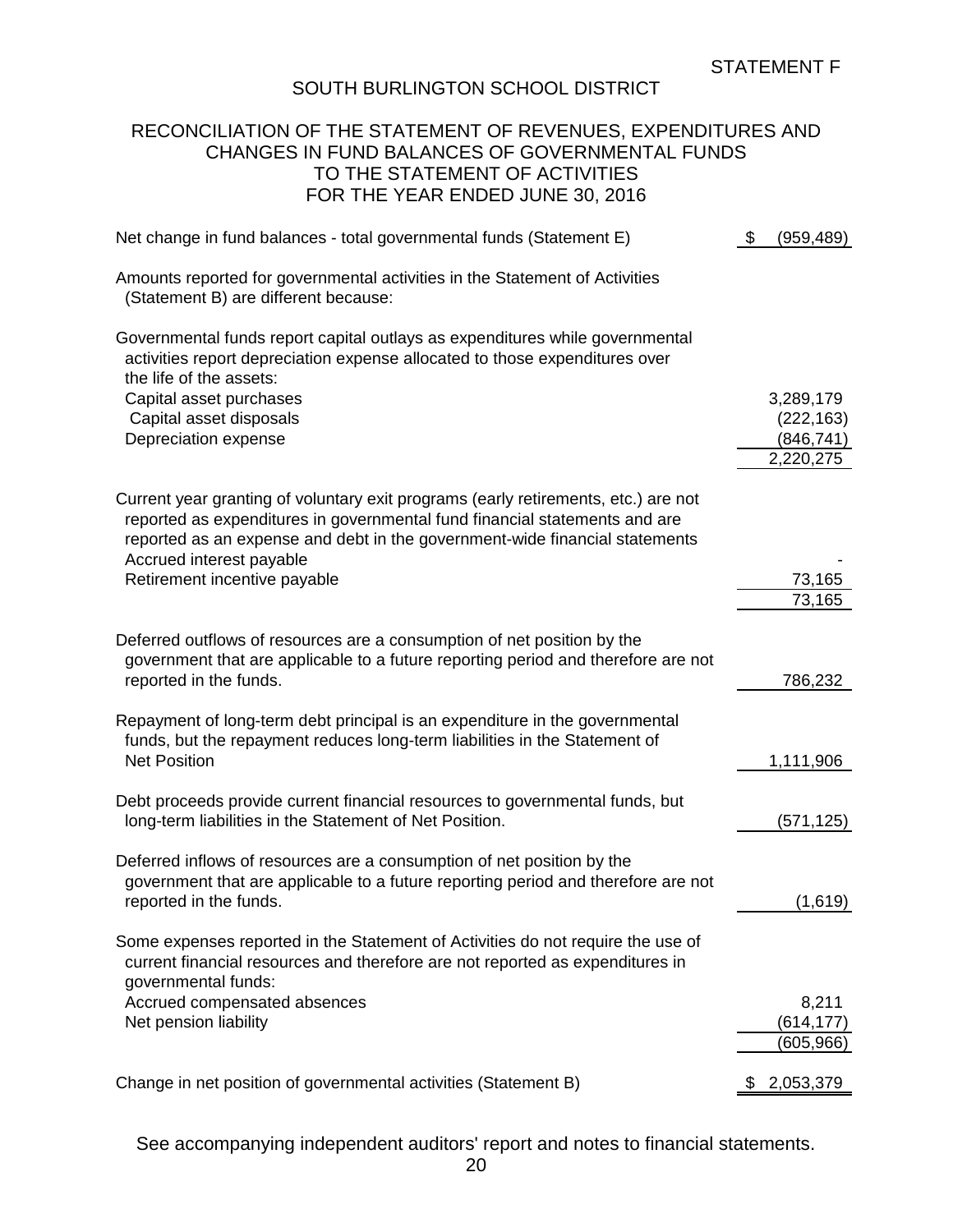## BALANCE SHEET – PROPRIETARY FUNDS JUNE 30, 2016

|                                  |                         | School's<br>Other       |                           |             |              |  |
|----------------------------------|-------------------------|-------------------------|---------------------------|-------------|--------------|--|
|                                  | School                  | Out                     | Munson<br>Enterprise      |             |              |  |
|                                  | <b>Nutrition</b>        | Program                 | Field                     | Funds       | Total        |  |
| <b>ASSETS</b>                    |                         |                         |                           |             |              |  |
| <b>Current assets:</b>           |                         |                         |                           |             |              |  |
| Cash and cash equivalents        | \$                      | 10,000<br>\$            | \$                        | \$          | 10,000<br>\$ |  |
| Due from other governments       | 71,709                  | 47,689                  |                           |             | 119,398      |  |
| Inventory                        | 9,317                   |                         |                           |             | 9,317        |  |
| Due from other funds             |                         | 253,406                 | 84,034                    | 1,125       | 338,565      |  |
| <b>Total current assets</b>      | 81,026                  | 311,095                 | 84,034                    | 1,125       | 477,280      |  |
|                                  |                         |                         |                           |             |              |  |
| Noncurrent assets:               |                         |                         |                           |             |              |  |
| Machinery and equipment          | 402,109                 |                         |                           |             | 402,109      |  |
| Total capital assets             | 402,109                 |                         |                           |             | 402,109      |  |
| Less: accumulated depreciation   | (368, 468)              |                         |                           |             | (368,468)    |  |
| Net capital assets               | 33,641                  |                         | -                         |             | 33,641       |  |
| <b>TOTAL ASSETS</b>              | \$114,667               | \$311,095               | \$84,034                  | 1,125<br>\$ | \$510,921    |  |
|                                  |                         |                         |                           |             |              |  |
| <b>LIABILITIES</b>               |                         |                         |                           |             |              |  |
| <b>Current liabilities:</b>      |                         |                         |                           |             |              |  |
| Accounts payable                 | $\mathfrak{L}$<br>2,219 | $\mathfrak{S}$<br>2,421 | $\boldsymbol{\mathsf{S}}$ | \$          | \$<br>4,640  |  |
| Accrued payroll                  | 1,863                   | 33,173                  |                           |             | 35,036       |  |
| Due to other funds               | 375,284                 |                         | 411                       |             | 375,695      |  |
| <b>Total current liabilities</b> | 379,366                 | 35,594                  | -                         | 411         | 415,371      |  |
|                                  |                         |                         |                           |             |              |  |
| <b>TOTAL LIABILITIES</b>         | 379,366                 | 35,594                  |                           | 411         | 415,371      |  |
| <b>NET POSITION</b>              |                         |                         |                           |             |              |  |
| Net investment in capital assets | 33,641                  |                         |                           |             | 33,641       |  |
| Unrestricted (deficit)           | (298, 340)              | 275,501                 | 84,034                    | 714         | 61,909       |  |
| <b>TOTAL NET POSITION</b>        | (264, 699)              | 275,501                 | 84,034                    | 714         | 95,550       |  |
|                                  |                         |                         |                           |             |              |  |
| <b>TOTAL LIABILITIES AND NET</b> |                         |                         |                           |             |              |  |
| <b>POSITION</b>                  | \$114,667               | \$311,095               | $$84,034$ \,              | 1,125       | \$510,921    |  |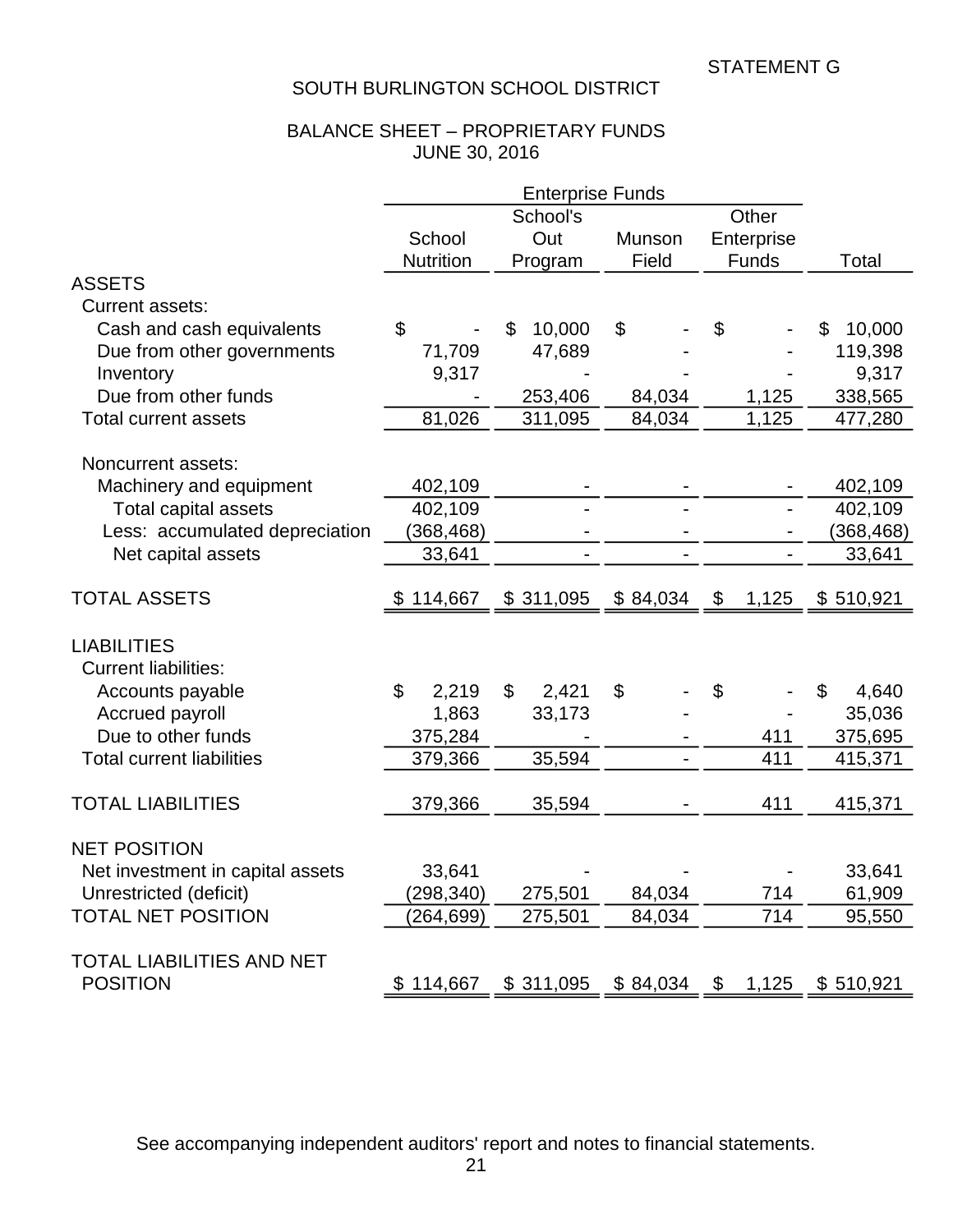## STATEMENT OF REVENUES, EXPENSES AND CHANGES IN NET POSITION PROPRIETARY FUNDS FOR THE YEAR ENDED JUNE 30, 2016

|                                             | <b>Enterprise Funds</b> |               |          |            |                |
|---------------------------------------------|-------------------------|---------------|----------|------------|----------------|
|                                             | School's                |               | Other    |            |                |
|                                             | School                  | Out           | Munson   | Enterprise |                |
|                                             | <b>Nutrition</b>        | Program       | Field    | Funds      | Total          |
|                                             |                         |               |          |            |                |
| <b>OPERATING REVENUES</b>                   |                         |               |          |            |                |
| Intergovernmental                           | \$<br>383,776           | \$<br>181,616 | \$       | \$         | 565,392        |
| Charges for service                         | 703,932                 | 819,599       | 26,662   |            | 1,550,193      |
| Other                                       | 22,468                  |               |          |            | 22,468         |
| <b>TOTAL OPERATING REVENUES</b>             | 1,110,176               | 1,001,215     | 26,662   |            | 2,138,053      |
| <b>OPERATING EXPENSES</b>                   |                         |               |          |            |                |
| <b>Salaries</b>                             | 416,027                 | 628,103       | 3,364    |            | 1,047,494      |
| Benefits/taxes                              | 214,394                 | 152,687       | 257      |            | 367,338        |
| Food                                        | 400,721                 |               |          |            | 400,721        |
| Equipment repairs/equipment                 | 11                      | 1,107         |          |            | 1,118          |
| <b>Supplies</b>                             | 21,872                  | 105,044       | 230      |            | 127,146        |
| Travel                                      | 802                     | 12,600        |          |            | 13,402         |
| Depreciation                                | 5,349                   |               |          |            | 5,349          |
| Other                                       | 3,968                   | 4,322         |          |            | 8,290          |
| <b>TOTAL OPERATING EXPENSES</b>             | 1,063,144               | 903,863       | 3,851    |            | 1,970,858      |
|                                             |                         |               |          |            |                |
| <b>OPERATING INCOME (LOSS)</b>              | 47,032                  | 97,352        | 22,811   |            | 167,195        |
| <b>NON-OPERATING REVENUES</b><br>(EXPENSES) |                         |               |          |            |                |
| Transfers in                                | 50,000                  |               |          |            | 50,000         |
| Transfers (out)                             |                         | (112, 118)    |          |            | (112, 118)     |
| TOTAL NON-OPERATING                         |                         |               |          |            |                |
| <b>REVENUES (EXPENSES)</b>                  | 50,000                  | (112, 118)    |          |            | (62, 118)      |
| <b>CHANGE IN NET POSITION</b>               | 97,032                  | (14, 766)     | 22,811   |            | 105,077        |
| NET POSITION - JULY 1                       | (361, 731)              | 290,267       | 61,223   | 714        | (9,527)        |
| NET POSITION - JUNE 30                      | \$ (264, 699) \$        | 275,501       | \$84,034 | \$<br>714  | 95,550<br>- \$ |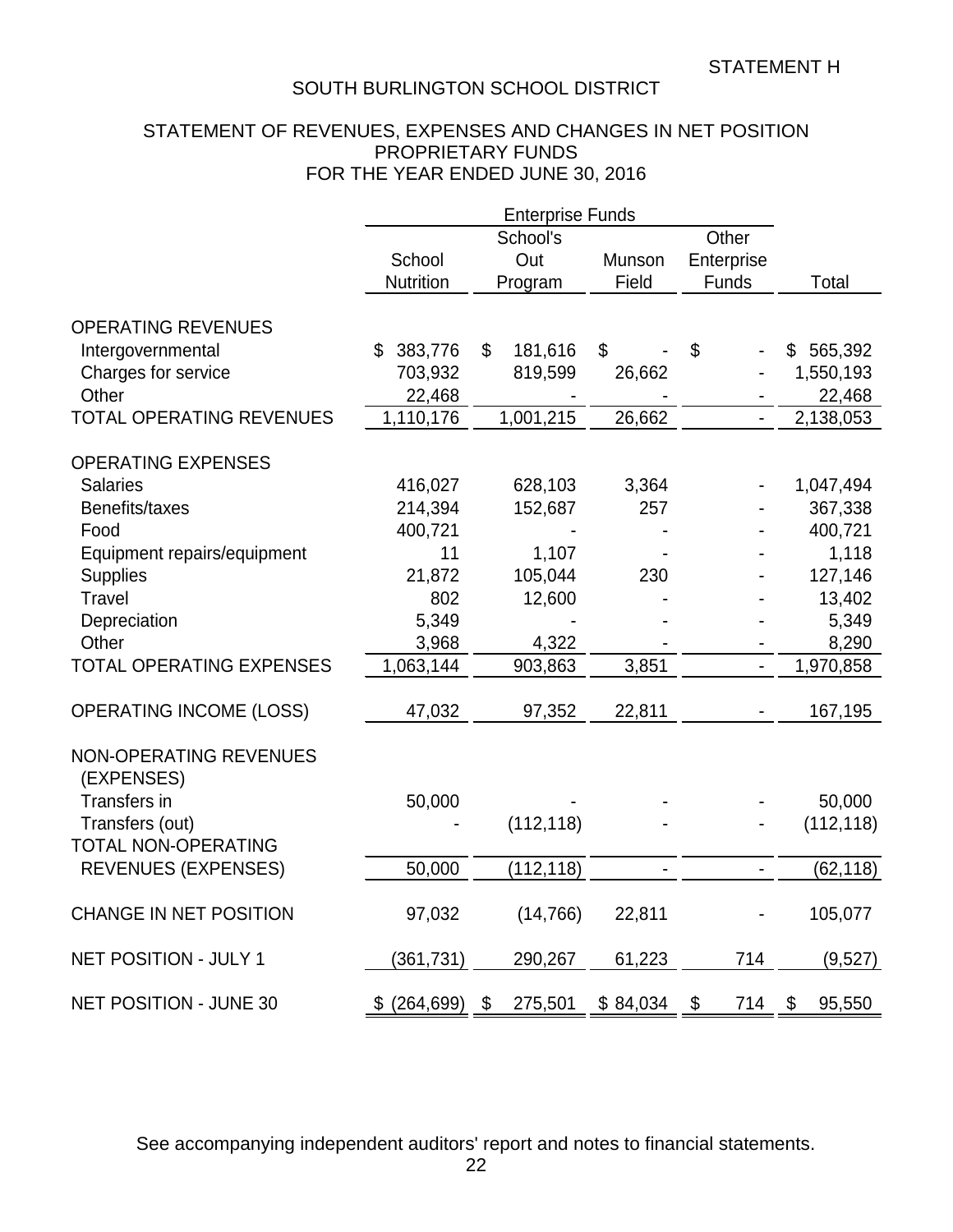## STATEMENT OF CASH FLOWS – PROPRIETARY FUNDS FOR THE YEAR ENDED JUNE 30, 2016

|                                                   | <b>Enterprise Funds</b> |               |           |                         |                                |    |             |
|---------------------------------------------------|-------------------------|---------------|-----------|-------------------------|--------------------------------|----|-------------|
|                                                   | Other<br>School's       |               |           |                         |                                |    |             |
|                                                   | School                  | Out           |           | Munson                  | Enterprise                     |    |             |
|                                                   | Nutrition               | Program       |           | Field                   | Funds                          |    | Total       |
| CASH FLOWS FROM OPERATING ACTIVITIES              |                         |               |           |                         |                                |    |             |
| Receipts from customers                           | 703,932<br>S.           | 819,599<br>\$ |           | \$                      | \$                             | S  | 1,523,531   |
| Intergovernmental receipts                        | 399,022                 | 169,177       |           | (22, 811)               |                                |    | 545,388     |
| Other receipts                                    | 16,745                  |               | (8,389)   | 26,662                  |                                |    | 35,018      |
| Payments to employees                             | (630, 421)              | (747, 617)    |           | (3,621)                 |                                |    | (1,381,659) |
| Payments to suppliers                             | (531, 198)              | (120, 652)    |           | (230)                   |                                |    | (652,080)   |
| NET CASH PROVIDED (USED) BY OPERATING ACTIVITIES  | (41, 920)               | 112,118       |           |                         |                                |    | 70,198      |
| CASH FLOWS FROM NONCAPITAL FINANCING ACTIVITIES   |                         |               |           |                         |                                |    |             |
| Transfers in/(out)                                | 50,000                  | (112, 118)    |           |                         |                                |    | (62, 118)   |
| NET CASH PROVIDED (USED) BY NONCAPITAL FINANCING  |                         |               |           |                         |                                |    |             |
| <b>ACTIVITIES</b>                                 | 41,920                  | (112, 118)    |           |                         |                                |    | (70, 198)   |
| NET INCREASE (DECREASE) IN CASH AND               |                         |               |           |                         |                                |    |             |
| <b>CASH EQUIVALENTS</b>                           |                         |               |           |                         |                                |    |             |
| CASH AND CASH EQUIVALENTS - JULY 1                |                         |               | 10,000    |                         |                                |    | 10,000      |
| CASH AND CASH EQUIVALENTS - JUNE 30               | \$                      | \$            | 10,000    | \$                      | \$                             | \$ | 10,000      |
| RECONCILIATION OF OPERATING INCOME (LOSS) TO NET  |                         |               |           |                         |                                |    |             |
| CASH PROVIDED (USED) BY OPERATING ACTIVITIES:     |                         |               |           |                         |                                |    |             |
| Operating income (loss)                           | 47,032<br>\$            | \$            | 97,352    | $\mathsf{\$}$<br>22,811 | \$                             | \$ | 167,195     |
| Adjustments to reconcile operating income to net  |                         |               |           |                         |                                |    |             |
| cash provided (used) by operating activities:     |                         |               |           |                         |                                |    |             |
| Depreciation expense                              | 5,349                   |               |           |                         |                                |    | 5,349       |
| Changes in operating assets and liabilities:      |                         |               |           |                         |                                |    |             |
| (Increase) decrease in due from other governments | 15,246                  |               | (12, 439) | (22, 811)               |                                |    | (20,004)    |
| (Increase) decrease in inventory                  | (5, 723)                |               |           |                         |                                |    | (5, 723)    |
| (Increase) decrease due from other funds          |                         |               | (8, 389)  |                         |                                |    | (8,389)     |
| (Decrease) increase in accounts payable           | 468                     |               | 2,421     |                         |                                |    | 2,889       |
| (Decrease) increase in accrued payroll            | (28, 874)               |               | 33,173    |                         |                                |    | 4,299       |
| (Decrease) increase in due to other funds         | (75, 418)               |               |           |                         |                                |    | (75, 418)   |
| NET CASH PROVIDED (USED) BY OPERATING ACTIVITIES  | (41, 920)<br>\$         | 112,118<br>\$ |           | \$                      | \$<br>$\overline{\phantom{a}}$ | \$ | 70,198      |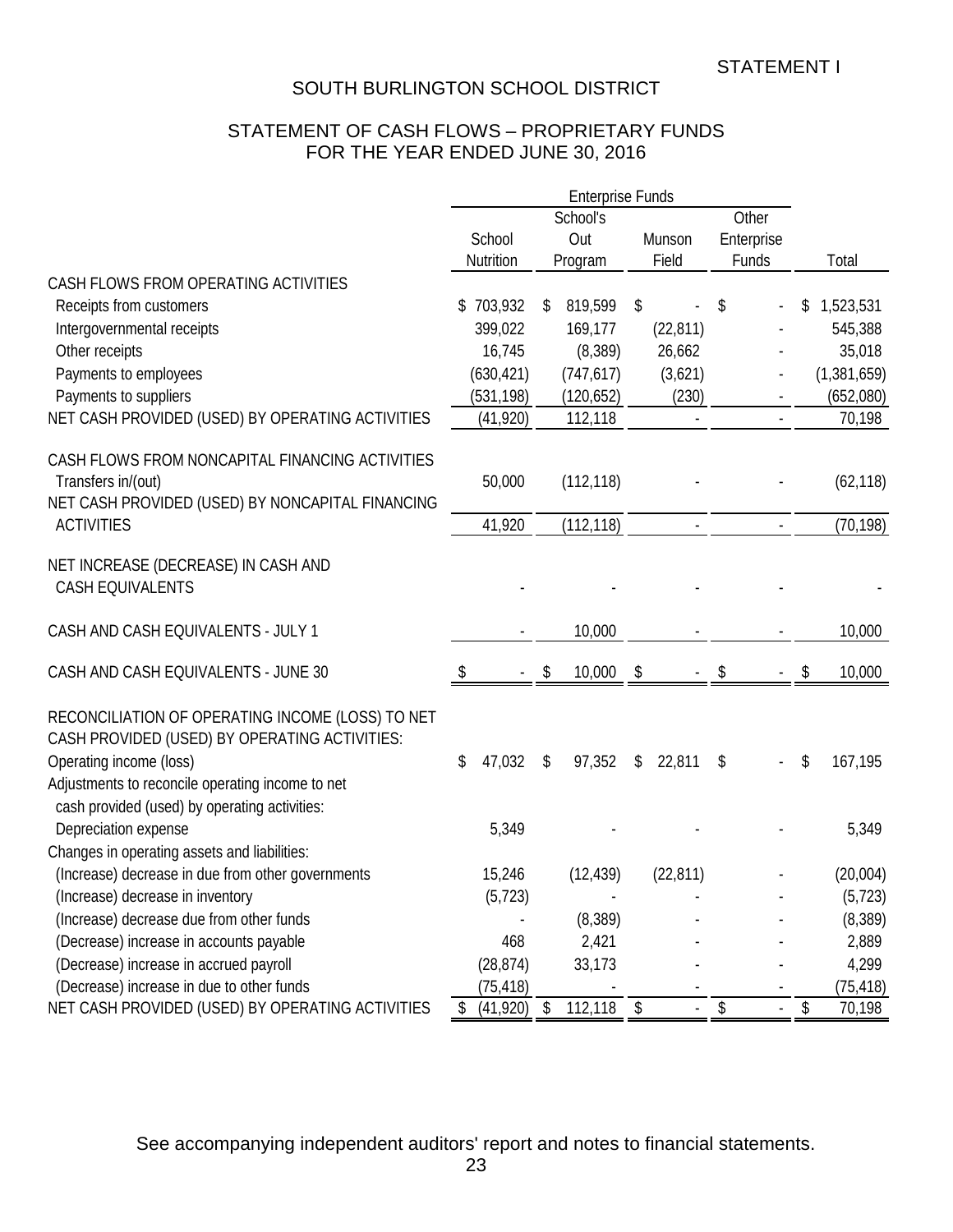## STATEMENT OF FIDUCIARY NET POSITION - FIDUCIARY FUNDS JUNE 30, 2016

| <b>Funds</b><br>Pension                              |        |  |
|------------------------------------------------------|--------|--|
|                                                      |        |  |
| <b>Student</b><br><b>Trust</b>                       |        |  |
| <b>Activities</b><br>Fund                            |        |  |
|                                                      |        |  |
| <b>ASSETS</b>                                        |        |  |
| \$<br>48,565<br>\$<br>Cash and cash equivalents      |        |  |
| Receivables:                                         |        |  |
| Investment income                                    | 8,360  |  |
| <b>Total receivables</b>                             | 8,360  |  |
|                                                      |        |  |
| Investments, at fair value:                          |        |  |
| Mutual fund - equities<br>4,775,542                  |        |  |
| Mutual fund - fixed income<br>4,177,695              |        |  |
| <b>Total investments</b><br>8,953,237                |        |  |
|                                                      |        |  |
| Due from other governments<br>249,148                | 60,706 |  |
| Prepaid benefit payments, net of redeposits          |        |  |
| <b>TOTAL ASSETS</b><br>297,713<br>9,022,303          |        |  |
|                                                      |        |  |
|                                                      |        |  |
| <b>LIABILITIES</b>                                   |        |  |
| \$<br>28,661<br>Accounts payable                     |        |  |
| Deposits held for others<br>269,052                  |        |  |
| <b>TOTAL LIABILITIES</b><br>297,713<br>\$            |        |  |
|                                                      |        |  |
| <b>NET POSITION</b>                                  |        |  |
| Restricted - held in trust for pensions<br>9,022,303 |        |  |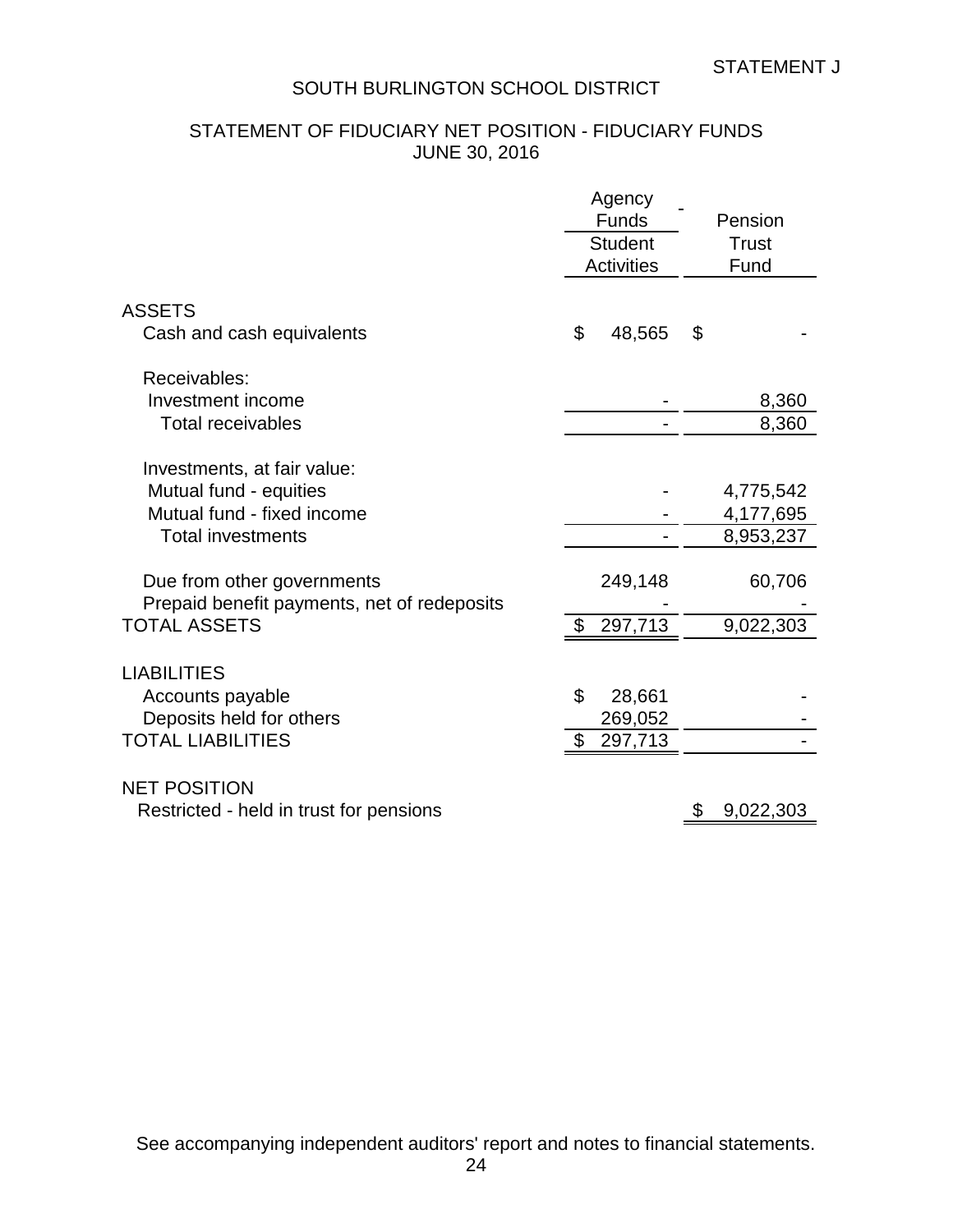## STATEMENT OF CHANGES IN FIDUCIARY NET POSITION FIDUCIARY FUNDS FOR THE YEAR ENDED JUNE 30, 2016

|                                                                                                                              | Pension<br><b>Trust Fund</b> |
|------------------------------------------------------------------------------------------------------------------------------|------------------------------|
| <b>ADDITIONS</b><br>Contributions                                                                                            | \$<br>795,546                |
| Investment earnings:<br>Net increase/(decrease) in fair value of investments<br>Interest and dividends<br>Investment expense | (563, 151)<br>569,230        |
| Net investment earnings                                                                                                      | 6,079                        |
| <b>Total additions</b>                                                                                                       | 801,625                      |
| <b>DEDUCTIONS</b><br><b>Distributions</b><br><b>Miscellaneous</b>                                                            | 454,840                      |
| <b>Total deductions</b>                                                                                                      | 454,840                      |
| Change in net position                                                                                                       | 346,785                      |
| NET POSITION - JULY 1, RESTATED                                                                                              | 8,675,518                    |
| <b>NET POSITION - JUNE 30</b>                                                                                                | 9,022,303                    |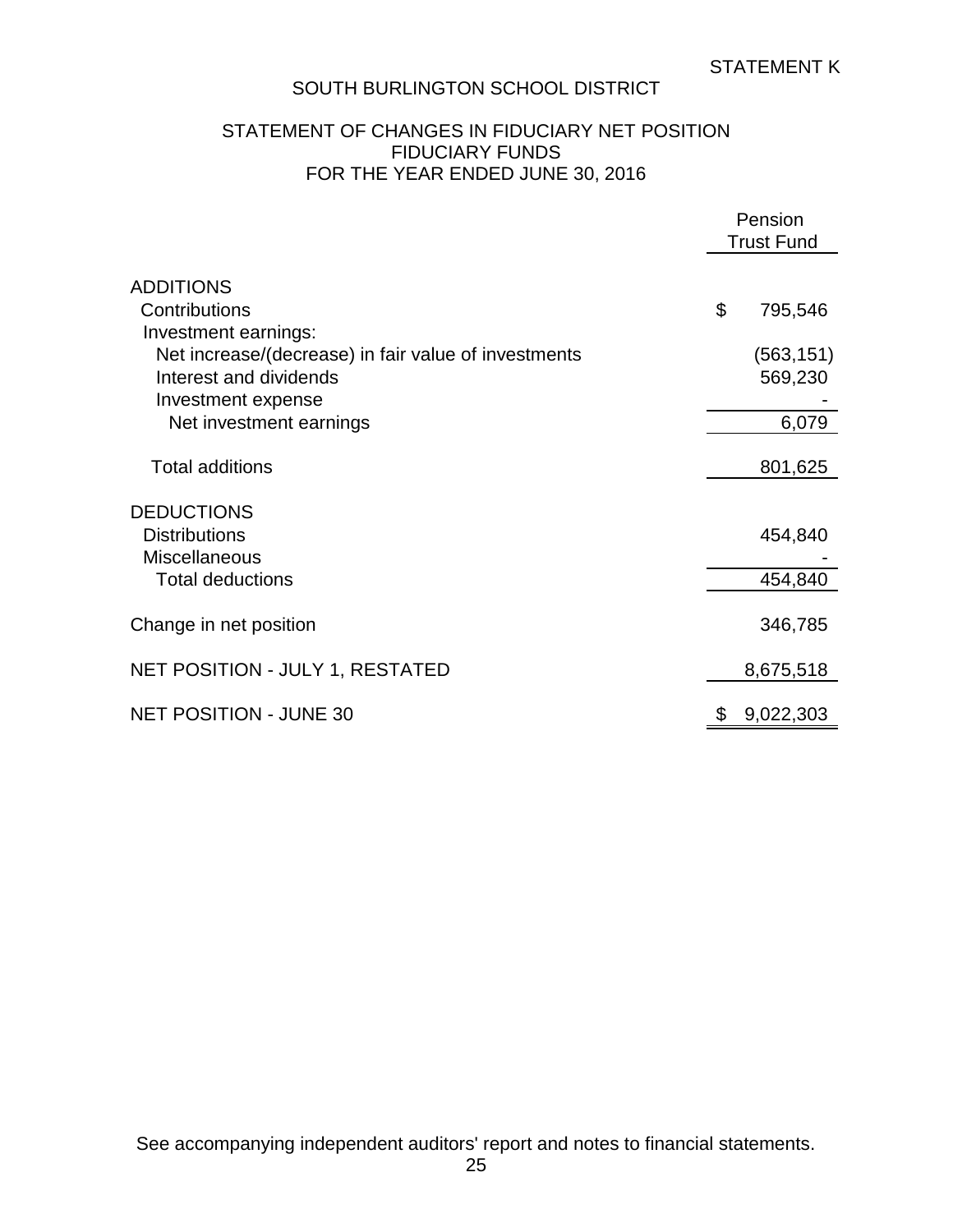## NOTES TO FINANCIAL STATEMENTS JUNE 30, 2016

#### NOTE 1 - SUMMARY OF SIGNIFICANT ACCOUNTING POLICIES

## *Reporting Entity*

The South Burlington School District was incorporated under the laws of the State of Vermont. The District provides the following services: instruction, operation and maintenance, transportation, administration, special education and vocational education.

The District's financial statements are prepared in accordance with generally accepted accounting principles (GAAP). The Governmental Accounting Standards Board (GASB) is responsible for establishing GAAP for state and local governments through its pronouncements (Statements and Interpretations).

The District's combined financial statements include all accounts and all operations of the District. We have determined that the District has no component units as described in GASB Statement No. 14 and amended by GASB Statements No. 39 and No. 61.

#### *Implementation of New Accounting Standards*

During the year ended June 30, 2016, the following statements of financial accounting standards issued by the Governmental Accounting Standards Board became effective:

Statement No. 72, "*Fair Value Measurement and Application*". The objective of the Statement is to expand comparability of financial statements among governments by requiring measurement of certain assets and liabilities at fair value using a consistent and more detailed definition of fair value and accepted valuation techniques. This Statement also will improve fair value application guidance and related disclosures in order to provide information to financial statement users about the impact of fair value measurements on a government's financial position. Management has determined the impact of this Statement is not material to the financial statements.

Statement No. 73, "*Accounting and Financial Reporting for Pensions and Related Assets That Are Not within the Scope of GASB Statement 68, and Amendments to Certain Provisions of GASB Statements 67 and 68*". The objective of the Statement is to improve financial reporting by instituting a single framework for the presentation of information about pensions, thereby expanding the comparability of pension-related information reported by state and local governments. Management has determined that this Statement is not applicable.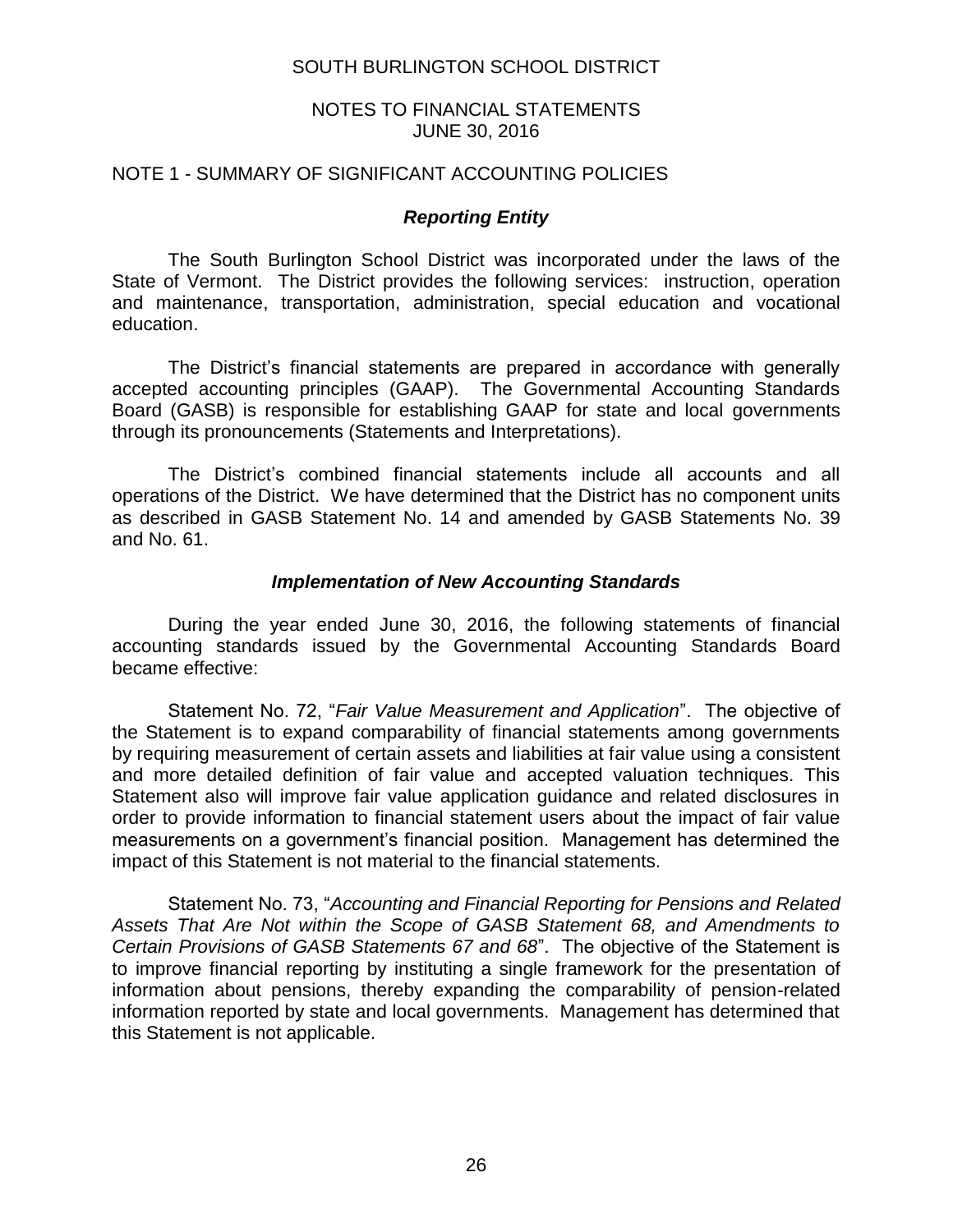## NOTES TO FINANCIAL STATEMENTS JUNE 30, 2016

## NOTE 1 - SUMMARY OF SIGNIFICANT ACCOUNTING POLICIES (CONTINUED)

Statement No. 76, "*The Hierarchy of Generally Accepted Accounting Principles for State and Local Governments*". The objective of this Statement is to identify-in the context of the current governmental financial reporting environment-the hierarchy of generally accepted accounting principles (GAAP). The "GAAP hierarchy" consists of the sources of accounting principles used to prepare financial statements of state and local governmental entities in conformity with GAAP and the framework for selecting those principles. This Statement reduces the GAAP hierarchy to two categories of authoritative GAAP and addresses the use of authoritative and nonauthoritative literature in the event that the accounting treatment for a transaction or other event is not specified within a source of authoritative GAAP. Management has determined the impact of this Statement is not material to the financial statements.

Statement No. 79, "*Certain External Investment Pools and Pool Participants*". This Statement establishes specific criteria used to determine whether a qualifying external investment pool may elect to use an amortized cost exception to fair value measurement. Those criteria will provide qualifying external investment pools and participants in those pools with consistent application of an amortized cost-based measurement for financial reporting purposes. That measurement approximates fair value and mirrors the operations of external investment pools that transact with participants at a stable net asset value per share.

This Statement also establishes additional note disclosure requirements for qualifying external investment pools that measure all of their investments at amortized cost for financial reporting purposes and for governments that participate in those pools. Those disclosures for both the qualifying external investment pools and their participants include information about any limitations or restrictions on participant withdrawals. Management has determined the impact of this Statement is not material to the financial statements.

## *Government-Wide and Fund Financial Statements*

The District's basic financial statements include both government-wide (reporting the District as a whole) and fund financial statements (reporting the District's major funds).

Both the government-wide and fund financial statements categorize primary activities as either governmental or business-type. The District's school nutrition funds, school's out program, Munson Field and other nonmajor funds are categorized as a business-type activity. All other activities of the District are categorized as governmental.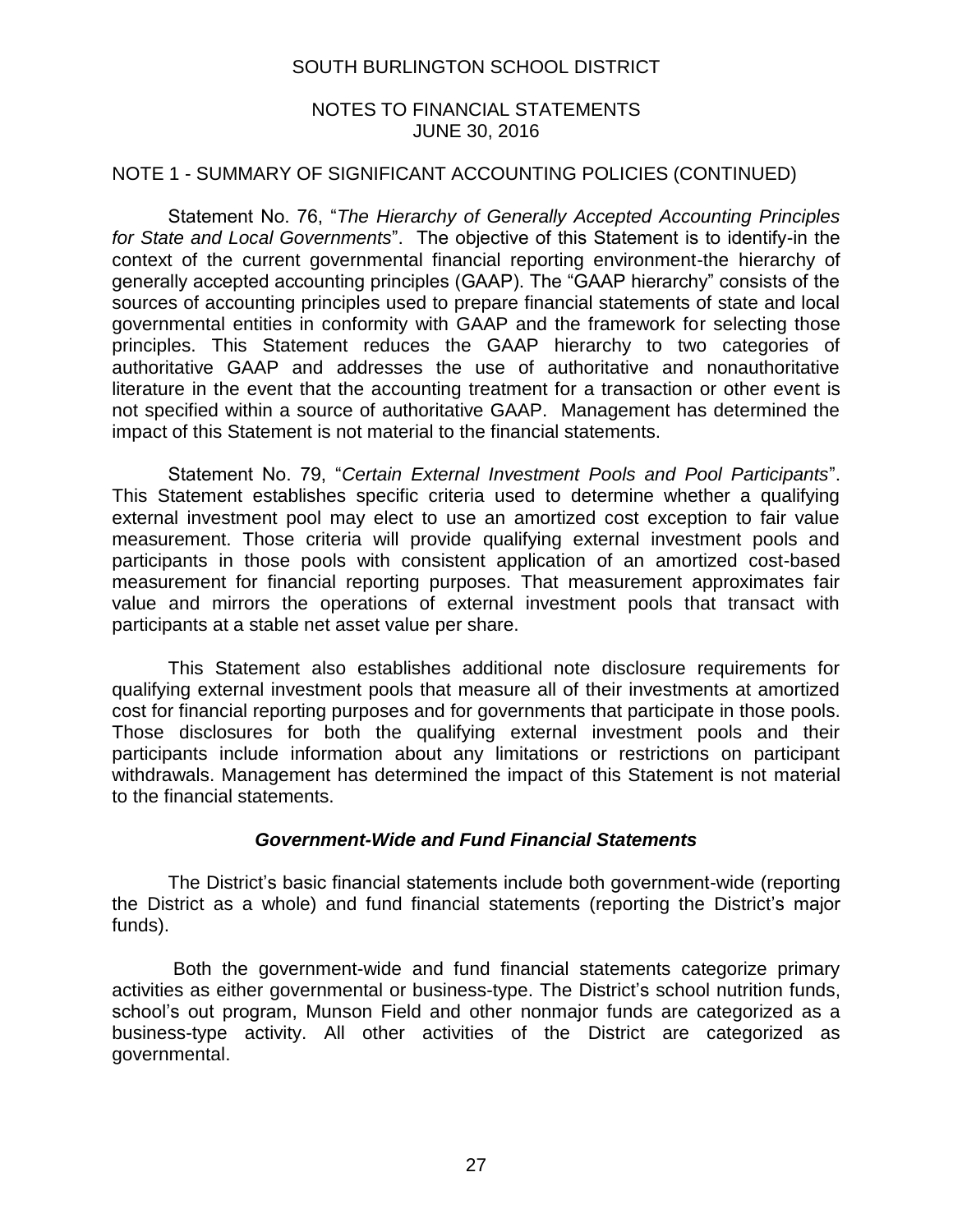## NOTES TO FINANCIAL STATEMENTS JUNE 30, 2016

#### NOTE 1 - SUMMARY OF SIGNIFICANT ACCOUNTING POLICIES (CONTINUED)

In the government-wide Statement of Net Position, the governmental activities columns are (a) presented on a consolidated basis by column, and (b) are reported on a full accrual, economic resources basis, which recognizes all long-term assets and receivables as well as long-term debt and obligations. The District's net position is reported in three parts – net investment in capital assets; restricted net position; and unrestricted net position. The District first utilizes restricted resources to finance qualifying activities.

The government-wide Statement of Activities reports both the gross and net cost of each of the District's functions and business-type activities (instruction, operation and maintenance, etc.). The functions are also supported by general government revenues (property taxes, certain intergovernmental revenues, miscellaneous revenues, etc.). The Statement of Activities reduces gross expenses (including depreciation) by related program revenues, operating and capital grants. Program revenues must be directly associated with the function or a business-type activity. Operating grants include operating-specific and discretionary (either operating or capital) grants while the capital grants column reflects capital-specific grants. For the most part, the interfund activity has been eliminated from these government–wide financial statements.

The net costs (by function) are normally covered by general revenue (taxes, certain intergovernmental revenues and charges for services, etc.).

The District does not allocate indirect costs. All costs are charged directly to the corresponding departments.

The government-wide focus is more on the sustainability of the District as an entity and the change in the District's net position resulting from the current year's activities.

#### *Measurement Focus - Basic Financial Statements & Fund Financial Statements*

The financial transactions of the District are reported in the individual funds in the fund financial statements. Each fund is accounted for by providing a separate set of self-balancing accounts that comprise its assets, deferred outflows of resources, liabilities, deferred inflows of resources, fund balances, revenues and expenditures/expenses. The various funds are reported by generic classification within the financial statements.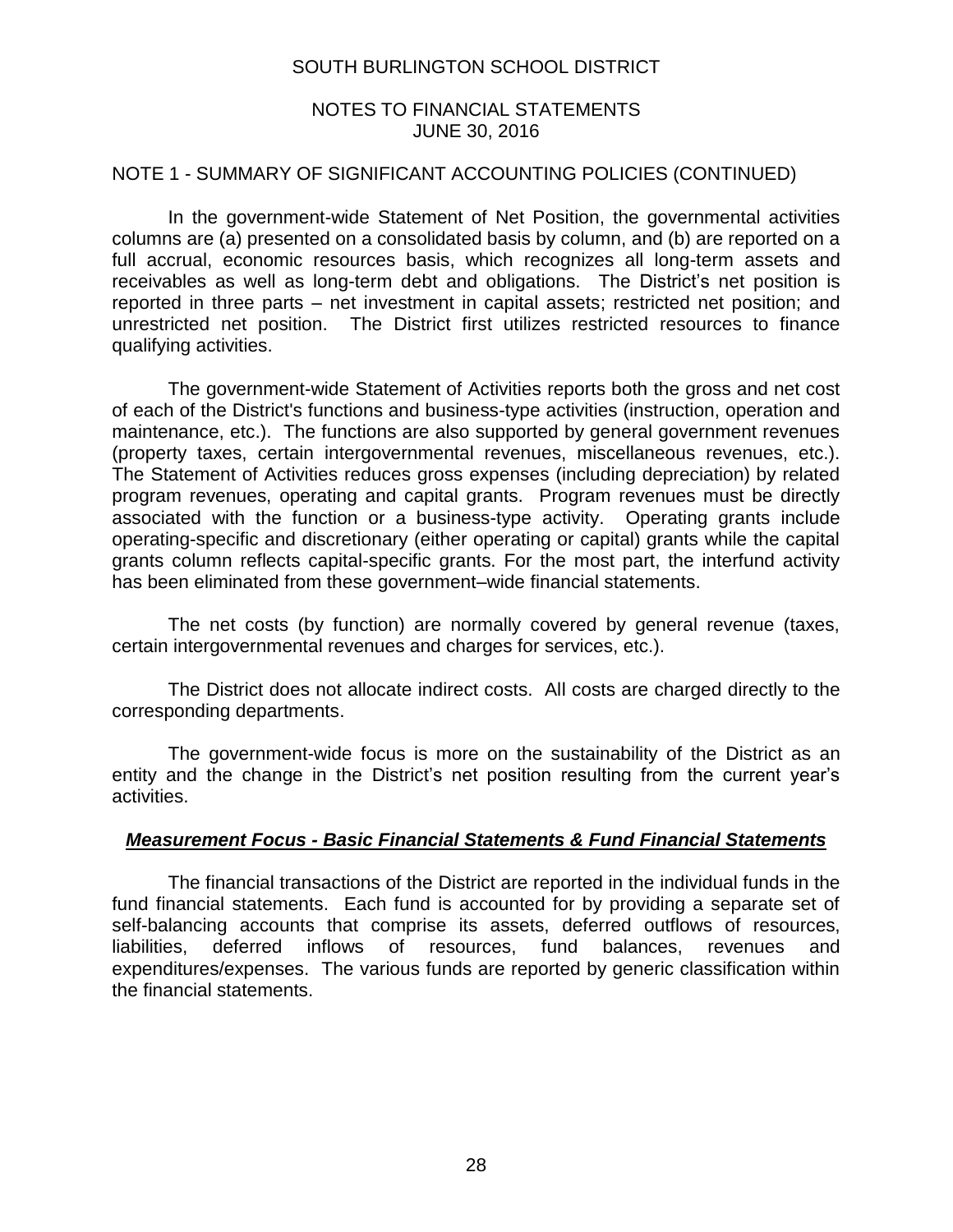## NOTES TO FINANCIAL STATEMENTS JUNE 30, 2016

## NOTE 1 - SUMMARY OF SIGNIFICANT ACCOUNTING POLICIES (CONTINUED)

The following fund types are used by the District:

1. Governmental Funds:

The focus of the governmental funds' measurement (in the fund statements) is upon determination of financial position (sources, uses, and balances of financial resources) rather than upon net income. The following is a description of the governmental funds of the District:

#### Major funds:

- a. The General Fund is the general operating fund of the District. It is used to account for all financial resources except those required to be accounted for in another fund.
- b. The Capital Projects Fund is used to account for financial resources to be used for the acquisition or construction of various capital improvements in the District.

#### Nonmajor funds:

- c. Special Revenue Funds are used to account for the proceeds of specific revenue sources that are legally restricted to expenditures for specified purposes.
- d. Capital Projects Funds are used to account for financial resources to be used for the acquisition or construction of major capital facilities.
- 2. Proprietary Funds

The focus of proprietary fund measurement is upon determination of operating income, changes in net position, financial position, and cash flows. The generally accepted accounting principles applicable are those similar to businesses in the private sector. Operating revenues include charges for services, intergovernmental reimbursements and other miscellaneous fees which are a direct result of the proprietary activity. Non-operating revenues are any revenues which are generated outside of the general proprietary activity, i.e. interest income. The following is a description of the proprietary funds of the District:

a. Enterprise Funds are required to be used to account for operations for which a fee is charged to external users for goods or services and the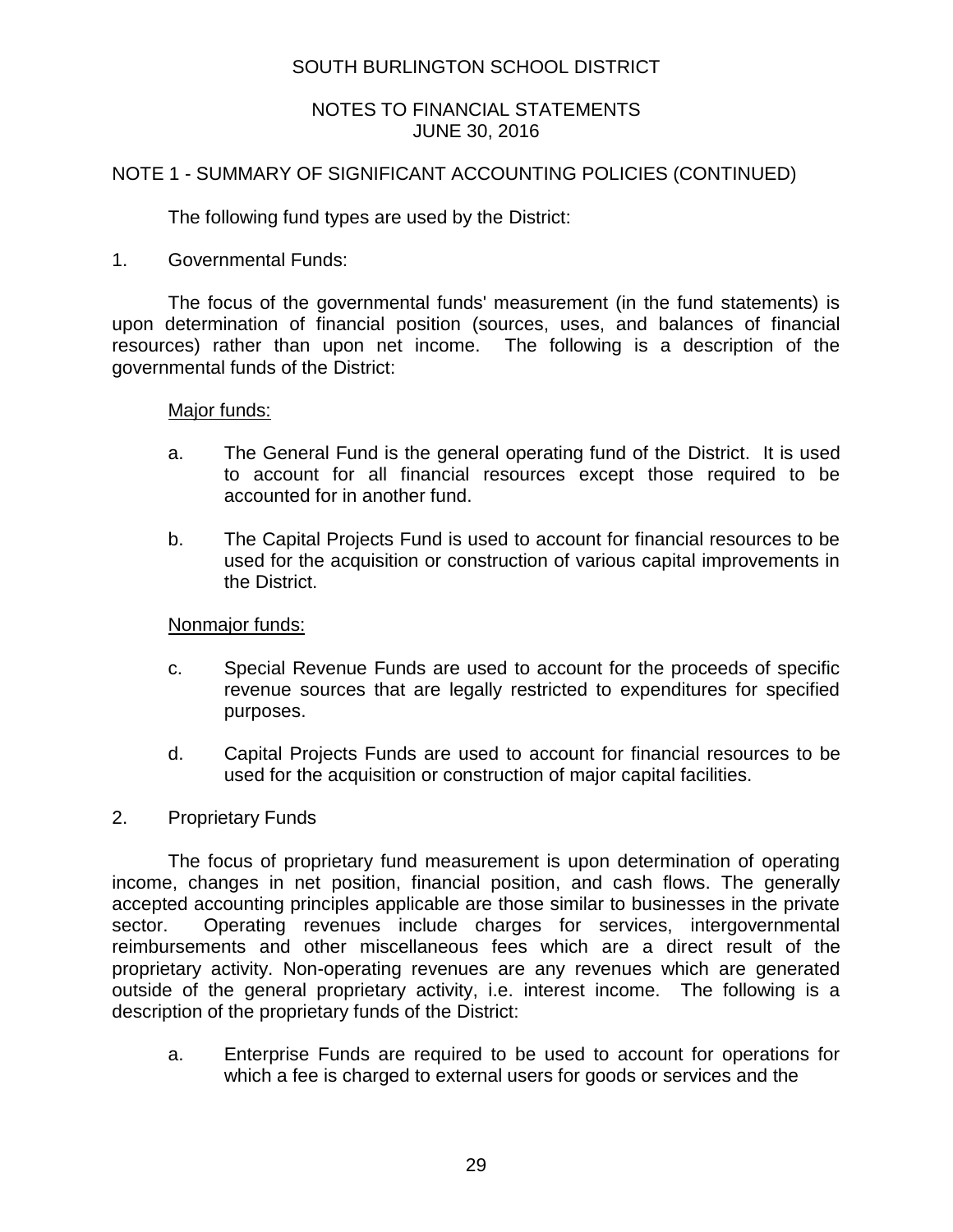## NOTES TO FINANCIAL STATEMENTS JUNE 30, 2016

## NOTE 1 - SUMMARY OF SIGNIFICANT ACCOUNTING POLICIES (CONTINUED)

activity (a) is financed with debt that is solely secured by a pledge of net revenues, (b) has third party requirements that the cost of providing services, including capital costs, be recovered with fees and charges or (c) established fees and charges based on a pricing policy designed to recover similar costs.

#### 3. Fiduciary Funds:

Fiduciary funds are used to report assets held in a trustee or agency capacity for others and therefore are not available to support District programs. The reporting focus is on net position and changes in net position and is reported using accounting principles similar to proprietary funds. Component units that are fiduciary in nature have been excluded from these financial statements.

The District's fiduciary funds are presented in the fiduciary fund financial statements by type (agency and private-purpose). Since by definition these assets are being held for the benefit of a third party (other local governments, private parties, etc.) and cannot be used to address activities or obligations of the government, these funds are not incorporated into the government-wide financial statements.

The emphasis in fund financial statements is on the major funds in either the governmental or business-type activities categories. Non-major funds by category are summarized into a single column, GASB Statement No. 34 sets forth minimum criteria (percentage of the assets, liabilities, revenues, or expenses of either the fund category or the governmental and enterprise combined) for the determination of major funds. The nonmajor funds are combined in a column in the fund financial statements.

## *Basis of Accounting*

Basis of accounting refers to when revenues and expenditures or expenses are recognized in the accounts and reported in the financial statements. Basis of accounting relates to the timing of the measurements made, regardless of the measurement focus applied.

1. Accrual

Governmental activities in the government-wide financial statements and fiduciary fund financial statements are presented on the accrual basis of accounting. Revenues are recognized when earned and expenses are recognized when incurred.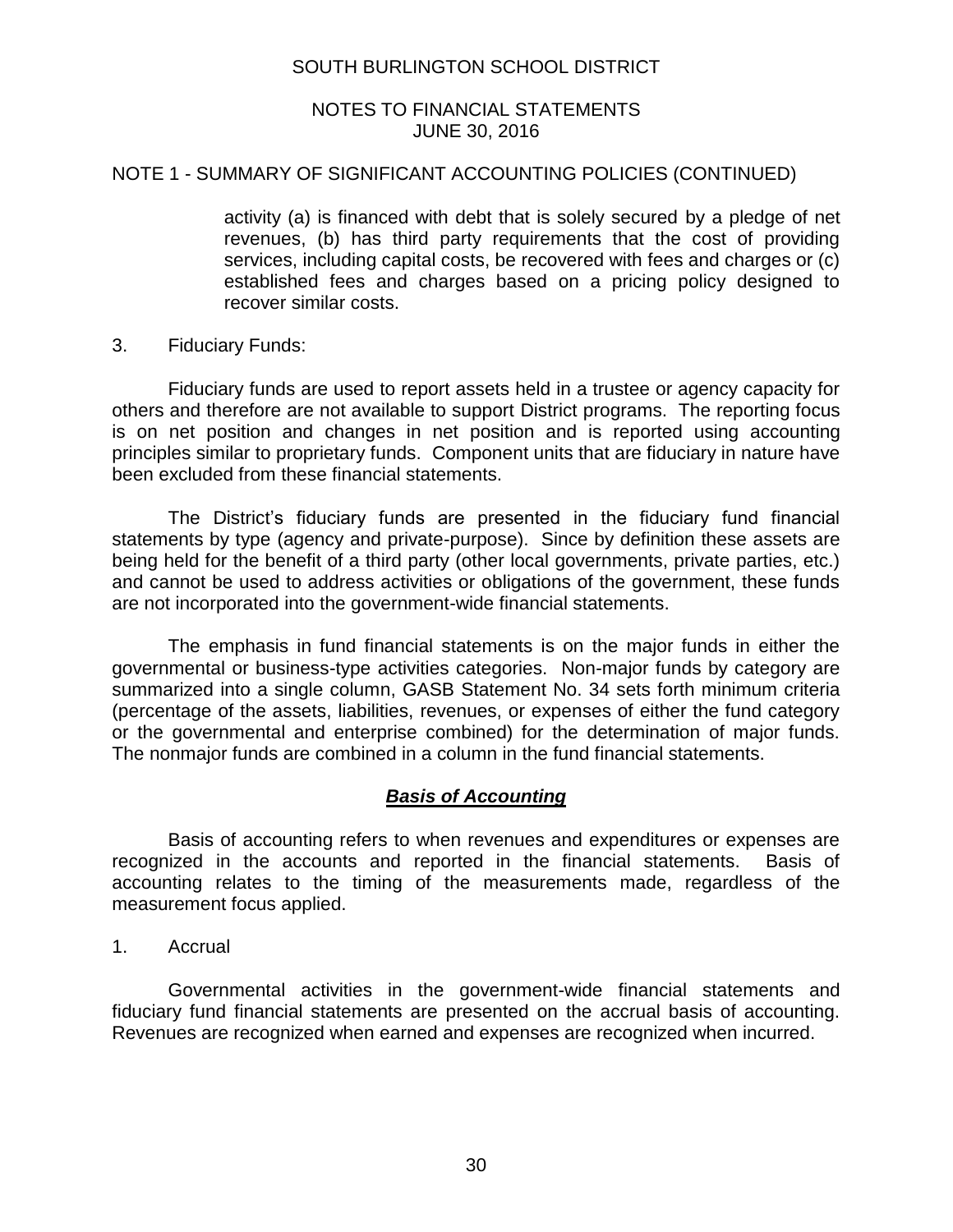## NOTES TO FINANCIAL STATEMENTS JUNE 30, 2016

#### NOTE 1 - SUMMARY OF SIGNIFICANT ACCOUNTING POLICIES (CONTINUED)

#### 2. Modified Accrual

The governmental fund financial statements are presented on the modified accrual basis of accounting. Under the modified accrual basis of accounting, revenues are recorded when susceptible to accrual; i.e., both measurable and available. "Available" means collectible within the current period or soon enough thereafter to be used to pay liabilities of the current period. Expenditures are generally recognized under the modified accrual basis of accounting when the related liability is incurred. The exception to this general rule is that principal and interest on general obligation long-term debt, if any, is recognized when due.

#### *Budget*

The District's policy is to adopt an annual budget for operations. The budget is presented on the modified accrual basis of accounting which is consistent with generally accepted accounting principles.

In accordance with Governmental Accounting Standards Board Statement No. 24, *Accounting and Reporting for Certain Grants and Other Financial Assistance*, payments made by the State of Vermont to the Vermont State Retirement System for teachers and certain other school employees are reported as offsetting revenues and expenditures of the general fund.

| Revenues per budgetary basis           | \$44,494,640 |
|----------------------------------------|--------------|
| Add: On-behalf payments                | 2,449,325    |
| <b>Total GAAP basis</b>                | \$46,943,965 |
|                                        |              |
| Expenditures per budgetary basis       | \$44,872,118 |
| Add: On-behalf basis                   | 2,449,325    |
| Add: Capital outlay from debt proceeds | 571,125      |
| <b>Total GAAP basis</b>                | \$47,892,568 |

The following procedures are followed in establishing budgetary data reflected in the financial statements:

- 1. In December, the Administration prepares a preliminary budget for review by the School Board of Directors.
- 2. After several public hearings, the School Board approves a budget for review by the voters forty-five days prior to election by the voters.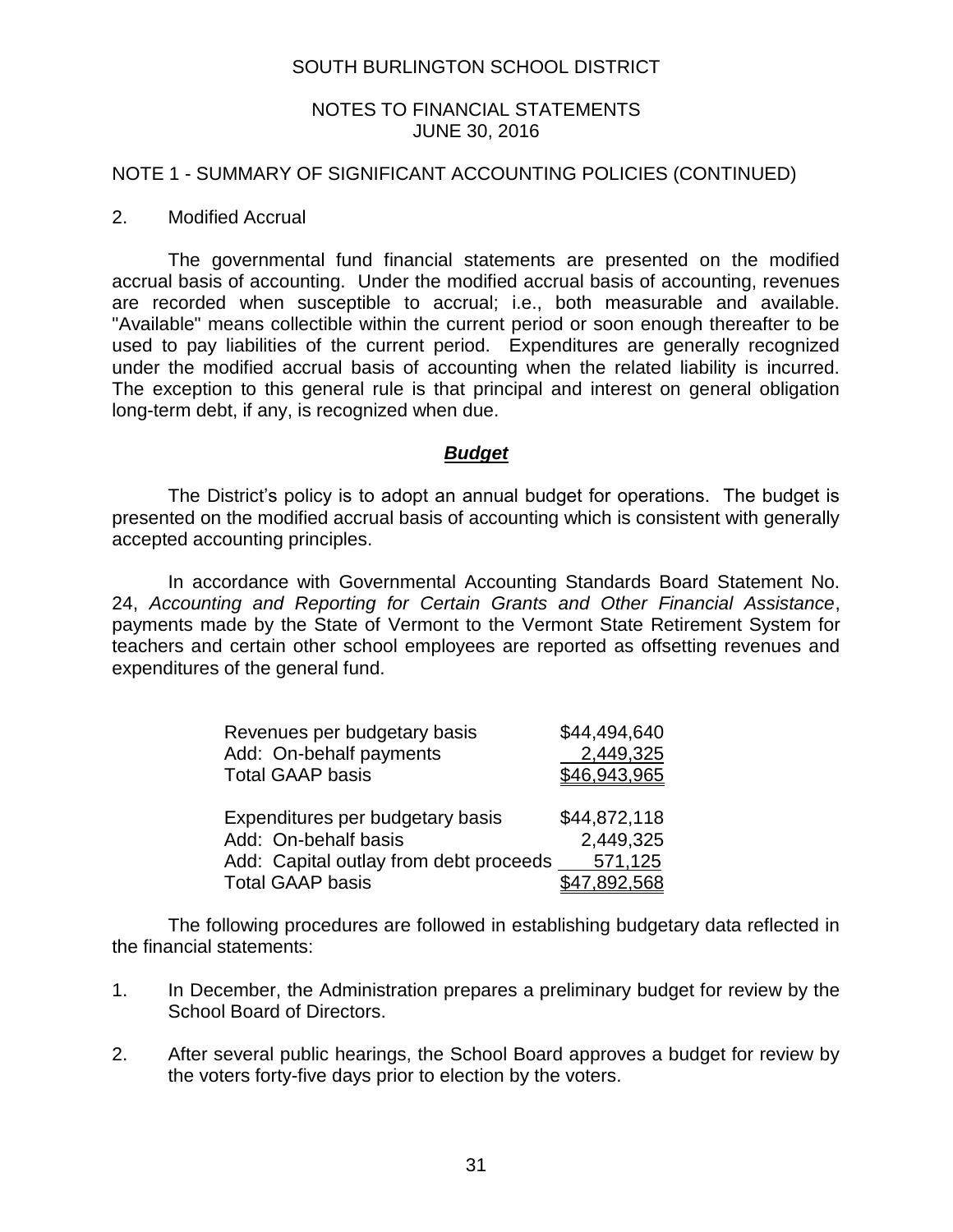## NOTES TO FINANCIAL STATEMENTS JUNE 30, 2016

## NOTE 1 - SUMMARY OF SIGNIFICANT ACCOUNTING POLICIES (CONTINUED)

- 3. On the first Tuesday of March, the budget is adopted subject if it receives a majority of the votes cast.
- 4. If the budget fails, the City charter governs the process for a revote and subsequent adoption.
- 5. Beginning in FY 2014, the budgets for Special Revenue Funds are now included both separately, and in detail, in the proposed budget.

## *Deposits and Investments*

The District's cash and cash equivalents are considered to be cash on hand, demand deposits and short-term investments with original maturities of three months or less from the date of acquisition.

It is the District's policy to value investments at fair value. None of the District's investments are reported at amortized cost. For purposes of the statement of cash flows, all highly liquid investments with a maturity of three months or less when purchased are considered to be cash equivalents. The District Treasurer is authorized by State Statutes to invest all excess funds in the following:

- Obligations of the U.S. Government, its agencies and instrumentalities.
- Certificates of deposits and other evidences of deposits at banks, savings and loan associations, and credit unions.
- Repurchase agreements
- Money market mutual funds

The South Burlington School District has no formal investment policy but instead follows the State of Vermont Statutes. They are in the process of adopting a more detailed investment policy.

## *Inventories*

Inventories of supplies are considered to be expenditures at the time of purchase and are not included in the general fund balance sheet. The enterprise fund inventory consists of school nutrition supplies and food on hand at the end of the year, valued at cost. The cost value is determined using the first-in, first-out (FIFO) method.

## *Prepaid Items*

Certain insurance and other payments to vendors reflect costs applicable to future accounting periods and are recorded as prepaid items.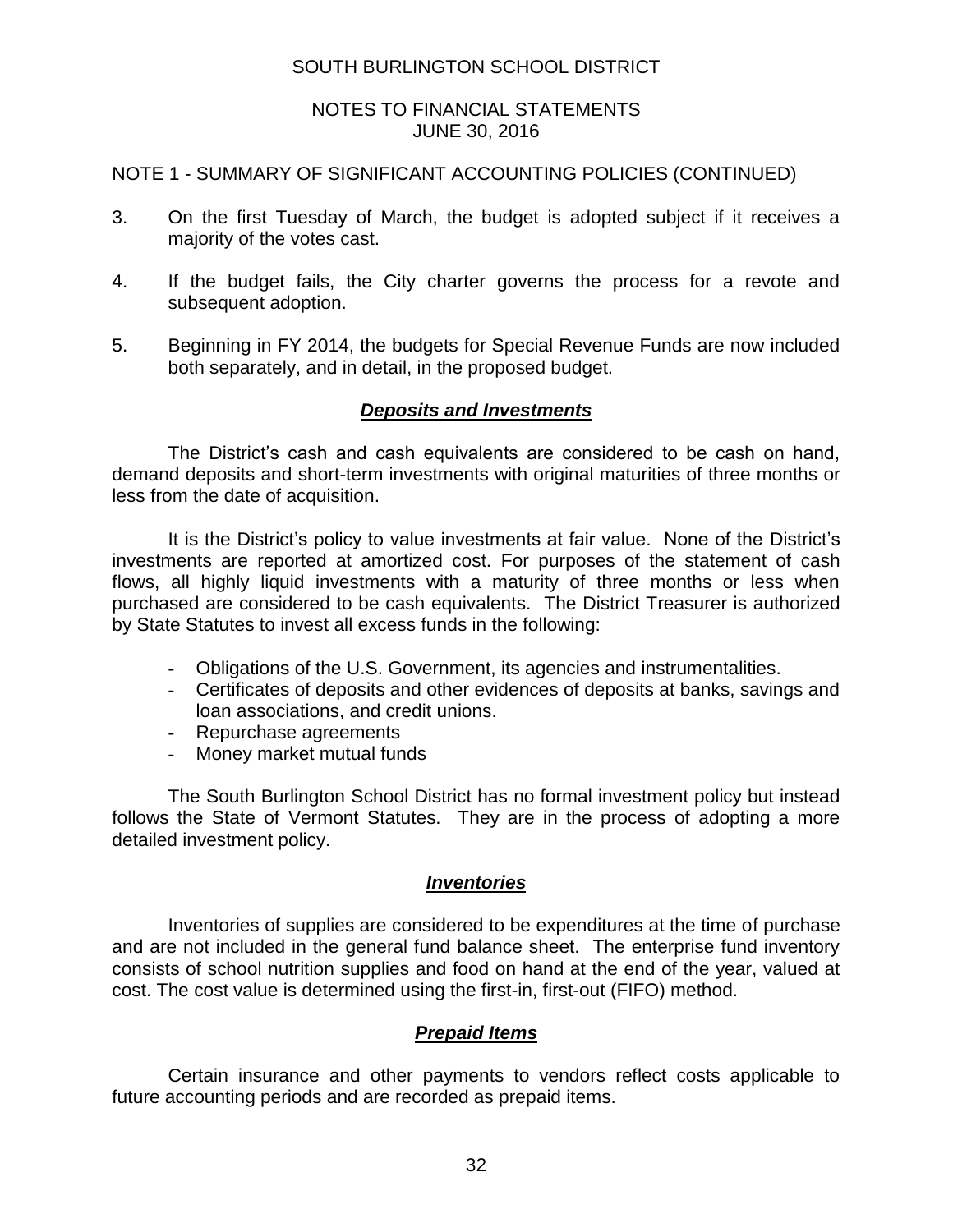## NOTES TO FINANCIAL STATEMENTS JUNE 30, 2016

## NOTE 1 - SUMMARY OF SIGNIFICANT ACCOUNTING POLICIES (CONTINUED)

## *Interfund Receivables and Payables*

Transactions between funds that are representative of lending/borrowing arrangements outstanding at the end of the fiscal year are referred to as "due to/from other funds". While these balances are reported in fund financial statements, certain eliminations are made in the preparation of the government-wide financial statements. Any residual balances outstanding between governmental activities and business-type activities are reported in the governmental-wide financial statements as "internal balances".

## *Transactions Between Funds*

Legally authorized transfers are treated as interfund transfers and are included in the results of operations of both Governmental and Proprietary Funds.

## *Allowance for Uncollectible Accounts*

The allowance for uncollectible accounts is estimated to be \$0 as of June 30, 2016.

## *Capital Assets*

Capital assets purchased or acquired with an original cost of \$5,000 or more are reported at historical cost or estimated historical cost. Contributed assets are reported at fair market value as of the date received. Additions, improvements and other capital outlays that significantly extend the useful life of an asset are capitalized. Infrastructure such as streets, traffic signals, and signs are capitalized. Other costs incurred for repairs and maintenance are expensed as incurred. Depreciation on all assets is provided on the straight-line basis over the estimated useful lives.

The assets are valued at historical cost when available and estimated historical cost where actual invoices or budgetary data was unavailable. Donated fixed assets are valued at their estimated fair market value on the date received. All retirements have been recorded by eliminating the net carrying values.

Infrastructure assets include roads, bridges, underground pipe (other than related to independently owned utilities), traffic signals, etc. These infrastructure assets are likely to be the largest asset class of the District. The District has no retroactively recorded infrastructure.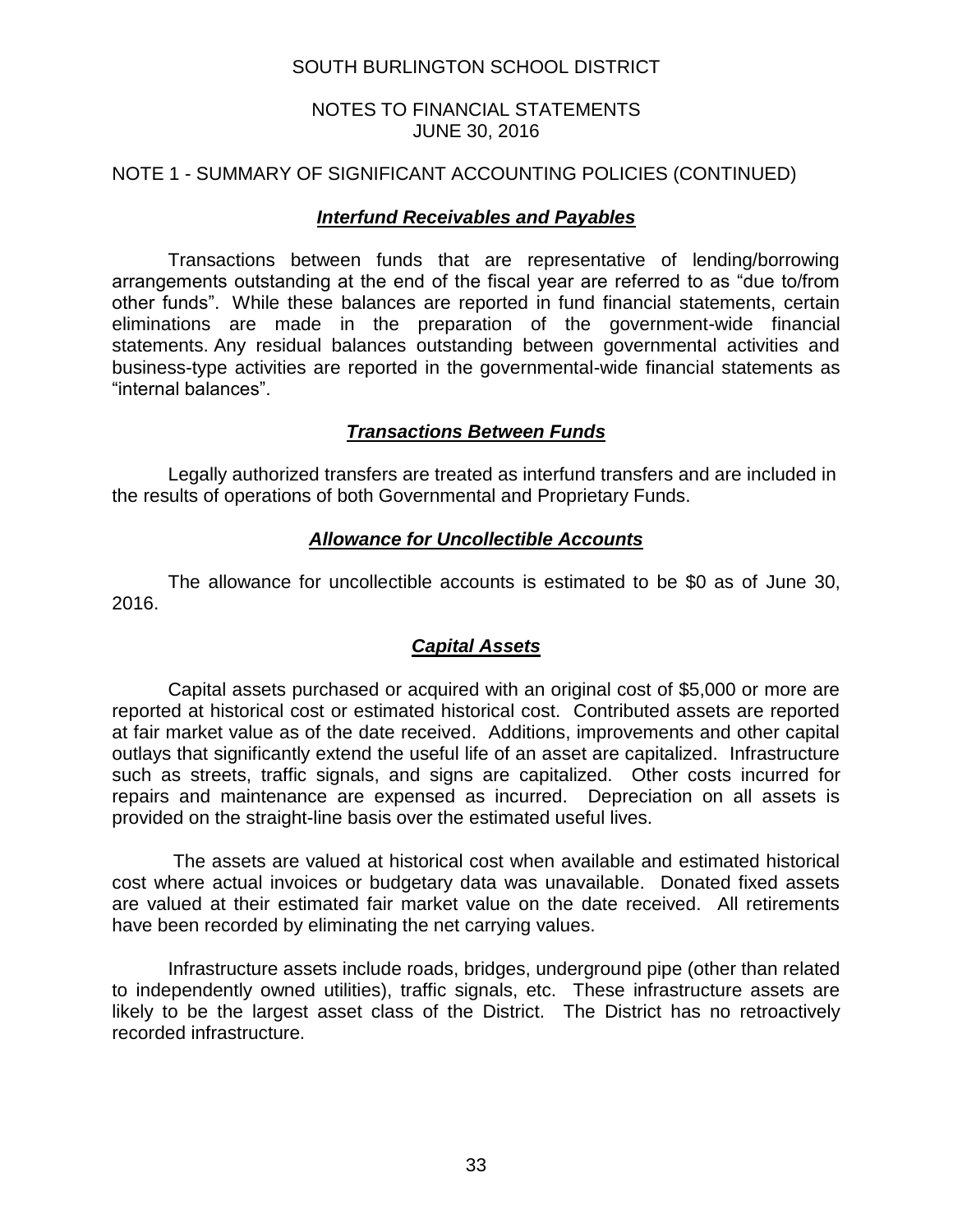### NOTES TO FINANCIAL STATEMENTS JUNE 30, 2016

#### NOTE 1 - SUMMARY OF SIGNIFICANT ACCOUNTING POLICIES (CONTINUED)

Estimated useful lives are as follows:

| <b>Buildings</b>        | $20 - 50$ years |
|-------------------------|-----------------|
| Infrastructure          | 50 - 100 years  |
| Machinery and equipment | $3 - 50$ years  |
| <b>Vehicles</b>         | $3 - 25$ years  |

## *Long-term Obligations*

The accounting treatment of long-term debt depends on whether the assets are used in governmental fund operations or proprietary fund operations and whether they are reported in the government-wide or fund financial statements.

All long-term debt to be repaid from governmental and business-type resources is reported as liabilities in government-wide statements. The long-term debt consists primarily of bonds payable, capital leases payable, compensated absences and net pension liability.

Long-term debt for governmental funds is not reported as liabilities in the fund financial statements. The debt proceeds are reported as other financing sources and payment of principal and interest reported as expenditures. The accounting for proprietary fund is the same in the fund statements as it is in the government-wide statements.

## *Compensated Absences*

The District's policies regarding vacation do permit employees to accumulate earned but unused vacation leave. The liability for these compensated absences is recorded as long-term debt in the government-wide financial statements. In the fund financial statements, governmental funds report only the compensated absence liability payable from expendable available financial resources, while the proprietary funds report the liability as it is incurred. As of June 30, 2016, the District's liability for compensated absences is \$31,157.

#### *Pensions*

For purposes of measuring the net pension liability, deferred outflows of resources and deferred inflows of resources related to pensions, and pension expense, information about the fiduciary net position of the Vermont State Teachers' Retirement System (VSTRS) Plan and the South Burlington School District Retirement Income Plan (DRI) and additions to/deductions from the VSTRS and the DRI Plans' fiduciary net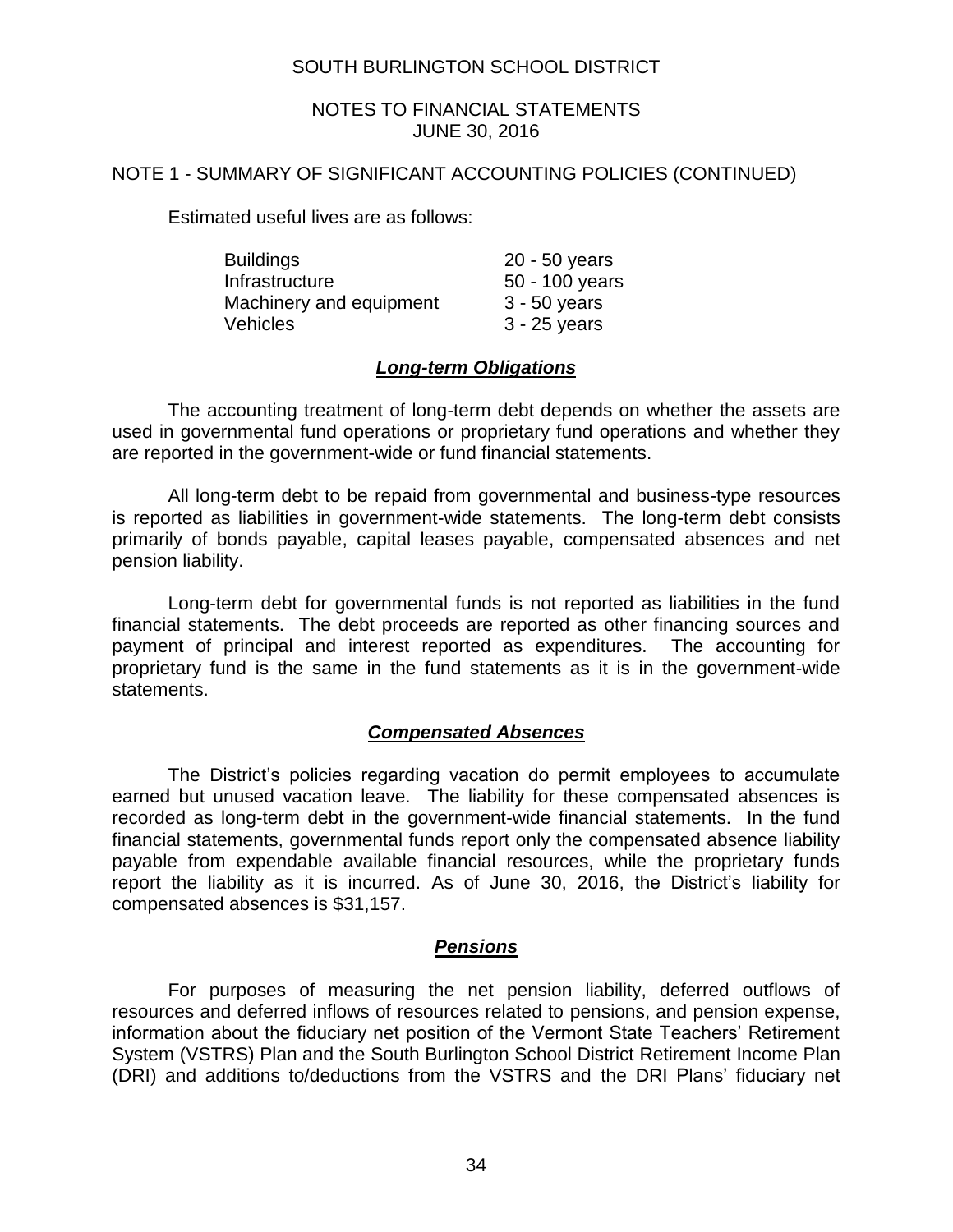## NOTES TO FINANCIAL STATEMENTS JUNE 30, 2016

## NOTE 1 - SUMMARY OF SIGNIFICANT ACCOUNTING POLICIES (CONTINUED)

position have been determined on the same basis as they are reported by the VSTRS and the DRI Plans. For this purpose, benefit payments (including refunds of employee contributions) are recognized when due and payable in accordance with the benefit terms. Investments are reported at fair value.

## *Deferred Outflows and Inflows of Resources*

In addition to assets, the statement of financial position and/or balance sheet will at times report a separate section for deferred outflows of resources. This separate financial statement element, *deferred outflows of resources*, represents a consumption of net position that applies to a future period(s) and so will not be recognized as an outflow of resources (expense/expenditure) until then. The District has only one type of item, deferred outflows related to pensions. This item is reported in the statement of net position.

In addition to liabilities, the statement of financial position and or balance sheet will at times report a separate section for deferred inflows of resources. This separate financial statement element, *deferred inflows of resources*, represents an acquisition of net position that applies to a future period(s) and so will not be recognized as an inflow of resources (revenue) until that time. Deferred inflows related to pensions qualifies for reporting in this category. This item is reported only in the statement of net position. All items in this category are deferred and recognized as an inflow of resources in the period that the amounts become available.

## *Net Position*

Net position represents the difference between all other elements in a statement of financial position. Net investment in capital assets consists of capital assets, net of accumulated depreciation, reduced by the outstanding balances of any borrowing used for those assets, and adding back unspent proceeds. Net position is reported as restricted when there are limitations imposed on its use either through enabling legislations adopted by the District or through external restrictions imposed by creditors, grantors or laws or regulations of other governments. Unrestricted net position is the net amount of the assets, deferred outflows of resources, liabilities, and deferred inflows of resources that are not included in the determination of net investment in capital assets or restricted net position.

# *Fund Balance*

In the fund financial statements, fund balance for governmental funds is reported in classifications that comprise a hierarchy based primarily on the extent to which the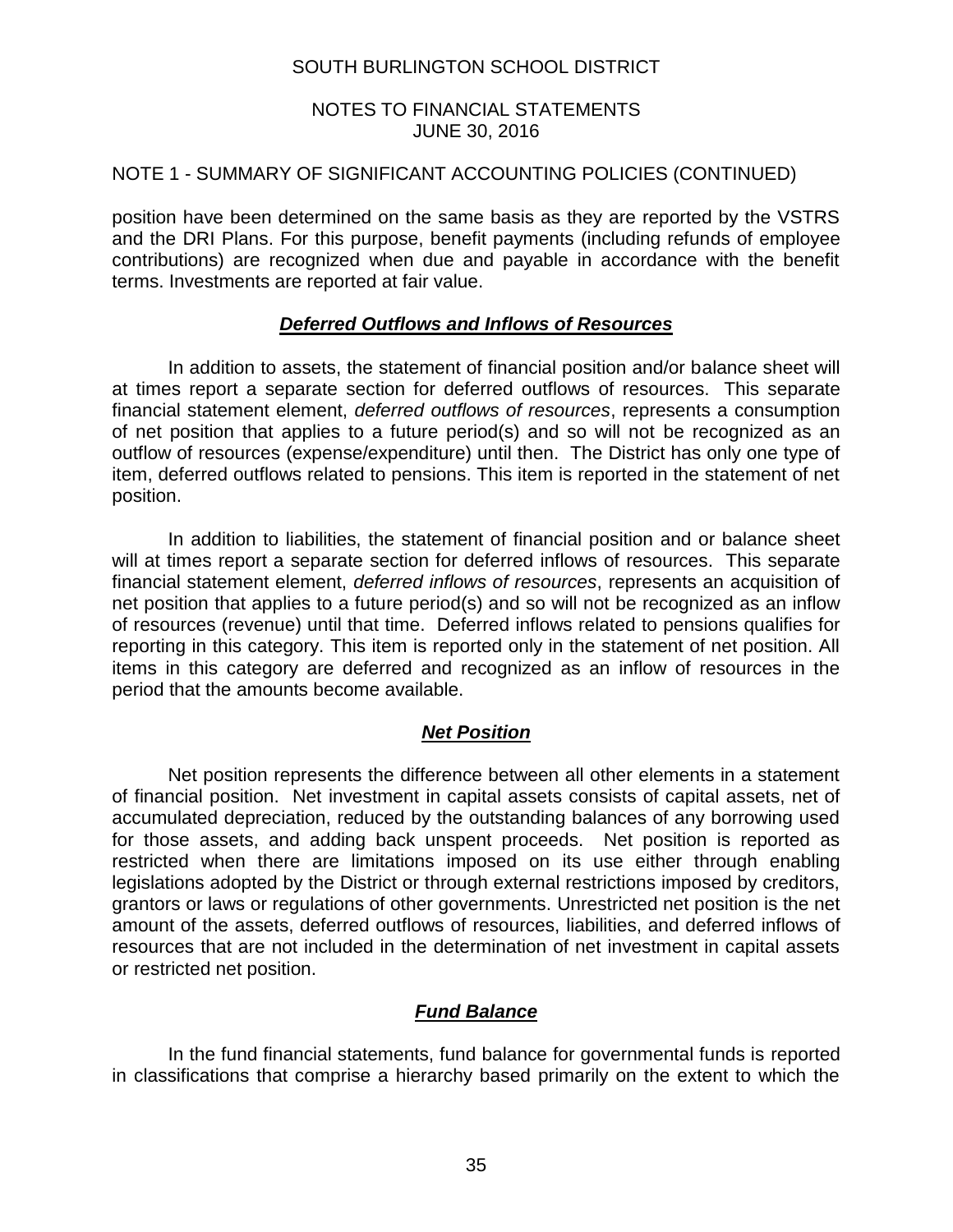#### NOTES TO FINANCIAL STATEMENTS JUNE 30, 2016

#### NOTE 1 - SUMMARY OF SIGNIFICANT ACCOUNTING POLICIES (CONTINUED)

District is bound to honor constraints on the specific purpose for which amounts in the funds can be spent. Fund balance is reported in five components – nonspendable, restricted, committed, assigned and unassigned.

Nonspendable – This includes amounts that cannot be spent either because they are not in spendable form or because they are legally or contractually required to be maintained intact.

Restricted – This includes amounts that can be spent only for specific purposes because of constitutional provisions or enabling legislation or because of constraints that are externally imposed by creditors, grantors, contributors, or the laws or regulations of other governments.

Committed – This includes amounts that can be used only for specific purposes determined by a formal action of the inhabitants of the District. The inhabitants of the District through District meetings are the highest level of decision-making authority of the District. Commitments may be established, modified, or rescinded only through a District meeting vote.

Assigned – This includes amounts that do not meet the criteria to be classified as restricted or committed but that are intended to be used for specific purposes. The authority for assigning fund balance is expressed by the Board of Directors.

Unassigned – This includes all other spendable amounts. The general fund is the only fund that reports a positive unassigned fund balance amount. Other governmental funds besides the general fund can only report a negative unassigned fund balance amount.

When an expenditure is incurred for purposes for which both restricted and unrestricted fund balances are available, the District considers restricted funds to have been spent first. When an expenditure is incurred for which committed, assigned, or unassigned fund balances are available, the District considers amounts to have been spent first out of committed funds, then assigned funds, and finally unassigned funds, as needed, unless the District meeting vote has provided otherwise in its commitment or assignment actions.

## *Program Revenues*

Program revenues include all directly related income items applicable to a particular program (charges to customers or applicants for goods, services, or privileges provided, operating or capital grants and contributions, including special assessments).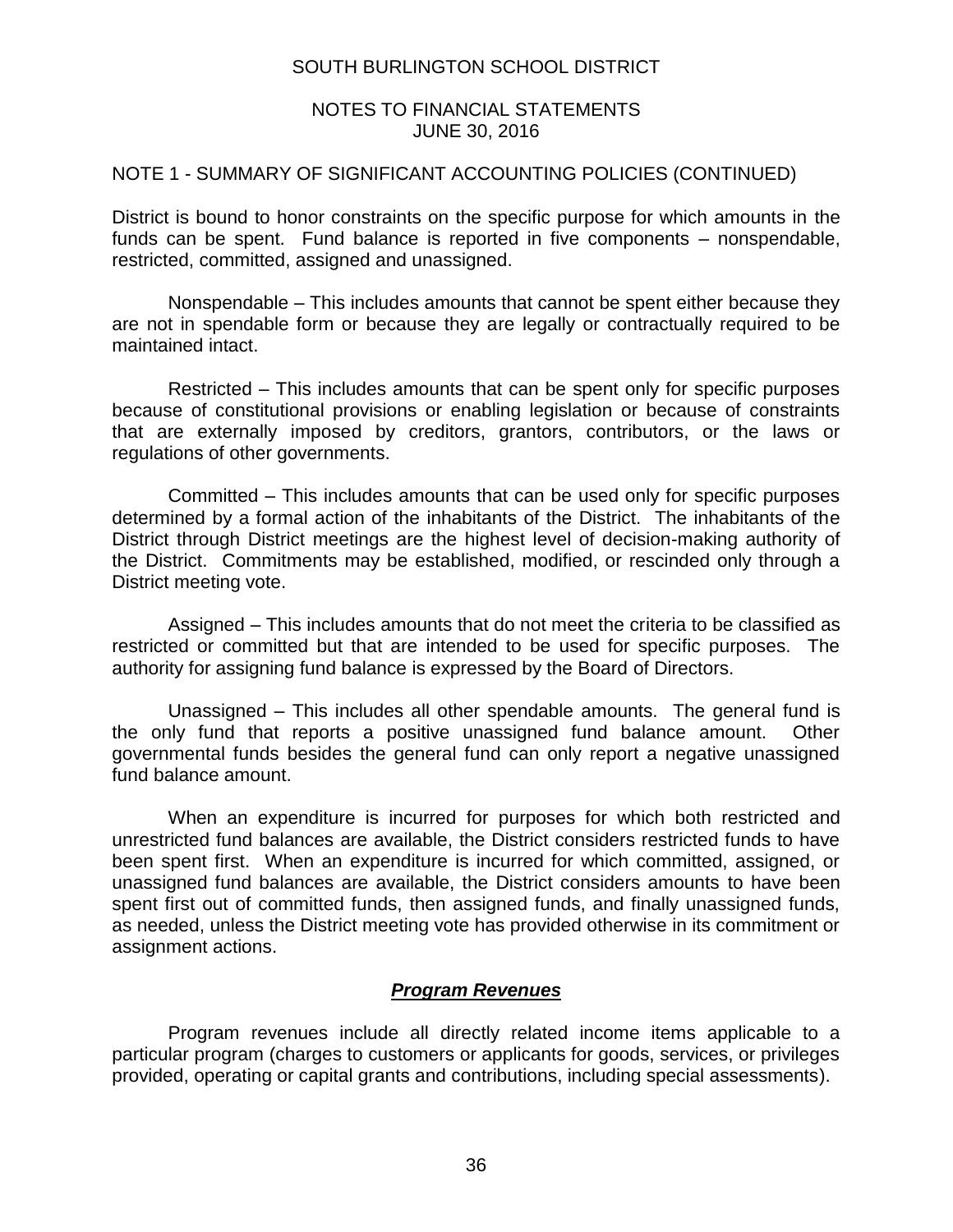## NOTES TO FINANCIAL STATEMENTS JUNE 30, 2016

### NOTE 1 - SUMMARY OF SIGNIFICANT ACCOUNTING POLICIES (CONTINUED)

### *Operating/Non-Operating Proprietary Fund Revenues*

Operating revenues consist mainly of direct revenue sources and/or charges for services applicable to that fund.

## *Encumbrance Accounting*

Encumbrances are not liabilities and, therefore, are not recorded as expenditures until receipt of material or service. For budgetary purposes, appropriations lapse at fiscal year-end. The District does utilize encumbrance accounting for all fund.

#### *Use of Estimates*

During the preparation of the District's financial statements, management is required to make estimates and assumptions that affect the reported amounts of assets, liabilities, and disclosure of contingent items as of the date of the financial statements and the reported amounts of revenues and expenses/expenditures during the reporting period. Actual results may differ from these estimates.

#### NOTE 2 - DEPOSITS AND INVESTMENTS

#### **Deposits:**

The District's investment policies, which follow state statutes, authorize the District to invest in obligations of the U.S. Treasury, agencies and instrumentalities, other states and Canada, provided such securities are rated within the three highest grades by an approved rating service of the State of Vermont, corporate stocks and bonds within statutory limits, financial institutions, mutual funds and repurchase agreements. These investment policies apply to all District funds.

Custodial credit risk for deposits is the risk that, in the event of a failure of a depository financial institution, the District will not be able to recover its deposits or will not be able to recover collateral securities that are in possession of an outside party. The District does not have a policy covering custodial credit risk.

At June 30, 2016, the District's cash balance of \$6,302,674 which consisted of bank deposits and cash equivalents amounting to \$6,453,936. Of this balance, \$166,888 was insured by federal depository insurance and consequently was not exposed to custodial credit risk; \$6,287,048 was collateralized with securities held by the financial institution in the District's name.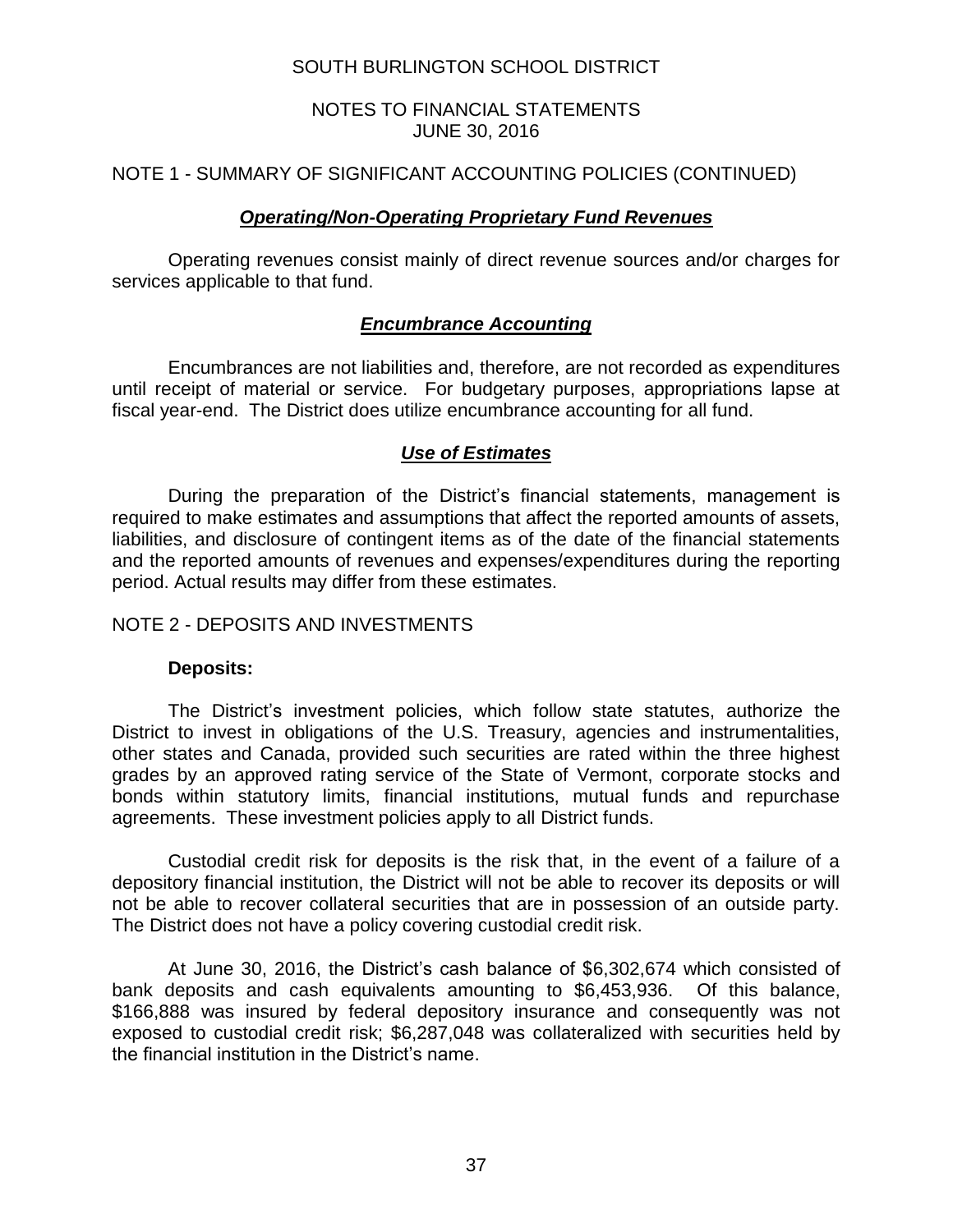#### NOTES TO FINANCIAL STATEMENTS JUNE 30, 2016

#### NOTE 2 - DEPOSITS AND INVESTMENTS (CONTINUED)

| <b>Account Type</b>                                                 | <b>Bank</b><br><b>Balance</b>       |
|---------------------------------------------------------------------|-------------------------------------|
| Checking accounts<br>Concentration - Investment<br>Cash equivalents | \$<br>99,434<br>6,337,049<br>17,454 |
|                                                                     | 6,453,936                           |

Custodial credit risk for investments is that, in the event of failure of the counterparty, the District will not be able to recover the value of its investments or collateral securities that are in possession of an outside party. Currently, the District does not have a policy for custodial credit risk for investments.

At June 30, 2016, the District's investments amounting to \$8,953,237 were comprised of the following:

| Investment Type            | Fair<br>√alue | N/A       | < 1 Year | 1 - 5 Years | > 5 Years |                |
|----------------------------|---------------|-----------|----------|-------------|-----------|----------------|
| Mutual fund - fixed income | 4,177,695     | 4,177,695 | -        |             |           |                |
| Mutual fund - equities     | 4,775,542     | 4,775,542 |          | -           |           |                |
|                            | 8,953,237     | 8,953,237 | ۰.       |             |           | $\blacksquare$ |

The District seeks to minimize custodial credit risk by doing business with authorized institutions, depositories and broker/dealers. District investments of up to \$500,000 were covered by the Securities Investor Protection Corporation (SIPC). The remaining balance of the District's investments totaling \$8,453,237 was uncollateralized and uninsured.

Credit risk – Statutes for the State of Vermont authorize the District to invest in obligations of the U.S. Treasury, agencies and instrumentalities, other states and Canada, provided such securities are rated within the three highest grades by an approved rating service of the State of Vermont, corporate stocks and bonds within statutory limits, financial institutions, mutual funds and repurchase agreements. The District does not have an investment policy on credit risk.

Interest rate risk – is the risk that changes in interest rates will adversely affect the fair value of an investment. The Town does not have a formal investment policy that limits investment maturities as a means of managing its exposure to fair value losses arising from fluctuations in interest rates.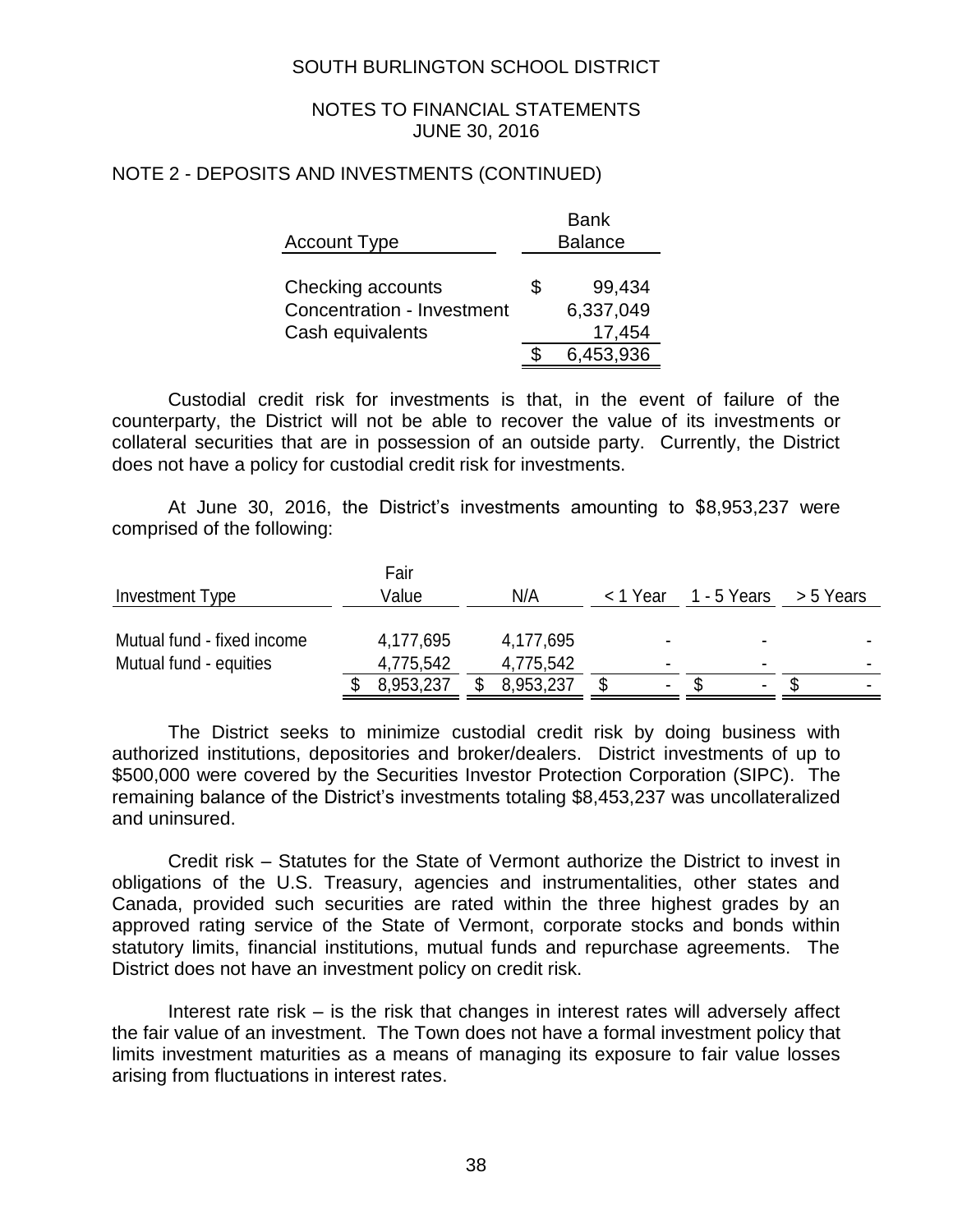#### NOTES TO FINANCIAL STATEMENTS JUNE 30, 2016

# NOTE 3 - INTERFUND RECEIVABLES AND PAYABLES

Interfund balances at June 30, 2016 consisted of the following individual fund receivables and payables:

|                                                                                              | <b>Receivables</b><br>(Due from)               | Payables<br>(Due to)                                 |
|----------------------------------------------------------------------------------------------|------------------------------------------------|------------------------------------------------------|
| General fund<br>Capital projects fund<br>Nonmajor special revenue funds<br>Proprietary funds | \$1,331,994<br>432,238<br>307,365<br>2,071,597 | 739,603<br>803,879<br>77,002<br>451,113<br>2,071,597 |

# NOTE 4 - CAPITAL ASSETS

A summary of capital assets for the year ended June 30, 2016 is as follows:

|                                   | Balance,      |                 |                  | Balance,        |
|-----------------------------------|---------------|-----------------|------------------|-----------------|
|                                   | 7/1/15        | Additions       | <b>Disposals</b> | 6/30/16         |
| Governmental activities:          |               |                 |                  |                 |
| Non-depreciated assets:           |               |                 |                  |                 |
| Construction in progess           | \$<br>262,554 | \$1,755,644     | \$               | 2,018,198<br>\$ |
|                                   | 262,554       | 1,755,644       |                  | 2,018,198       |
| Depreciated assets:               |               |                 |                  |                 |
| <b>Buildings</b>                  | 23,812,376    |                 |                  | 23,812,376      |
| Building improvements             | 2,441,340     | 327,648         |                  | 2,768,988       |
| Land improvements                 | 322,733       |                 |                  | 322,733         |
| Furniture, fixtures and equipment | 3,010,107     | 947,715         | (555, 414)       | 3,402,408       |
| Vehicles                          | 1,812,809     | 253,022         | (119,050)        | 1,946,781       |
| Infrastructure                    | 733,735       | 5,150           |                  | 738,885         |
|                                   | 32,133,100    | 1,533,535       | (674, 464)       | 32,992,171      |
| Less: accumulated                 |               |                 |                  |                 |
| depreciation                      | (25,874,223)  | (846, 741)      | 452,301          | (26,268,663)    |
|                                   | 6,258,877     | 686,794         | (222, 163)       | 6,723,508       |
| Net capital assets                | 6,521,431     | 2,442,438<br>S. | (222, 163)       | \$<br>8,741,706 |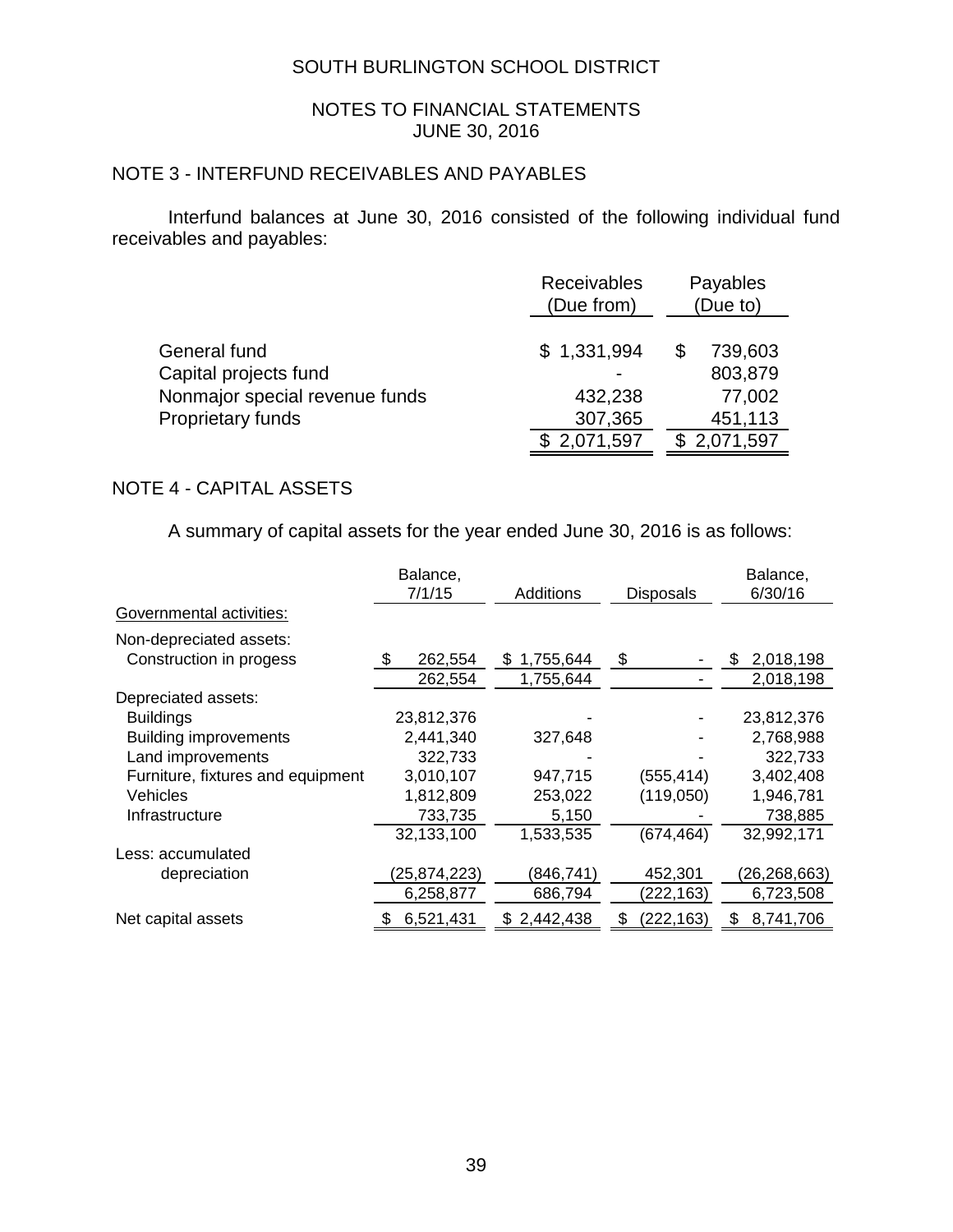# NOTES TO FINANCIAL STATEMENTS JUNE 30, 2016

# NOTE 4 - CAPITAL ASSETS (CONTINUED)

|                                            | Balance,<br>7/1/15 | <b>Additions</b> | <b>Disposals</b> | Balance,<br>6/30/16 |
|--------------------------------------------|--------------------|------------------|------------------|---------------------|
| <b>Business-Type activities:</b>           |                    |                  |                  |                     |
| Depreciated assets:                        |                    |                  |                  |                     |
| Machinery and equipment                    | \$<br>394,029      | \$<br>8,080      | \$               | \$<br>402,109       |
|                                            | 394,029            | 8,080            |                  | 402,109             |
| Less: accumulated                          |                    |                  |                  |                     |
| depreciation                               | (363,119)          | (5,349)          |                  | (368,468)           |
|                                            | 30,910             | 2,731            |                  | 33,641              |
| Net capital assets                         | 30,910             | \$<br>2,731      | \$               | 33,641              |
| Current year depreciation:                 |                    |                  |                  |                     |
| Direct services                            |                    |                  |                  | \$<br>578,307       |
| Support services                           |                    |                  |                  | 36,232              |
| <b>Athletics</b>                           |                    |                  |                  | 43,839              |
| Operation & maintenance                    |                    |                  |                  | 50,098              |
| Transportation                             |                    |                  |                  | 130,559             |
| <b>FHTMS</b>                               |                    |                  |                  | 3,794               |
| Special education                          |                    |                  |                  | 3,912               |
| Subtotal governmental depreciation expense |                    |                  |                  | 846,741             |
| Food service                               |                    |                  |                  | 5,349               |
| Total depreciation expense                 |                    |                  |                  | 852,090             |

# NOTE 5 - LONG TERM DEBT

The following is a summary of changes in the long-term debt for the year ended June 30, 2016:

|                                                          | Balance,<br>7/1/15     | <b>Additions</b>                | <b>Deletions</b>              | Balance,<br>6/30/16        | Due<br><b>Within</b><br>One Year |
|----------------------------------------------------------|------------------------|---------------------------------|-------------------------------|----------------------------|----------------------------------|
| Bonds payable<br>Capital leases                          | \$2,075,000<br>905,187 | \$<br>$\blacksquare$<br>571,125 | (560,000)<br>\$<br>(551, 906) | 1,515,000<br>\$<br>924,406 | 260,000<br>S<br>437,934          |
| Accrued compensated<br>absences<br>Net pension liability | 39,368<br>2,261,016    | 735,613                         | (8,211)<br>(121, 436)         | 31,157<br>2,875,193        | 31,157                           |
|                                                          | 5,280,571              | 1,306,738<br>S                  | \$(1,241,553)                 | 5,345,756<br>\$            | 729,091                          |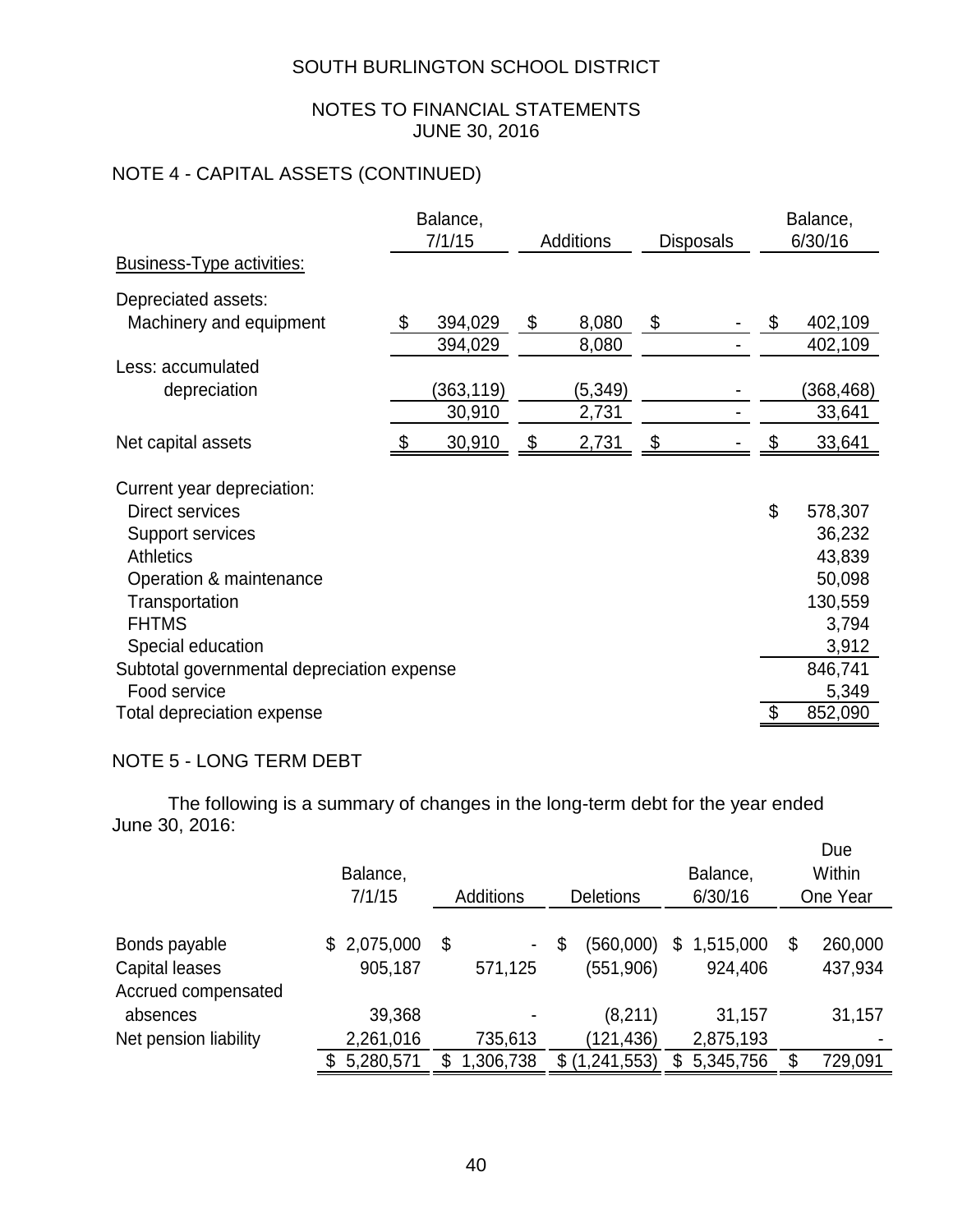#### NOTES TO FINANCIAL STATEMENTS JUNE 30, 2016

#### NOTE 5 - LONG TERM DEBT (CONTINUED)

The following is a summary of outstanding bonds payable:

\$2,475,000, 1996 General Obligation Bond due in annual installments and semiannual interest installments through November 2016. Interest is charged at a rate from 5.393% to 6.093% per annum. Annual installments vary from \$120,000 and \$125,000. 120,000 120,000

\$2,795,000, 2005 General Obligation Bond due in annual installments and semiannual interest installments through November 2025. Interest is charged at a rate from 3.000% to 4.580% per annum. Annual installments are  $$140,000$  except for the last payment which is  $$135,000$ . 1,395,000

\$ 1,515,000

The following is a summary of outstanding bond principal and interest requirements for the fiscal years ending June 30:

|           |                 |               | Total               |
|-----------|-----------------|---------------|---------------------|
|           | Principal       | Interest      | <b>Debt Service</b> |
| 2017      | \$<br>260,000   | 61,905        | 321,905             |
| 2018      | 140,000         | 52,376        | 192,376             |
| 2019      | 140,000         | 46,419        | 186,419             |
| 2020      | 140,000         | 40,392        | 180,392             |
| 2021      | 140,000         | 34,295        | 174,295             |
| 2022-2026 | 695,000         | 78,147        | 773,147             |
|           | \$<br>1,515,000 | \$<br>313,534 | \$<br>1,828,534     |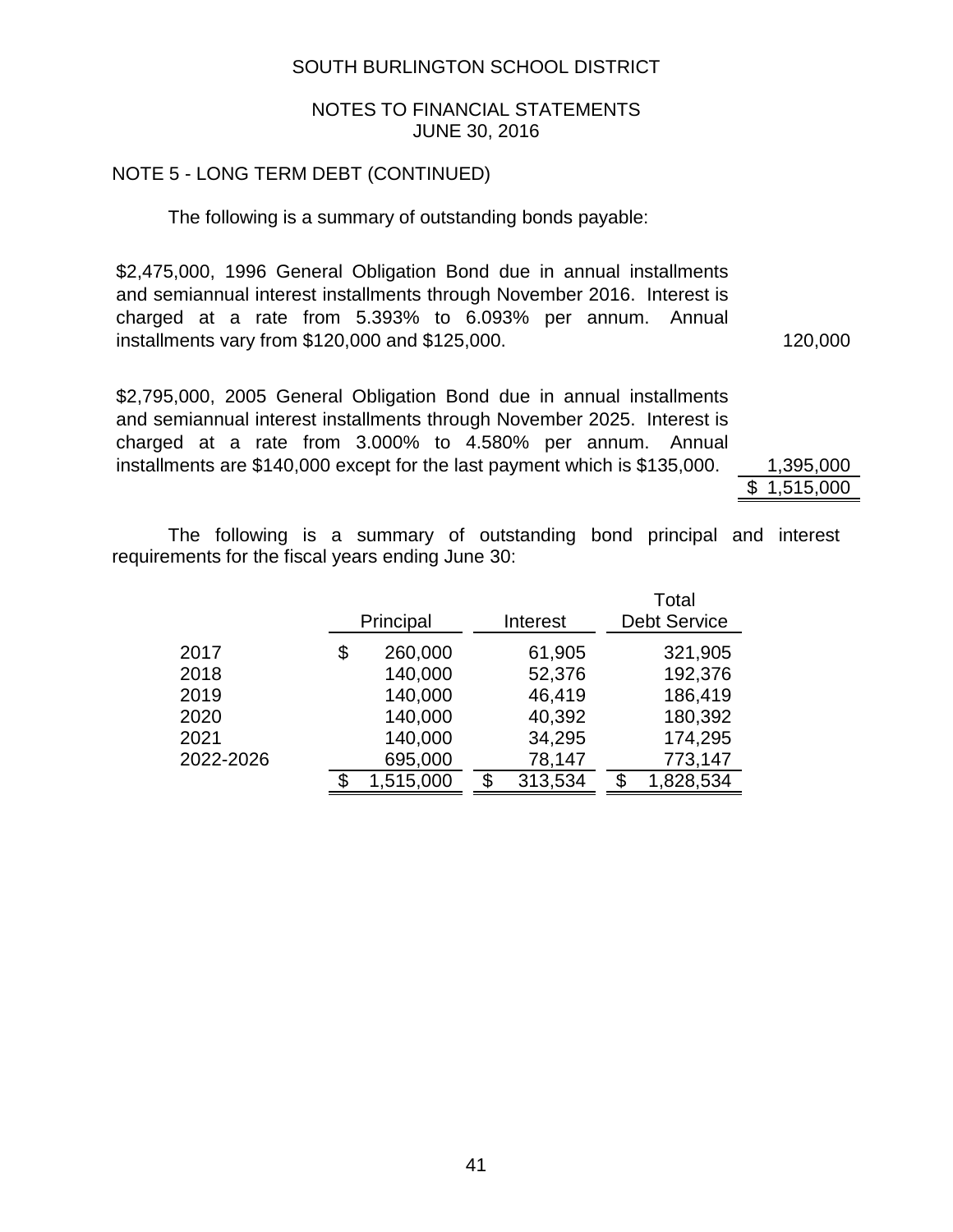#### NOTES TO FINANCIAL STATEMENTS JUNE 30, 2016

## NOTE 5 - LONG TERM DEBT (CONTINUED)

The following is a summary of outstanding capital leases payable:

The District Leases copiers under a non-cancelable lease agreement. The term of the lease is for a five year period expiring in August of 2016. Annual payments are \$45,317. Interest is charged at a rate of 3.49% per annum.

The District Leases computers and 3 buses under a non-cancelable lease agreement. The term of the lease is for a five year period expiring in July of 2016. Annual payments vary. Interest is charged at a rate of 3.49% per annum

The District leased 1 bus and 263 Dell Laptops. The term of the lease is for four years expiring on July of 2016. Annual payments are based on an amortization schedule.

The District Leases laptops, Buses and a Trucks under a non-cancelable lease agreement. The term of the lease is for a five year period expiring in August of 2018. Annual payments are \$142,305, except for the last payment which is \$65,070.

The District leases laptops, a loader with accessories, and 2 buses under a noncancelable lease agreement. The term of the lease is for a three year period expiring in August of 2018. Annual payments are \$148,516.

The following is a summary of outstanding capital lease requirements for the following fiscal years ending June 30:

| Year Ending                                    |               |
|------------------------------------------------|---------------|
| June 30:                                       |               |
| 2017                                           | \$<br>462,843 |
| 2018                                           | 290,821       |
| 2019                                           | 213,585       |
| 2020                                           |               |
| 2021                                           |               |
| Total minimum lease payment                    | 967,249       |
| Less amount representing interest              | (42, 843)     |
| Present value of future minimum lease payments | 924,406       |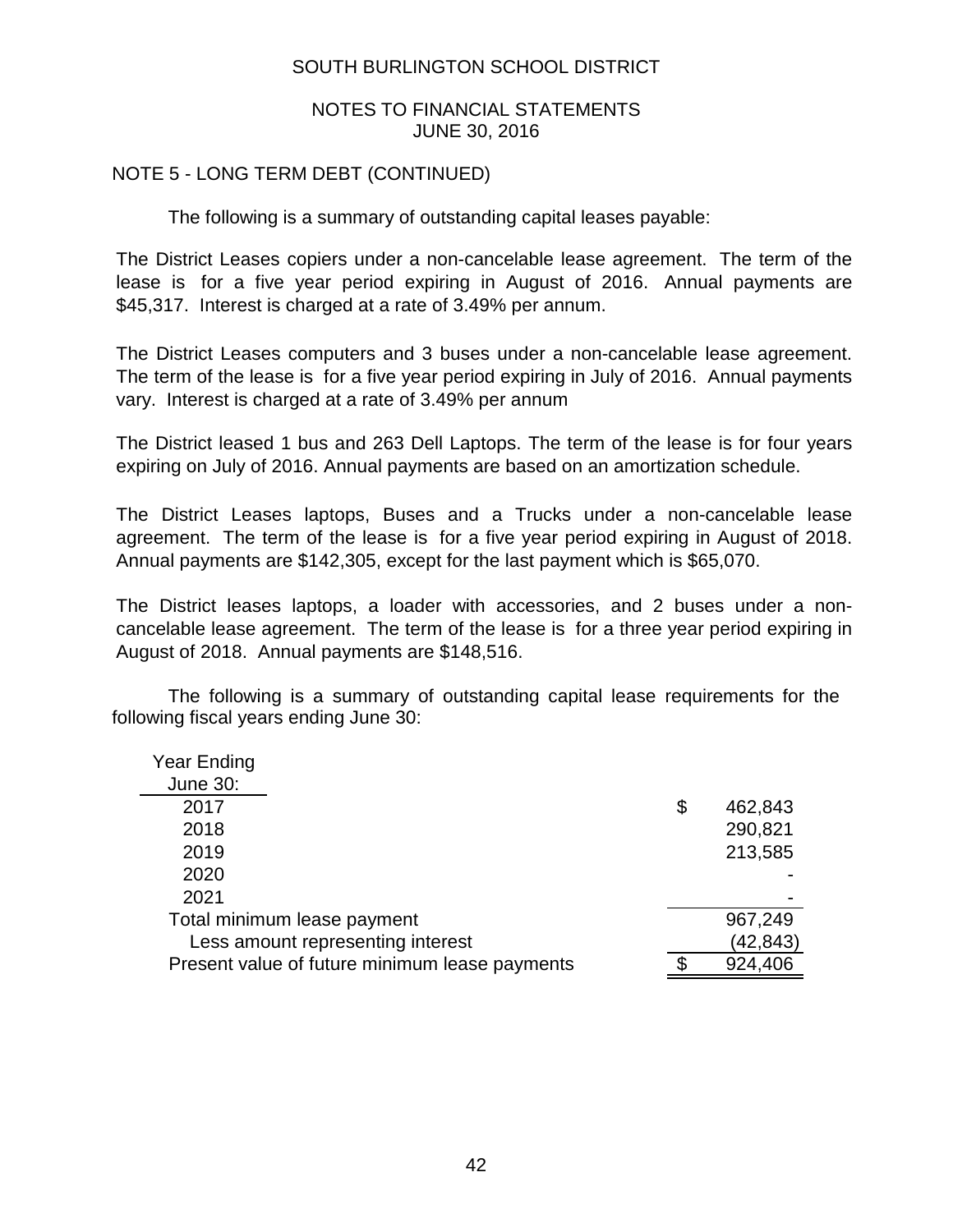#### NOTES TO FINANCIAL STATEMENTS JUNE 30, 2016

#### NOTE 6 - OPERATING LEASES

The District entered into a one-year lease agreement with Burlington Hyundai-Subaru for the lease of a Hyundai Sonata. The lease period runs through December of 2016 at a daily rate of \$10. The following is a schedule of future minimum lease payments under this lease:

During the year ending June 30, 2017 \$1,520

Total lease payments made this year were \$2,430.

NOTE 7 - SHORT-TERM DEBT

The District issued and repaid \$1,500,000 of tax revenue anticipation notes during the year ended June 30, 2016. The purpose of this short-term debt is to provide liquidity for District operations financed by property taxes, which are collected in annual payments.

#### NOTE 8 - NONSPENDABLE FUND BALANCES

At June 30, 2016, the District had the following nonspendable fund balances:

General fund: Prepaid items \$ 36,534

## NOTE 9 - RESTRICTED FUND BALANCES

At June 30, 2016, the District had the following restricted fund balances:

| Capital projects fund                       | \$264,750 |
|---------------------------------------------|-----------|
| Nonmajor special revenue funds (Schedule D) | 198,193   |
|                                             | 462,943   |

## NOTE 10 - COMMITTED FUND BALANCES

At June 30, 2016, the District had the following committed fund balances:

| General fund:                               |             |
|---------------------------------------------|-------------|
| Reserved for FY 2016 budget                 | \$1,341,283 |
| Nonmajor special revenue funds (Schedule D) | 41,122      |
|                                             | \$1,382,405 |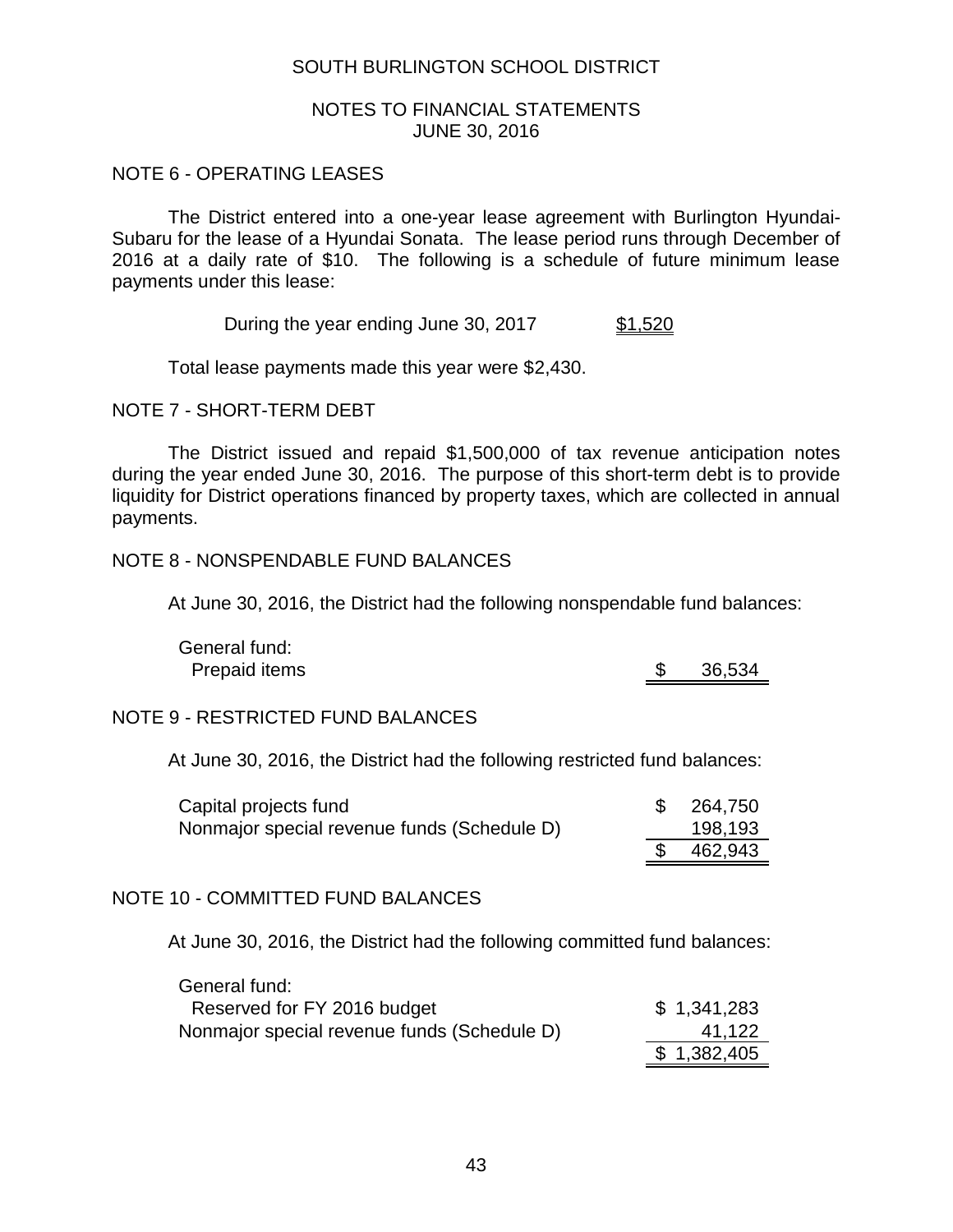#### NOTES TO FINANCIAL STATEMENTS JUNE 30, 2016

### NOTE 11 - ASSIGNED FUND BALANCES

At June 30, 2016, the District had the following assigned fund balances:

Nonmajor special revenue funds (Schedule D)  $$3,387$ 

#### NOTE 12 - DEFINED BENEFIT PENSION PLANS

## VERMONT STATE TEACHERS' RETIREMENT SYSTEM

#### **Plan Description**

All of the teachers employed by the District participate in the Vermont State Teachers' Retirement System ("VSTRS"), a cost-sharing multiple-employer defined benefit pension plan with a special funding situation, covering nearly all public day school and nonsectarian private high school teachers and administrators as well as teachers in schools and teacher training institutions within and supported by the State of Vermont that are controlled by the State Board of Education. Membership in the system for those covered classes is a condition of employment. During the year ended June 30, 2016, the retirement system consisted of 288 participating employers.

The plan was established effective July 1, 1947, and is governed by *Title 16, V.S.A. Chapter 55*. Subsequent Vermont state legislation, *Act 74*, which became effective on July 1, 2010, contained numerous changes to the plan benefits available to current and future members, as well as a change in access to health care coverage after retirement, resulting from a multi-party agreement to provide sustainability of quality pension and retiree health benefits for Vermont teachers.

The general administration and responsibility for formulating administrative policy and procedures of the retirement System for its members and their beneficiaries is vested in the Board of Trustees consisting of six members. They are the Secretary of Education (ex-officio); the State Treasurer (ex-officio), the Commissioner of Financial Regulation (ex-officio); two members and one alternate elected by active members of the System under rules adopted by the Board; and one retired member and one alternate elected by the board of directors of Association of Retired Teachers of Vermont. The Chair is elected by the Board and acts as executive officer of the Board.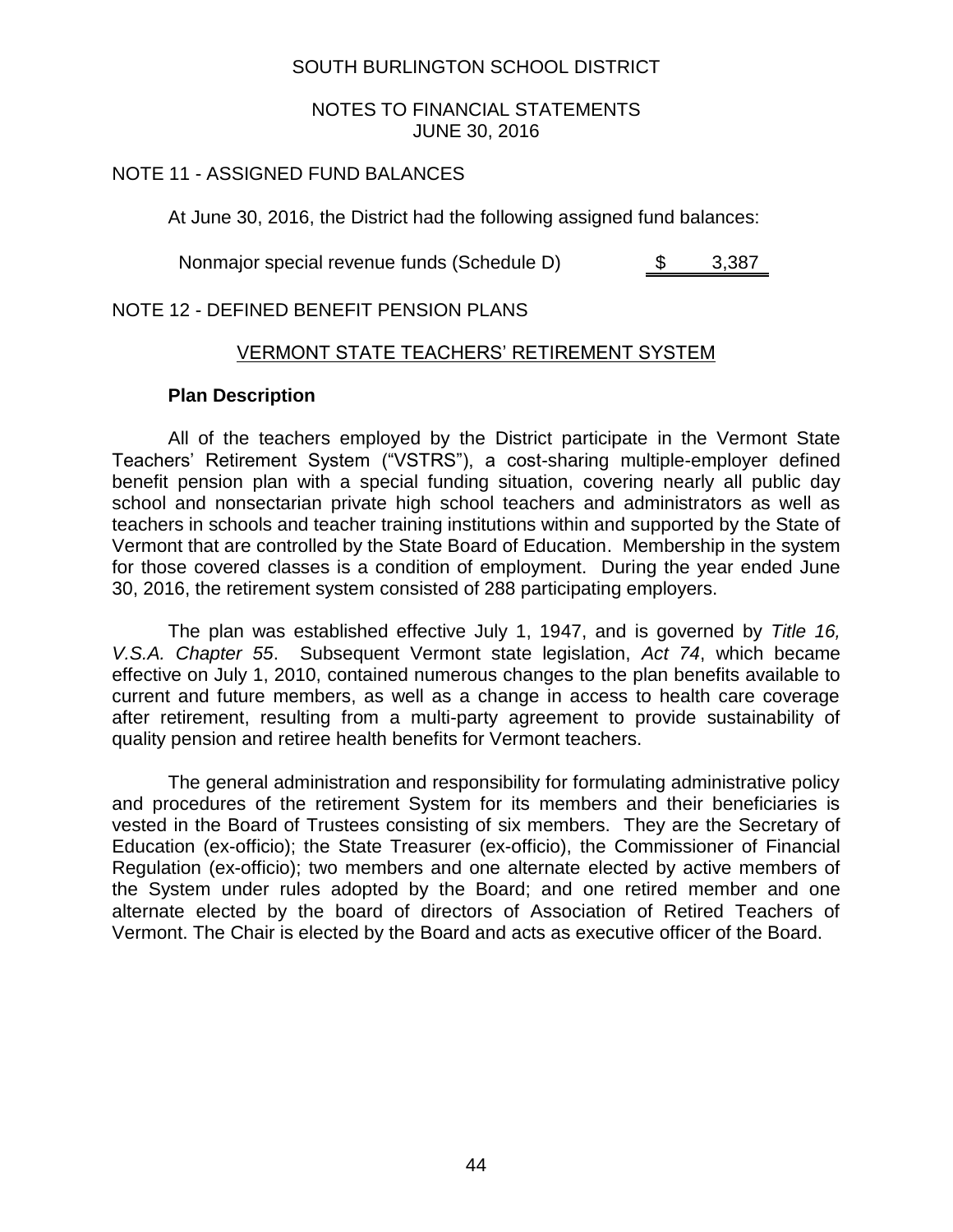#### NOTES TO FINANCIAL STATEMENTS JUNE 30, 2016

#### NOTE 12 - DEFINED BENEFIT PENSION PLANS (CONTINUED)

All assets are held in a single trust and are available to pay retirement benefits to all members. Benefits available to each group are based on average final compensation (AFC) and years of creditable service. The Vermont State Agency of Administration issues a publicly available Comprehensive Annual Financial Report (CAFR) that includes financial statements and required supplementary information for the VSTRS. That report may be viewed on the State's Department of Finance & Management website at: [http://finance.vermont.gov/reports\\_and\\_publications/cafr.](http://finance.vermont.gov/reports_and_publications/cafr)

The VSTRS provides retirement, and disability benefits, annual cost-of-living adjustments, health care and death benefits to plan members and beneficiaries. There are two levels of contributions and benefits in the System: Group A-for public school teachers employed within the State of Vermont prior to July 1, 1981 and elected to remain in Group A; and Group C- for public school teachers employed within the State of Vermont on or after July 1, 1990. Group C also includes those teachers hired prior to July 1, 1990 and were in Group B on July 1, 1990. When *Act 74* became effective on June 30, 2010, Group C was further bifurcated into Groups #1 and #2. Group #1 contains members who were at least 57 years of age or had at least 25 years of service, and Group #2 contains members who were less than 57 years of age and had less than 25 years of service.

Benefits available to each group are based on average final compensation (AFC) and years of creditable service, and are summarized below: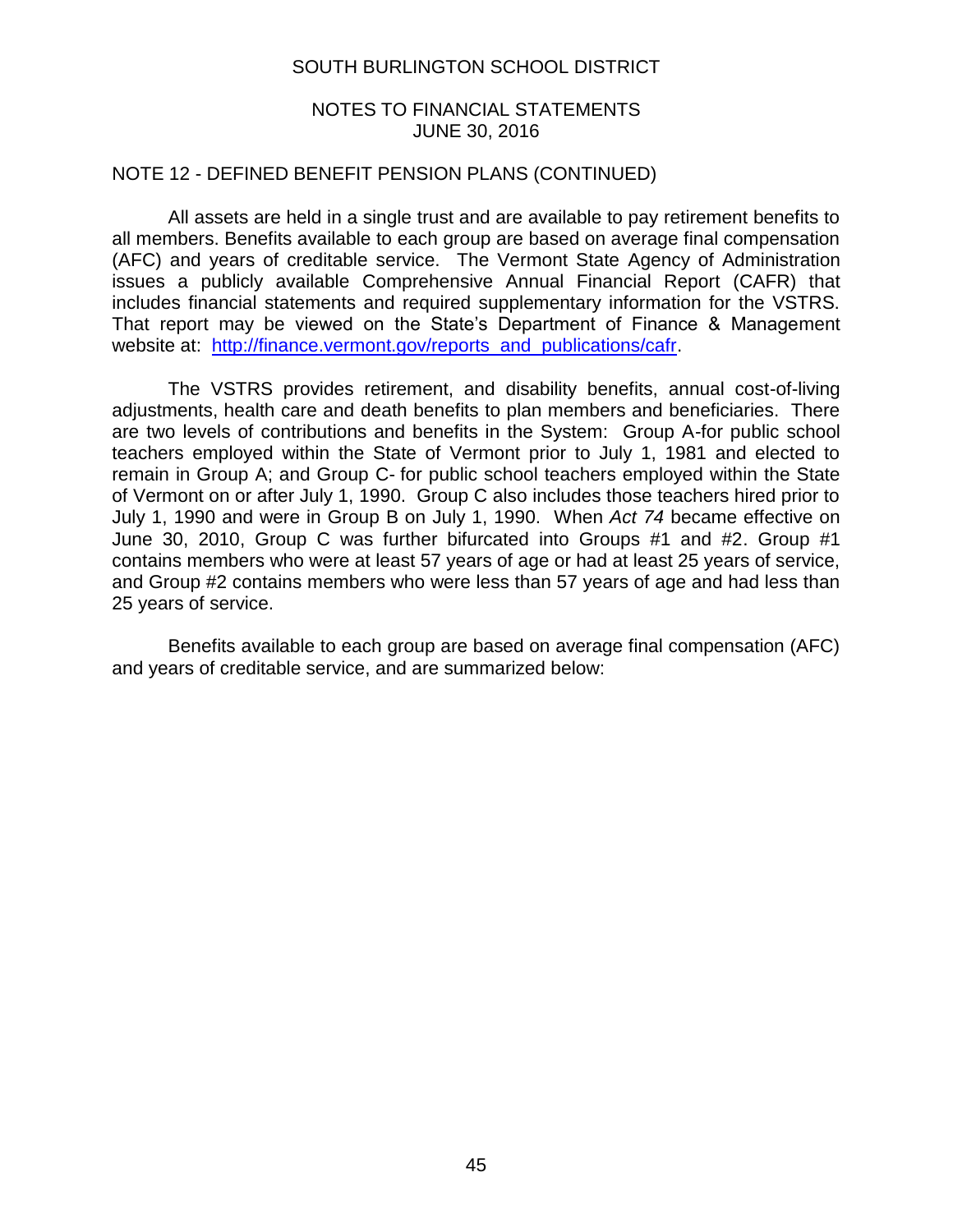## NOTES TO FINANCIAL STATEMENTS JUNE 30, 2016

# NOTE 12 - DEFINED BENEFIT PENSION PLANS (CONTINUED)

| <b>VSTRS</b>                                                  | <b>Group A</b>                                                                                              | Group C-<br>Group #1                                                                                                                              | Group C-<br>Group #2                                                                                                          |
|---------------------------------------------------------------|-------------------------------------------------------------------------------------------------------------|---------------------------------------------------------------------------------------------------------------------------------------------------|-------------------------------------------------------------------------------------------------------------------------------|
| Normal service<br>retirement<br>eligibility (no<br>reduction) | Age 60 or 30 years<br>of service                                                                            | Age 62 or with 30<br>years of service                                                                                                             | Age 65 or when the<br>sum of age and service<br>equals 90                                                                     |
| Average Final<br>Compensation<br>(AFC)                        | Highest 3<br>consecutive years,<br>including unused<br>annual leave, sick<br>leave, and<br>bonus/incentives | Highest 3 consecutive<br>years, excluding all<br>payments for anything<br>other than service<br>actually performed                                | Highest 3 consecutive<br>years, excluding all<br>payments for anything<br>other than service<br>actually performed            |
| Benefit formula -<br>normal service<br>retirement             | 1.67% x creditable<br>service x AFC                                                                         | 1.25% x service prior<br>to 6/30/90 x AFC +<br>1.67% x service after<br>7/1/90 x AFC                                                              | 1.25% x service prior to<br>$6/30/90 \times$ AFC + 1.67%<br>x service after 7/1/90 x<br>AFC, 2.0% after<br>attaining 20 years |
| Maximum Benefit<br>Payable                                    | 100% of AFC                                                                                                 | 53.34% of AFC                                                                                                                                     | 60% of AFC                                                                                                                    |
| Post-Retirement<br><b>COLA</b>                                | Full CPI, up to a<br>maximum of 5%<br>after 12 months of<br>of 1%                                           | 50% CPI, up to a<br>maximum of 5% after<br>12 months of<br>retirement; minimum retirement or with 30<br>years; minimum of 1% retirement or age 65 | 50% CPI, up to a<br>maximum of 5%,<br>minimum of 1% after 12<br>months of normal                                              |
| Earl Retirement<br>Eligibility                                | Age 55 with 5 years<br>of service                                                                           | service                                                                                                                                           | Age 55 with 5 years of Age 55 with 5 years of<br>service                                                                      |
| <b>Early Retirement</b><br>Reduction                          | Actuarial reduction                                                                                         | 6% per year from age<br>62                                                                                                                        | Actuarial reduction                                                                                                           |

Other post employment benefits are available to all plan members include the following:

| <b>VSTRS</b>            | <b>Group A</b>                   | Group $C -$<br>Group #1                                                                                          | Group $C -$<br>Group #2      |
|-------------------------|----------------------------------|------------------------------------------------------------------------------------------------------------------|------------------------------|
| <b>Medical Benefits</b> | Health subsidy<br>service credit | Health subsidy based Health subsidy based<br>based on member's on member's service on member's service<br>credit | credit                       |
| Dental                  | Members pays full<br>premium     | Members pays full<br>premium                                                                                     | Members pays full<br>premium |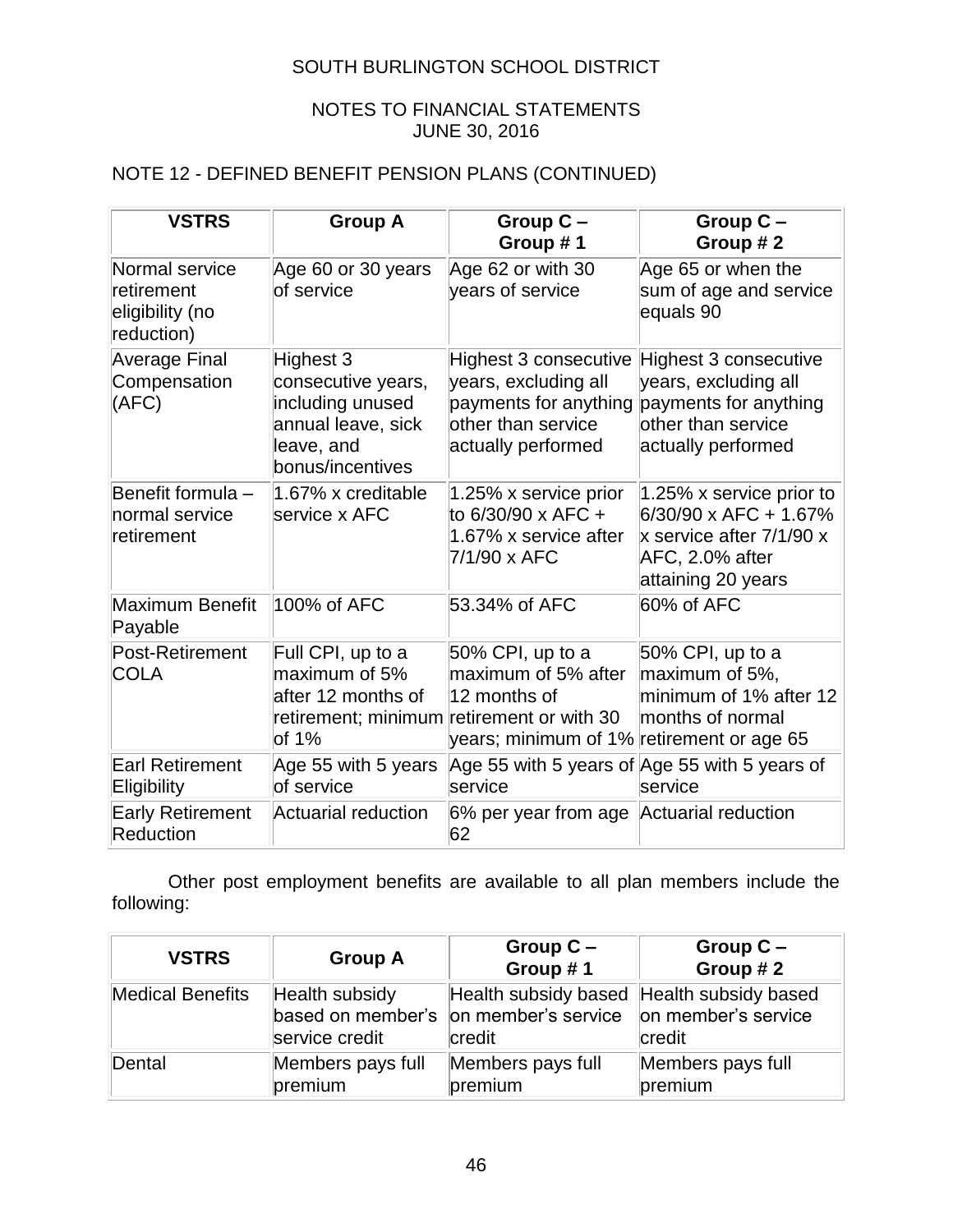## NOTES TO FINANCIAL STATEMENTS JUNE 30, 2016

#### NOTE 12 - DEFINED BENEFIT PENSION PLANS (CONTINUED)

### **Contributions**

VSTRS is a cost-sharing public employee retirement system with one exception: all risks and costs are not shared by the School District but are the liability of the State of Vermont. VSTRS is funded through State and employee contributions and trust fund investment earnings; and the School District has no legal obligation for paying benefits. Required contributions to the System are made by the State of Vermont based upon a valuation report prepared by the System's actuary, which varies by plan group. The Vermont State Teachers Retirement System estimates the contributions on behalf of the School District's employees included in the teacher's retirement plan which approximates \$2,449,325 or 12.84% of total payroll for employees covered under the plan.

Employee contribution rates by Plan group follow:

| <b>VSTRS</b>              | <b>Group A</b>                            | Group $C -$<br>Group #1                                                                                                                                  | Group $C -$<br>Group #2                                                                                                           |
|---------------------------|-------------------------------------------|----------------------------------------------------------------------------------------------------------------------------------------------------------|-----------------------------------------------------------------------------------------------------------------------------------|
| Employee<br>Contributions | 2.5% of gross salary 5.0% of gross salary | with 5 or more years<br>of service as of<br>$7/1/14$ ; 6.0% of gross<br>salary if less than 5<br>years of service as of service as of $7/1/14$<br>7/1/14 | $5.0\%$ of gross salary<br>with 5 or more years of<br>service as of $7/1/14$ ;<br>6.0% of gross salary if<br>less than 5 years of |

Employee contributions totaled \$1,051,524 during the year and were paid by the School District to the State of Vermont. The School District has no other liability under the plan. The School District's total payroll for all employees covered under this plan was \$19,075,741 for the year ended June 30, 2016.

## **Pension Liabilities, Pension Expense, and Deferred Outflows of Resources and Deferred Inflows of Resources Related to Pensions**

The State is a nonemployer contributor and is required by statute to make all actuarially determined employer contributions on behalf of member employers. Therefore these employers are considered to be in a special funding situation as defined in GASB No. 68 and the State is treated as a nonemployer to VSTRS. Since the District does not contribute directly to VSTRS, no net pension liability was recorded at June 30, 2016. The State's portion of the collective net pension liability that was associated with the District was as follows: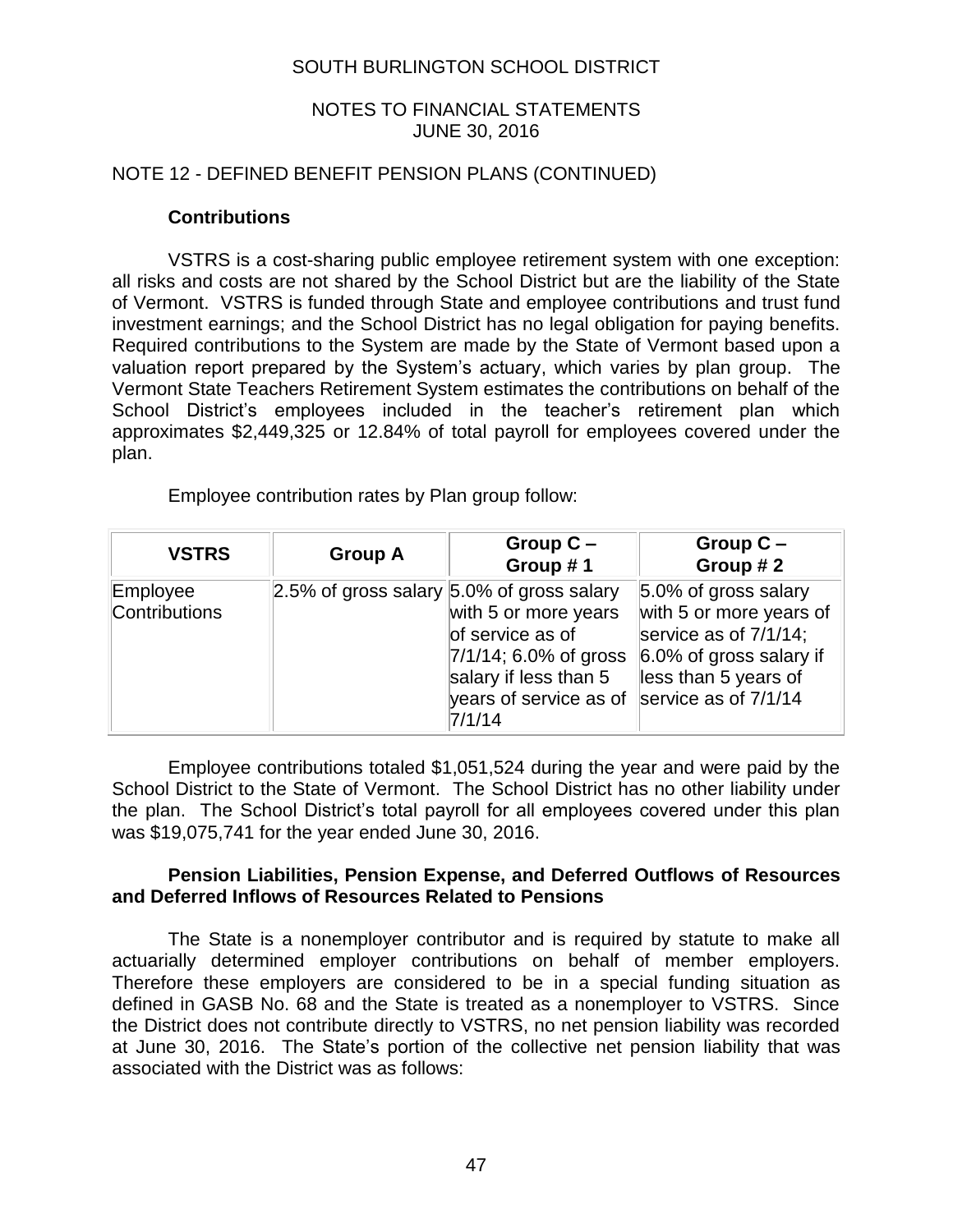#### NOTES TO FINANCIAL STATEMENTS JUNE 30, 2016

#### NOTE 12 - DEFINED BENEFIT PENSION PLANS (CONTINUED)

| District's proportionate share of the net pension<br>liability                           | \$               |
|------------------------------------------------------------------------------------------|------------------|
| State's proportionate share of the net pension<br>liability associated with the District | 38,063,925       |
| Total                                                                                    | \$<br>38,063,925 |

The State of Vermont's proportionate share of the net pension liability associated with the District is equal to the collective net pension liability, actuarially measured as of June 30, 2015, multiplied by the District's proportionate share percentage. The District's proportionate share percentage was based on its reported salaries to the total reported salaries for all participating employers. At June 30, 2015, the District's proportion was 3.20807%, which was an increase of 0.02347% from its proportion measured as of June 30, 2014.

For the year ended June 30, 2016, the District recognized total pension expense of \$3,586,194 and revenue of \$3,586,194 for support provided by the State of Vermont.

#### **Significant Actuarial Assumptions and Methods**

The total pension liability for the June 30, 2015 measurement date was determined by an actuarial valuation as of June 30, 2014 rolled forward to June 30, 2015 using the actuarial assumptions outlined below. These assumptions were selected on the basis of the experience study that was performed for the five year period ending June 30, 2010:

*Interest Rate*: A select-and-ultimate interest rate set, specified below. The interest rate is restarted every year:

| Year 1: 6.25% | Year 10: 8.50%           |
|---------------|--------------------------|
| Year 2: 6.75% | Year 11: 8.50%           |
| Year 3: 7.00% | Year 12: 8.50%           |
| Year 4: 7.50% | Year 13: 8.50%           |
| Year 5: 7.75% | Year 14: 8.50%           |
| Year 6: 8.25% | Year 15: 8.50%           |
| Year 7: 8.25% | Year 16: 8.75%           |
| Year 8: 8.25% | Year 17 and later: 9.00% |
| Year 9: 8.50% |                          |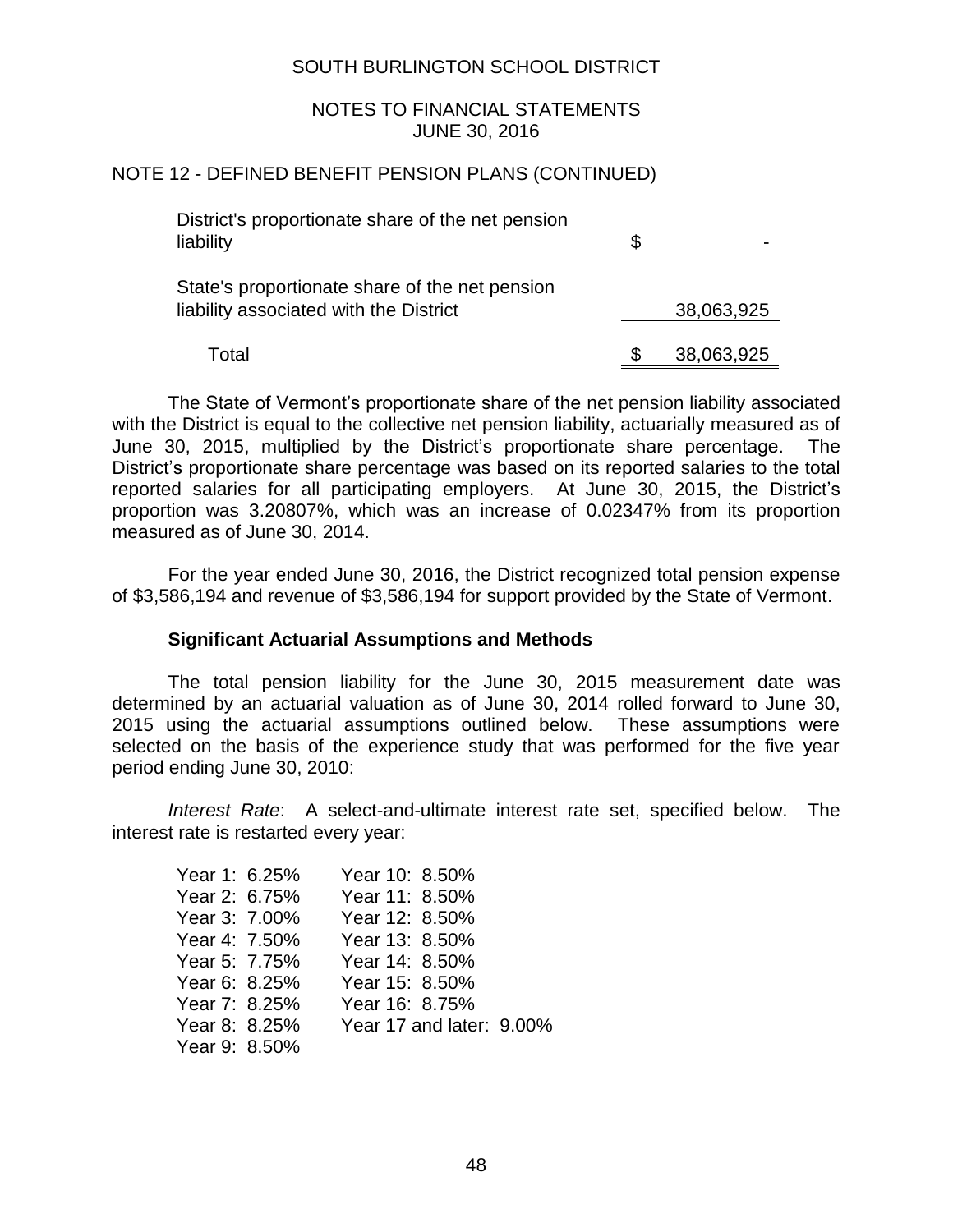### NOTES TO FINANCIAL STATEMENTS JUNE 30, 2016

### NOTE 12 - DEFINED BENEFIT PENSION PLANS (CONTINUED)

#### **Significant Actuarial Assumptions and Methods (Continued)**

*Salary Increases*: Representative values of the assumed annual rates of future salary increases are as follows:

| Annual Rate of Salary Increase |
|--------------------------------|
| 8.40%                          |
| 7.05%                          |
| 6.15%                          |
| 5.45%                          |
| 4.95%                          |
| 4.60%                          |
| 4.35%                          |
| 4.25%                          |
| 4.25%                          |
|                                |

*Deaths After Retirement*: The 1995 Buck Mortality Tables set back three years for males and one year for females, for retirees, terminated vested members and beneficiaries; the RP-2000 Disabled Life Table with projection to 2016 using Scale AA for disabled retirees. The tables used contain a margin to reflect anticipated mortality improvement after the valuation date.

*Inflation*: The separately stated assumptions for investment return, salary increases and cost of living adjustments are consistent with an expected annual inflation rate of 3.00% to 3.25% per year.

*Spouse's Age*: Husbands are assumed to be three years older than their wives.

*Cost-of-Living Adjustments*: Assumed to occur on January 1 following one year of retirement at the rate of 3% per annum for Group A members and 1.5% per annum for Group C members (beginning at age 62 for Group C members who elect reduced early retirement).

*Actuarial cost Method*: Entry Age Normal - Level Percentage of Pay.

A*sset Valuation Method*: Invested assets are reported at fair value.

*Member Data*: 351 members terminated on June 30, 2013 and retired on July 1, 2013 were included with a valuation status as members receiving benefits. 409 members who were active on June 30, 2013 and terminated on July 1, 2013, were included with a valuation status as inactive. For those terminated members with at least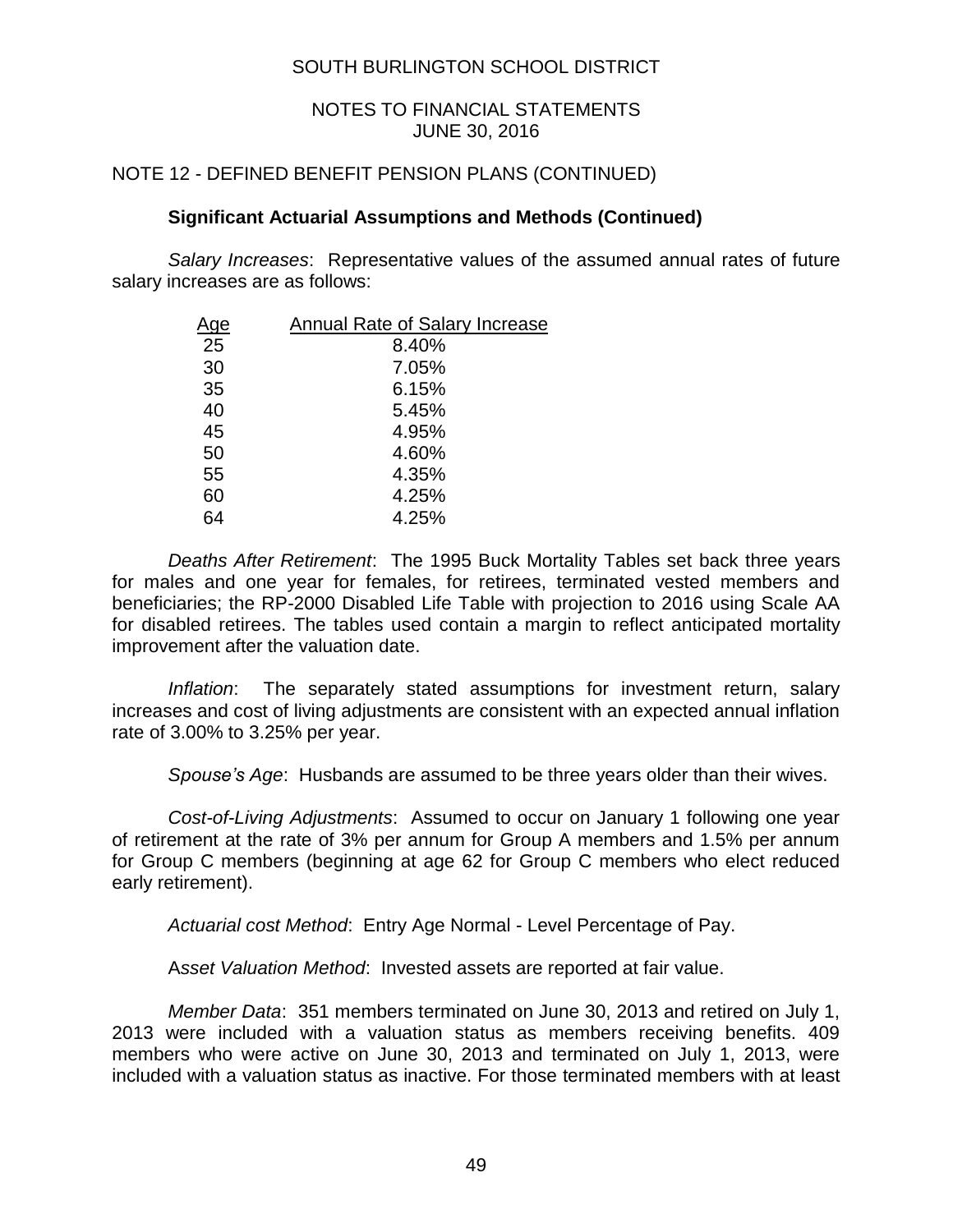### NOTES TO FINANCIAL STATEMENTS JUNE 30, 2016

### NOTE 12 - DEFINED BENEFIT PENSION PLANS (CONTINUED)

#### **Significant Actuarial Assumptions and Methods (Continued)**

five years of service, the system will automatically vest them six years after their termination if they do not withdraw.

## **Long-term Expected Rate of Return**

The long-term expected rate of return on System investments was determined using best-estimate ranges of expected future real rates of return (expected returns, net of investment expense and inflation) developed for each major asset class using an econometric model that forecasts a variety of economic environments and then calculates asset class returns based on functional relationships between the economic variable and the asset classes. These best estimate ranges were combined to produce forecasts of the short, intermediate, and longer term horizons by weighting the expected future nominal rates of return by the target asset allocation percentage. The various time horizons in the forecast are intended to capture more recent economic and capital market conditions as well as other plausible environments that could develop in the future over economic cycles. To reflect this in the rate-of-return assumption, a Select and Ultimate assumption setting approach, which is cited in Section 3.8.4 of Actuarial Standard of Practice No. 27 as an alternative to a single assumed rate of return, is employed.

Best estimates of arithmetic rates of return for each major asset class included in the target asset allocation as of June 30, 2015 are summarized in the following table:

| <b>Asset Class</b> | Target<br>Allocation | Long-term<br>Expected<br>Real Rate of<br>Return |
|--------------------|----------------------|-------------------------------------------------|
| Equity             | 31.50%               | 6.70%                                           |
| Fixed income       | 33.00%               | 2.94%                                           |
| Alternative        | 15.50%               | 6.26%                                           |
| Multi-strategy     | 20.00%               | 5.98%                                           |
| Total              | 100.00%              |                                                 |

Nominal long-term expected rates of return for these asset classes are equal to the sum of the above expected long-term real rates and the expected long-term inflation rate of 3.0%.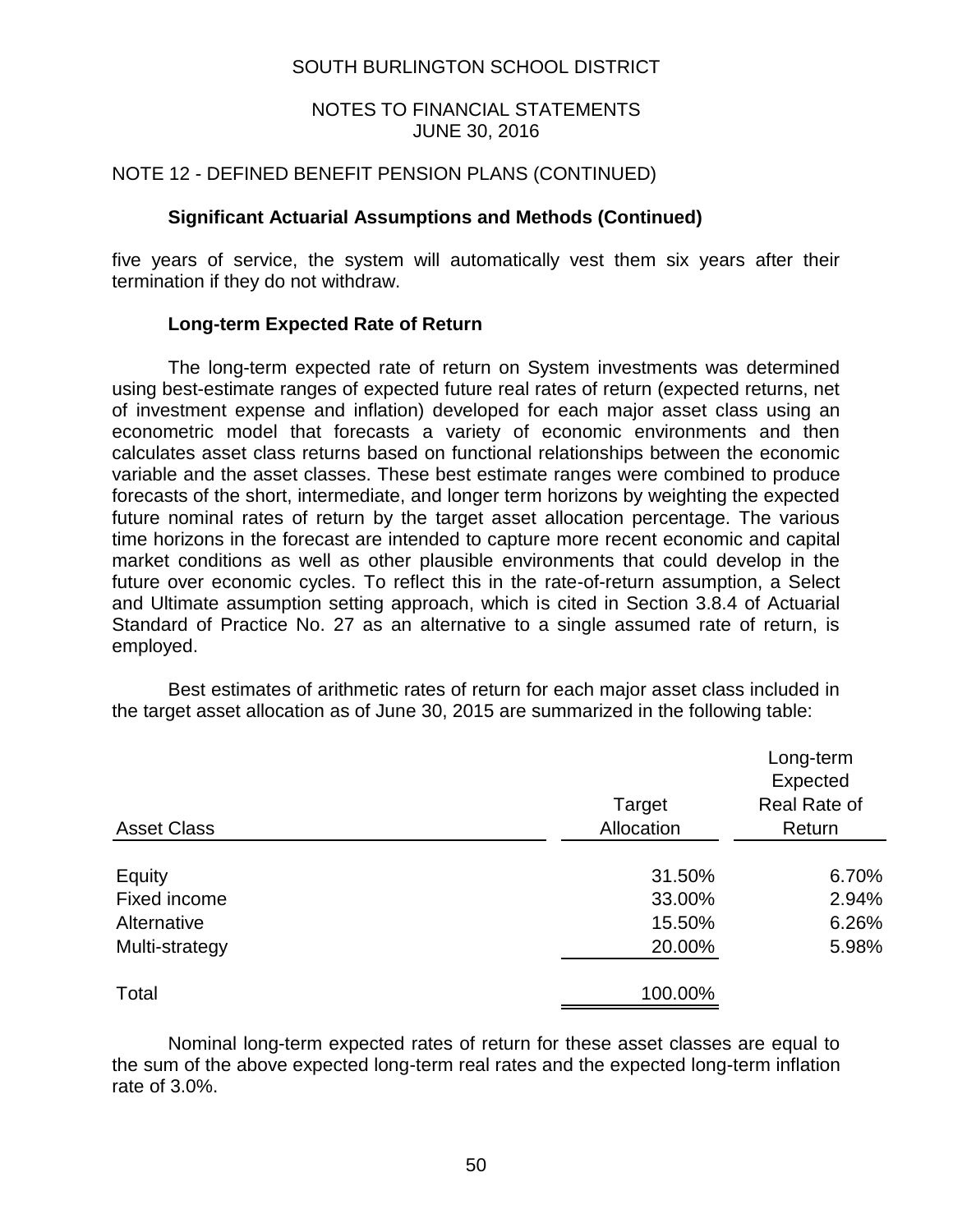## NOTES TO FINANCIAL STATEMENTS JUNE 30, 2016

#### NOTE 12 - DEFINED BENEFIT PENSION PLANS (CONTINUED)

#### **Discount Rate**

The discount rate used to measure the total pension liability was 8.15%. The projection of cash flows used to determine the discount rate assumed that contributions will continue to be made in accordance with the current funding policy. Based on these assumptions, the fiduciary net position was projected to be available to make all projected future benefit payments to current System members. The assumed discount rate has been determined in accordance with the method prescribed by GASB 68.

## **Sensitivity of the District's Proportionate Share of the Net Pension Liability to Changes in the Discount Rate**

The following presents the State's proportionate share of the net pension liability associated with the District calculated using the discount rate of 8.15 percent, as well as what the proportionate share would be if it were calculated using a discount rate that is one percent lower (7.15%) or one percent higher (9.15%):

|                                                                                          | 1%<br>Decrease | <b>Discount</b><br>Rate | 1%<br>Increase   |
|------------------------------------------------------------------------------------------|----------------|-------------------------|------------------|
| VSTRS:<br>Discount rate                                                                  | 7.15%          | 8.15%                   | 9.15%            |
| State's proportionate share of the net pension<br>liability associated with the District | 48,334,324     | 38,063,925              | \$<br>29,447,976 |

## **Pension Plan Fiduciary Net Position**

The schedule of employer allocations and schedule of pension amounts by employer are prepared on the accrual basis of accounting in accordance with U.S. generally accepted accounting principles. The schedules present amounts that are elements of the financial statements of the VSTRS or its participating employers. VSTRS does not issue stand-alone financial reports, but instead are included as part of the State of Vermont's Comprehensive Annual Financial Report (CAFR). The CAFR can be viewed on the State's Department of Finance & Management website at: [http://finance.vermont.gov/reports\\_and\\_publications/cafr](http://finance.vermont.gov/reports_and_publications/cafr)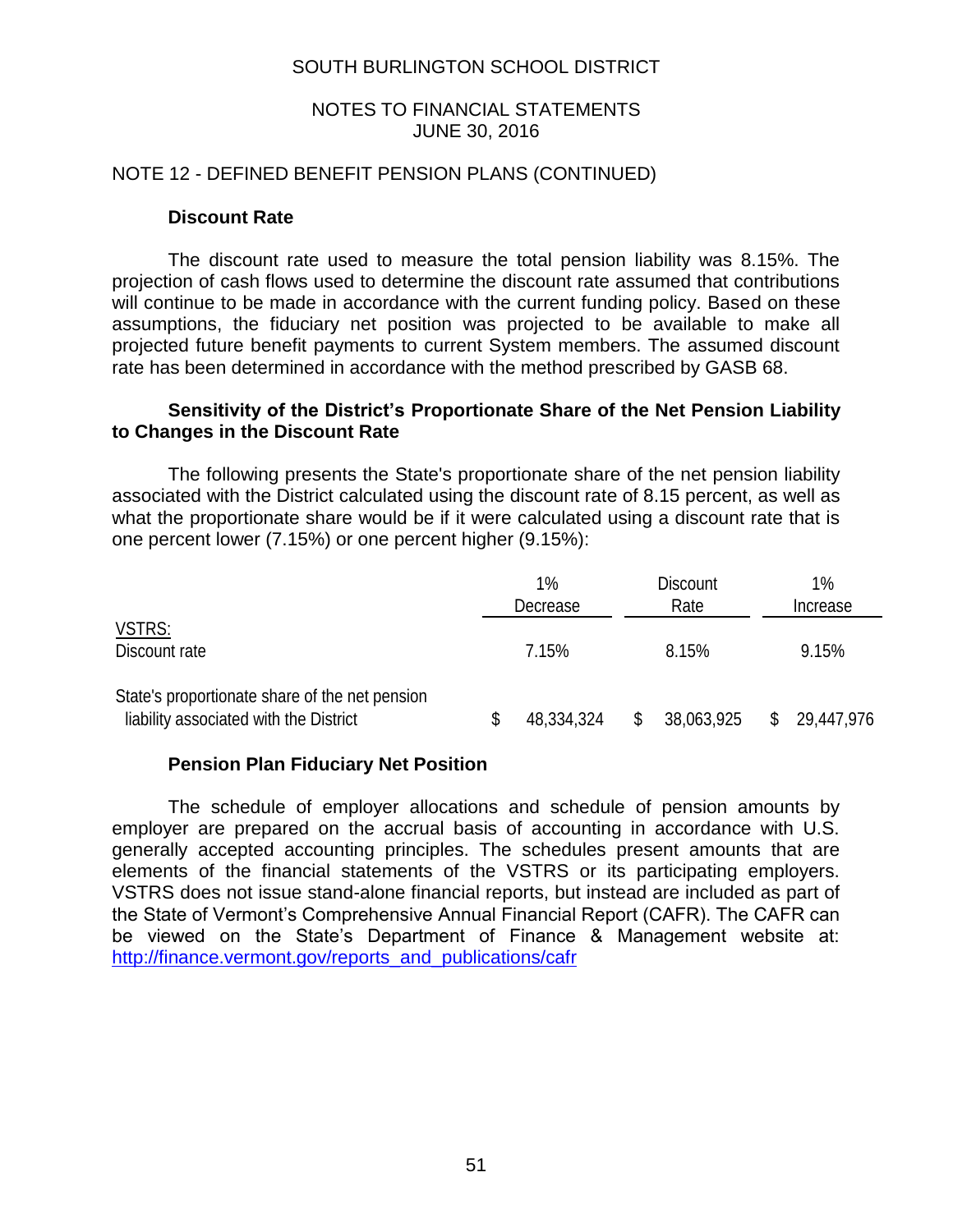### NOTES TO FINANCIAL STATEMENTS JUNE 30, 2016

## NOTE 12 – DEFINED BENEFIT PENSION PLANS (CONTINUED)

## DISTRICT RETIREMENT INCOME PLAN

#### **Plan Description**

The South Burlington School District Retirement Income Plan (the Plan) is a single-employer, noncontributory, defined benefit pension plan which provides retirement benefits to eligible employees of the District. The Plan is administered by the South Burlington Board of School Directors, made up of five elected members who provide the authority under which benefits provisions and the District's obligation to contribute are established. The Plan is included as a pension trust fund in these basic financial statements.

Substantially all employees of the District (except professional educators) are members of the Plan. The plan calls for benefits to be paid to eligible employees at retirement based primarily upon years of service with the District and compensation rates near retirement. Employees are eligible at the beginning of the plan year following employment in a position requiring 1,000 or more hours of credited service. No vesting occurs prior to five years of service.

#### *Plan Membership:*

At September 30, 2015, the plan's reporting period, plan membership consisted of the following:

| Inactive plan participants or beneficiaries currently receiving benefits | 93         |
|--------------------------------------------------------------------------|------------|
| Inactive plan participants entitled to but not yet receiving benefits    | 80         |
| Active plan participants                                                 | 172        |
| Total plan participants                                                  | <u>345</u> |

As of September 11, 2013, the plan was closed to new participants.

## **Benefits Provided**

The plan provides retirement, and disability and death benefits to plan members and their beneficiaries. Benefits available are based on average annual compensation (AAC) and years of creditable service, and are summarized below: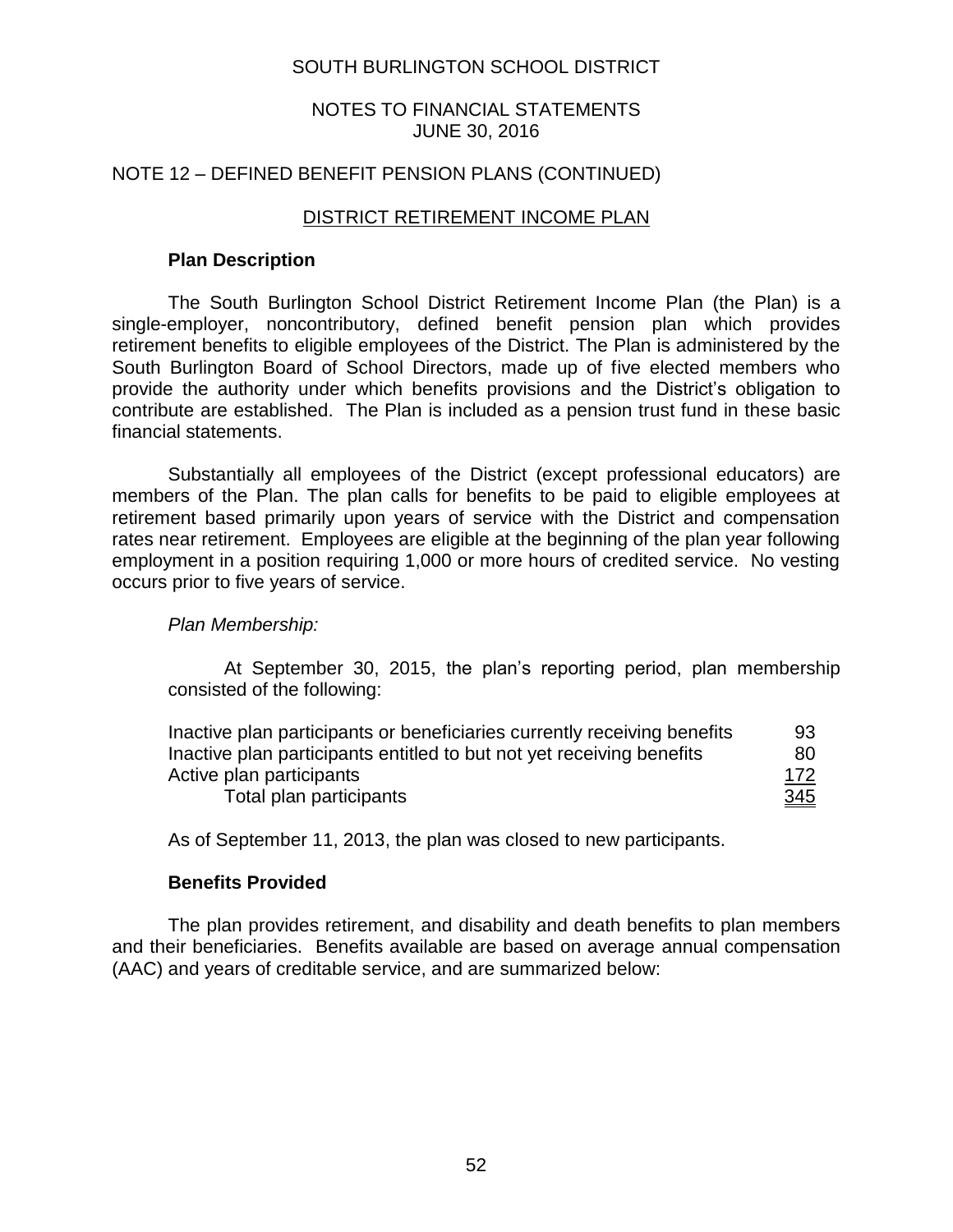# NOTES TO FINANCIAL STATEMENTS JUNE 30, 2016

# NOTE 12 – DEFINED BENEFIT PENSION PLANS (CONTINUED)

| Normal retirement age                   | Age 62.                                                                                                                                           |                                                                                                                                                                                                                                                                        |  |  |
|-----------------------------------------|---------------------------------------------------------------------------------------------------------------------------------------------------|------------------------------------------------------------------------------------------------------------------------------------------------------------------------------------------------------------------------------------------------------------------------|--|--|
| Normal retirement date                  | First of the month coincident with or next following the<br>participant's 62 <sup>nd</sup> birthday.                                              |                                                                                                                                                                                                                                                                        |  |  |
| Compensation                            | year that ends within the plan year.                                                                                                              | Total wages received by a participant during a calendar                                                                                                                                                                                                                |  |  |
| Average<br>annual<br>compensation (AAC) | Participant's highest average annual compensation of three<br>consecutive calendar years in which the participant has<br>earned credited service. |                                                                                                                                                                                                                                                                        |  |  |
| Years of service                        | 1,000 hours.                                                                                                                                      | A twelve-month period during which an employee works                                                                                                                                                                                                                   |  |  |
| Vesting schedule                        | <b>Years of Service</b>                                                                                                                           | <b>Percentage</b>                                                                                                                                                                                                                                                      |  |  |
|                                         | Less than 5                                                                                                                                       | 0%                                                                                                                                                                                                                                                                     |  |  |
|                                         | 5                                                                                                                                                 | 100%                                                                                                                                                                                                                                                                   |  |  |
| Normal retirement                       | Eligibility                                                                                                                                       | Attainment of age 62.                                                                                                                                                                                                                                                  |  |  |
|                                         | Benefit amount                                                                                                                                    | 1.25% of the participant's AAC<br>times years of service.                                                                                                                                                                                                              |  |  |
|                                         | Commencement date                                                                                                                                 | Normal retirement date                                                                                                                                                                                                                                                 |  |  |
| Early retirement                        | Eligibility                                                                                                                                       | of<br>Attainment<br>age<br>55<br>and<br>completion of 5 or more years of<br>service.                                                                                                                                                                                   |  |  |
|                                         | Benefit amount                                                                                                                                    | Normal retirement benefit based<br>on compensation and credited<br>service as of early retirement<br>date, reduced by 1/15 <sup>th</sup> for each<br>of the first 5 years and 1/30 <sup>th</sup> for<br>each of the next 5 years that<br>commencement precedes age 62. |  |  |
|                                         | Commencement date                                                                                                                                 | Early retirement date.                                                                                                                                                                                                                                                 |  |  |
| Late retirement                         | Eligibility                                                                                                                                       | Retirement<br>beyond<br>normal<br>retirement date.                                                                                                                                                                                                                     |  |  |
|                                         | Benefit amount                                                                                                                                    | Greater of the normal retirement<br>benefit based on compensation<br>and credited service as of late<br>retirement date and the actuarial<br>equivalent of the benefit as of the<br>prior plan year.                                                                   |  |  |
|                                         | Commencement date                                                                                                                                 | Late retirement date.                                                                                                                                                                                                                                                  |  |  |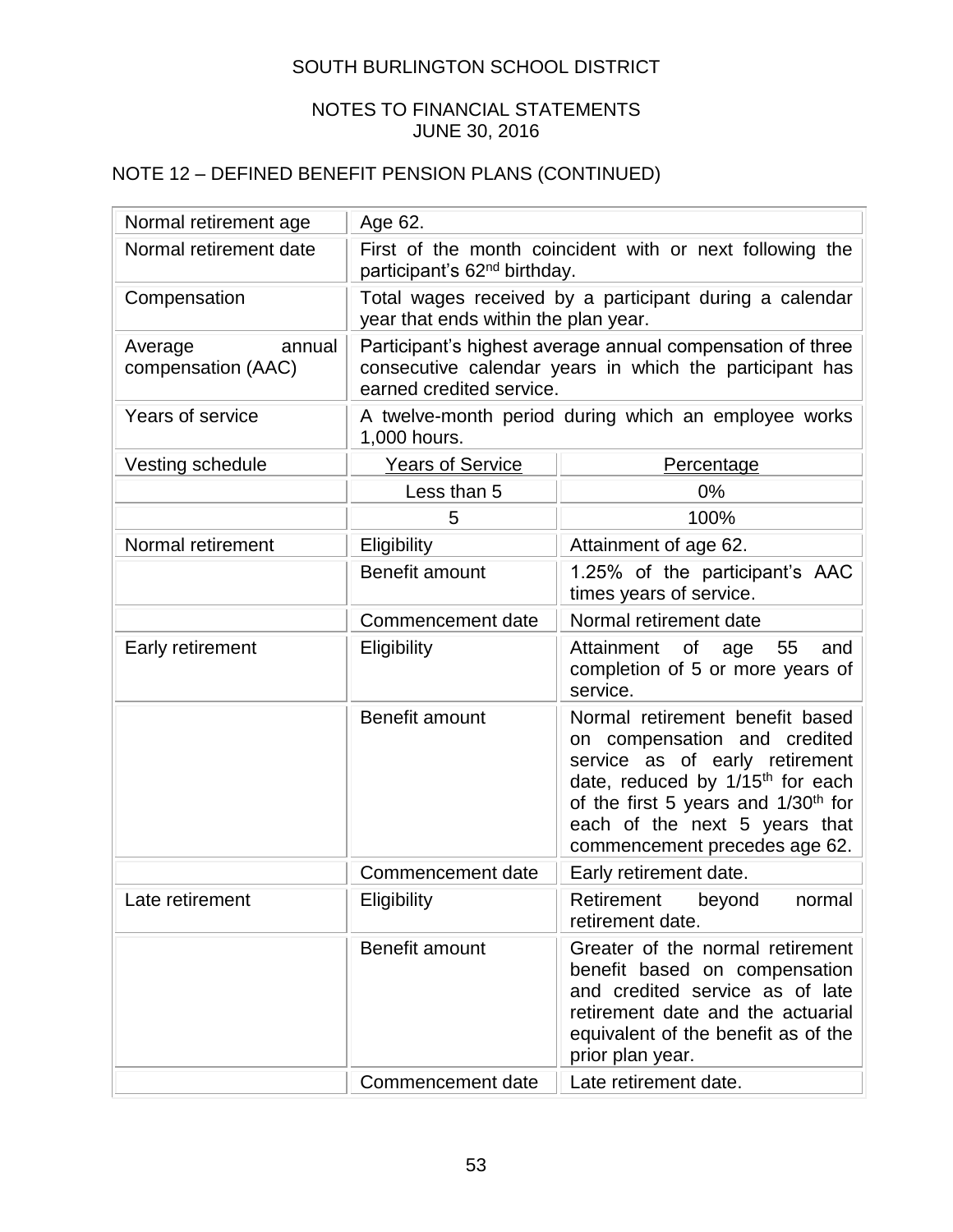## NOTES TO FINANCIAL STATEMENTS JUNE 30, 2016

# NOTE 12 – DEFINED BENEFIT PENSION PLANS (CONTINUED)

# **Benefits Provided (Continued)**

| Deferred vested                    | Eligibility                                                                                                                                                                         | Completion of five or more years<br>of service.                                                                                                                                                                                          |  |
|------------------------------------|-------------------------------------------------------------------------------------------------------------------------------------------------------------------------------------|------------------------------------------------------------------------------------------------------------------------------------------------------------------------------------------------------------------------------------------|--|
|                                    | Benefit amount                                                                                                                                                                      | Normal retirement benefit based<br>on compensation and credited<br>service as of termination date.                                                                                                                                       |  |
|                                    | Benefit amount                                                                                                                                                                      | Accrued benefit<br>payable<br>to<br>beneficiary.                                                                                                                                                                                         |  |
| Optional<br>of<br>forms<br>payment | The normal form of payment is a life annuity with ten years<br>certain. A participant may elect to receive his or her benefit<br>in one of the following optional forms of payment: |                                                                                                                                                                                                                                          |  |
|                                    | participant.                                                                                                                                                                        | Single life annuity $-$ monthly income for the life of the                                                                                                                                                                               |  |
|                                    | participant's beneficiary.                                                                                                                                                          | Contingent annuity – monthly income for the life of the<br>participant, and in the event of the participant's death,<br>an amount of monthly income equal to 50%, 66-2/3% or<br>100% (as elected by the participant) for the life of the |  |
|                                    | beneficiary.                                                                                                                                                                        | Ten-year certain annuity – monthly income for the life of<br>the participant with the provision that not less than 120<br>monthly payments shall be made to the participant and                                                          |  |

That portion of a terminated participant's accrued benefit that is forfeited shall be used only to reduce future costs of the plan.

## **Contributions**

The District's obligation to contribute is established and may be amended by the South Burlington Board of School Directors. The Board establishes employer contributions based on an actuarially determined contributions recommended by an independent actuary. The actuarially determined contribution is the estimated amount necessary to finance the costs of benefits earned by the plan members during the year, with an additional amount to finance a portion of any unfunded accrued liability. The calculation of the actuarially determined contribution is governed by the applicable provisions of the Retirement Code. The District contributed \$625,000 for the year ended June 30, 2016. The District's total payroll for the year ended June 30, 2016 for all employees covered under this plan was \$5,738,245.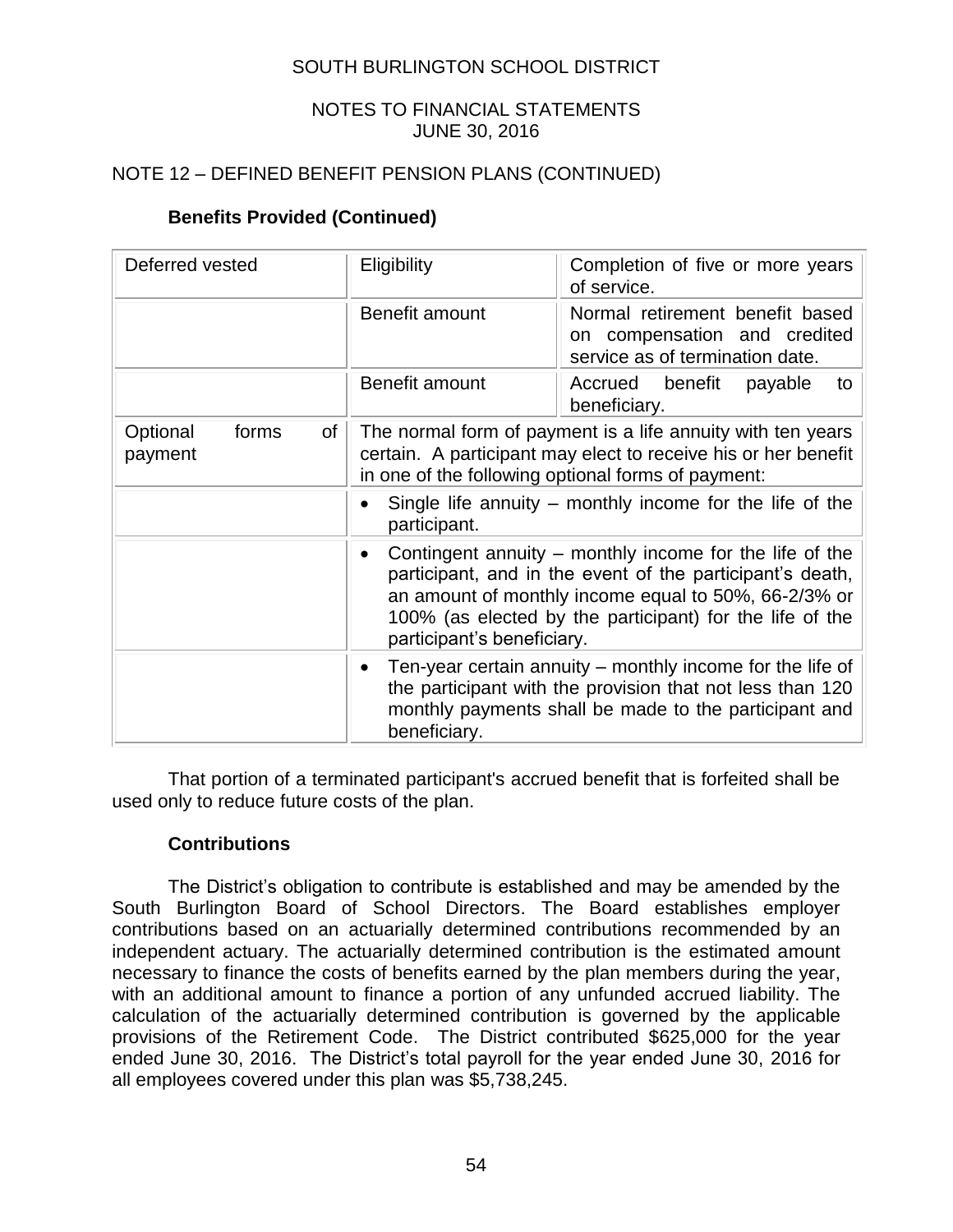#### NOTES TO FINANCIAL STATEMENTS JUNE 30, 2016

#### NOTE 12 – DEFINED BENEFIT PENSION PLANS (CONTINUED)

#### **Net Pension Liability, Pension Expense, and Deferred Outflows of Resources and Deferred Inflows of Resources Related to Pensions**

At June 30, 2016, the District reported a net pension liability of \$2,875,193 for the Plan. The net pension liability was measured as of September 30, 2015, and the total pension liability used to calculate the net pension liability was determined by an actuarial valuation as of that date.

For the year ended June 30, 2016, the District recognized total pension expense of \$735,613. At June 30, 2016, the District reported deferred outflows of resources and deferred inflows of resources related to pensions from the following sources:

|                                                                                           | <b>Deferred Outflows</b><br>of Resources |           | <b>Deferred Inflows</b><br>of Resources |         |
|-------------------------------------------------------------------------------------------|------------------------------------------|-----------|-----------------------------------------|---------|
| Differences between expected and actual                                                   |                                          |           |                                         |         |
| experience                                                                                | \$                                       | 111,077   | \$                                      |         |
| Changes of assumptions                                                                    |                                          |           |                                         | 44,626  |
| Net difference between projected and actual                                               |                                          |           |                                         |         |
| earnings on pension plan investments                                                      |                                          | 579,566   |                                         | 129,019 |
| Changes in proportion and differences between<br>contributions and proportionate share of |                                          |           |                                         |         |
| contributions                                                                             |                                          |           |                                         |         |
| Contributions subsequent to the                                                           |                                          |           |                                         |         |
| measurement date                                                                          |                                          | 625,000   |                                         |         |
| Total                                                                                     |                                          | 1,315,643 |                                         | 173,645 |

\$625,000 reported as deferred outflows of resources related to pensions resulting from District contributions subsequent to the measurement date will be recognized as a reduction of the net pension liability in the year ended June 30, 2016. Other amounts reported as deferred outflows of resources and deferred inflows of resources related to pensions will be recognized in pension expense as follows: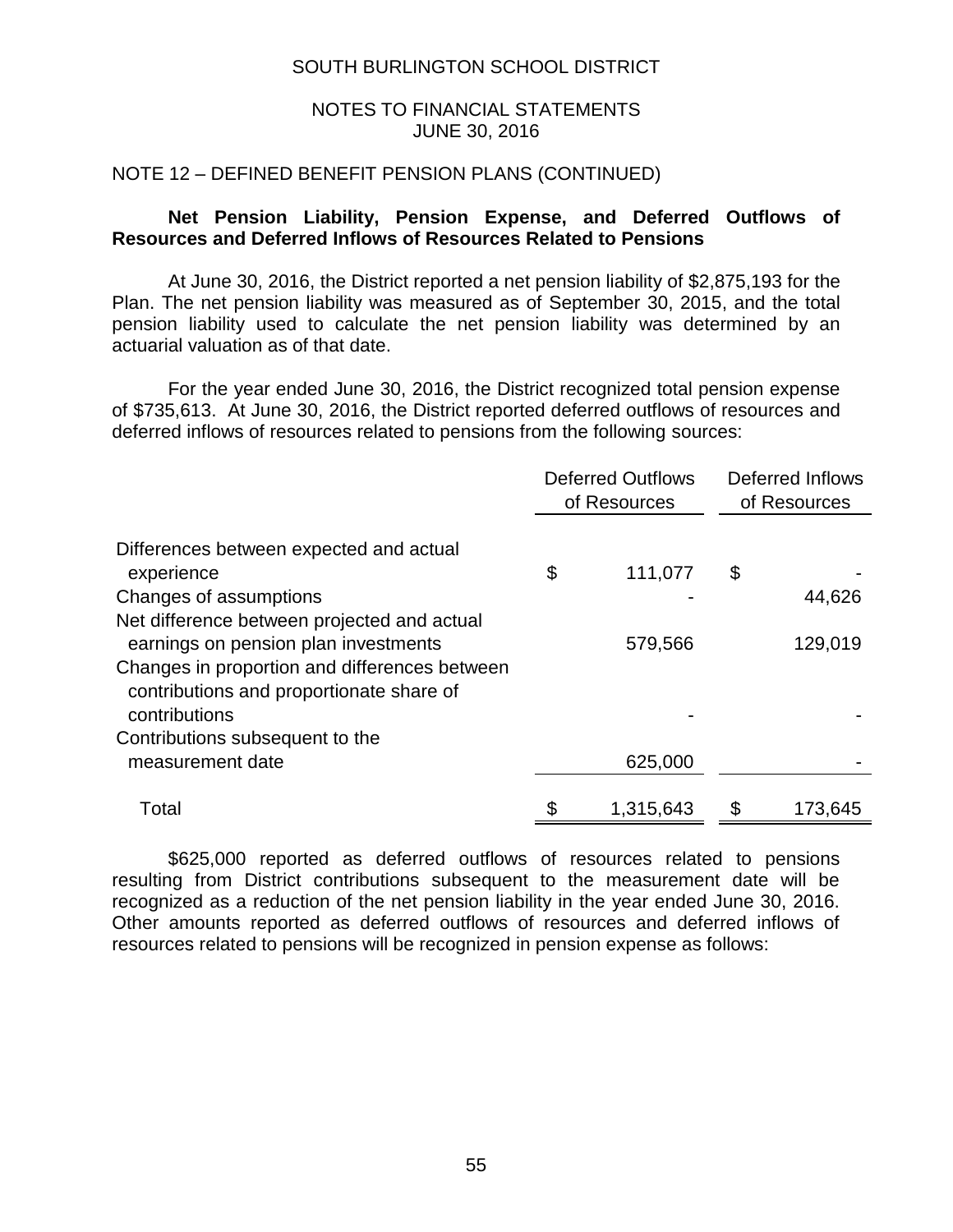### NOTES TO FINANCIAL STATEMENTS JUNE 30, 2016

# NOTE 12 - DEFINED BENEFIT PENSION PLANS (CONTINUED)

| Year ended June 30: |               |
|---------------------|---------------|
| 2016                | \$<br>120,412 |
| 2017                | 120,412       |
| 2018                | 120,414       |
| 2019                | 155,760       |
| 2020                |               |
| <b>Thereafter</b>   |               |

### **Significant Actuarial Assumptions and Methods**

The actuarial assumptions used in the June 30, 2016 valuation were based on the results of the most recent actuarial experience study, dated September 30, 2015.

The total pension liability for the September 30, 2015 measurement date was determined by an actuarial valuation as of September 30, 2015 using the actuarial assumptions outlined below:

| <b>Actuarial Cost Method:</b> | Entry Age Normal. The actuarial present value of<br>the projected benefits of each individual is allocated<br>on a level basis over the earnings or service of the<br>individual between entry age and assumed exit age. |  |  |  |  |  |  |
|-------------------------------|--------------------------------------------------------------------------------------------------------------------------------------------------------------------------------------------------------------------------|--|--|--|--|--|--|
| Actuarial Asset Method:       | The Actuarial Value of Assets is the market value of<br>assets as of the measurement date.                                                                                                                               |  |  |  |  |  |  |
| Census Data:                  | Census data of the valuation date were submitted<br>by the South Burlington School District.                                                                                                                             |  |  |  |  |  |  |
| Administrative Expenses:      | None.                                                                                                                                                                                                                    |  |  |  |  |  |  |
|                               | <i>Investment Rate of Return:</i> 7.00%, net of investment expense, compounded<br>annually.                                                                                                                              |  |  |  |  |  |  |
| Discount Rate:                | 7.00%, net of investment expense, compounded<br>annually.                                                                                                                                                                |  |  |  |  |  |  |
| Inflation Rate:               | As measured by the Consumer Price Index (CPI), at<br>the rate of 2.5% per year.                                                                                                                                          |  |  |  |  |  |  |
| Salary Increases:             | The assumed annual rate of salary increases<br>including longevity is 3.00%                                                                                                                                              |  |  |  |  |  |  |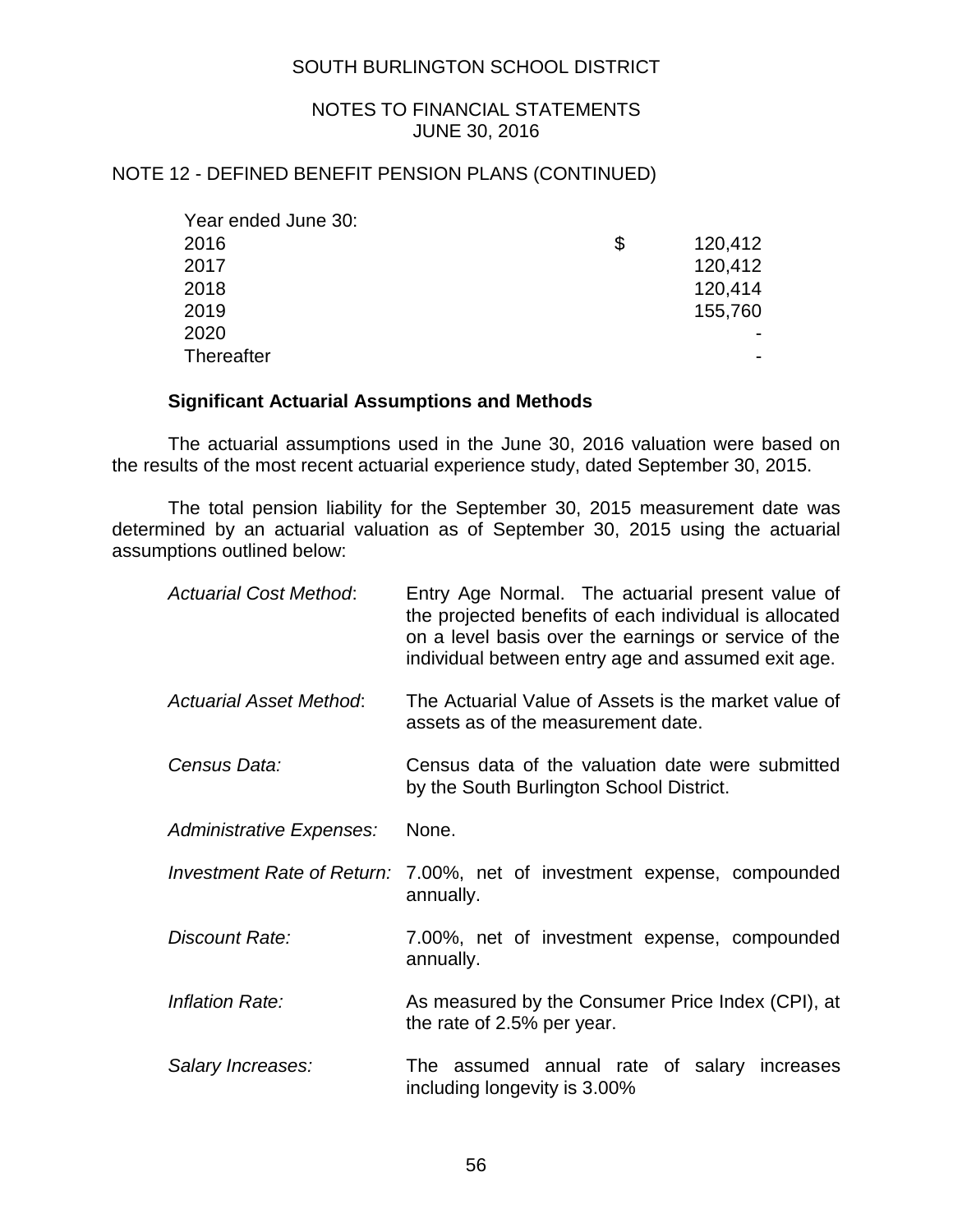### NOTES TO FINANCIAL STATEMENTS JUNE 30, 2016

## NOTE 12 - DEFINED BENEFIT PENSION PLANS (CONTINUED)

# **Significant Actuarial Assumptions and Methods (Continued)**

- *Mortality Table:* RP-2014 Total Dataset Mortality Table projected with full generational mortality improvement using Scale MP-2014.
- *Withdrawal Rates:* Illustrative withdrawal rates are shown below:

| Age | <b>Rate of Withdrawal</b> |
|-----|---------------------------|
| 25  | 5.30%                     |
| 30  | 5.10%                     |
| 35  | 4.70%                     |
| 40  | 4.20%                     |
| 45  | 3.50%                     |
| 50  | 2.50%                     |
| 55  | 0.90%                     |
| 60  | 0.10%                     |
|     |                           |

**Disability Rates:** None assumed.

*Retirement Rates:* Illustrative retirement rates are shown below:

| Age | Rate of Withdrawal |
|-----|--------------------|
| 55  | 5.00%              |
| 56  | 2.00%              |
| 57  | 2.00%              |
| 58  | 2.00%              |
| 59  | 2.00%              |
| 60  | 2.00%              |
| 61  | 2.00%              |
| 62  | 40.00%             |
| 63  | 5.00%              |
| 64  | 5.00%              |
| 65  | 25.00%             |
| 66  | 25.00%             |
| 67  | 25.00%             |
| 68  | 25.00%             |
| 69  | 30.00%             |
| 70  | 100.00%            |
|     |                    |

*Deferred Benefits:* Begin at age 62, or current age if older.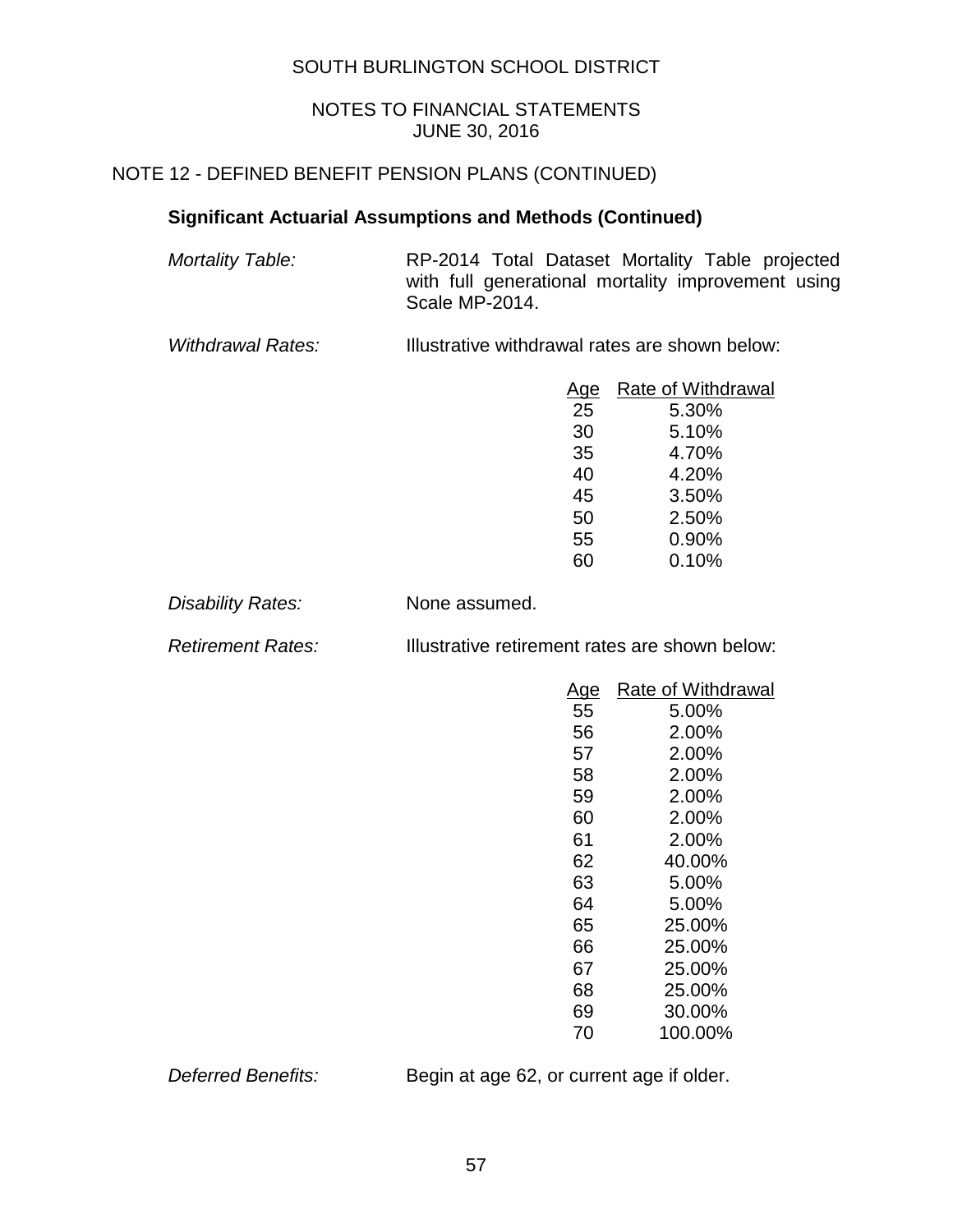#### NOTES TO FINANCIAL STATEMENTS JUNE 30, 2016

#### NOTE 12 - DEFINED BENEFIT PENSION PLANS (CONTINUED)

Actuarial valuation of the ongoing Plan involves estimates of the reported amounts and assumptions about probability of occurrence of events far into the future. Examples include assumptions about future employment, mortality and future salary increases. Amounts determined regarding the net pension liability are subject to continual revision as actual results are compared with past expectations and new estimates are made about the future.

#### **Long-term Expected Rate of Return**

The long-term expected rate of return on pension plan investments was determined using a building-block method in which best-estimate ranges of expected future real rates of return (expected returns, net of pension plan investment expense and inflation) are developed for each major asset class. These ranges are combined to produce the long-term expected rate of return by weighting the expected future real rates of return by the target asset allocation percentage and by adding expected inflation. Best estimates of arithmetic real rates of return for each major asset class included in the pension plan's target asset allocation as of June 30, 2016 are summarized in the following table:

| <b>Asset Class</b>              | Target<br>Asset<br>Allocation | LUNG-GITH<br>Expected<br>Real Rate of<br>Return |  |  |  |
|---------------------------------|-------------------------------|-------------------------------------------------|--|--|--|
| Cash                            | 0.00%                         | $0.00\%$                                        |  |  |  |
| Equities - domestic             | 47.50%                        | 8.28%                                           |  |  |  |
| Equities - international        | 12.50%                        | 9.34%                                           |  |  |  |
| Fixed income                    | 26.00%                        | 4.26%                                           |  |  |  |
| Fixed income - global           | 7.00%                         | 3.49%                                           |  |  |  |
| Fixed income - high yield       | 3.50%                         | 5.98%                                           |  |  |  |
| Fixed income - emerging markets | 3.50%                         | 7.45%                                           |  |  |  |
| Total                           | 100.00%                       |                                                 |  |  |  |

Long-term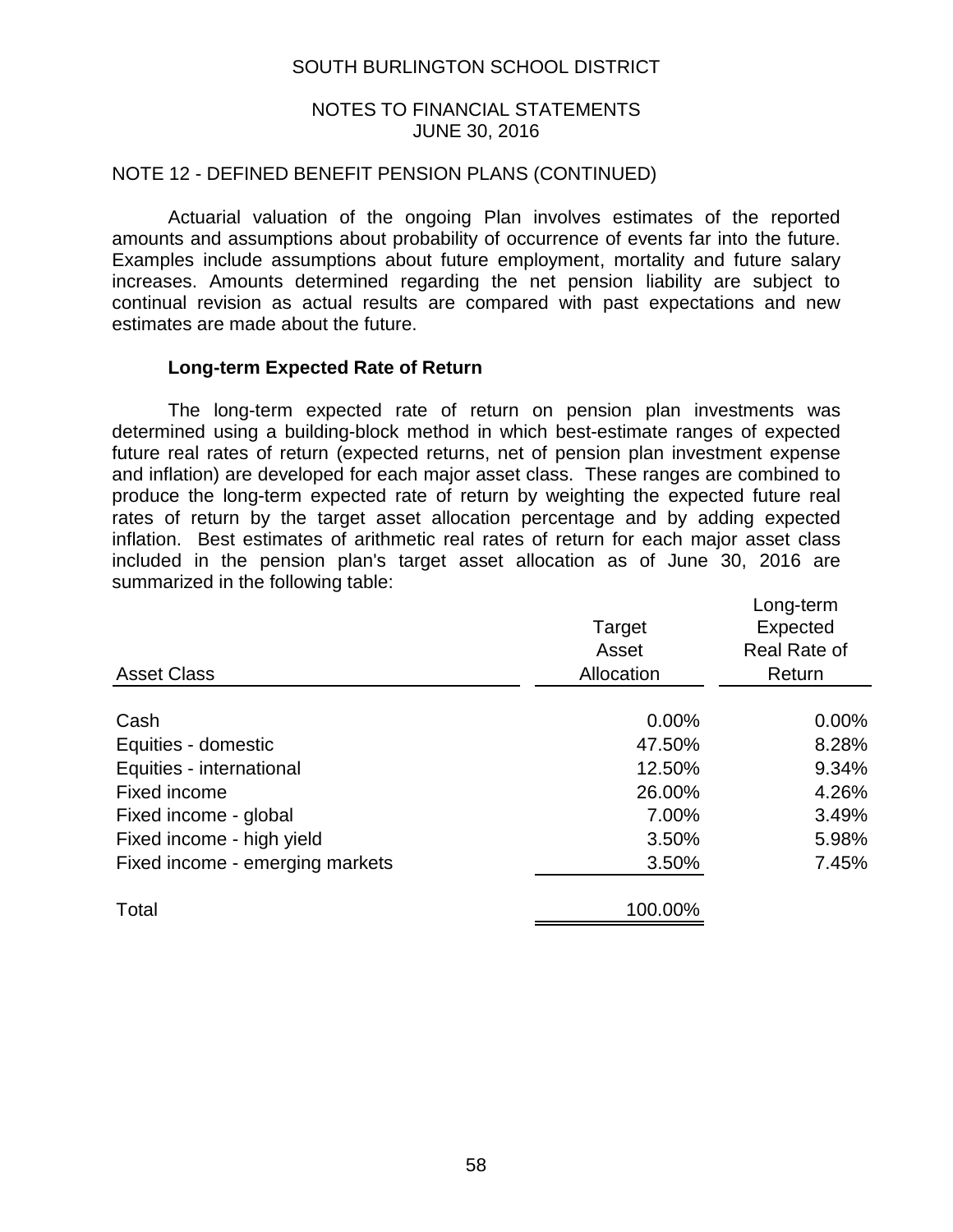### NOTES TO FINANCIAL STATEMENTS JUNE 30, 2016

#### NOTE 12 - DEFINED BENEFIT PENSION PLANS (CONTINUED)

#### **Discount Rate**

The discount rate used to measure the total pension liability was 7.00%. The projection of cash flows used to determine the discount rate assumed that contributions from the District will be made in accordance with past practice. Based on those assumptions, the pension plan's fiduciary net position was projected to be available to make all projected benefit payments of current plan members. Therefore, the long-term expected rate of return on pension plan investments was applied to all periods of projected benefit payments to determine the total pension liability.

#### **Sensitivity of the Net Pension Liability to Changes in the Discount Rate**

The following presents the Plan's net pension liability calculated using the discount rate of 7.00 percent, as well as what the Plan's net pension liability would be if it were calculated using a discount rate that is 1 percentage-point lower (6.00%) or 1 percentage-point higher (8.00%) than the current rate:

|                                  | 1%<br>Decrease |           |       | <b>Discount</b><br>Rate |       | 1%<br>Increase |  |
|----------------------------------|----------------|-----------|-------|-------------------------|-------|----------------|--|
| Discount rate                    | 6.00%          |           | 7.00% |                         | 8.00% |                |  |
| District's net pension liability | \$             | 4,393,829 | \$    | 2,875,193               | \$    | 1,614,792      |  |

## **Pension Plan Fiduciary Net Position**

The Plan does not issue stand-alone financial reports. For further financial and actuarial information about the Plan, refer to the District's fiduciary fund financial statements, which may be obtained online at [www.sbsd.schoolfusion.us](http://www.sbsd.schoolfusion.us/) or by contacting the District at (802) 652-7250.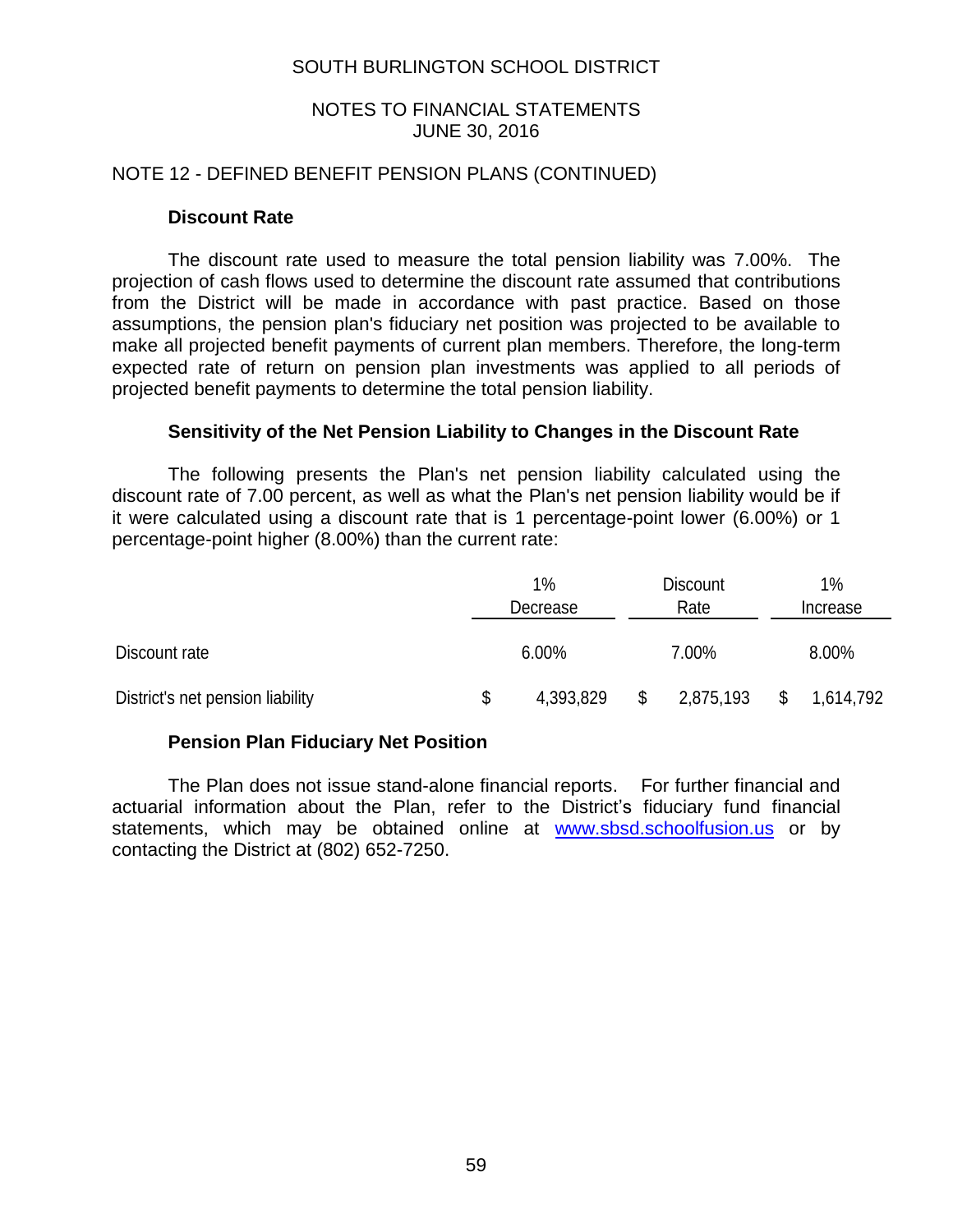#### NOTES TO FINANCIAL STATEMENTS JUNE 30, 2016

#### NOTE 13 - DEFINED CONTRIBUTION PLAN

#### **Plan Description**

The District offers its employees a defined contribution plan created in accordance with Internal Revenue Code Section 403. All eligible employees hired on or after September 11, 2013 may only enroll in the 403 plan upon the completion of one (1) year of employment. The plan is administered by Empower Retirement.

#### **Funding Policy**

Plan provisions and contribution requirements are established and may be amended by the South Burlington Board of School Directors. Under the 403 plan, the District is required to contribute 4.0% of a participant's earnings for the plan year, with no required match from the participant, one time per year, after the end of the fiscal year and no later than September 30 of the next year. For the year ended June 30, 2016, the District contribution to this plan was \$5,609.

Employees are immediately vested in their own contributions and earnings on those contributions and become vested in District contributions and earnings on District contributions after completion of 12 months of creditable service with the District. Nonvested District contributions are forfeited upon termination of employment. Such forfeitures are used to cover a portion of the pension plan's administrative expenses. There were no forfeitures of non-vested contributions for the year ended June 30, 2016, forfeitures.

## NOTE 14 – DEFERRED COMPENSATION PENSION PLANS

## 403(b) DEFERRED COMPENSATION RETIREMENT PLAN

#### **Plan Description**

The District has elected to offer the Vermont State Teachers' Retirement System 403(b) plan to all employees of the District who make contributions to the plan and remain employed by the District. All employees are allowed to contribute up to the maximum allowed by law on a pre-tax basis. Vesting occurs immediately, the District match for the employees is the same between the union and non-union groups.

The District has contracted with Vermont State Teachers' Retirement System and with Empower Retirement as trustee. Employee contributions are withheld by the District and remitted regularly to Empower which applies the funds to accounts as directed by employees.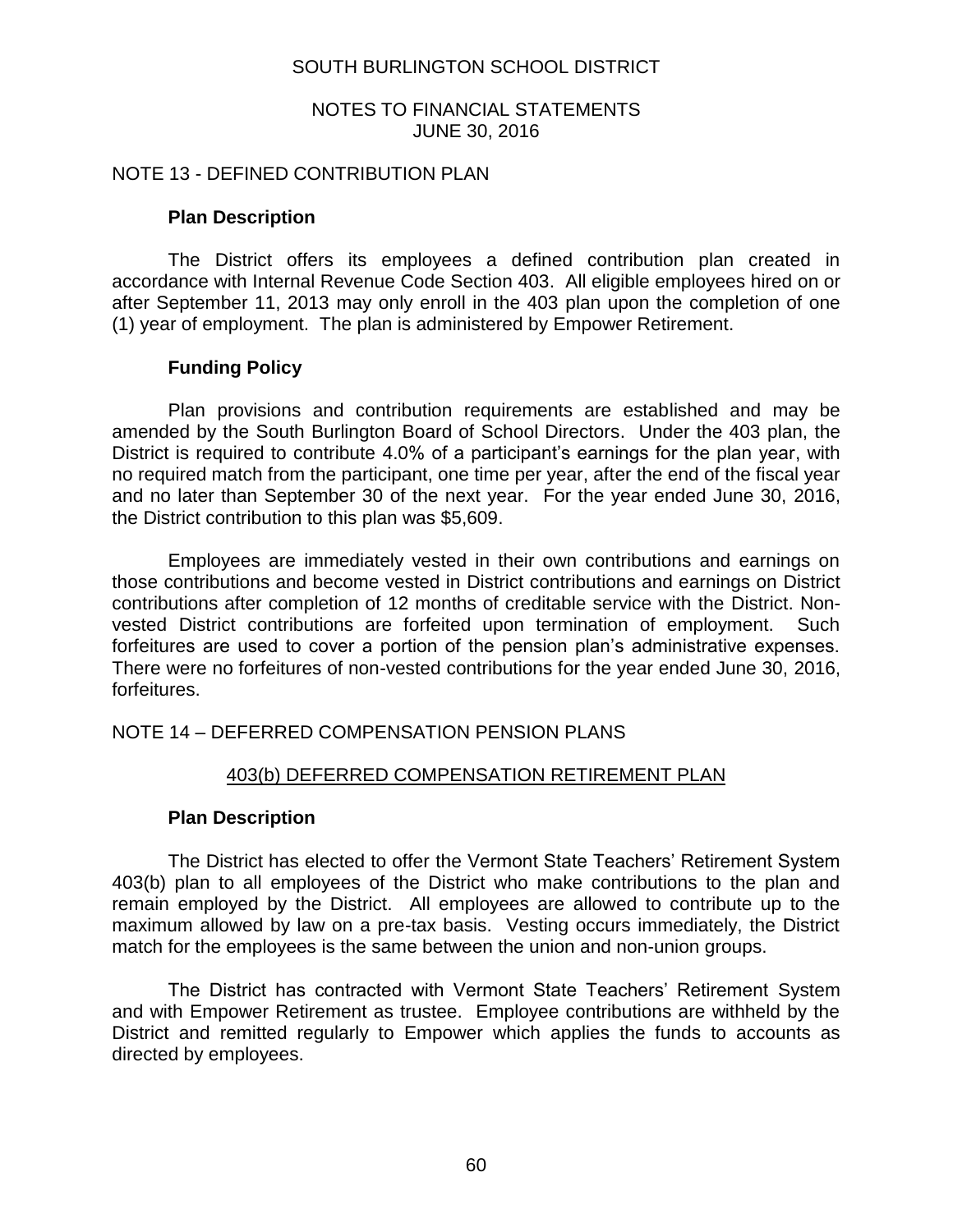## NOTES TO FINANCIAL STATEMENTS JUNE 30, 2016

### NOTE 14 – DEFERRED COMPENSATION PENSION PLANS (CONTINUED)

All amounts of compensation deferred under the plan, all property and rights purchased with those amounts, and all income attributable to those amounts, property, or rights are (until paid or made available to the employee or other beneficiary) to be held in a trust for the exclusive benefit of the participants and their beneficiaries.

It is the opinion of the District's management that the District has no liability for losses under the plan but does have the duty of due care that would be required of an ordinary prudent investor.

#### **Funding Policy**

For all support staff, employee contributions are matched up to 2% by the District. For central office administrators, the District makes a contribution of \$3,000, for the superintendent the contribution is \$5,000 to the employee's individual 403(b) accounts. There is no matching amount paid by the District for teachers and building administrators. For the year ended June 30, 2016, employee contributions totaled \$342,736, and the District recognized pension expense of \$91,715.

#### 457 DEFERRED REVENUE SAVINGS PLAN

#### **Plan Description**

The District offers its employees a deferred compensation plan created in accordance with Internal Revenue Code Section 457. The plan, available to all employees, permits the employee to defer a portion of salary until future years. There is no employer match by the District. The deferred compensation is not available to employees until termination, retirement, death or unforeseen emergency. All employees are allowed to contribute up to the maximum allowed by law on a pre-tax basis.

The District has contracted with Empower Retirement to administer the plan. Employee contributions are withheld by the District and remitted regularly to Empower Retirement which applies the funds to accounts as directed by employees.

All amounts of compensation deferred under the plan, all property and rights purchased with those amounts, and all income attributable to those amounts, property, or rights are (until paid or made available to the employee or other beneficiary) to be held in a trust for the exclusive benefit of the participants and their beneficiaries.

It is the opinion of the District's management that the District has no liability for losses under the plan but does have the duty of due care that would be required of an ordinary prudent investor.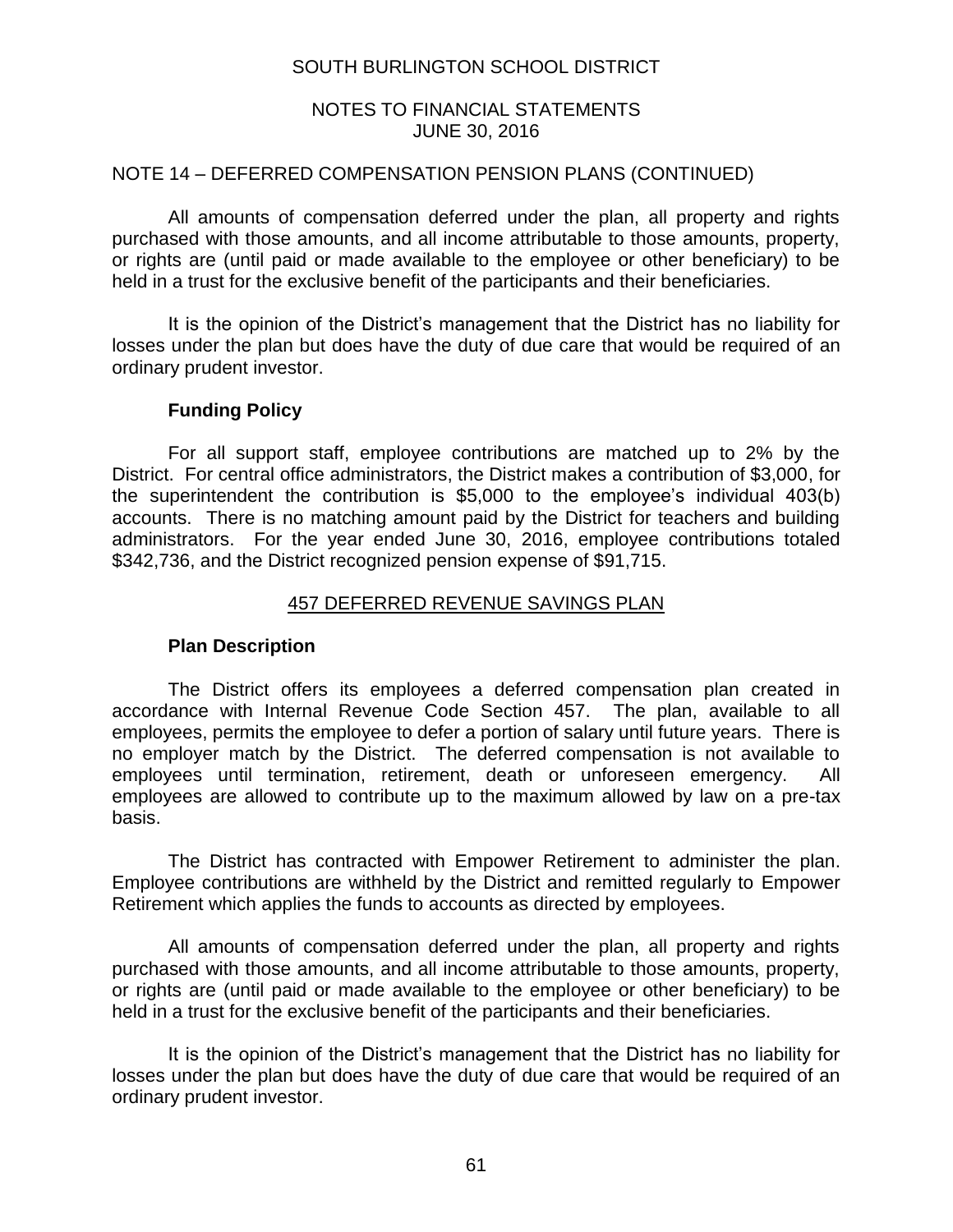## NOTES TO FINANCIAL STATEMENTS JUNE 30, 2016

## NOTE 14 – DEFERRED COMPENSATION PENSION PLANS (CONTINUED)

## **Funding Policy**

For the year ended June 30, 2016, employee contributions totaled \$174,191.

## NOTE 15 – RETIREMENT INCENTIVES

The South Burlington Administrator's Association and the South Burlington School Board agreement provide an early retirement program. The program is available to any administrator employed in 2000-2001 who retires after age fifty-five (55) and who has completed fifteen (15) years of service as an administrator or teach within the District.

Administrators that elect to utilize the program will receive benefits as follows:

90% of compensation from the average of the three highest compensated years. This will be paid out over three years. No health insurance coverage will be provided.

Two administrators were compensated under this incentive in fiscal year 2016 totaling \$231,090. The future liability to the District through FY 2017 is as follows:

For the year ending June 30, 2017 \$ 38,381

# NOTE 16 – EXPENDITURES OVER APPROPRIATIONS

The following departmental expenditures were overspent for the year ended June 30, 2016:

| Transportation           | \$<br>61,749 |
|--------------------------|--------------|
| Administration           | 95,371       |
| Other support services   | 73,835       |
| Special education        | 658,485      |
| Transfers to other funds | 499,881      |
|                          | 1,389,321    |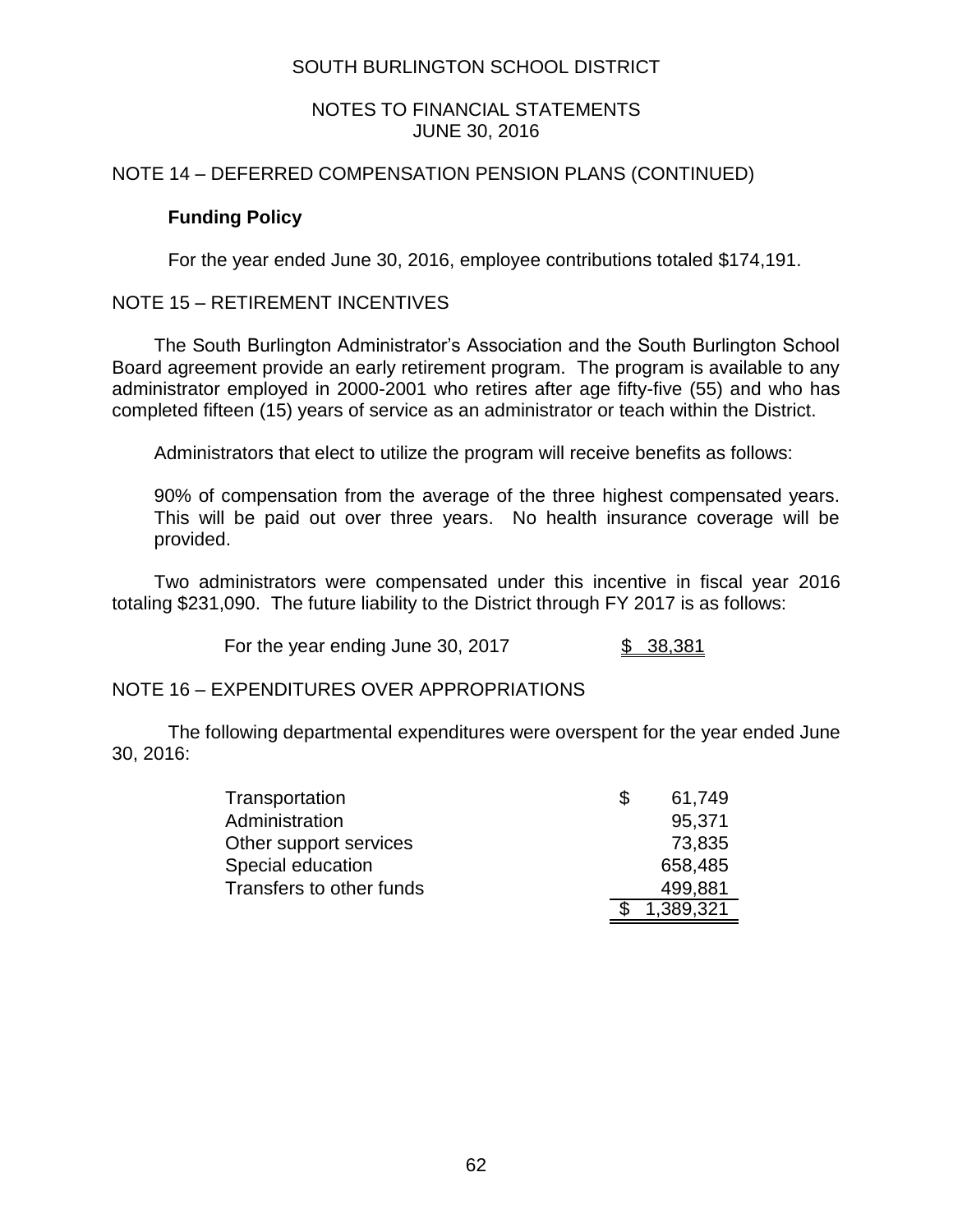#### NOTES TO FINANCIAL STATEMENTS JUNE 30, 2016

#### NOTE 17 – CONTINGENCIES

The District participates in various intergovernmental grant programs which may be subject to future program compliance audits by the grantors or their representatives. Accordingly, the District's compliance with applicable grant requirement may be established at some future date. The amount, if any, of any liabilities arising from the disallowance of expenditures or ineligibility of grant revenues cannot be determined at this time.

#### NOTE 18 – RISK MANAGEMENT

The District is a member of the Vermont School Boards Association. The Association has set up two insurance Trusts; Vermont School Boards Insurance Trust, Inc. (VSBIT) for worker compensation, multi-line intermunicipal school program, and unemployment compensation program, and the Vermont Education Health Initiative (VEHI) for medical benefits. VSBIT and VEHI are nonprofit corporations formed to provide insurance and risk management programs for Vermont School Districts and is owned by the participating Districts. The Trust is not licensed insurance carriers and members are not protected by the Vermont Insurance Guaranty Association.

#### NOTE 19 – DEFICIT FUND BALANCES / NET POSITION

At June 30, 2016, the District had the following deficit fund balances / net position:

| Non-major special revenue funds:      |             |
|---------------------------------------|-------------|
| <b>Project Search</b>                 | \$<br>2,544 |
| <b>Trail Project</b>                  | 2,993       |
| Medicaid                              | 226         |
| <b>Secondary Transformation</b>       | 3,212       |
| <b>SBNN</b>                           | 2,339       |
| Total non-major special revenue funds | 11,314      |
|                                       |             |
| Enterprise funds:                     |             |
| <b>School Nutrition</b>               | 264,699     |
|                                       | 264,699     |
|                                       |             |
| Total                                 | 276,013     |
|                                       |             |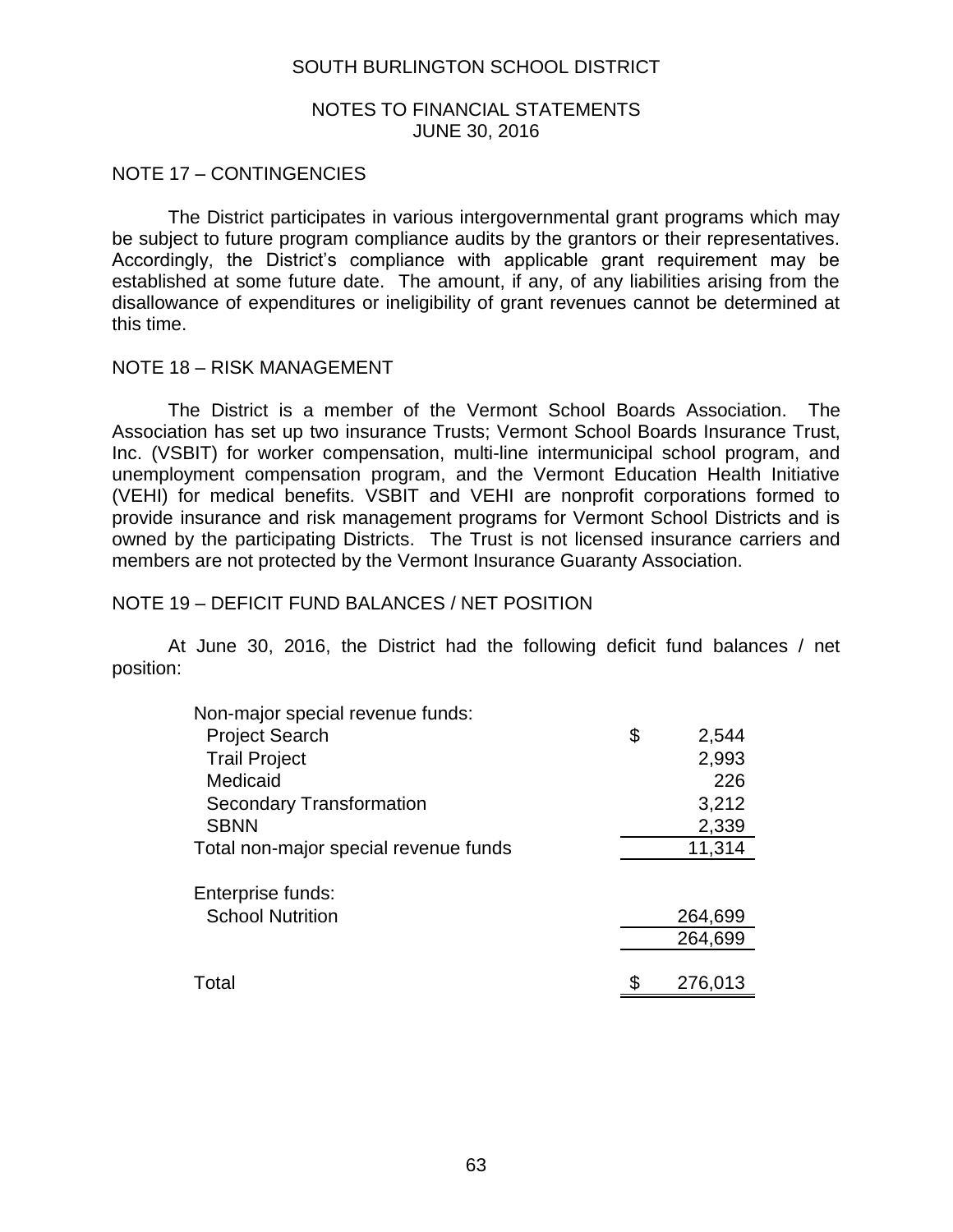#### NOTES TO FINANCIAL STATEMENTS JUNE 30, 2016

#### NOTE 20 – SICK LEAVE

It is the District's policy to permit employees to accumulate earned but unused sick pay benefits. Such leave benefits do not vest under the District's policy, accordingly benefits must be used during employment. Since the employees' accumulating rights to receive compensation for future absences are contingent upon the absences being caused by future illnesses and such amounts cannot be reasonably estimated, a liability for unused sick leave is not recorded in the financial statements.

Teaching staff earn 25 sick days per year, and may accumulate a maximum of 180 days. Administration earns 27 sick days per year, and may accumulate a maximum of 261 days. Non-Union support staff earns 20 sick days per year, and may accumulate a maximum of between 130 and 240 days. Union support staff earns 15 sick days per year, and may accumulate a maximum of between 130 and 240 days.

#### NOTE 21 – RESTATEMENTS

The net position of the governmental funds as of July 1, 2015 was restated by \$262,554. This restatement was made to include construction in progress from the prior year that was not correctly capitalized.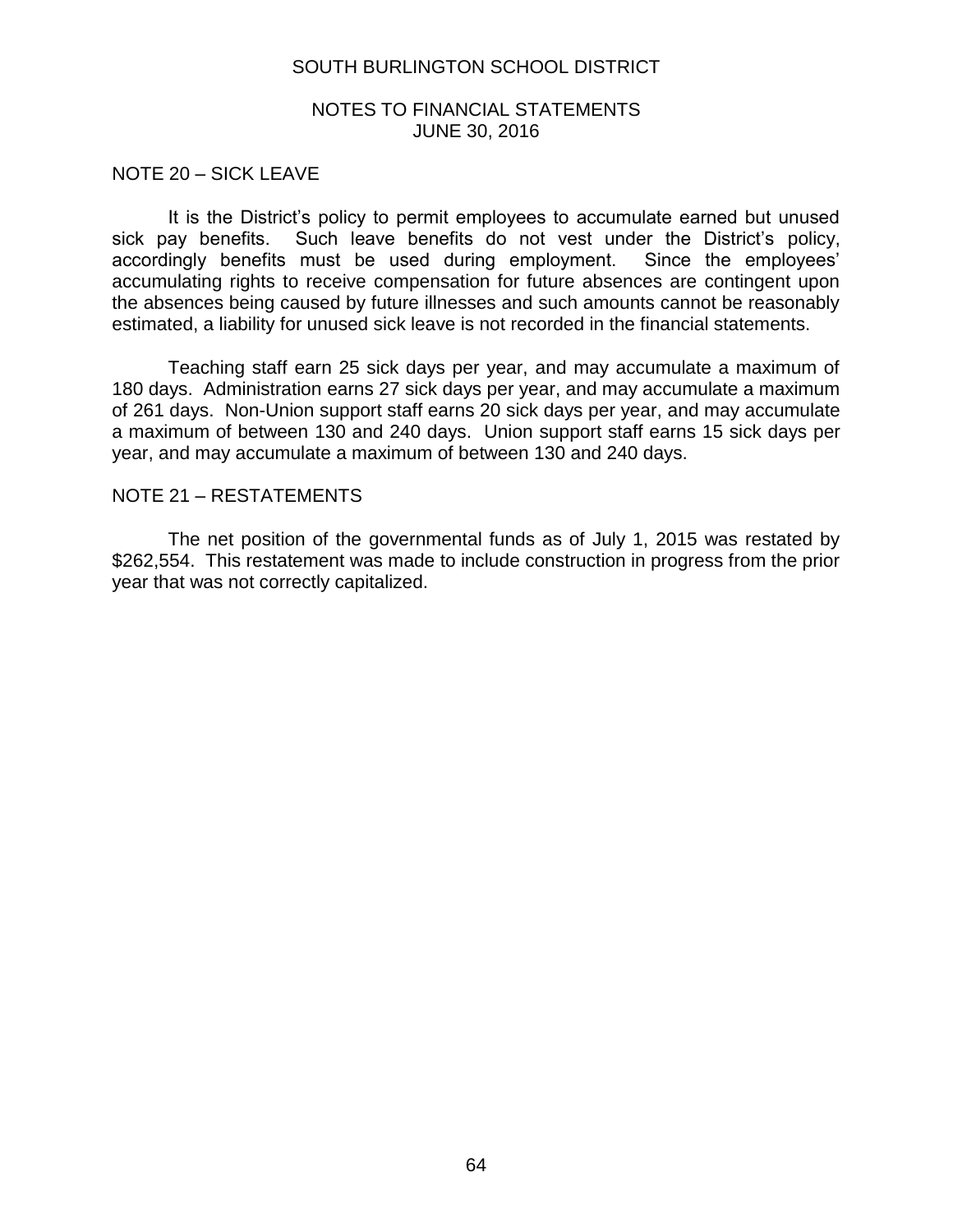## Required Supplementary Information

Required supplementary information includes financial information and disclosures that are required by the Government Accounting Standards Board but are not considered a part of the basic financial statements. Such information includes:

- Budgetary Comparison Schedule Budgetary Basis Budget and Actual General Fund
- Schedule of Proportionate Share of the Net Pension Liability
- Schedule of Contributions
- Schedule of Changes in Net Pension Liability and Related Ratios District Retirement Income Plan
- Schedule of Contributions District Retirement Income Plan
- Schedule of Investment Returns District Retirement Income Plan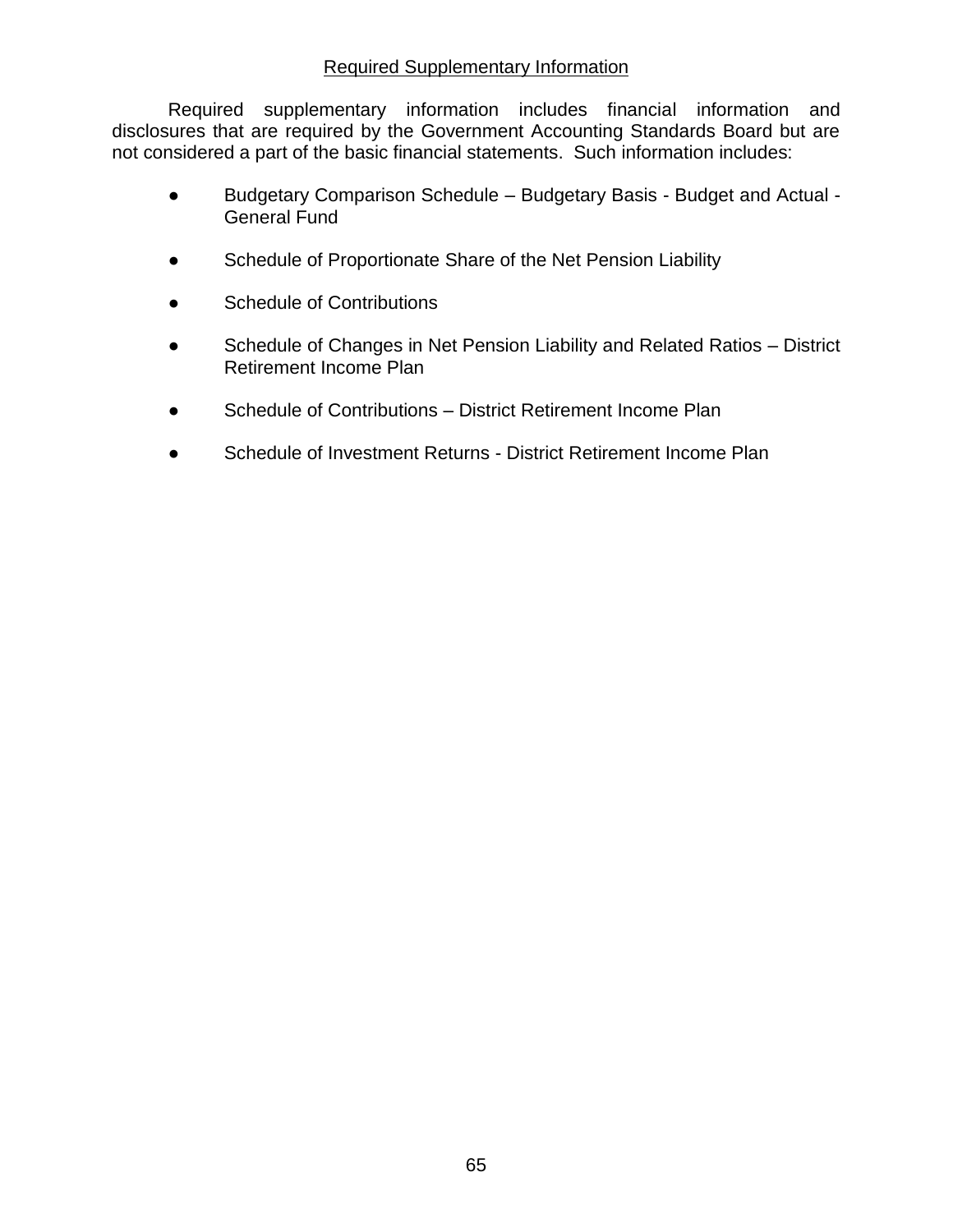## BUDGETARY COMPARISON SCHEDULE – BUDGETARY BASIS BUDGET AND ACTUAL – GENERAL FUND FOR THE YEAR ENDED JUNE 30, 2016

|                                                                         |                 |                         |             | Variance         |  |  |
|-------------------------------------------------------------------------|-----------------|-------------------------|-------------|------------------|--|--|
|                                                                         |                 | <b>Budgeted Amounts</b> | Actual      | Positive         |  |  |
|                                                                         | Original        | Final                   | Amounts     | (Negative)       |  |  |
| <b>Budgetary Fund Balance, July 1</b>                                   | 2,272,196<br>\$ | 2,272,196<br>\$         | \$2,272,196 | \$               |  |  |
| Revenues (Inflows):<br>Local assessments<br>Intergovernmental revenues: |                 |                         | 2,716       | 2,716            |  |  |
| State subsidy                                                           | 35,815,214      | 35,815,214              | 35,658,945  | (156, 269)       |  |  |
| Other state revenue                                                     | 5,343,271       | 5,343,271               | 5,900,136   | 556,865          |  |  |
| Charges for services                                                    | 53,300          | 53,300                  | 122,058     | 68,758           |  |  |
| Tuition                                                                 | 2,154,738       | 2,154,738               | 2,465,521   | 310,783          |  |  |
| Interest income                                                         | 25,000          | 25,000                  | 16,546      | (8, 454)         |  |  |
| Miscellaneous revenue                                                   | 259,788         | 259,788                 | 297,823     | 38,035           |  |  |
| Transfers from other funds                                              | 30,895          | 30,895                  | 30,895      |                  |  |  |
| Amounts Available for Appropriation                                     | 45,954,402      | 45,954,402              | 46,766,836  | 812,434          |  |  |
| <b>Charges to Appropriations (Outflows):</b>                            |                 |                         |             |                  |  |  |
| Regular instruction                                                     | 17,825,076      | 17,825,076              | 17,722,752  | 102,324          |  |  |
| <b>Support services</b>                                                 | 4,274,003       | 4,274,003               | 4,200,544   | 73,459           |  |  |
| Transportation                                                          | 1,358,644       | 1,358,644               | 1,420,393   | (61, 749)        |  |  |
| Administration                                                          | 3,389,391       | 3,389,391               | 3,484,762   | (95, 371)        |  |  |
| Operations and maintenance                                              | 3,961,930       | 3,961,930               | 3,375,721   | 586,209          |  |  |
| Debt service:                                                           |                 |                         |             |                  |  |  |
| Principal                                                               | 560,000         | 560,000                 | 560,000     |                  |  |  |
| Interest                                                                | 83,794          | 83,794                  | 65,488      | 18,306           |  |  |
| Vocational education                                                    | 251,282         | 251,282                 | 189,345     | 61,937           |  |  |
| Contingency                                                             | 175,300         | 175,300                 | 27,009      | 148,291          |  |  |
| Other support services                                                  | 3,095,695       | 3,095,695               | 3,169,530   | (73, 835)        |  |  |
| Special education                                                       | 9,478,208       | 9,478,208               | 10,136,693  | (658, 485)       |  |  |
| Transfers to other funds                                                | 20,000          | 20,000                  | 519,881     | (499,881)        |  |  |
| <b>Total Charges to Appropriations</b>                                  | 44,473,323      | 44,473,323              | 44,872,118  | (398,795)        |  |  |
| Budgetary Fund Balance, June 30                                         | 1,481,079<br>\$ | 1,481,079<br>\$         | \$1,894,718 | 413,639<br>\$    |  |  |
| Utilization of unassigned fund balance                                  | \$<br>791,117   | \$<br>791,117           | \$          | \$<br>(791, 117) |  |  |

See accompanying independent auditors' report and notes to financial statements.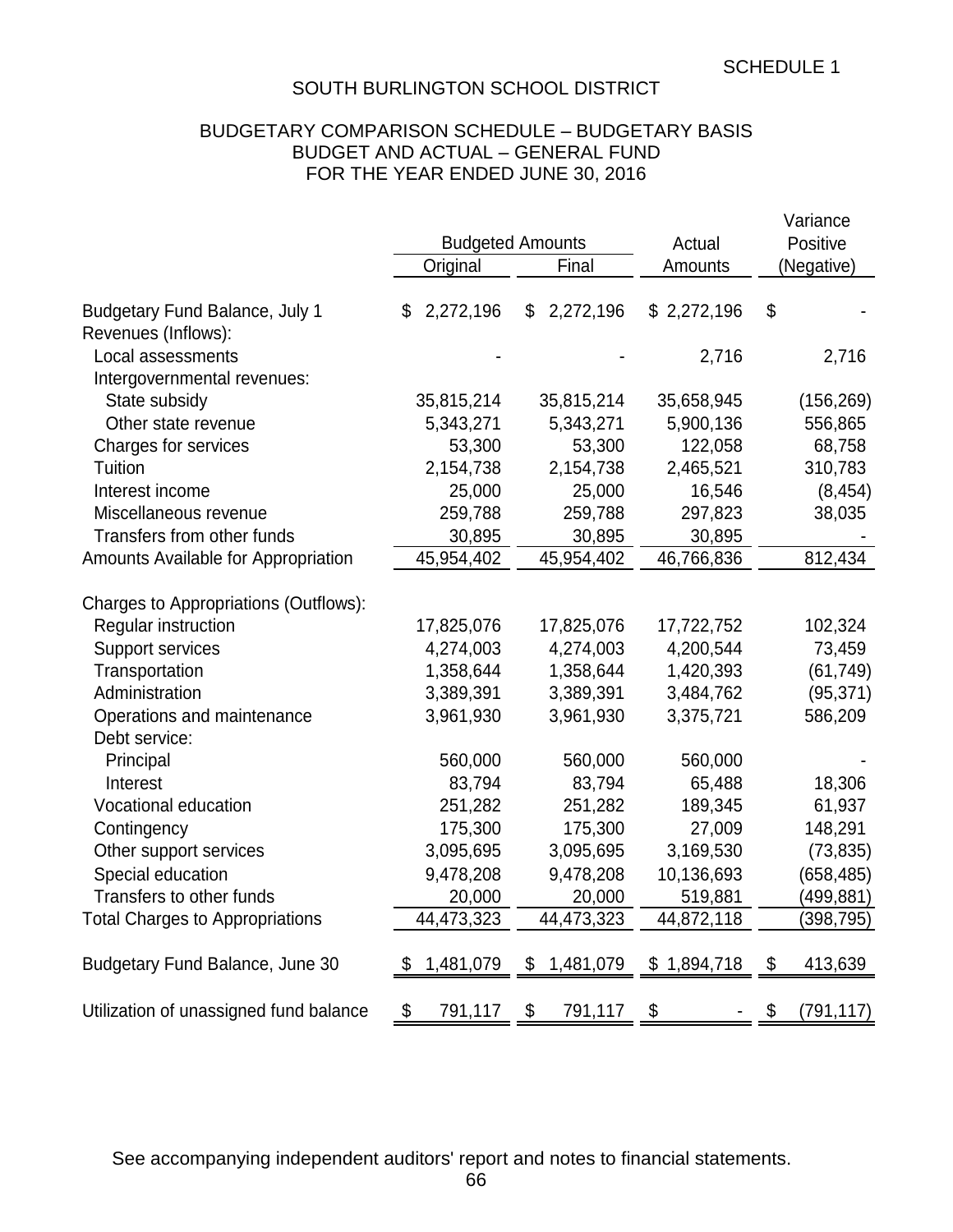# SCHEDULE OF PROPORTIONATE SHARE OF THE NET PENSION LIABILITY LAST 10 FISCAL YEARS\*

| VSTRS:                                                                                                          |    | 2016                     |    | 2015                       |    | 2014                       |  |
|-----------------------------------------------------------------------------------------------------------------|----|--------------------------|----|----------------------------|----|----------------------------|--|
| Proportion of the net pension liability<br>District's proportionate share of the net pension                    |    | $0.00\%$                 |    | $0.00\%$                   |    | $0.00\%$                   |  |
| liability                                                                                                       | \$ |                          | \$ |                            | \$ |                            |  |
| State's proportionate share of the net pension<br>liability associated with the District<br>Total               |    | 38,063,925<br>38,063,925 |    | 30,522,465<br>\$30,522,465 |    | 31,577,589<br>\$31,577,589 |  |
| Covered-employee payroll<br>Proportionate share of the net pension<br>liability as a percentage of its covered- | \$ | 19,075,741               |    | \$17,891,681               | \$ | 18,052,166                 |  |
| employee payroll                                                                                                |    | $0.00\%$                 |    | $0.00\%$                   |    | $0.00\%$                   |  |
| Plan fiduciary net position as a percentage of the<br>total pension liability                                   |    | 58.22%                   |    | 64.02%                     |    | 60.59%                     |  |

\* The amounts presented for each fiscal year were determined as of June 30, and are for those years for which information is available.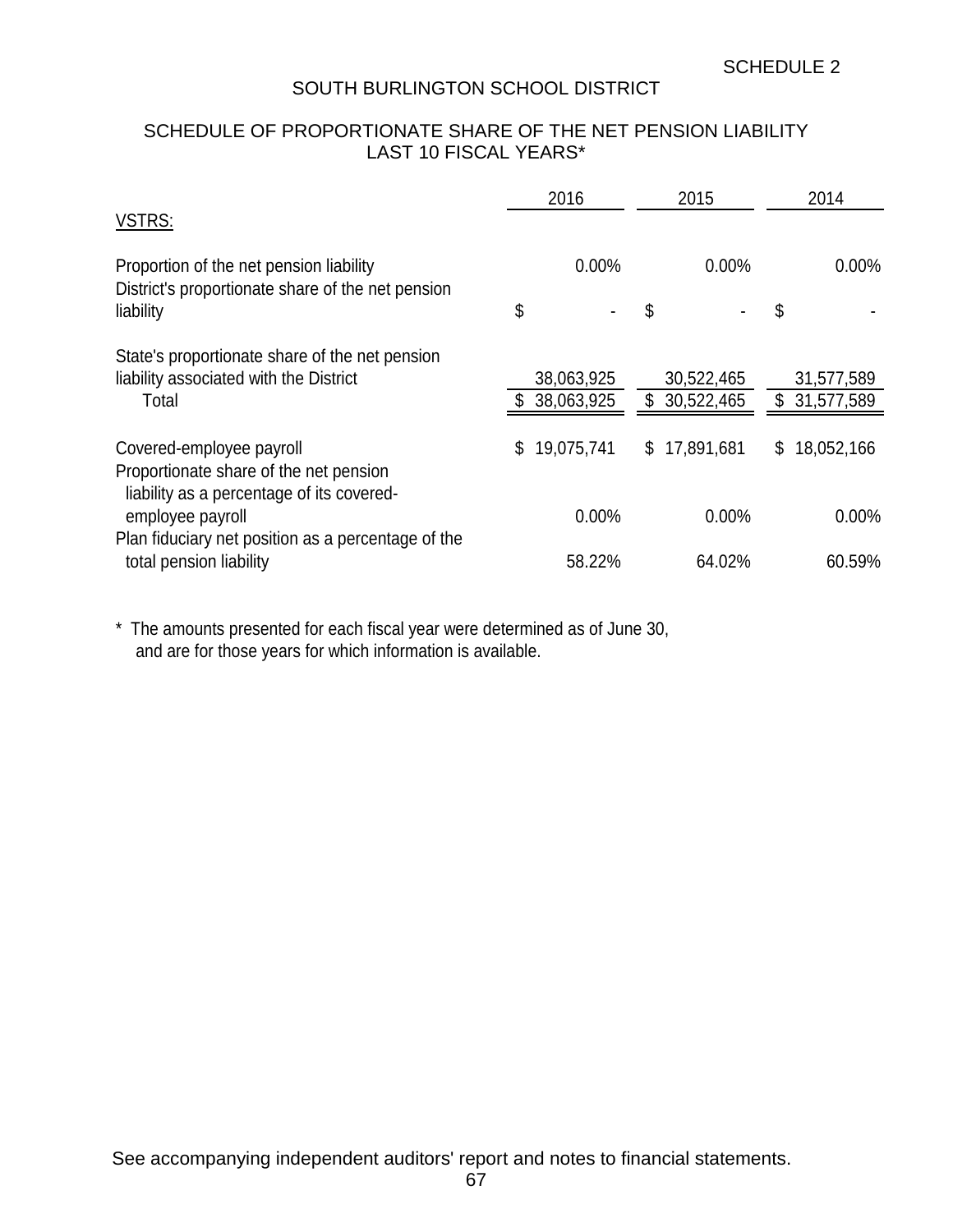# SCHEDULE OF CONTRIBUTIONS LAST 10 FISCAL YEARS\*

|                                                                                                                | 2016 |            | 2015         |       | 2014 |            |
|----------------------------------------------------------------------------------------------------------------|------|------------|--------------|-------|------|------------|
| VSTRS:                                                                                                         |      |            |              |       |      |            |
| Contractually required contribution<br>Contributions in relation to the contractually<br>required contribution | \$   |            | \$           |       | \$   |            |
| Contribution deficiency (excess)                                                                               |      |            | .S           |       | S.   |            |
| Covered-employee payroll<br>Contributions as a percentage of covered-                                          | \$   | 19,075,741 | \$17,891,681 |       | \$   | 18,052,166 |
| employee payroll                                                                                               |      | 0.00%      |              | 0.00% |      | $0.00\%$   |

\* The amounts presented for each fiscal year were determined as of June 30, and are for those years for which information is available.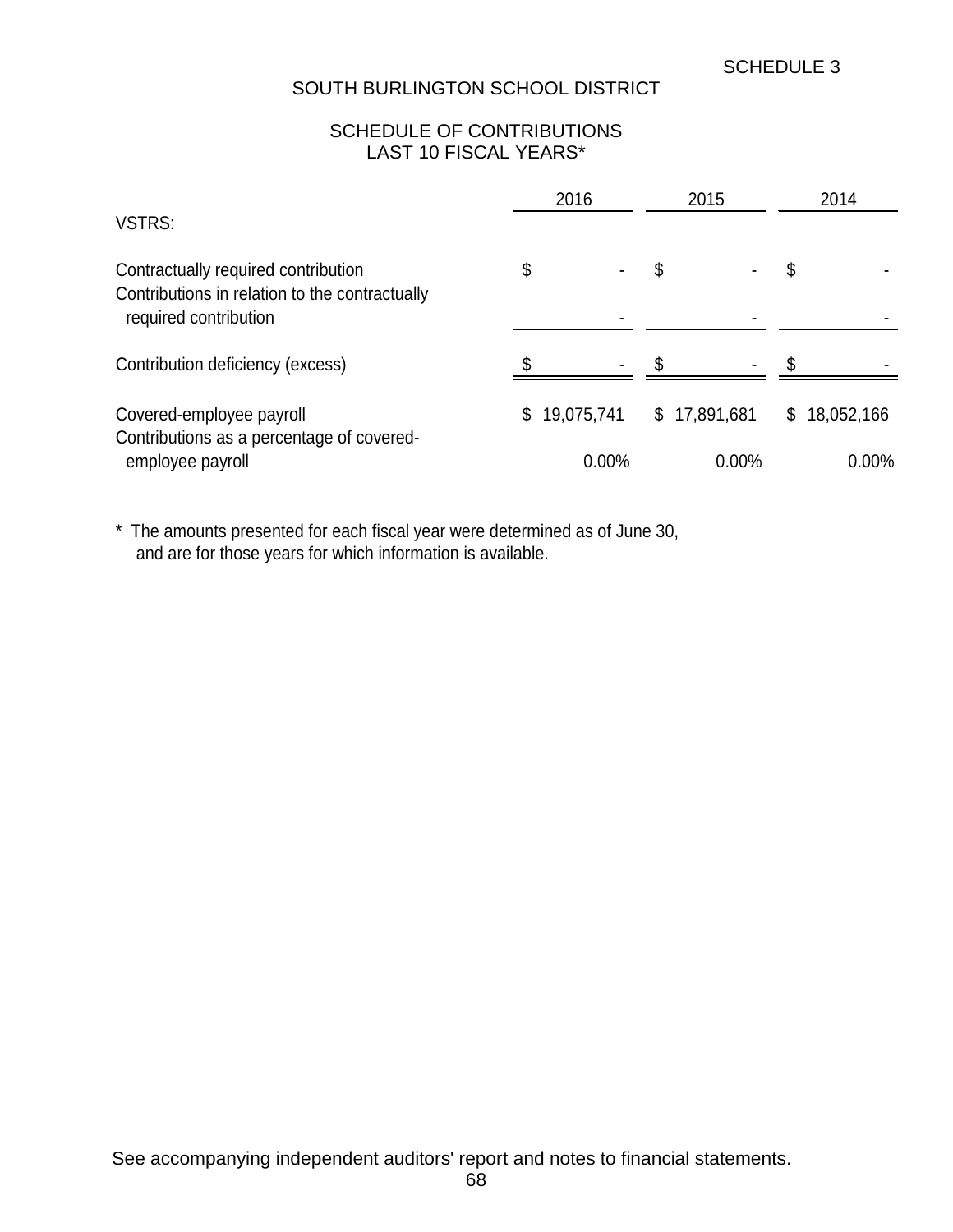#### SCHEDULE OF CHANGES IN NET PENSION LIABILITY AND RELATED RATIOS – DISTRICT RETIREMENT INCOME PLAN LAST 10 FISCAL YEARS\*

|                                                 |                          | 2016       | 2015                      |            |  |
|-------------------------------------------------|--------------------------|------------|---------------------------|------------|--|
| <b>Total pension liability</b>                  |                          |            |                           |            |  |
| Service cost                                    | \$                       | 383,030    | $\boldsymbol{\mathsf{S}}$ | 353,421    |  |
| Interest                                        |                          | 745,996    |                           | 689,654    |  |
| Changes in benefit terms                        |                          |            |                           |            |  |
| Difference between actual and expected          |                          |            |                           |            |  |
| experience                                      |                          | 52,628     |                           | 107,326    |  |
| Changes of assumptions                          |                          | (55, 810)  |                           |            |  |
| Benefit payments, including refunds of employee |                          |            |                           |            |  |
| contributions                                   |                          | (390, 231) |                           | (360, 005) |  |
| Net change in total pension liability           |                          | 735,613    |                           | 790,396    |  |
| <b>Total pension liability - beginning</b>      |                          | 10,469,172 |                           | 9,678,776  |  |
| Total pension liability - ending (a)            | $\overline{\mathcal{G}}$ | 11,204,785 | $\overline{\mathcal{S}}$  | 10,469,172 |  |
|                                                 |                          |            |                           |            |  |
| <b>Plan fiduciary net position</b>              |                          |            |                           |            |  |
| Contributions - employer                        | \$                       | 715,137    | \$                        | 757,500    |  |
| Net investment income                           |                          | (142, 764) |                           | 720,974    |  |
| Benefit payments, including refunds of member   |                          |            |                           |            |  |
| contributions                                   |                          | (390, 231) |                           | (360,005)  |  |
| Administrative expense                          |                          |            |                           |            |  |
| Other                                           |                          |            |                           | 1,118,469  |  |
| Net change in plan fiduciary net position       |                          | 182,142    |                           |            |  |
| Plan fiduciary net position - beginning         |                          | 8,147,450  |                           | 7,028,981  |  |
| Plan fiduciary net position - ending (b)        | \$                       | 8,329,592  | \$                        | 8,147,450  |  |
|                                                 |                          |            |                           |            |  |
| Net pension liability - ending (a) - (b)        | \$                       | 2,875,193  | \$                        | 2,321,722  |  |
| Plan fiduciary net position as a percentage of  |                          |            |                           |            |  |
| the total pension liability                     |                          | 74.34%     |                           | 77.82%     |  |
| <b>Covered-employee payroll</b>                 | \$                       | 5,738,245  | \$                        | 5,908,499  |  |
| Net pension liability as a percentage of its    |                          |            |                           |            |  |
| covered-employee payroll                        |                          | 50.11%     |                           | 39.29%     |  |

\* The actuarial amounts presented for each fiscal year were determined as of September 30, 2015, and are for those years for which information is available.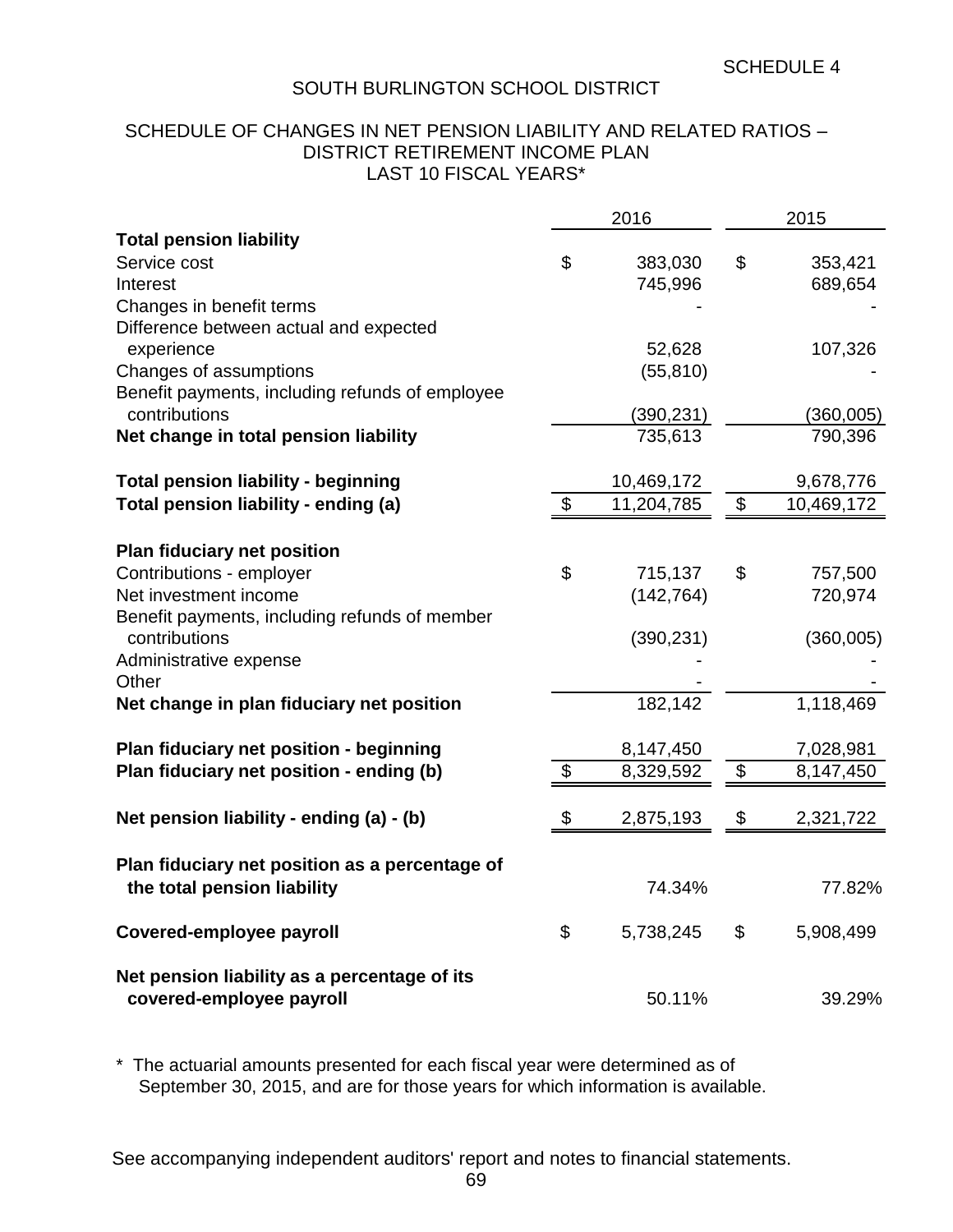### SCHEDULE OF CONTRIBUTIONS – DISTRICT RETIREMENT INCOME PLAN LAST 10 FISCAL YEARS\*

|                                                               |                                  |                          | 2016                                                           | 2015                                                                                                                                                                                                | 2014      |                       |  |
|---------------------------------------------------------------|----------------------------------|--------------------------|----------------------------------------------------------------|-----------------------------------------------------------------------------------------------------------------------------------------------------------------------------------------------------|-----------|-----------------------|--|
| Actuarially determined contribution                           |                                  | \$                       | 609,693                                                        | \$<br>595,456                                                                                                                                                                                       | \$        | 636,704               |  |
| Contributions in relation to the actuarially                  |                                  |                          |                                                                |                                                                                                                                                                                                     |           |                       |  |
| determined contribution                                       |                                  |                          | (715, 137)                                                     | (625,000)                                                                                                                                                                                           |           | (765,000)             |  |
| Contribution deficiency (excess)                              |                                  | \$                       | (105, 444)                                                     | \$<br>(29, 544)                                                                                                                                                                                     | <u>\$</u> | (128, 296)            |  |
| Covered-employee payroll                                      |                                  | \$                       | 5,738,245                                                      | \$<br>5,908,499                                                                                                                                                                                     | \$        | 5,085,443             |  |
| Contributions as a percentage of covered-<br>employee payroll |                                  |                          | 12.46%                                                         | 10.58%                                                                                                                                                                                              |           | 15.04%                |  |
| Notes to schedule:                                            |                                  |                          |                                                                |                                                                                                                                                                                                     |           |                       |  |
| Plan effective date: Original                                 |                                  |                          | October 1, 1974                                                |                                                                                                                                                                                                     |           |                       |  |
|                                                               | Restatement<br>Latest admendment |                          | October 1, 2011<br>October 1, 2013                             |                                                                                                                                                                                                     |           |                       |  |
| Plan year:                                                    |                                  |                          | October 1 - September 30                                       |                                                                                                                                                                                                     |           |                       |  |
| <b>Actuarial assumptions and methods</b>                      |                                  |                          |                                                                |                                                                                                                                                                                                     |           |                       |  |
| Valuation date:<br>Actuarial cost method:                     |                                  |                          | September 30, 2015<br>assumed exit age.                        | Entry Age Normal. The actuarial present value of the projected<br>benefits of each individual is allocated on a level basis over the<br>earnings or service of the individual between entry age and |           |                       |  |
| Actuarial asset method:                                       |                                  | of the measurement date. | The Actuarial Value of Assets is the market value of assets as |                                                                                                                                                                                                     |           |                       |  |
| Census data:                                                  |                                  |                          | South Burlington School District.                              | Census data as of the valuation date were submitted by the                                                                                                                                          |           |                       |  |
| Administrative expenses:<br>Investment rate of return:        |                                  | None.                    | 7.00%, net of investment expense, compounded annually.         | 7.00%, net of investment expense, compounded annually.                                                                                                                                              |           |                       |  |
| Discount rate:                                                |                                  |                          |                                                                |                                                                                                                                                                                                     |           |                       |  |
| Inflation rate:                                               |                                  |                          |                                                                | As measured by the Consumer Price Index (CPI), at the rate of :                                                                                                                                     |           |                       |  |
| Salary increases:<br>Mortality table:                         |                                  |                          |                                                                | The assumed annual rate for salary increases including longevit<br>RP-2014 Total Dataset Mortality Table projected with full<br>generational mortality improvement using Scale MP-2014.             |           |                       |  |
| Withdrawal rates:                                             |                                  |                          |                                                                | Illustrative withdrawal rates are shown below:                                                                                                                                                      |           |                       |  |
|                                                               |                                  |                          | Age                                                            | Age                                                                                                                                                                                                 |           | Rate of<br>Withdrawal |  |
|                                                               |                                  |                          | 25                                                             | 25                                                                                                                                                                                                  |           | 5.30%                 |  |
|                                                               |                                  |                          | 30                                                             | 30                                                                                                                                                                                                  |           | 5.10%                 |  |
|                                                               |                                  |                          | 35                                                             | 35                                                                                                                                                                                                  |           | 4.70%                 |  |
|                                                               |                                  |                          | 40                                                             | 40                                                                                                                                                                                                  |           | 4.20%                 |  |
|                                                               |                                  |                          | 45                                                             | 45                                                                                                                                                                                                  |           | 3.50%                 |  |
|                                                               |                                  |                          | 50                                                             | 50                                                                                                                                                                                                  |           | 2.50%                 |  |
|                                                               |                                  |                          | 55                                                             | 55                                                                                                                                                                                                  |           | 0.90%                 |  |
|                                                               |                                  |                          | 60                                                             | 60                                                                                                                                                                                                  |           | 0.10%                 |  |
| Disability rates:                                             |                                  |                          | None assumed.                                                  | None assumed.                                                                                                                                                                                       |           |                       |  |
| Retirement rates:                                             |                                  |                          |                                                                | Illustrative withdrawal rates are shown below:                                                                                                                                                      |           |                       |  |
|                                                               |                                  |                          |                                                                |                                                                                                                                                                                                     |           | Rate of               |  |
|                                                               |                                  |                          | Age                                                            | Age                                                                                                                                                                                                 |           | Retirement            |  |
|                                                               |                                  |                          | 55                                                             | 55                                                                                                                                                                                                  |           | 5.00%                 |  |
|                                                               |                                  |                          | 56                                                             | 56                                                                                                                                                                                                  |           | 2.00%                 |  |
|                                                               |                                  |                          | 57                                                             | 57                                                                                                                                                                                                  |           | 2.00%                 |  |
|                                                               |                                  |                          | 58                                                             | 58                                                                                                                                                                                                  |           | 2.00%                 |  |
|                                                               |                                  |                          | 59                                                             | 59                                                                                                                                                                                                  |           | 2.00%                 |  |
|                                                               |                                  |                          | 60                                                             | 60                                                                                                                                                                                                  |           | 5.00%                 |  |
|                                                               |                                  |                          | 61                                                             | 61                                                                                                                                                                                                  |           | 2.00%                 |  |
|                                                               |                                  |                          | 62                                                             | 62                                                                                                                                                                                                  |           | 40.00%                |  |
|                                                               |                                  |                          | 63                                                             | 63                                                                                                                                                                                                  |           | 5.00%                 |  |
|                                                               |                                  |                          | 64                                                             | 64                                                                                                                                                                                                  |           | 5.00%                 |  |
|                                                               |                                  |                          | 65                                                             | 65                                                                                                                                                                                                  |           | 25.00%                |  |
|                                                               |                                  |                          | 66                                                             | 66                                                                                                                                                                                                  |           | 25.00%                |  |
|                                                               |                                  |                          | 67                                                             | 67                                                                                                                                                                                                  |           | 25.00%                |  |
|                                                               |                                  |                          | 68                                                             | 68                                                                                                                                                                                                  |           | 25.00%                |  |
|                                                               |                                  |                          | 69                                                             | 69                                                                                                                                                                                                  |           | 30.00%                |  |
| Deferred benefits:                                            |                                  |                          | 70<br>Begin at age 62, or current age if older.                | 70                                                                                                                                                                                                  |           | 100.00%               |  |

\* The actuarial amounts presented for each fiscal year were determined as of September 30, 2015, and are for those years for which information is available.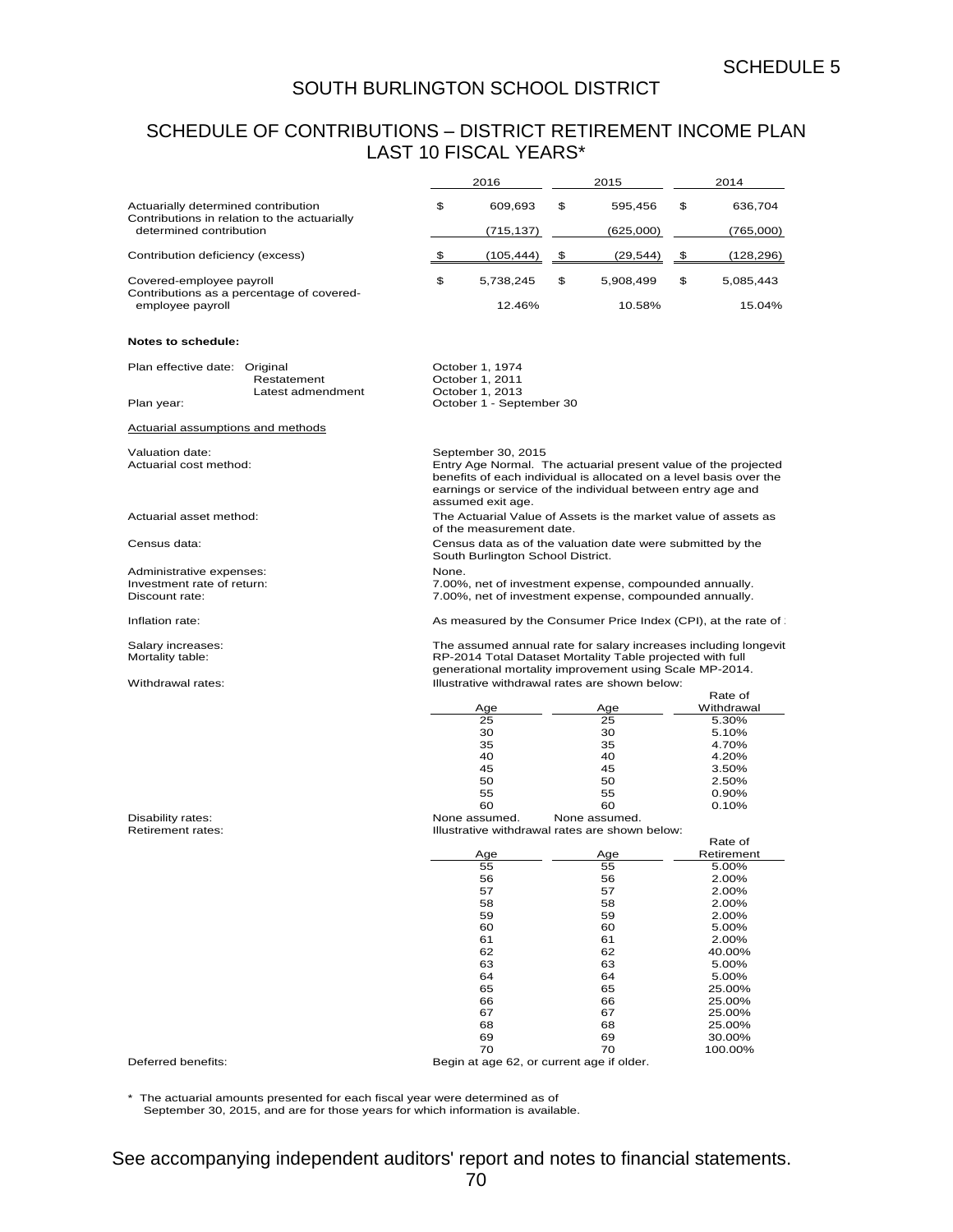### SCHEDULE OF INVESTMENT RETURNS – DISTRICT RETIREMENT INCOME PLAN LAST 10 FISCAL YEARS\*

|                                                                    | 2016     | 2015   |
|--------------------------------------------------------------------|----------|--------|
| Annual money-weighted rate of return, net of<br>investment expense | $-1.68%$ | 10.04% |

#### **Notes to schedule:**

The money-weighted rate of return considers the changing amounts actually invested during a period and weights the amount of pension plan investments by the proportion of the time they are availabl3e to earn a return during that period. The rate of return is then calculated by solving, through an iterative process, for the rate that equates the sum of the weighted external cash flows into and out of the pension plan investments to the ending fair value of pension plan investments.

\* The amounts presented for each fiscal year were determined as of September 30, 2014, and are for those years for which information is available.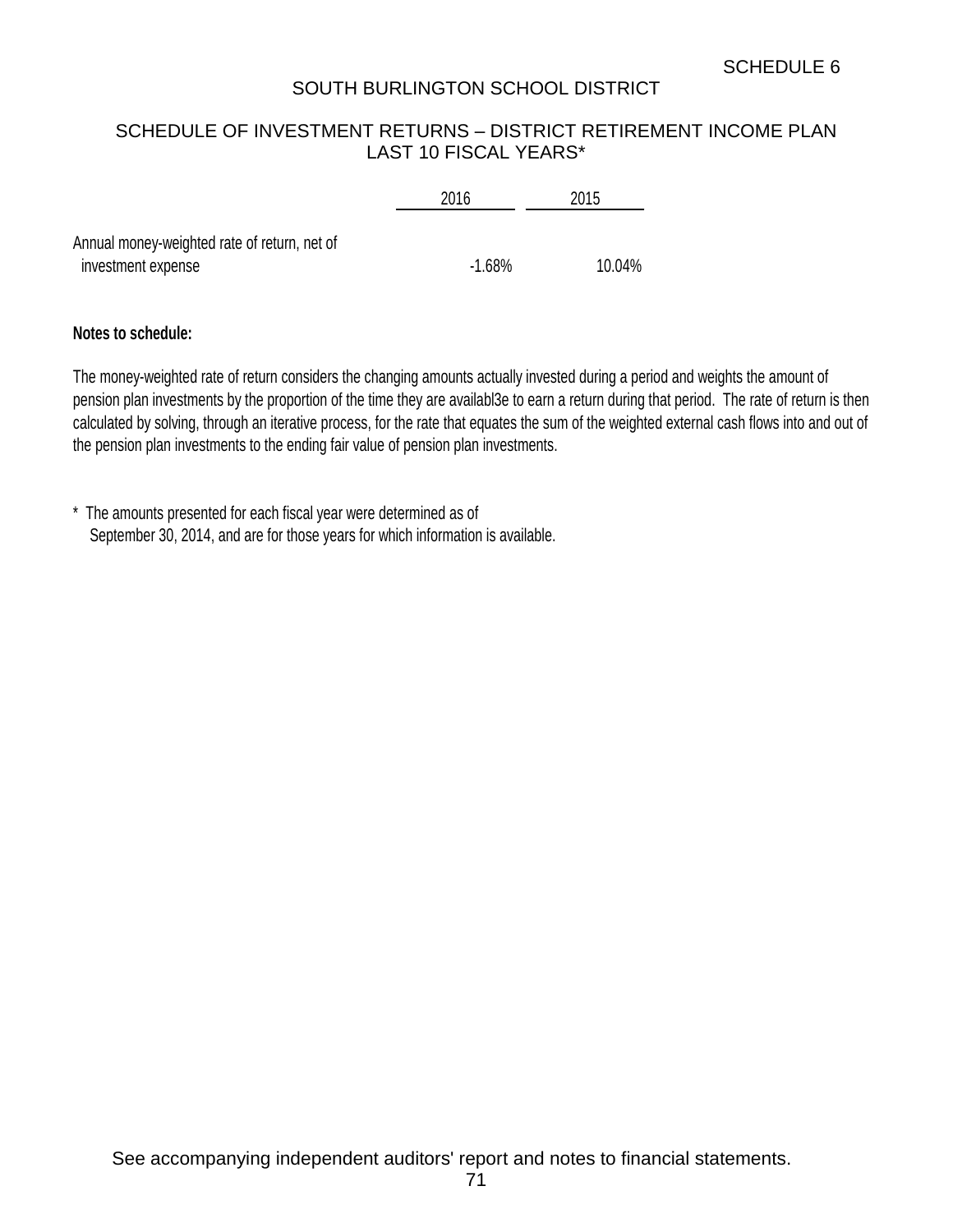### Other Supplementary Information

Other supplementary information includes financial statements and schedules not required by the Government Accounting Standards Board, nor a part of the basic financial statements, but are presented for purposes of additional analysis.

- Budgetary Comparison Schedule Budgetary Basis Budget and Actual - General Fund Revenues
- Schedule of Departmental Operations General Fund
- Combining Balance Sheet Nonmajor Governmental Funds
- Combining Schedule of Revenues, Expenditures and Changes in Fund Balances - Nonmajor Governmental Funds
- Combining Balance Sheet Nonmajor Special Revenue Funds
- Combining Schedule of Revenues, Expenditures and Changes in Fund Balances - Nonmajor Special Revenue Funds
- Combining Balance Sheet Nonmajor Proprietary Funds
- Combining Schedule of Revenues, Expenditures and Changes in Fund Balances - Nonmajor Proprietary Funds
- Schedule of General Capital Assets by Function
- Schedule of Changes in General Capital Assets by Function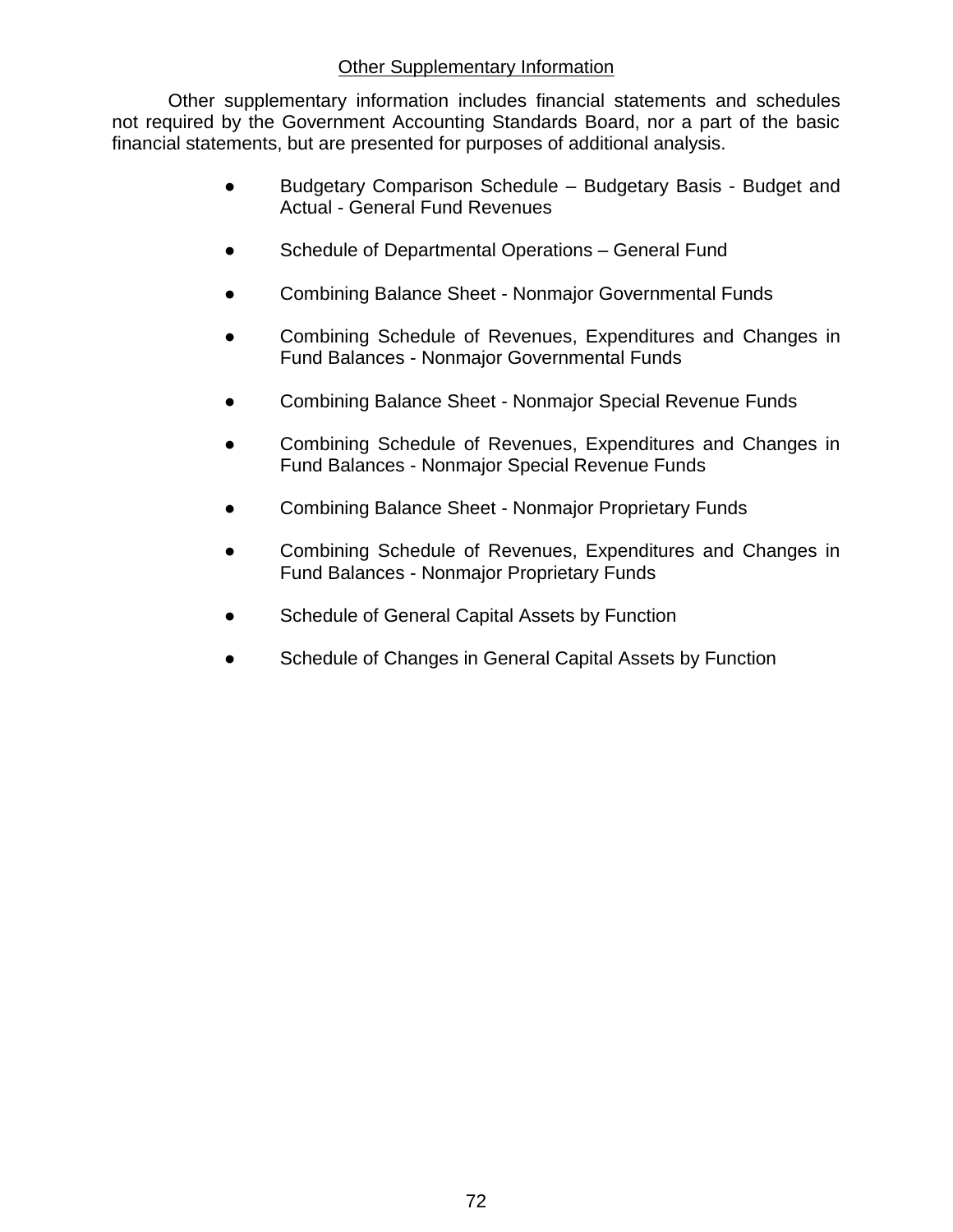### BUDGETARY COMPARISON SCHEDULE – BUDGETARY BASIS BUDGET AND ACTUAL – GENERAL FUND REVENUES FOR THE YEAR ENDED JUNE 30, 2016

|                                         |              | <b>Budgeted Amounts</b> | Actual       | Variance<br>Positive |
|-----------------------------------------|--------------|-------------------------|--------------|----------------------|
|                                         | Original     | Final                   | Amounts      | (Negative)           |
| Revenues (Inflows):                     |              |                         |              |                      |
| <b>Local Assessments:</b>               |              |                         |              |                      |
| Local share support                     | \$           | \$                      | \$<br>2,716  | \$<br>2,716          |
| Intergovernmental revenues:             |              |                         |              |                      |
| General state aid                       | 35,815,214   | 35,815,214              | 35,658,945   | (156, 269)           |
| Technology center state                 |              |                         | 156,269      | 156,269              |
| State aid transportation                | 516,974      | 516,974                 | 549,371      | 32,397               |
| IFTA-fuel tax refund                    |              |                         | 9,512        | 9,512                |
| Erate                                   | 50,000       | 50,000                  | 53,830       | 3,830                |
| Mainstream block grant                  | 827,000      | 827,000                 | 827,528      | 528                  |
| Intensive reimbursement                 | 3,106,997    | 3,106,997               | 3,253,021    | 146,024              |
| Extraordinary reimbursement             | 593,800      | 593,800                 | 488,464      | (105, 336)           |
| Care and custody reimbursement          | 79,600       | 79,600                  | 393,164      | 313,564              |
| Essential early education               | 168,900      | 168,900                 | 168,977      | 77                   |
| Charges for services:                   |              |                         |              |                      |
| Driver education                        | 18,300       | 18,300                  | 16,569       | (1,731)              |
| Use of buildings/parking/transportation |              |                         | 72,182       | 72,182               |
| Vocational education transportation     | 35,000       | 35,000                  | 33,307       | (1,693)              |
| Tuition:                                |              |                         |              |                      |
| Secondary, other districts              | 2,104,738    | 2,104,738               | 2,167,482    | 62,744               |
| School choice                           |              |                         | 124,580      | 124,580              |
| Secondary, excess                       | 50,000       | 50,000                  | 173,459      | 123,459              |
| Interest income                         | 25,000       | 25,000                  | 16,546       | (8, 454)             |
| Miscellaneous revenues:                 |              |                         |              |                      |
| Rentals                                 | 139,788      | 139,788                 | 64,788       | (75,000)             |
| Miscellaneous                           | 75,000       | 75,000                  | 88,835       | 13,835               |
| Refund from prior year                  |              |                         | 1,269        | 1,269                |
| Textbook replacement                    |              |                         | 186          | 186                  |
| <b>Project Search</b>                   | 45,000       | 45,000                  | 96,757       | 51,757               |
| High school completion act 176          |              |                         | 45,988       | 45,988               |
| Homeless transportation reimbursement   |              |                         |              |                      |
| Transfers from other funds              | 30,895       | 30,895                  | 30,895       |                      |
| Amounts Available for Appropriation     | \$43,682,206 | \$43,682,206            | \$44,494,640 | \$<br>812,434        |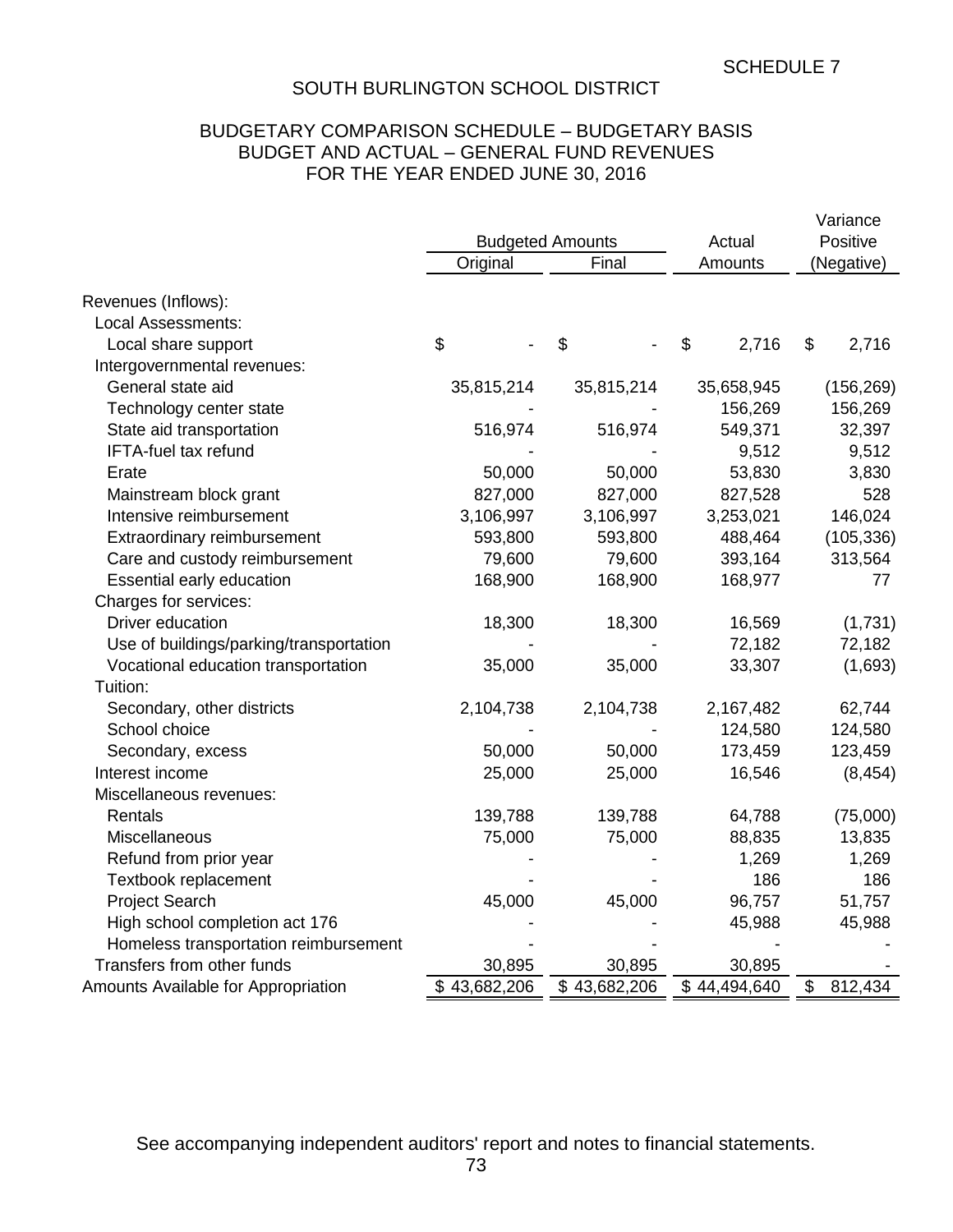## SCHEDULE OF DEPARTMENTAL OPERATIONS – GENERAL FUND FOR THE YEAR ENDED JUNE 30, 2016

| Positive<br>Original<br>Final<br>Actual<br>Expenditures<br>(Negative)<br><b>Budget</b><br><b>Budget</b><br>Regular Instruction:<br>$\boldsymbol{\mathsf{S}}$<br>\$<br><b>Teacher Salaries</b><br>12,719,458<br>\$<br>12,719,458<br>\$<br>12,709,197<br>10,261<br><b>Aide Salaries</b><br>195,369<br>195,369<br>238,701<br>(43, 332)<br>444,500<br>399,200<br><b>Substitute Salaries</b><br>444,500<br>45,300<br>2,170,139<br>2,170,139<br>2,204,389<br>(34, 250)<br>Health Insurance<br><b>Payroll Taxes</b><br>994,722<br>994,722<br>995,497<br>(775)<br>738,392<br>671,099<br>67,293<br>Other Insurances<br>738,392<br>234,190<br>218,424<br><b>Supplies</b><br>234,190<br>15,766<br><b>Books and Periodicals</b><br>66,082<br>16,136<br>66,082<br>49,946<br>48,286<br>48,286<br>58,933<br>(10, 647)<br>Equipment<br><b>Homebound Tutoring</b><br>4,000<br>4,000<br>4,372<br>(372)<br><b>School Choice Tuition</b><br>108,700<br>108,700<br>88,961<br>19,739<br><b>Other Expenditures</b><br>101,238<br>101,238<br>84,033<br>17,205<br>17,825,076<br>17,722,752<br>102,324<br>17,825,076 |  |  |  |  | Variance |
|--------------------------------------------------------------------------------------------------------------------------------------------------------------------------------------------------------------------------------------------------------------------------------------------------------------------------------------------------------------------------------------------------------------------------------------------------------------------------------------------------------------------------------------------------------------------------------------------------------------------------------------------------------------------------------------------------------------------------------------------------------------------------------------------------------------------------------------------------------------------------------------------------------------------------------------------------------------------------------------------------------------------------------------------------------------------------------------------|--|--|--|--|----------|
|                                                                                                                                                                                                                                                                                                                                                                                                                                                                                                                                                                                                                                                                                                                                                                                                                                                                                                                                                                                                                                                                                            |  |  |  |  |          |
|                                                                                                                                                                                                                                                                                                                                                                                                                                                                                                                                                                                                                                                                                                                                                                                                                                                                                                                                                                                                                                                                                            |  |  |  |  |          |
|                                                                                                                                                                                                                                                                                                                                                                                                                                                                                                                                                                                                                                                                                                                                                                                                                                                                                                                                                                                                                                                                                            |  |  |  |  |          |
|                                                                                                                                                                                                                                                                                                                                                                                                                                                                                                                                                                                                                                                                                                                                                                                                                                                                                                                                                                                                                                                                                            |  |  |  |  |          |
|                                                                                                                                                                                                                                                                                                                                                                                                                                                                                                                                                                                                                                                                                                                                                                                                                                                                                                                                                                                                                                                                                            |  |  |  |  |          |
|                                                                                                                                                                                                                                                                                                                                                                                                                                                                                                                                                                                                                                                                                                                                                                                                                                                                                                                                                                                                                                                                                            |  |  |  |  |          |
|                                                                                                                                                                                                                                                                                                                                                                                                                                                                                                                                                                                                                                                                                                                                                                                                                                                                                                                                                                                                                                                                                            |  |  |  |  |          |
|                                                                                                                                                                                                                                                                                                                                                                                                                                                                                                                                                                                                                                                                                                                                                                                                                                                                                                                                                                                                                                                                                            |  |  |  |  |          |
|                                                                                                                                                                                                                                                                                                                                                                                                                                                                                                                                                                                                                                                                                                                                                                                                                                                                                                                                                                                                                                                                                            |  |  |  |  |          |
|                                                                                                                                                                                                                                                                                                                                                                                                                                                                                                                                                                                                                                                                                                                                                                                                                                                                                                                                                                                                                                                                                            |  |  |  |  |          |
|                                                                                                                                                                                                                                                                                                                                                                                                                                                                                                                                                                                                                                                                                                                                                                                                                                                                                                                                                                                                                                                                                            |  |  |  |  |          |
|                                                                                                                                                                                                                                                                                                                                                                                                                                                                                                                                                                                                                                                                                                                                                                                                                                                                                                                                                                                                                                                                                            |  |  |  |  |          |
|                                                                                                                                                                                                                                                                                                                                                                                                                                                                                                                                                                                                                                                                                                                                                                                                                                                                                                                                                                                                                                                                                            |  |  |  |  |          |
|                                                                                                                                                                                                                                                                                                                                                                                                                                                                                                                                                                                                                                                                                                                                                                                                                                                                                                                                                                                                                                                                                            |  |  |  |  |          |
|                                                                                                                                                                                                                                                                                                                                                                                                                                                                                                                                                                                                                                                                                                                                                                                                                                                                                                                                                                                                                                                                                            |  |  |  |  |          |
|                                                                                                                                                                                                                                                                                                                                                                                                                                                                                                                                                                                                                                                                                                                                                                                                                                                                                                                                                                                                                                                                                            |  |  |  |  |          |
|                                                                                                                                                                                                                                                                                                                                                                                                                                                                                                                                                                                                                                                                                                                                                                                                                                                                                                                                                                                                                                                                                            |  |  |  |  |          |
| <b>Support Services:</b>                                                                                                                                                                                                                                                                                                                                                                                                                                                                                                                                                                                                                                                                                                                                                                                                                                                                                                                                                                                                                                                                   |  |  |  |  |          |
| Guidance<br>1,502,319<br>1,486,220<br>16,099<br>1,502,319                                                                                                                                                                                                                                                                                                                                                                                                                                                                                                                                                                                                                                                                                                                                                                                                                                                                                                                                                                                                                                  |  |  |  |  |          |
| <b>Health Services</b><br>505,859<br>505,859<br>506,373<br>(514)                                                                                                                                                                                                                                                                                                                                                                                                                                                                                                                                                                                                                                                                                                                                                                                                                                                                                                                                                                                                                           |  |  |  |  |          |
| Improvement to Instruction<br>194,899<br>194,899<br>184,831<br>10,068                                                                                                                                                                                                                                                                                                                                                                                                                                                                                                                                                                                                                                                                                                                                                                                                                                                                                                                                                                                                                      |  |  |  |  |          |
| Director of Instruction<br>13,801<br>372,436<br>372,436<br>358,635                                                                                                                                                                                                                                                                                                                                                                                                                                                                                                                                                                                                                                                                                                                                                                                                                                                                                                                                                                                                                         |  |  |  |  |          |
| <b>Educational Media Services</b><br>711,782<br>711,782<br>686,676<br>25,106                                                                                                                                                                                                                                                                                                                                                                                                                                                                                                                                                                                                                                                                                                                                                                                                                                                                                                                                                                                                               |  |  |  |  |          |
| <b>Audio-Visual Services</b><br>161,563<br>161,563<br>186,606<br>(25, 043)                                                                                                                                                                                                                                                                                                                                                                                                                                                                                                                                                                                                                                                                                                                                                                                                                                                                                                                                                                                                                 |  |  |  |  |          |
| 825,145<br>791,203<br><b>Technology Instruction</b><br>825,145<br>33,942                                                                                                                                                                                                                                                                                                                                                                                                                                                                                                                                                                                                                                                                                                                                                                                                                                                                                                                                                                                                                   |  |  |  |  |          |
| 4,274,003<br>4,274,003<br>4,200,544<br>73,459                                                                                                                                                                                                                                                                                                                                                                                                                                                                                                                                                                                                                                                                                                                                                                                                                                                                                                                                                                                                                                              |  |  |  |  |          |
| Transportation:                                                                                                                                                                                                                                                                                                                                                                                                                                                                                                                                                                                                                                                                                                                                                                                                                                                                                                                                                                                                                                                                            |  |  |  |  |          |
| <b>District Wide</b><br>1,187,241<br>1,187,241<br>1,216,995<br>(29, 754)                                                                                                                                                                                                                                                                                                                                                                                                                                                                                                                                                                                                                                                                                                                                                                                                                                                                                                                                                                                                                   |  |  |  |  |          |
| Non-Resident<br>(32, 170)<br>139,353<br>139,353<br>171,523                                                                                                                                                                                                                                                                                                                                                                                                                                                                                                                                                                                                                                                                                                                                                                                                                                                                                                                                                                                                                                 |  |  |  |  |          |
| 32,050<br><b>Field Trips</b><br>32,050<br>31,875<br>175                                                                                                                                                                                                                                                                                                                                                                                                                                                                                                                                                                                                                                                                                                                                                                                                                                                                                                                                                                                                                                    |  |  |  |  |          |
| 1,358,644<br>1,358,644<br>1,420,393<br>(61, 749)                                                                                                                                                                                                                                                                                                                                                                                                                                                                                                                                                                                                                                                                                                                                                                                                                                                                                                                                                                                                                                           |  |  |  |  |          |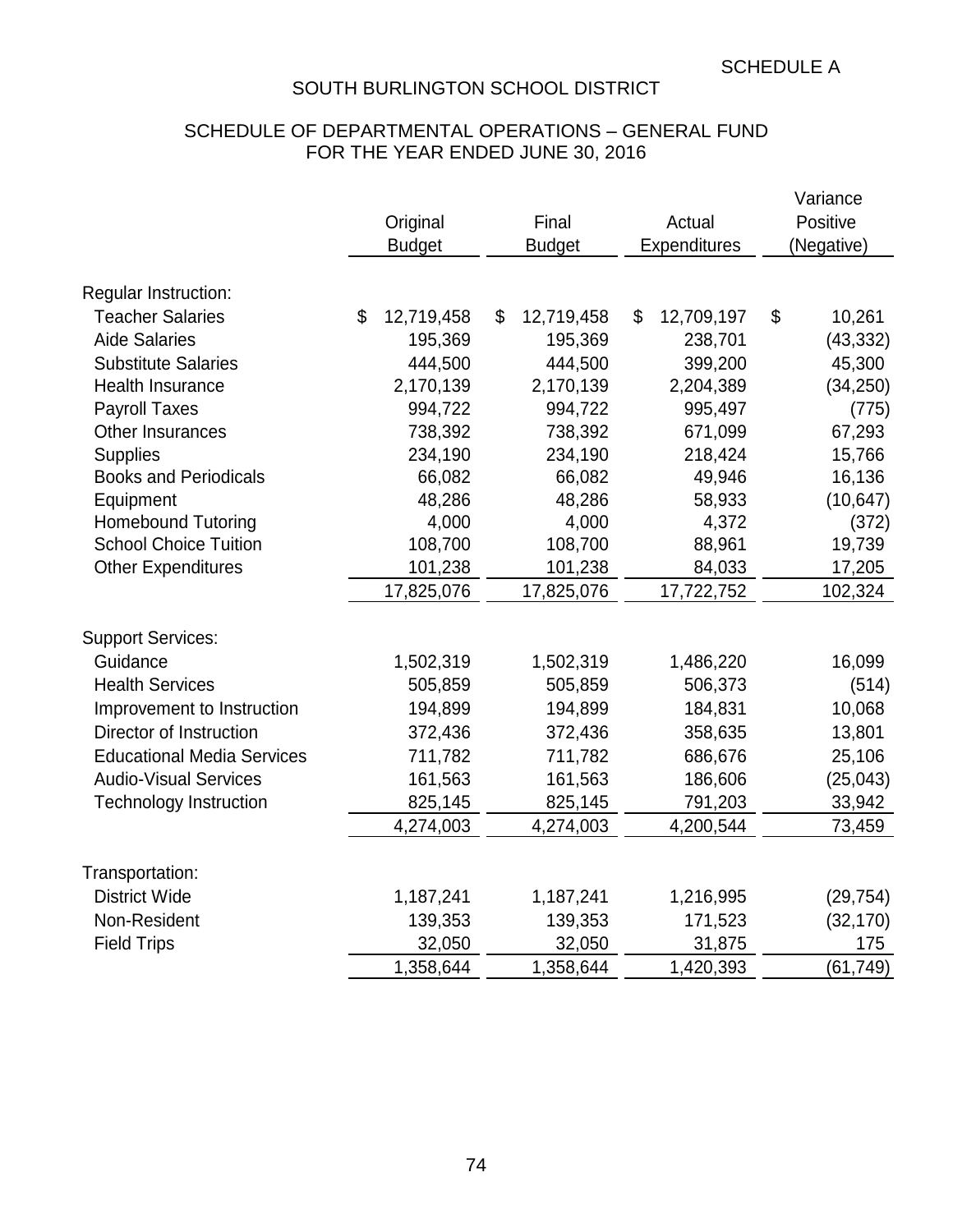## SCHEDULE OF DEPARTMENTAL OPERATIONS – GENERAL FUND FOR THE YEAR ENDED JUNE 30, 2016

|                                    |               |               |              | Variance   |
|------------------------------------|---------------|---------------|--------------|------------|
|                                    | Original      | Final         | Actual       | Positive   |
|                                    | <b>Budget</b> | <b>Budget</b> | Expenditures | (Negative) |
| Administration:                    |               |               |              |            |
| <b>School Directors</b>            | 36,308        | 36,308        | 27,664       | 8,644      |
| <b>Legal Services</b>              | 105,000       | 105,000       | 96,006       | 8,994      |
| <b>Human Resources</b>             | 210,968       | 210,968       | 209,325      | 1,643      |
| <b>Central Administration</b>      | 280,186       | 280,186       | 370,672      | (90, 486)  |
| <b>Building Management</b>         | 2,133,899     | 2,133,899     | 2,177,942    | (44, 043)  |
| <b>Business Administration</b>     | 623,030       | 623,030       | 603,153      | 19,877     |
|                                    | 3,389,391     | 3,389,391     | 3,484,762    | (95,371)   |
|                                    |               |               |              |            |
| <b>Operations and Maintenance:</b> |               |               |              |            |
| Maintenance of Plant               | 3,961,930     | 3,961,930     | 3,375,721    | 586,209    |
|                                    | 3,961,930     | 3,961,930     | 3,375,721    | 586,209    |
| Debt Service:                      |               |               |              |            |
| Principal                          | 560,000       | 560,000       | 560,000      |            |
| Interest                           | 83,794        | 83,794        | 65,488       | 18,306     |
|                                    | 643,794       | 643,794       | 625,488      | 18,306     |
|                                    |               |               |              |            |
| <b>Vocational Education:</b>       |               |               |              |            |
| Tuition                            | 207,500       | 207,500       | 167,219      | 40,281     |
| Transportation                     | 43,782        | 43,782        | 22,126       | 21,656     |
|                                    | 251,282       | 251,282       | 189,345      | 61,937     |
| Contingency:                       |               |               |              |            |
| Contingency - Programs             | 80,000        | 80,000        | 6,013        | 73,987     |
| Contingency - Wages                | 95,000        | 95,000        |              | 95,000     |
| Contingency - Staff                | (9,700)       | (9,700)       | 12,814       | (22, 514)  |
| Contingency - Admin                | 10,000        | 10,000        | 8,182        | 1,818      |
|                                    | 175,300       | 175,300       | 27,009       | 148,291    |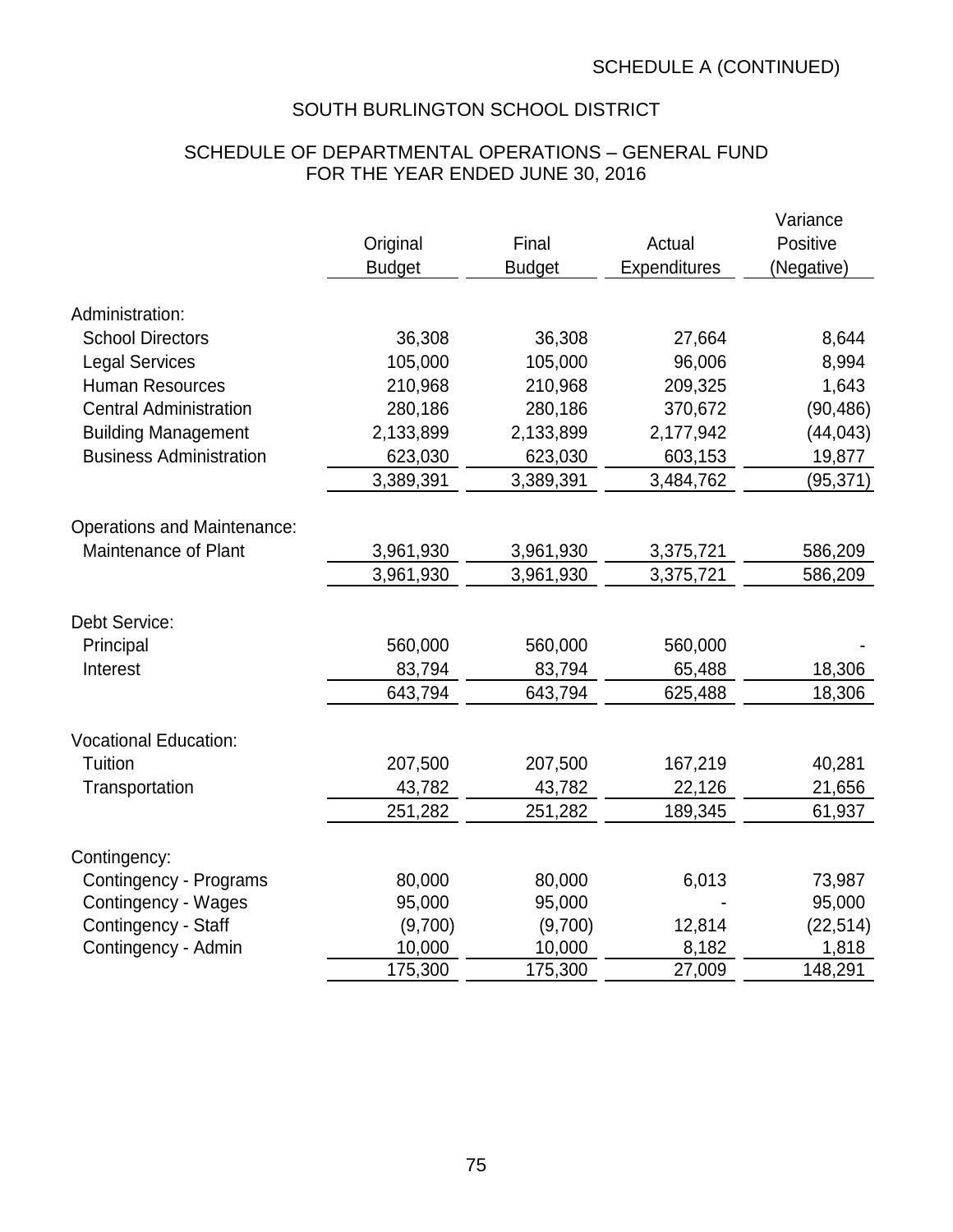## SCHEDULE OF DEPARTMENTAL OPERATIONS – GENERAL FUND FOR THE YEAR ENDED JUNE 30, 2016

|                                        |               |               |                     | Variance         |
|----------------------------------------|---------------|---------------|---------------------|------------------|
|                                        | Original      | Final         | Actual              | Positive         |
|                                        | <b>Budget</b> | <b>Budget</b> | <b>Expenditures</b> | (Negative)       |
| <b>Other Support Services:</b>         |               |               |                     |                  |
| <b>Catamount Health</b>                | 4,097         | 4,097         | 4,763               | (666)            |
| <b>Workers Comp</b>                    | 7,554         | 7,554         | 17,146              | (9,592)          |
| <b>Tech Center - State Requirement</b> | 156,369       | 156,369       | 156,269             | 100              |
| <b>District Network Services</b>       | 1,054,568     | 1,054,568     | 1,013,312           | 41,256           |
| <b>Interest TAN</b>                    | 10,000        | 10,000        | 1,169               | 8,831            |
| Co-Curricular                          | 945,290       | 945,290       | 945,721             | (431)            |
| Co-Curricular transportation           | 63,431        | 63,431        | 66,425              | (2,994)          |
| Alumni/Development                     | 62,378        | 62,378        | 68,114              | (5,736)          |
| <b>Community Service</b>               | 690,000       | 690,000       | 769,077             | (79, 077)        |
| Mentoring                              | 60,553        | 60,553        | 61,038              | (485)            |
| <b>Exposure Bin</b>                    | 41,455        | 41,455        | 21,761              | 19,694           |
| Act 176 High School completion         |               |               | 43,861              | (43, 861)        |
| Other expenditures                     |               |               | 874                 | (874)            |
|                                        | 3,095,695     | 3,095,695     | 3,169,530           | (73, 835)        |
|                                        |               |               |                     |                  |
| <b>Special Education:</b>              |               |               |                     |                  |
| <b>Regular Instruction</b>             | 7,912,582     | 7,912,582     | 8,687,043           | (774, 461)       |
| Physical/Occupational Therapy          | 66,886        | 66,886        | 85,325              | (18, 439)        |
| <b>Psychological Services</b>          | 104,827       | 104,827       | 85,133              | 19,694           |
| <b>Speech Services</b>                 | 840,408       | 840,408       | 714,889             | 125,519          |
| Other support services                 |               |               | 31,733              | (31, 733)        |
| Administration                         | 261,242       | 261,242       | 267,714             | (6, 472)         |
| Transportation                         | 292,263       | 292,263       | 264,856             | 27,407           |
|                                        | 9,478,208     | 9,478,208     | 10,136,693          | (658,485)        |
| <b>Transfers to Other Funds:</b>       |               |               |                     |                  |
| <b>Food Service</b>                    | 50,000        | 50,000        | 50,000              |                  |
| <b>Special Revenue</b>                 |               |               |                     |                  |
| <b>Capital Projects</b>                | (30,000)      | (30,000)      | 469,881             | (499,881)        |
|                                        | 20,000        | 20,000        | 519,881             | (499,881)        |
| TOTAL DEPARTMENTAL OPERATIONS          | \$44,473,323  | \$44,473,323  | \$44,872,118        | (398, 795)<br>\$ |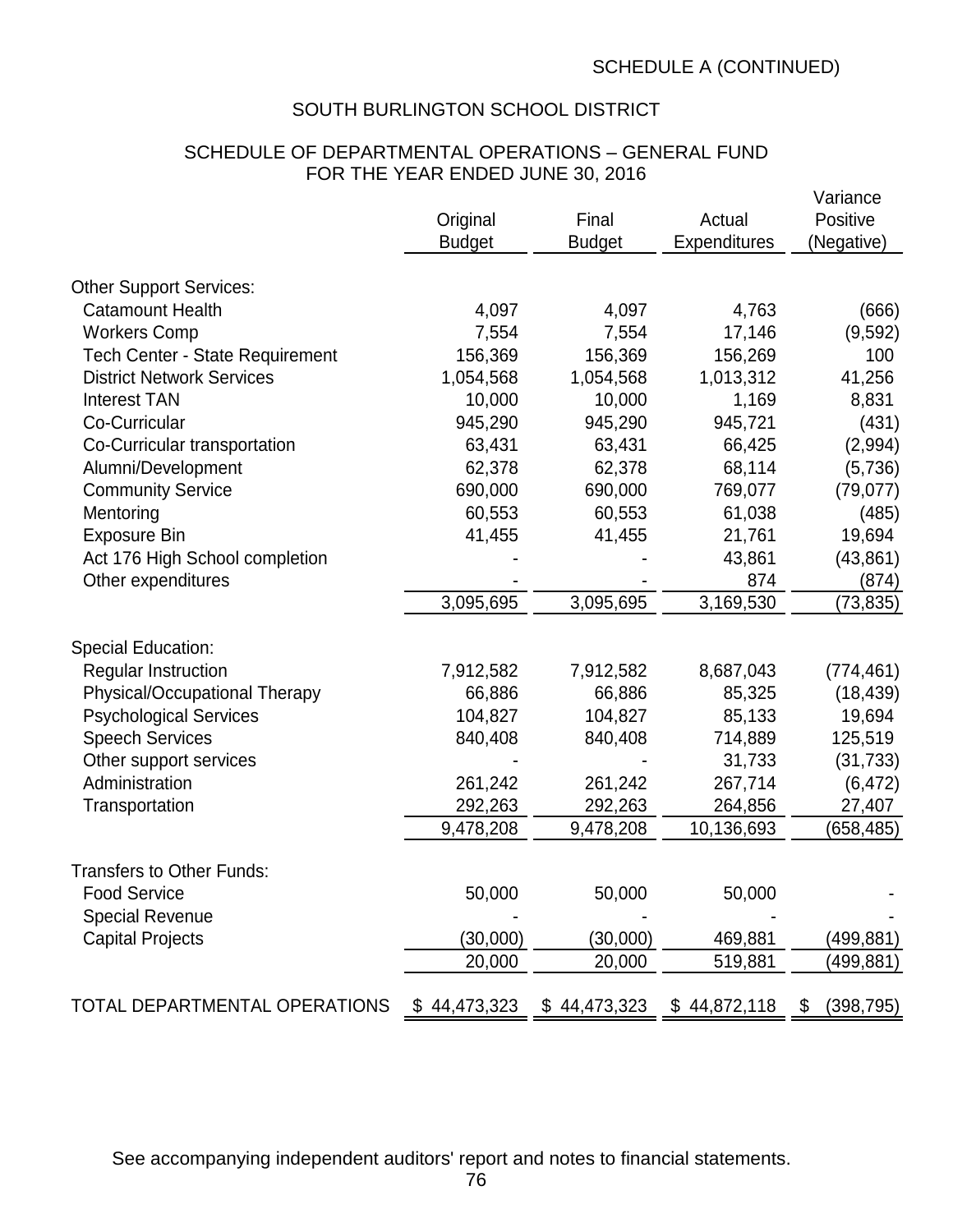## COMBINING BALANCE SHEET – NONMAJOR GOVERNMENTAL FUNDS JUNE 30, 2016

| <b>ASSETS</b><br>\$<br>\$<br>Cash and cash equivalents<br>Due from other governments<br>79,488<br>79,488<br>Due from other funds<br>321,958<br>$\boldsymbol{\mathsf{S}}$<br>$\boldsymbol{\mathsf{\$}}$<br><b>TOTAL ASSETS</b><br>401,446<br><b>LIABILITIES</b><br>\$<br>\$<br>26,668<br>Accounts payable<br>Accrued payroll<br>95,584<br>Due to other funds<br>47,806<br><b>TOTAL LIABILITIES</b><br>170,058<br><b>FUND BALANCES</b><br>Nonspendable<br><b>Restricted</b><br>198,193<br>198,193<br>Committed<br>41,122<br>Assigned<br>3,387<br>Unassigned<br>(11, 314)<br><b>TOTAL FUND BALANCES</b><br>231,388<br>TOTAL LIABILITIES AND FUND<br><b>BALANCES</b><br>401,446<br>\$<br>\$ |  | Special<br>Revenue<br><b>Funds</b> | <b>Total Nonmajor</b><br>Governmental<br><b>Funds</b> |           |  |  |
|-----------------------------------------------------------------------------------------------------------------------------------------------------------------------------------------------------------------------------------------------------------------------------------------------------------------------------------------------------------------------------------------------------------------------------------------------------------------------------------------------------------------------------------------------------------------------------------------------------------------------------------------------------------------------------------------|--|------------------------------------|-------------------------------------------------------|-----------|--|--|
|                                                                                                                                                                                                                                                                                                                                                                                                                                                                                                                                                                                                                                                                                         |  |                                    |                                                       |           |  |  |
|                                                                                                                                                                                                                                                                                                                                                                                                                                                                                                                                                                                                                                                                                         |  |                                    |                                                       |           |  |  |
|                                                                                                                                                                                                                                                                                                                                                                                                                                                                                                                                                                                                                                                                                         |  |                                    |                                                       | 321,958   |  |  |
|                                                                                                                                                                                                                                                                                                                                                                                                                                                                                                                                                                                                                                                                                         |  |                                    |                                                       | 401,446   |  |  |
|                                                                                                                                                                                                                                                                                                                                                                                                                                                                                                                                                                                                                                                                                         |  |                                    |                                                       |           |  |  |
|                                                                                                                                                                                                                                                                                                                                                                                                                                                                                                                                                                                                                                                                                         |  |                                    |                                                       | 26,668    |  |  |
|                                                                                                                                                                                                                                                                                                                                                                                                                                                                                                                                                                                                                                                                                         |  |                                    |                                                       | 95,584    |  |  |
|                                                                                                                                                                                                                                                                                                                                                                                                                                                                                                                                                                                                                                                                                         |  |                                    |                                                       | 47,806    |  |  |
|                                                                                                                                                                                                                                                                                                                                                                                                                                                                                                                                                                                                                                                                                         |  |                                    |                                                       | 170,058   |  |  |
|                                                                                                                                                                                                                                                                                                                                                                                                                                                                                                                                                                                                                                                                                         |  |                                    |                                                       |           |  |  |
|                                                                                                                                                                                                                                                                                                                                                                                                                                                                                                                                                                                                                                                                                         |  |                                    |                                                       |           |  |  |
|                                                                                                                                                                                                                                                                                                                                                                                                                                                                                                                                                                                                                                                                                         |  |                                    |                                                       | 41,122    |  |  |
|                                                                                                                                                                                                                                                                                                                                                                                                                                                                                                                                                                                                                                                                                         |  |                                    |                                                       | 3,387     |  |  |
|                                                                                                                                                                                                                                                                                                                                                                                                                                                                                                                                                                                                                                                                                         |  |                                    |                                                       | (11, 314) |  |  |
|                                                                                                                                                                                                                                                                                                                                                                                                                                                                                                                                                                                                                                                                                         |  |                                    |                                                       | 231,388   |  |  |
|                                                                                                                                                                                                                                                                                                                                                                                                                                                                                                                                                                                                                                                                                         |  |                                    |                                                       |           |  |  |
|                                                                                                                                                                                                                                                                                                                                                                                                                                                                                                                                                                                                                                                                                         |  |                                    |                                                       | 401,446   |  |  |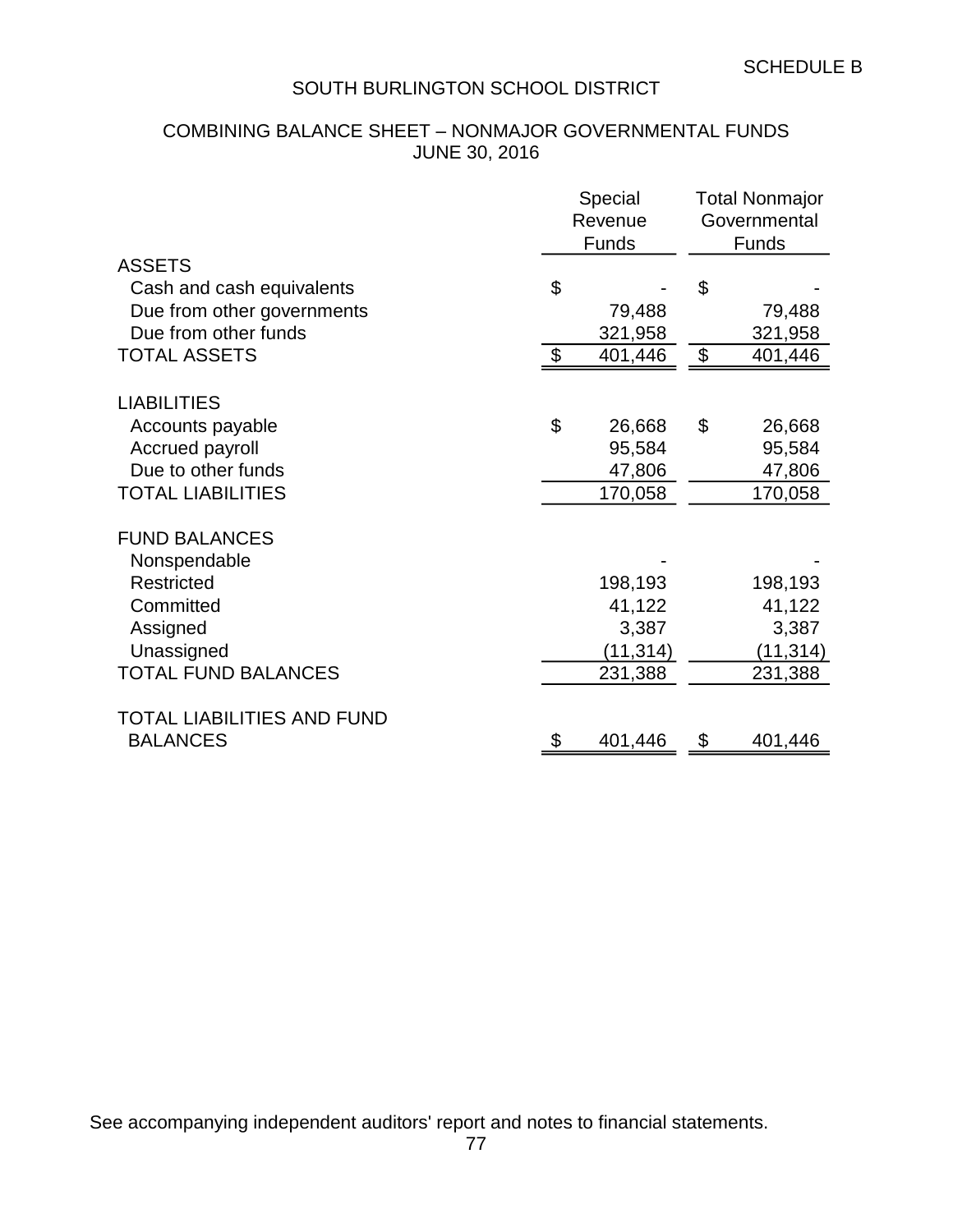### COMBINING SCHEDULE OF REVENUES, EXPENDITURES AND CHANGES IN FUND BALANCES - NONMAJOR GOVERNMENTAL FUNDS FOR THE YEAR ENDED JUNE 30, 2016

|                                                                                                           | Special<br>Revenue<br><b>Funds</b>     | <b>Total Nonmajor</b><br>Governmental<br><b>Funds</b> |
|-----------------------------------------------------------------------------------------------------------|----------------------------------------|-------------------------------------------------------|
| <b>REVENUES</b><br>Intergovernmental revenues<br>Other revenues<br><b>TOTAL REVENUES</b>                  | 1,357,858<br>\$<br>57,184<br>1,415,042 | $\mathfrak{S}$<br>1,357,858<br>57,184<br>1,415,042    |
| <b>EXPENDITURES</b>                                                                                       | 1,495,470                              | 1,495,470                                             |
| <b>EXCESS OF REVENUES OVER</b><br>(UNDER) EXPENDITURES                                                    | (80, 428)                              | (80, 428)                                             |
| OTHER FINANCING SOURCES (USES)<br>Transfers in<br>Transfers (out)<br>TOTAL OTHER FINANCING SOURCES (USES) |                                        |                                                       |
| <b>NET CHANGE IN FUND BALANCES</b>                                                                        | (80, 428)                              | (80, 428)                                             |
| <b>FUND BALANCES - JULY 1</b>                                                                             | 311,816                                | 311,816                                               |
| <b>FUND BALANCES - JUNE 30</b>                                                                            | 231,388                                | 231,388                                               |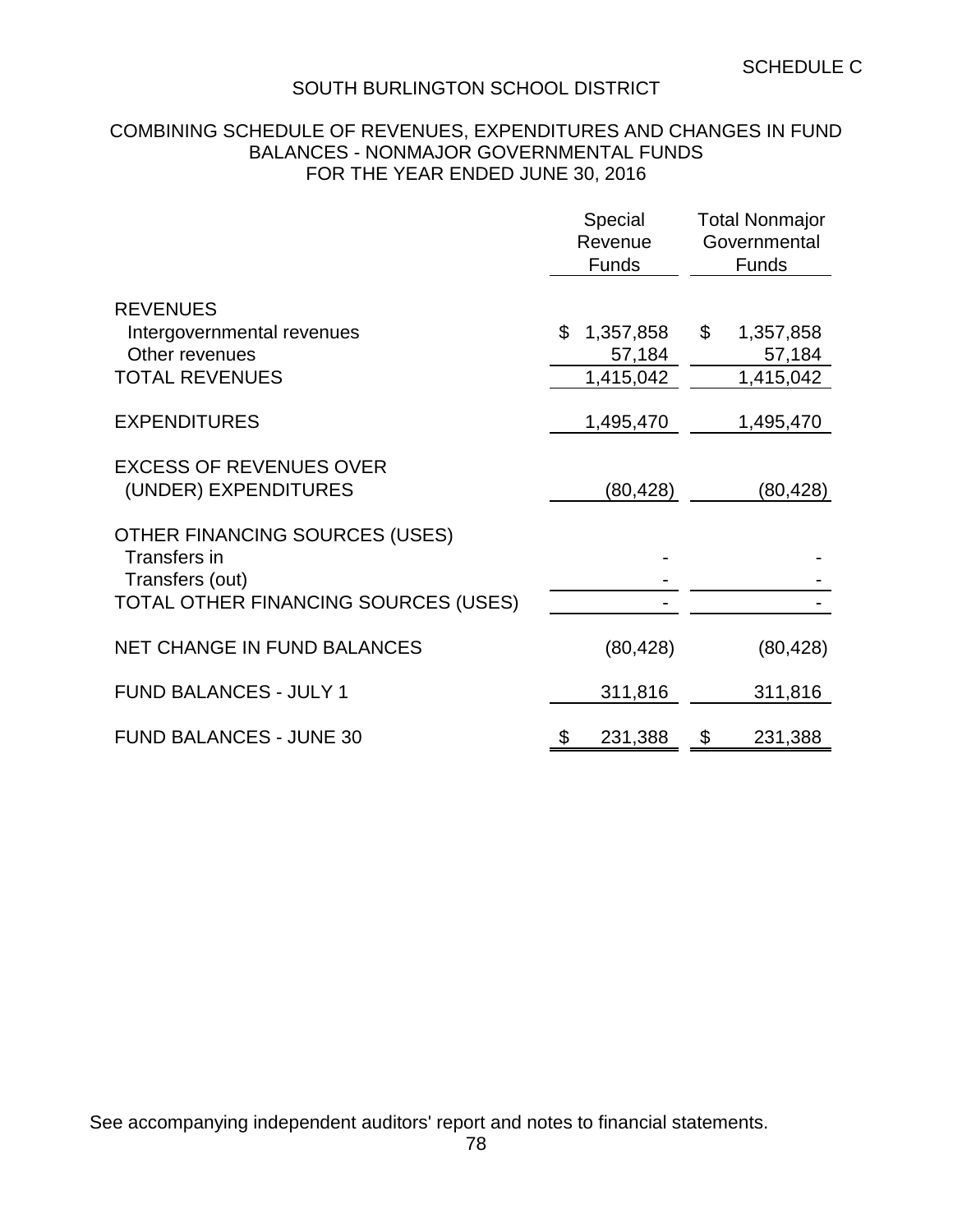### Special Revenue Funds Description

Special revenue funds are established to account for the proceeds of specific revenue sources (other than fiduciary trusts or for major capital projects) that are legally restricted to expenditures for specific purposes.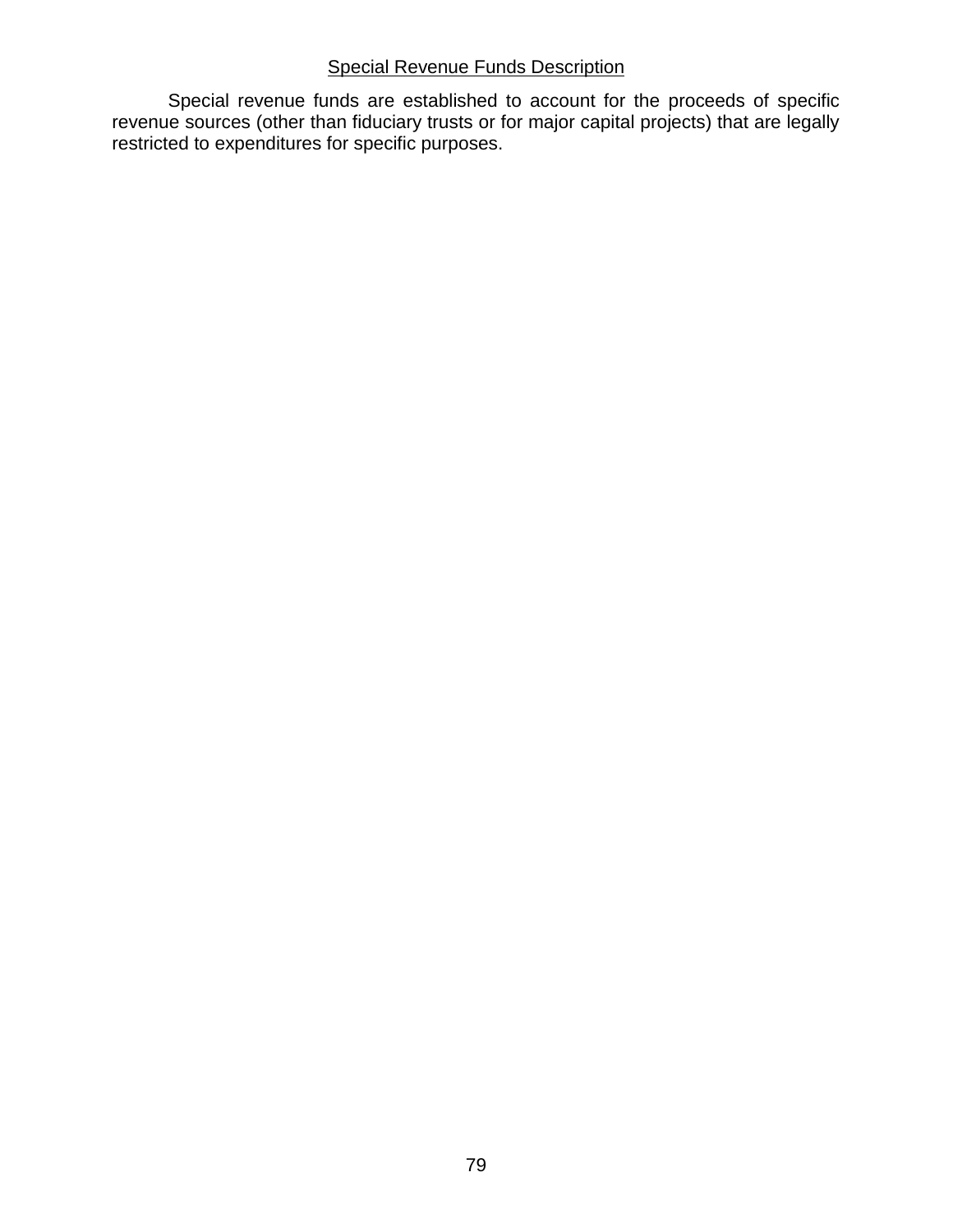|                                            |    | <b>Title</b><br><b>IIA</b> | Project<br>Search          |          | <b>Title</b><br>IA |                  | <b>IDEA-B</b>              |        | 50th<br>Anniversary        |    | <b>IDEA-B</b><br>Pre School |     |
|--------------------------------------------|----|----------------------------|----------------------------|----------|--------------------|------------------|----------------------------|--------|----------------------------|----|-----------------------------|-----|
|                                            |    |                            |                            |          |                    |                  |                            |        |                            |    |                             |     |
| <b>ASSETS</b><br>Cash and cash equivalents | \$ |                            | \$                         |          | \$                 |                  | \$                         |        | \$                         |    | \$                          |     |
| Due from other governments                 |    | 42,996                     |                            |          |                    | 35,798           |                            |        |                            |    |                             | 694 |
| Due from other funds                       |    | 8,757                      |                            |          |                    |                  |                            | 76,315 |                            | 49 |                             |     |
| <b>TOTAL ASSETS</b>                        |    | 51,753                     | $\boldsymbol{\mathsf{\$}}$ |          | \$                 | 35,798           | $\boldsymbol{\mathsf{\$}}$ | 76,315 | $\boldsymbol{\mathsf{\$}}$ | 49 | $\boldsymbol{\mathcal{L}}$  | 694 |
|                                            |    |                            |                            |          |                    |                  |                            |        |                            |    |                             |     |
| <b>LIABILITIES</b>                         |    |                            |                            |          |                    |                  |                            |        |                            |    |                             |     |
| Accounts payable                           | \$ | 26,106                     | $\mathfrak{S}$             |          |                    |                  | \$                         |        | \$                         |    | S                           |     |
| Accrued payroll<br>Due to other funds      |    | 25,647                     |                            | 2,544    |                    |                  |                            | 55,603 |                            |    |                             | 694 |
| <b>TOTAL LIABILITIES</b>                   |    | 51,753                     |                            | 2,544    |                    | 35,798<br>35,798 |                            | 55,603 |                            |    |                             | 694 |
|                                            |    |                            |                            |          |                    |                  |                            |        |                            |    |                             |     |
| <b>FUND BALANCES</b>                       |    |                            |                            |          |                    |                  |                            |        |                            |    |                             |     |
| Nonspendable                               |    |                            |                            |          |                    |                  |                            |        |                            |    |                             |     |
| Restricted                                 |    |                            |                            |          |                    |                  |                            | 20,712 |                            |    |                             |     |
| Committed                                  |    |                            |                            |          |                    |                  |                            |        |                            |    |                             |     |
| Assigned                                   |    |                            |                            |          |                    |                  |                            |        |                            | 49 |                             |     |
| Unassigned                                 |    |                            |                            | (2, 544) |                    |                  |                            |        |                            |    |                             |     |
| <b>TOTAL FUND BALANCES</b>                 |    |                            |                            | (2, 544) |                    |                  |                            | 20,712 |                            | 49 |                             |     |
| <b>TOTAL LIABILITIES AND FUND</b>          |    |                            |                            |          |                    |                  |                            |        |                            |    |                             |     |
| <b>BALANCES</b>                            | Ъ  | 51,753                     | \$                         |          |                    | 35,798           | \$                         | 76,315 | \$                         | 49 |                             | 694 |
|                                            | \$ |                            |                            |          |                    |                  |                            |        |                            |    |                             |     |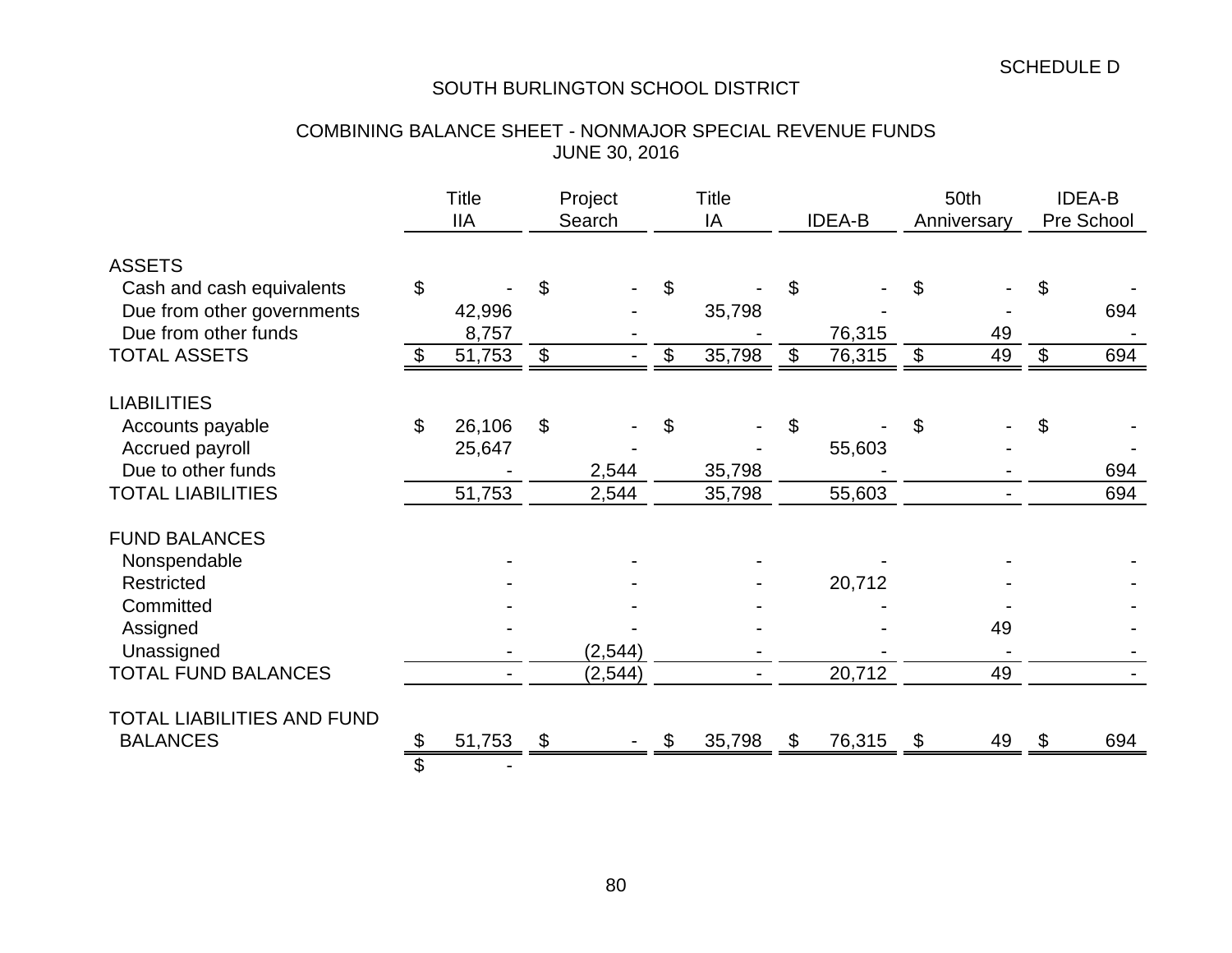## SOUTH BURLINGTON SCHOOL DISTRICT

|                                                                                                                                | <b>VPA Service</b><br>Learning and<br>Leadership |            | <b>Title</b><br>III       |                | Tobacco<br><b>VKAT</b>    |                | Trail<br>Project          |                    | <b>IBM</b><br>Community<br>Grants |            | <b>Building</b><br><b>Bright</b><br><b>Futures</b> |  |
|--------------------------------------------------------------------------------------------------------------------------------|--------------------------------------------------|------------|---------------------------|----------------|---------------------------|----------------|---------------------------|--------------------|-----------------------------------|------------|----------------------------------------------------|--|
| <b>ASSETS</b><br>Cash and cash equivalents<br>Due from other governments<br>Due from other funds                               | \$                                               |            |                           |                |                           |                | S                         |                    | \$                                | 500        | \$                                                 |  |
| <b>TOTAL ASSETS</b>                                                                                                            | $\boldsymbol{\mathcal{S}}$                       | 150<br>150 | $\boldsymbol{\mathsf{S}}$ | 8,456<br>8,456 | $\boldsymbol{\mathsf{S}}$ | 1,423<br>1,423 | $\boldsymbol{\mathsf{S}}$ |                    | \$                                | 500        | $\boldsymbol{\mathsf{\$}}$                         |  |
| <b>LIABILITIES</b><br>Accounts payable<br>Accrued payroll<br>Due to other funds<br><b>TOTAL LIABILITIES</b>                    | \$                                               |            |                           |                |                           |                |                           | 2,993<br>2,993     |                                   |            | \$                                                 |  |
| <b>FUND BALANCES</b><br>Nonspendable<br><b>Restricted</b><br>Committed<br>Assigned<br>Unassigned<br><b>TOTAL FUND BALANCES</b> |                                                  | 150<br>150 |                           | 8,456<br>8,456 |                           | 1,423<br>1,423 |                           | (2,993)<br>(2,993) |                                   | 500<br>500 |                                                    |  |
| <b>TOTAL LIABILITIES AND FUND</b><br><b>BALANCES</b>                                                                           | S                                                | 150        | \$                        | 8,456          | \$                        | 1,423          |                           |                    |                                   | 500        | \$                                                 |  |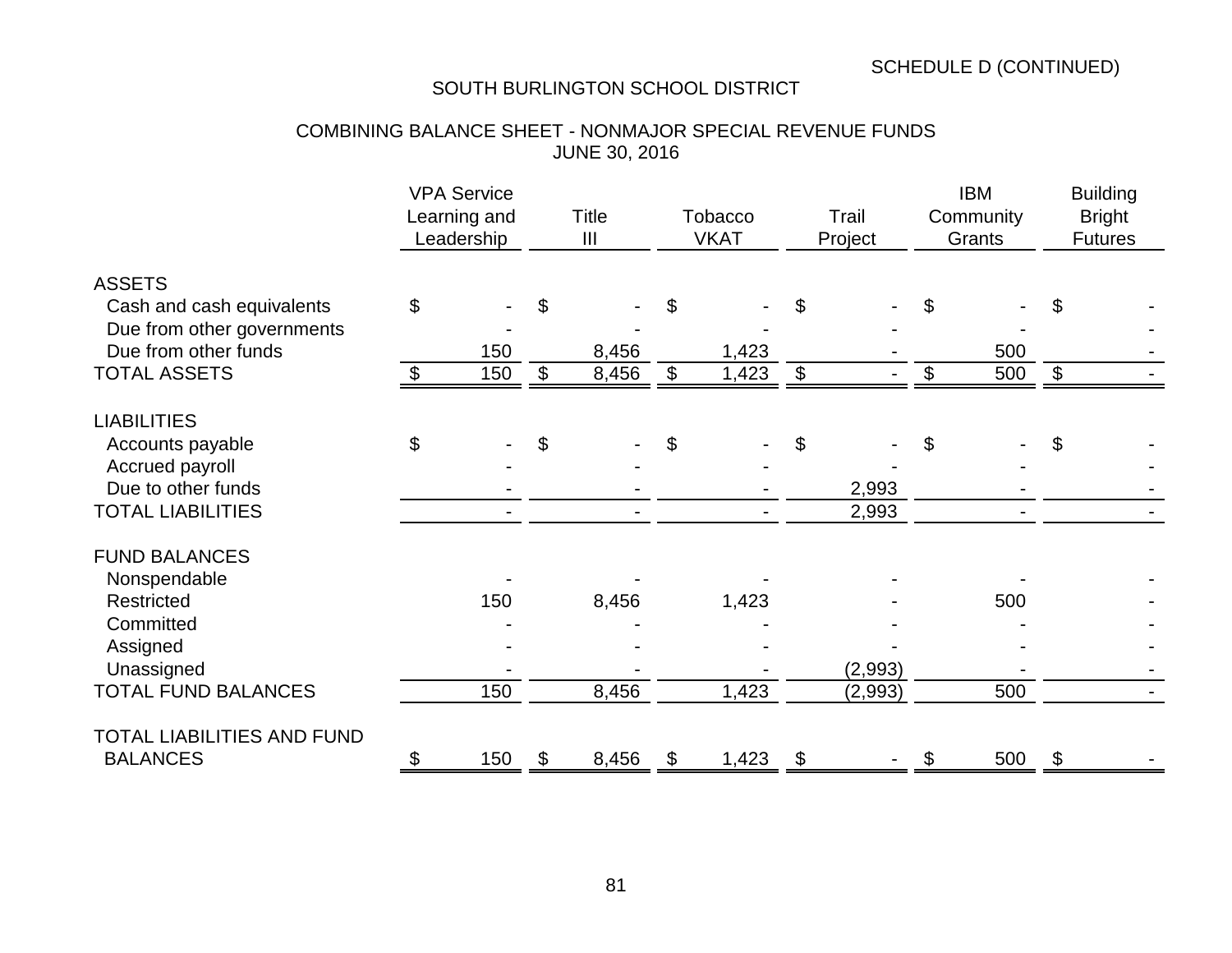## SOUTH BURLINGTON SCHOOL DISTRICT

|                                                    |                           | Medicaid |    | <b>EECBG</b><br>Solar<br>Grant |               | Inner<br>Resilience |         | Fuel<br>Up to<br>Play |                       | <b>FHTMS</b><br><b>School Climate</b><br>Survey |    | <b>Best</b><br>Grant |
|----------------------------------------------------|---------------------------|----------|----|--------------------------------|---------------|---------------------|---------|-----------------------|-----------------------|-------------------------------------------------|----|----------------------|
| <b>ASSETS</b>                                      |                           |          |    |                                |               |                     |         |                       |                       |                                                 |    |                      |
| Cash and cash equivalents                          | \$                        |          | \$ |                                | \$            |                     | \$      |                       | \$                    |                                                 |    |                      |
| Due from other governments<br>Due from other funds |                           |          |    |                                |               | 33,159              |         | 3,338                 |                       |                                                 |    | 1,493                |
| <b>TOTAL ASSETS</b>                                | $\boldsymbol{\mathsf{S}}$ |          | \$ |                                | \$            | 33,159              | \$3,338 |                       | $\boldsymbol{\theta}$ |                                                 | \$ | 1,493                |
| <b>LIABILITIES</b>                                 |                           |          |    |                                |               |                     |         |                       |                       |                                                 |    |                      |
| Accounts payable<br>Accrued payroll                | \$                        |          | \$ |                                | \$            |                     | \$      |                       | \$                    |                                                 | \$ |                      |
| Due to other funds                                 |                           | 226      |    |                                |               |                     |         |                       |                       |                                                 |    |                      |
| <b>TOTAL LIABILITIES</b>                           |                           | 226      |    |                                |               |                     |         |                       |                       |                                                 |    |                      |
| <b>FUND BALANCES</b>                               |                           |          |    |                                |               |                     |         |                       |                       |                                                 |    |                      |
| Nonspendable                                       |                           |          |    |                                |               |                     |         |                       |                       |                                                 |    |                      |
| Restricted                                         |                           |          |    |                                |               |                     |         |                       |                       |                                                 |    | 1,493                |
| Committed                                          |                           |          |    |                                |               | 33,159              |         |                       |                       |                                                 |    |                      |
| Assigned                                           |                           |          |    |                                |               |                     |         | 3,338                 |                       |                                                 |    |                      |
| Unassigned                                         |                           | (226)    |    |                                |               |                     |         |                       |                       |                                                 |    |                      |
| <b>TOTAL FUND BALANCES</b>                         |                           | (226)    |    |                                |               | 33,159              |         | 3,338                 |                       |                                                 |    | 1,493                |
| TOTAL LIABILITIES AND FUND                         |                           |          |    |                                |               |                     |         |                       |                       |                                                 |    |                      |
| <b>BALANCES</b>                                    | \$                        |          | \$ |                                | $\frac{2}{3}$ | 33,159              | \$3,338 |                       | \$                    |                                                 | \$ | 1,493                |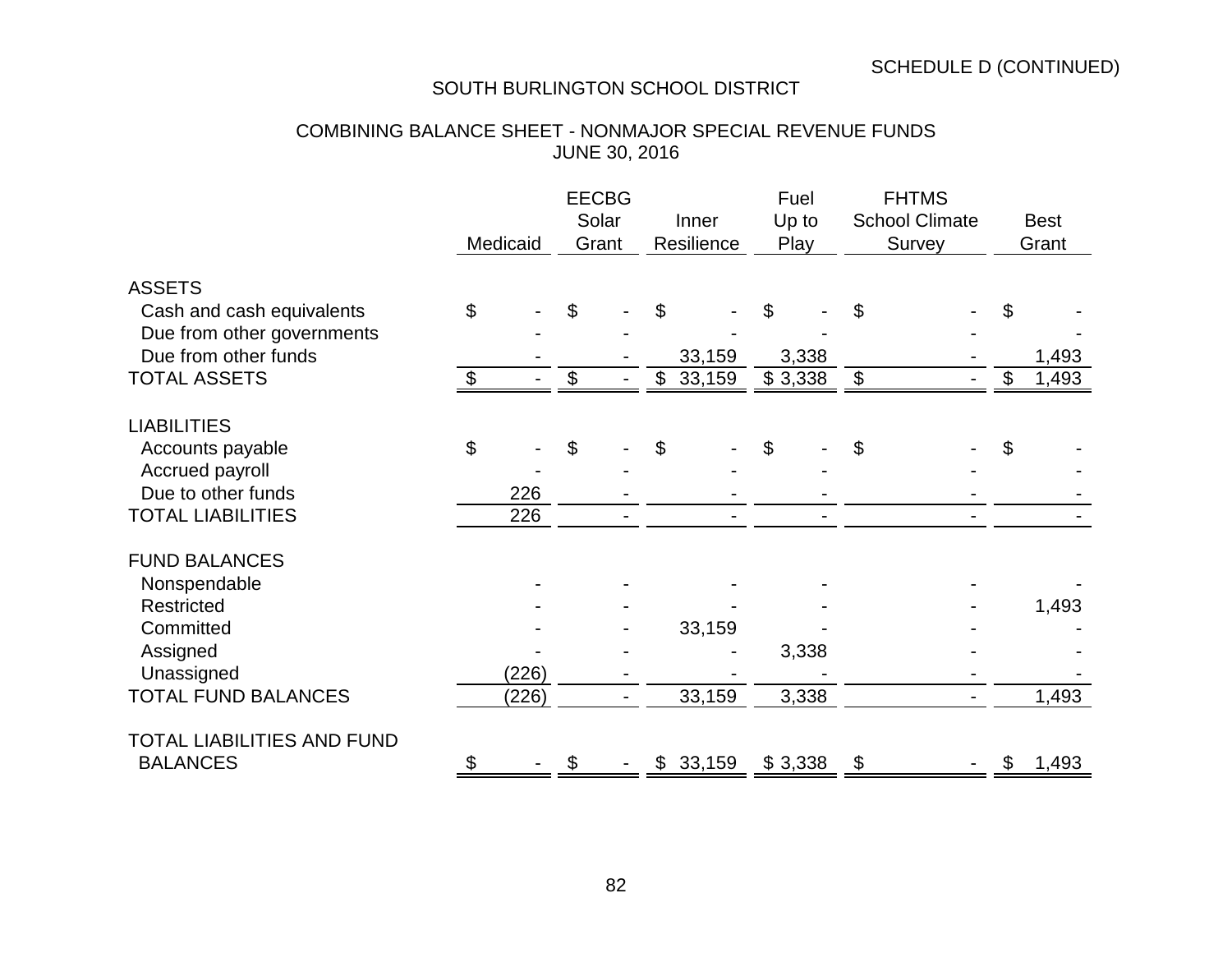## SOUTH BURLINGTON SCHOOL DISTRICT

|                                                    |               | High<br>School<br>Completion |    | <b>Turning Points</b><br>in American<br>History | <b>EPSDT</b> | Comcast 3<br><b>Year Grant</b><br>for Technology |                | <b>IBM</b><br>Community<br>Grants |                            | Secondary<br>Transformation |
|----------------------------------------------------|---------------|------------------------------|----|-------------------------------------------------|--------------|--------------------------------------------------|----------------|-----------------------------------|----------------------------|-----------------------------|
| <b>ASSETS</b>                                      |               |                              |    |                                                 |              |                                                  |                |                                   |                            |                             |
| Cash and cash equivalents                          | \$            |                              |    |                                                 |              |                                                  |                |                                   |                            |                             |
| Due from other governments<br>Due from other funds |               |                              |    |                                                 | 44,974       |                                                  |                | 4,921                             |                            |                             |
| <b>TOTAL ASSETS</b>                                | $\mathcal{L}$ |                              | \$ |                                                 | \$<br>44,974 | \$                                               | $\mathfrak{L}$ | 4,921                             | $\boldsymbol{\mathsf{\$}}$ |                             |
| <b>LIABILITIES</b>                                 |               |                              |    |                                                 |              |                                                  |                |                                   |                            |                             |
| Accounts payable                                   | \$            |                              | \$ |                                                 | \$           | \$                                               | \$             |                                   |                            |                             |
| Accrued payroll<br>Due to other funds              |               |                              |    |                                                 |              |                                                  |                |                                   |                            | 3,212                       |
| <b>TOTAL LIABILITIES</b>                           |               |                              |    |                                                 |              |                                                  |                |                                   |                            | 3,212                       |
| <b>FUND BALANCES</b>                               |               |                              |    |                                                 |              |                                                  |                |                                   |                            |                             |
| Nonspendable                                       |               |                              |    |                                                 |              |                                                  |                |                                   |                            |                             |
| Restricted                                         |               |                              |    |                                                 | 44,974       |                                                  |                |                                   |                            |                             |
| Committed                                          |               |                              |    |                                                 |              |                                                  |                | 4,921                             |                            |                             |
| Assigned<br>Unassigned                             |               |                              |    |                                                 |              |                                                  |                |                                   |                            | (3,212)                     |
| <b>TOTAL FUND BALANCES</b>                         |               |                              |    |                                                 | 44,974       |                                                  |                | 4,921                             |                            | (3,212)                     |
| TOTAL LIABILITIES AND FUND<br><b>BALANCES</b>      |               |                              | S  |                                                 | \$<br>44,974 | \$                                               |                | 4,921                             | $\mathfrak{F}$             |                             |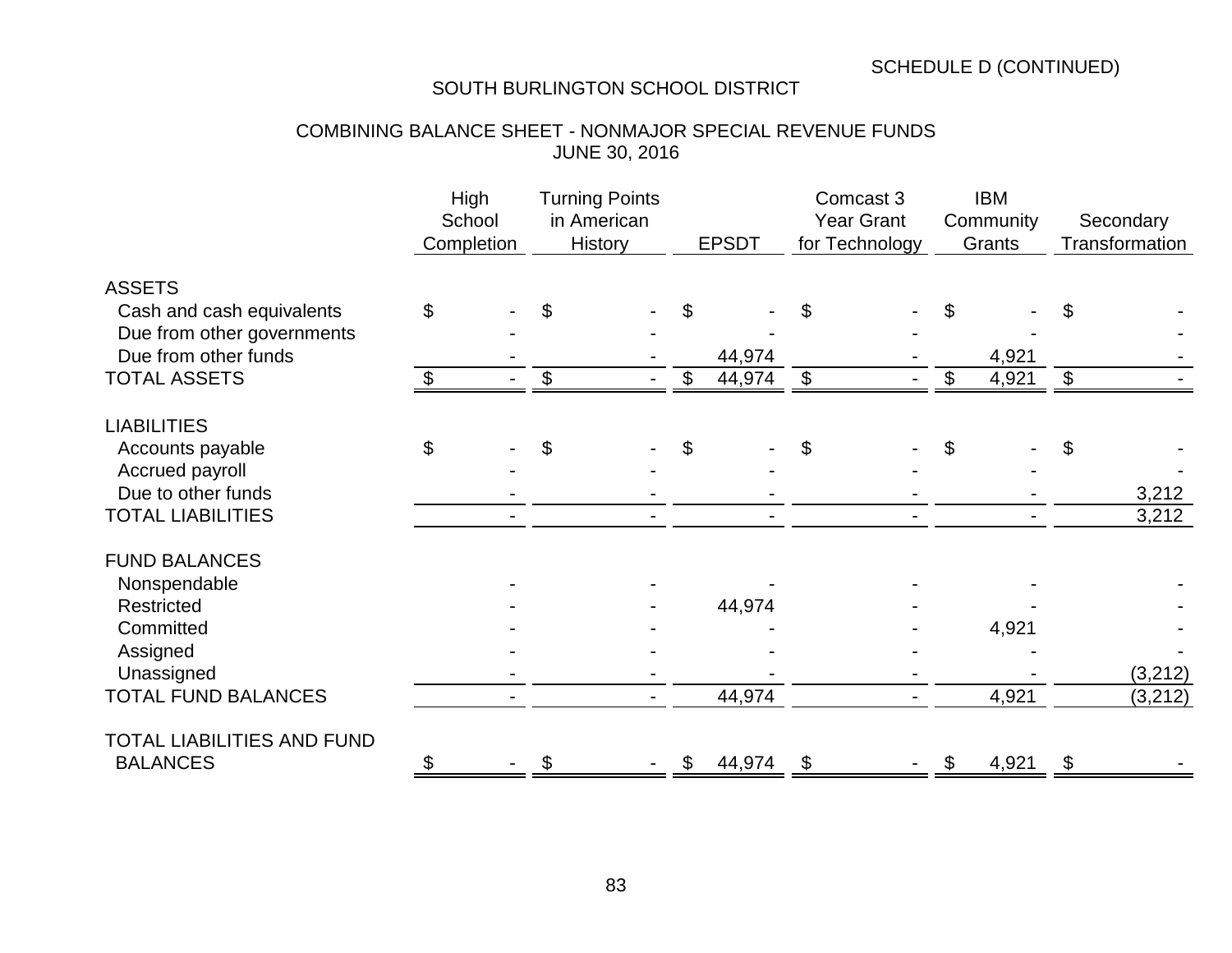## SOUTH BURLINGTON SCHOOL DISTRICT

### COMBINING BALANCE SHEET - NONMAJOR SPECIAL REVENUE FUNDS JUNE 30, 2016

|                            |                | I-Team |                | Local<br><b>Standards</b><br><b>Board</b> | Path         |                | Mentoring |                           | Rowland<br>Foundation<br>Fellowship |                           | <b>SBNN</b>    |                | <b>Totals</b> |
|----------------------------|----------------|--------|----------------|-------------------------------------------|--------------|----------------|-----------|---------------------------|-------------------------------------|---------------------------|----------------|----------------|---------------|
| <b>ASSETS</b>              |                |        |                |                                           |              |                |           |                           |                                     |                           |                |                |               |
| Cash and cash equivalents  | \$             |        | \$             |                                           | \$           | \$             |           | \$                        |                                     | \$                        |                |                |               |
| Due from other governments |                |        |                |                                           |              |                |           |                           |                                     |                           |                |                | 79,488        |
| Due from other funds       |                | 14,896 |                | 368                                       | 47,250       |                | 3,042     |                           | 72,867                              |                           |                |                | 321,958       |
| <b>TOTAL ASSETS</b>        | $\mathfrak{S}$ | 14,896 | $\mathfrak{L}$ | 368                                       | \$<br>47,250 | $\mathfrak{L}$ | 3,042     | $\boldsymbol{\mathsf{S}}$ | 72,867                              | $\boldsymbol{\mathsf{S}}$ | $\blacksquare$ |                | 401,446       |
| <b>LIABILITIES</b>         |                |        |                |                                           |              |                |           |                           |                                     |                           |                |                |               |
| Accounts payable           | $\mathfrak{L}$ | 562    | $\mathfrak{L}$ |                                           | \$           | \$             |           | \$                        |                                     | \$                        |                |                | 26,668        |
| Accrued payroll            |                | 14,334 |                |                                           |              |                |           |                           |                                     |                           |                |                | 95,584        |
| Due to other funds         |                |        |                |                                           |              |                |           |                           |                                     |                           | 2,339          |                | 47,806        |
| <b>TOTAL LIABILITIES</b>   |                | 14,896 |                |                                           |              |                |           |                           |                                     |                           | 2,339          |                | 170,058       |
| <b>FUND BALANCES</b>       |                |        |                |                                           |              |                |           |                           |                                     |                           |                |                |               |
| Nonspendable               |                |        |                |                                           |              |                |           |                           |                                     |                           |                |                |               |
| <b>Restricted</b>          |                |        |                | 368                                       | 47,250       |                |           |                           | 72,867                              |                           |                |                | 198,193       |
| Committed                  |                |        |                |                                           |              |                | 3,042     |                           |                                     |                           |                |                | 41,122        |
| Assigned                   |                |        |                |                                           |              |                |           |                           |                                     |                           |                |                | 3,387         |
| Unassigned                 |                |        |                |                                           |              |                |           |                           |                                     |                           | (2, 339)       |                | (11, 314)     |
| <b>TOTAL FUND BALANCES</b> |                |        |                | 368                                       | 47,250       |                | 3,042     |                           | 72,867                              |                           | (2, 339)       |                | 231,388       |
| TOTAL LIABILITIES AND FUND |                |        |                |                                           |              |                |           |                           |                                     |                           |                |                |               |
| <b>BALANCES</b>            | \$             | 14,896 |                | 368                                       | \$<br>47,250 | \$             | 3,042     | \$                        | 72,867                              | \$                        |                | $\mathfrak{F}$ | 401,446       |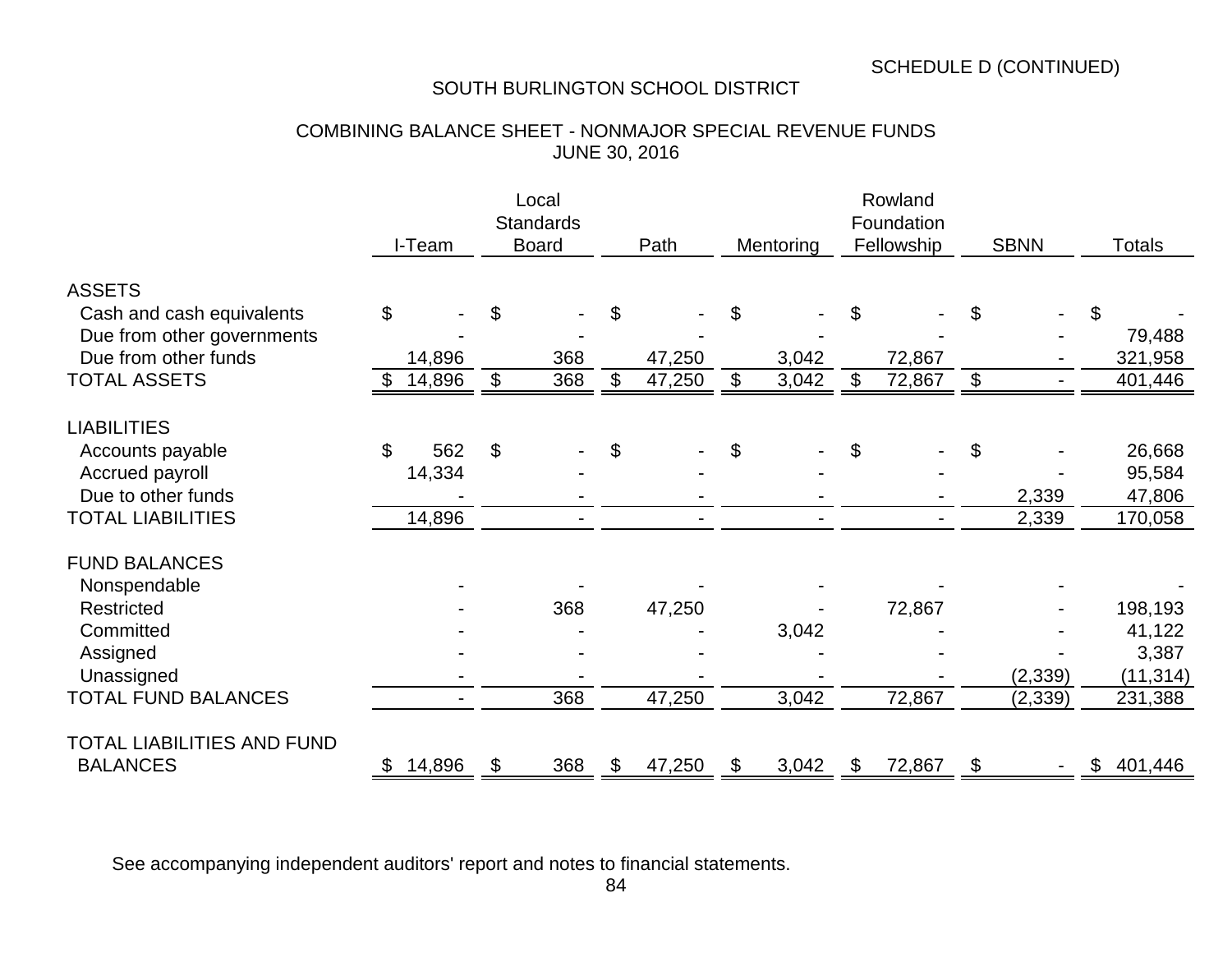|                                                                   | <b>Title</b><br><b>IIA</b> | Project<br>Search | <b>Title</b><br>IA | <b>IDEA-B</b>  |           | 50th<br>Anniversary |                          | <b>IDEA-B</b><br>Pre School |       |
|-------------------------------------------------------------------|----------------------------|-------------------|--------------------|----------------|-----------|---------------------|--------------------------|-----------------------------|-------|
| <b>REVENUES</b><br>Intergovernmental revenues<br>Other revenues   | \$<br>89,363               | \$                | \$<br>281,401      | $\mathfrak{S}$ | 525,731   | \$                  | $\overline{\phantom{0}}$ | \$                          | 9,520 |
| <b>TOTAL REVENUES</b>                                             | 89,363                     |                   | 281,401            |                | 525,731   |                     |                          |                             | 9,520 |
| <b>EXPENDITURES</b>                                               | 126,806                    | 643               | 307,033            |                | 578,153   |                     |                          |                             | 9,520 |
| <b>EXCESS OF REVENUE OVER</b><br>(UNDER) EXPENDITURES             | (37, 443)                  | (643)             | (25, 632)          |                | (52, 422) |                     |                          |                             |       |
| OTHER FINANCING SOURCES (USES)<br>Transfers in<br>Transfers (out) |                            |                   |                    |                |           |                     |                          |                             |       |
| <b>TOTAL OTHER FINANCING</b><br><b>SOURCES (USES)</b>             |                            |                   |                    |                |           |                     |                          |                             |       |
| <b>NET CHANGE IN FUND BALANCES</b>                                | (37, 443)                  | (643)             | (25, 632)          |                | (52, 422) |                     |                          |                             |       |
| <b>FUND BALANCES - JULY 1</b>                                     | 37,443                     | (1,901)           | 25,632             |                | 73,134    |                     | 49                       |                             |       |
| FUND BALANCES - JUNE 30                                           | \$                         | \$<br>(2, 544)    | \$                 | \$             | 20,712    | \$                  | 49                       | \$                          |       |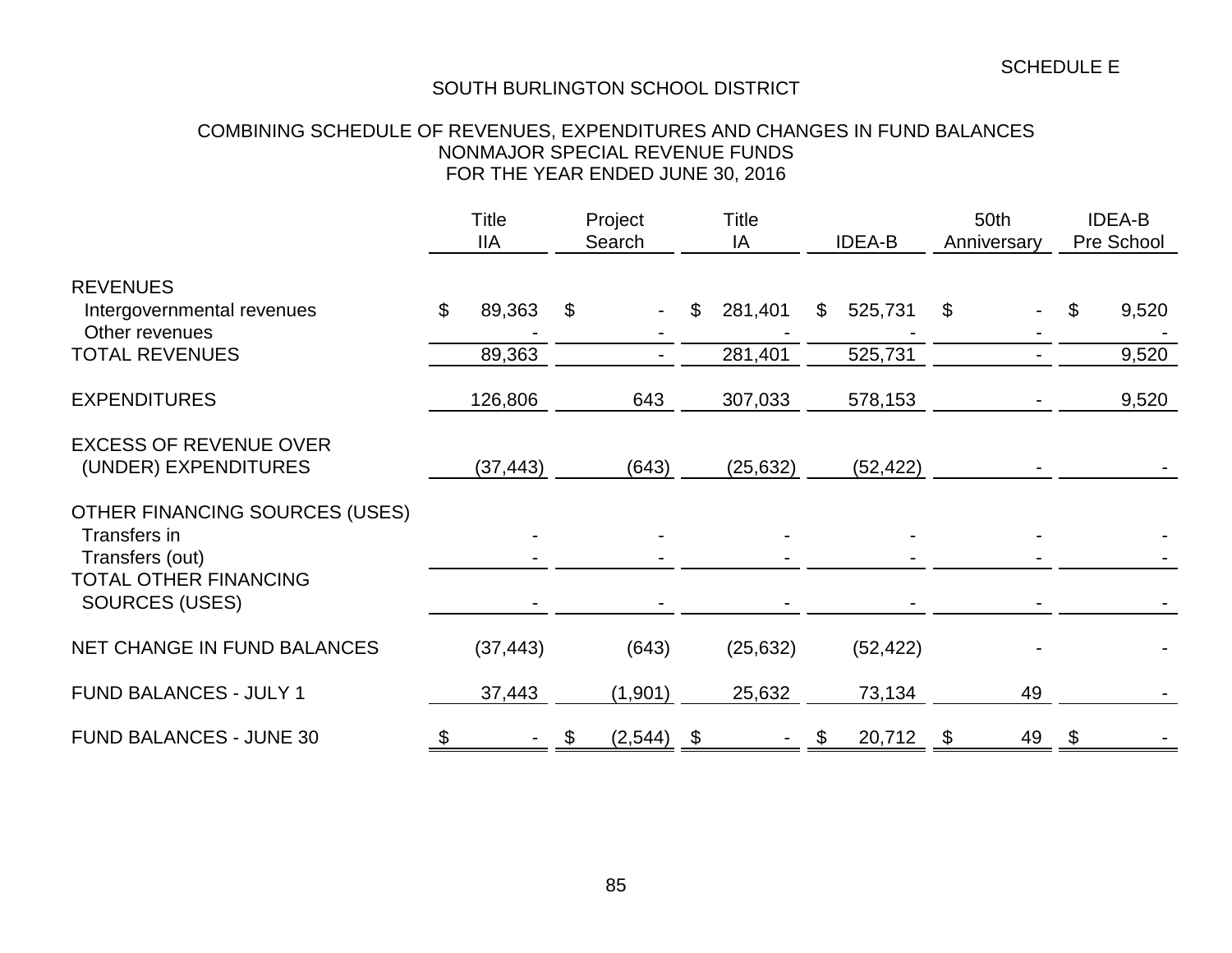|                                                                   | <b>VPA Service</b><br>Learning and<br>Leadership | <b>Title</b><br>$\mathbf{III}$ | Tobacco<br><b>VKAT</b> | Trail<br>Project   | <b>IBM</b><br>Community<br>Grants | <b>Building</b><br><b>Bright</b><br><b>Futures</b> |
|-------------------------------------------------------------------|--------------------------------------------------|--------------------------------|------------------------|--------------------|-----------------------------------|----------------------------------------------------|
| <b>REVENUES</b><br>Intergovernmental revenues<br>Other revenues   | \$<br>1,968                                      | 37,645<br>\$                   | \$<br>15,379           | \$<br>5,320        | \$<br>500                         | \$<br>2,250                                        |
| <b>TOTAL REVENUES</b>                                             | 1,968                                            | 37,645                         | 15,379                 | 5,320              | 500                               | 2,250                                              |
| <b>EXPENDITURES</b>                                               | 1,818                                            | 37,068                         | 13,956                 | 8,313              |                                   | 2,250                                              |
| <b>EXCESS OF REVENUE OVER</b><br>(UNDER) EXPENDITURES             | 150                                              | 577                            | 1,423                  | (2,993)            | 500                               |                                                    |
| OTHER FINANCING SOURCES (USES)<br>Transfers in<br>Transfers (out) |                                                  |                                |                        |                    |                                   |                                                    |
| <b>TOTAL OTHER FINANCING</b><br><b>SOURCES (USES)</b>             |                                                  |                                |                        |                    |                                   |                                                    |
| NET CHANGE IN FUND BALANCES                                       | 150                                              | 577                            | 1,423                  | (2,993)            | 500                               |                                                    |
| FUND BALANCES - JULY 1                                            |                                                  | 7,879                          |                        |                    |                                   |                                                    |
| <b>FUND BALANCES - JUNE 30</b>                                    | 150                                              | 8,456<br>\$                    | 1,423<br>\$            | $(2,993)$ \$<br>\$ | 500                               | $\boldsymbol{\theta}$                              |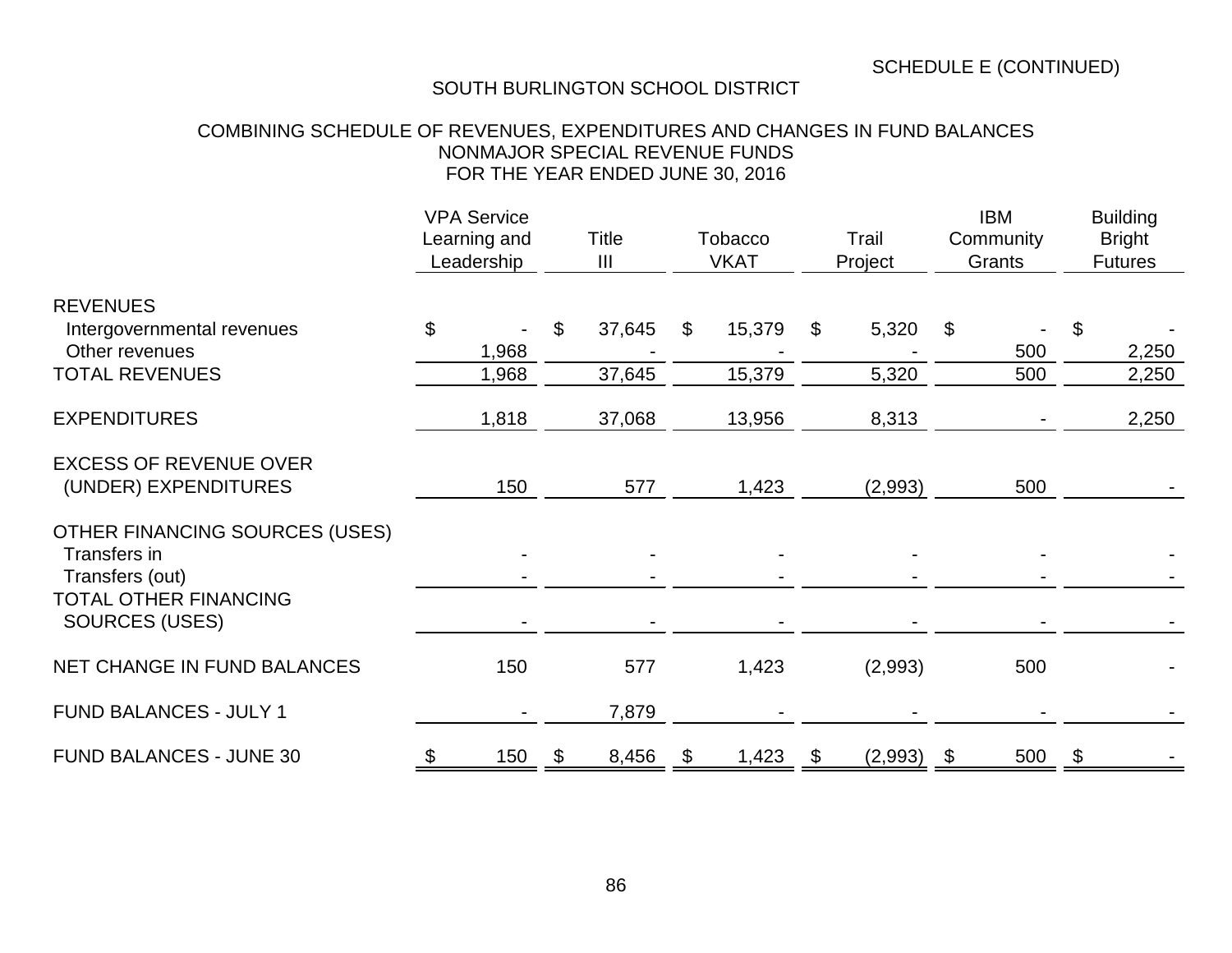|                                                                                                   | Medicaid                 | <b>EECBG</b><br>Solar<br>Grant | Inner<br>Resilience    | Fuel<br>up to<br>Play | <b>FHTMS</b><br><b>School Climate</b><br>Survey | <b>Best</b><br>Grant |
|---------------------------------------------------------------------------------------------------|--------------------------|--------------------------------|------------------------|-----------------------|-------------------------------------------------|----------------------|
| <b>REVENUES</b><br>Intergovernmental revenues<br>Other revenues<br><b>TOTAL REVENUES</b>          | \$<br>264,999<br>264,999 | $\mathcal{L}$                  | \$<br>43,676<br>43,676 | \$<br>510<br>510      | \$                                              | 6,939<br>\$<br>6,939 |
| <b>EXPENDITURES</b>                                                                               | 243,047                  |                                | 28,118                 |                       |                                                 | 5,446                |
| <b>EXCESS OF REVENUE OVER</b><br>(UNDER) EXPENDITURES                                             | 21,952                   |                                | 15,558                 | 510                   |                                                 | 1,493                |
| OTHER FINANCING SOURCES (USES)<br>Transfers in<br>Transfers (out)<br><b>TOTAL OTHER FINANCING</b> |                          |                                |                        |                       |                                                 |                      |
| <b>SOURCES (USES)</b><br><b>NET CHANGE IN FUND BALANCES</b>                                       | 21,952                   |                                | 15,558                 | 510                   |                                                 | 1,493                |
| <b>FUND BALANCES - JULY 1</b>                                                                     | (22, 178)                |                                | 17,601                 | 2,828                 |                                                 |                      |
| <b>FUND BALANCES - JUNE 30</b>                                                                    | (226)                    | \$                             | 33,159<br>\$           | 3,338                 | \$                                              | 1,493                |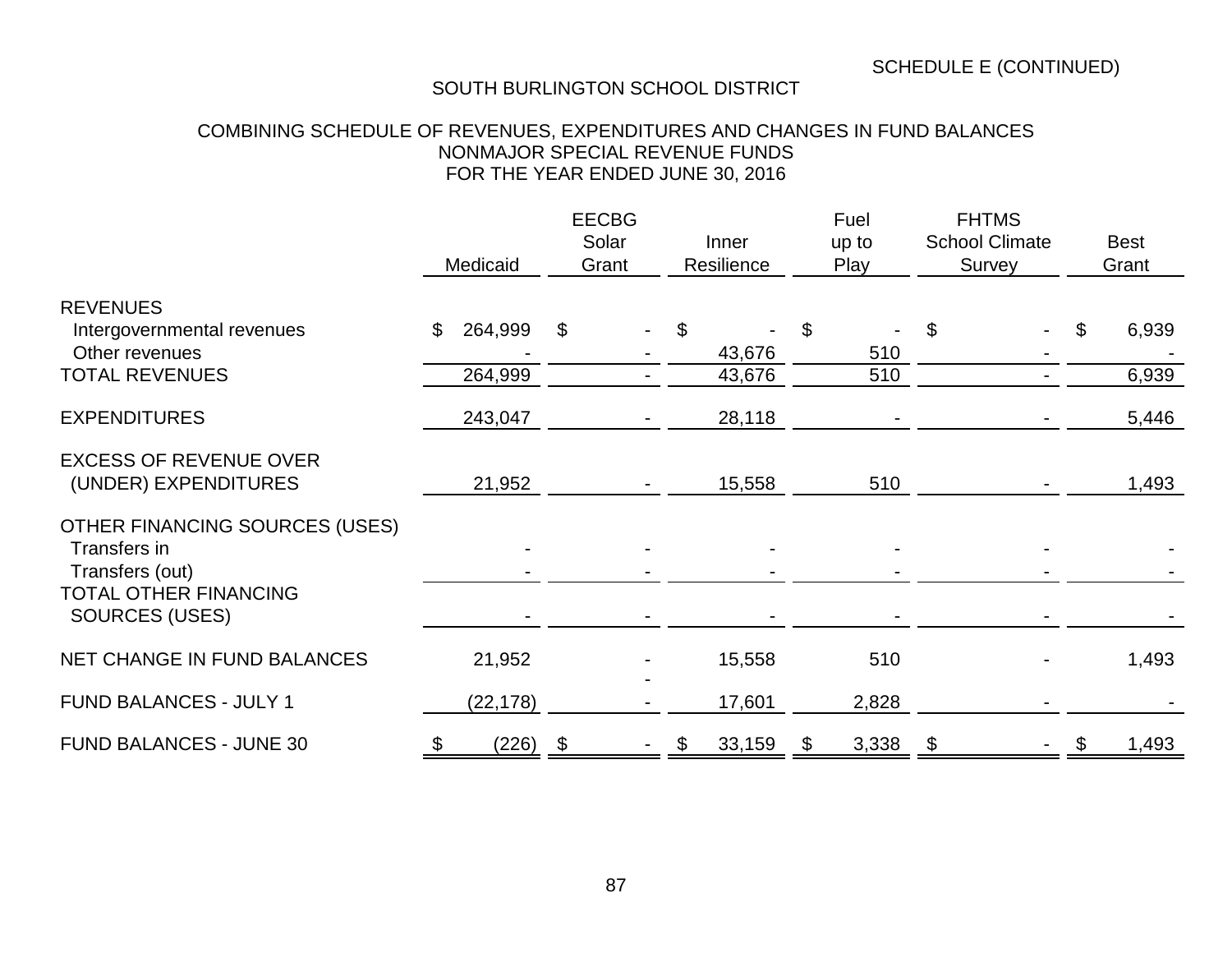|                                                                                            | High<br>School<br>Completion |                | <b>Turning Points</b><br>in American<br>History |                          | <b>EPSDT</b> | Comcast 3<br><b>Year Grant</b><br>for Technology | <b>IBM</b><br>Community<br>Grants |                | Secondary<br>Transformation |
|--------------------------------------------------------------------------------------------|------------------------------|----------------|-------------------------------------------------|--------------------------|--------------|--------------------------------------------------|-----------------------------------|----------------|-----------------------------|
| <b>REVENUES</b><br>Intergovernmental revenues<br>Other revenues                            | \$                           | $\blacksquare$ | \$                                              | \$<br>$\sim$             | 25,873       | \$                                               | \$                                | $\mathfrak{S}$ | 2,500                       |
| <b>TOTAL REVENUES</b>                                                                      |                              | $\blacksquare$ |                                                 | $\overline{\phantom{a}}$ | 25,873       |                                                  |                                   |                | 2,500                       |
| <b>EXPENDITURES</b>                                                                        |                              |                |                                                 |                          | 22,963       |                                                  |                                   |                | 2,186                       |
| <b>EXCESS OF REVENUE OVER</b><br>(UNDER) EXPENDITURES                                      |                              |                |                                                 |                          | 2,910        |                                                  |                                   |                | 314                         |
| OTHER FINANCING SOURCES (USES)<br>Transfers in<br>Transfers (out)<br>TOTAL OTHER FINANCING |                              |                |                                                 |                          |              |                                                  |                                   |                |                             |
| <b>SOURCES (USES)</b>                                                                      |                              |                |                                                 |                          |              |                                                  |                                   |                |                             |
| NET CHANGE IN FUND BALANCES                                                                |                              |                |                                                 |                          | 2,910        |                                                  |                                   |                | 314                         |
| <b>FUND BALANCES - JULY 1</b>                                                              |                              |                |                                                 |                          | 42,064       |                                                  | 4,921                             |                | (3, 526)                    |
| FUND BALANCES - JUNE 30                                                                    | \$.                          |                |                                                 | \$                       | 44,974       | \$                                               | 4,921<br>\$                       | \$             | (3,212)                     |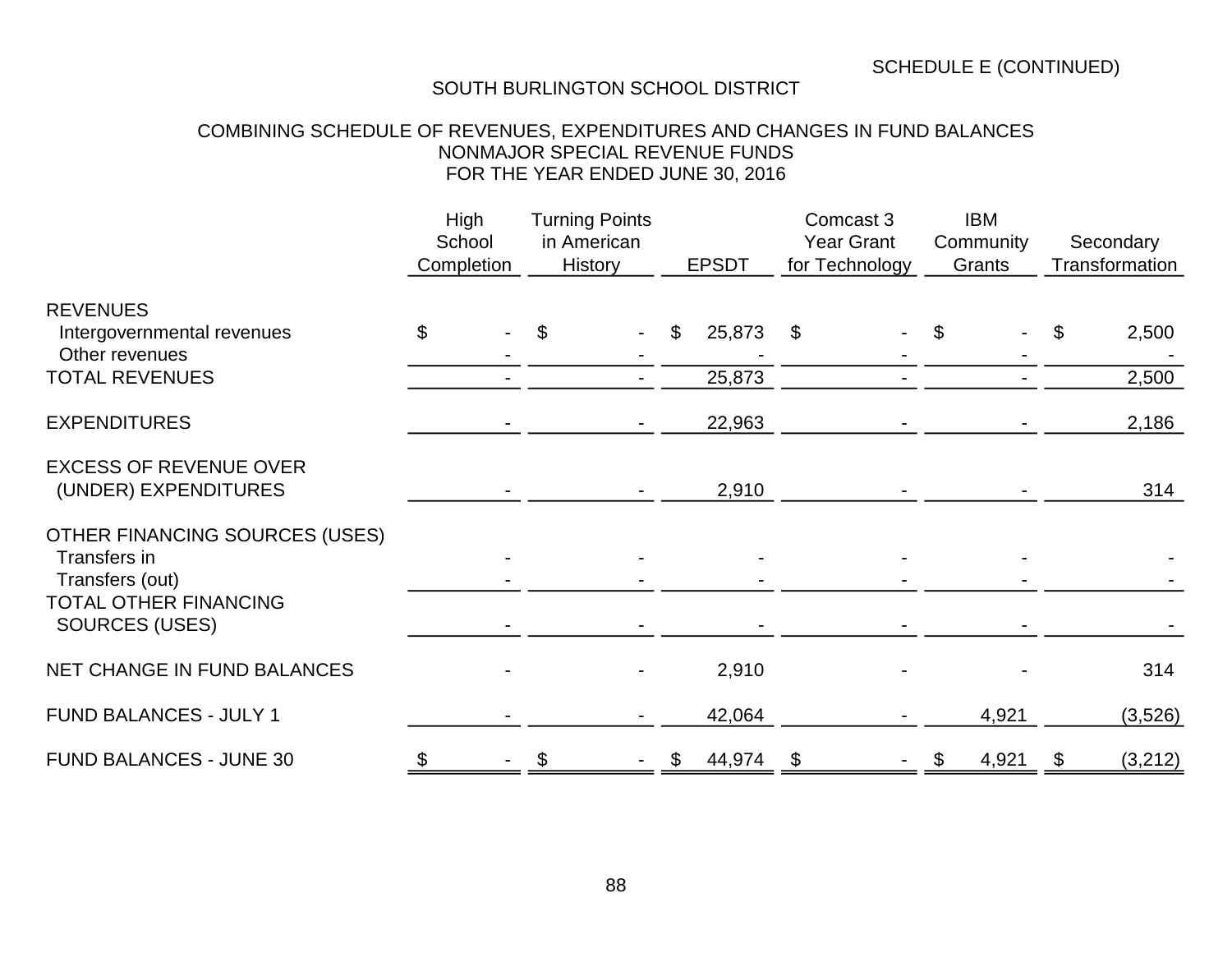#### COMBINING SCHEDULE OF REVENUES, EXPENDITURES AND CHANGES IN FUND BALANCES NONMAJOR SPECIAL REVENUE FUNDS FOR THE YEAR ENDED JUNE 30, 2016

|                                                                                                                            | I-Team             | Local<br><b>Standards</b><br><b>Board</b> | Path                 | Mentoring            | Rowland<br>Foundation<br>Fellowship | <b>SBNN</b>    | <b>Totals</b>                          |
|----------------------------------------------------------------------------------------------------------------------------|--------------------|-------------------------------------------|----------------------|----------------------|-------------------------------------|----------------|----------------------------------------|
| <b>REVENUES</b><br>Intergovernmental revenues<br>Other revenues<br><b>TOTAL REVENUES</b>                                   | \$93,188<br>93,188 | \$                                        | \$<br>4,280<br>4,280 | \$<br>4,000<br>4,000 | \$<br>$\overline{\phantom{a}}$      | \$             | \$<br>1,357,858<br>57,184<br>1,415,042 |
| <b>EXPENDITURES</b>                                                                                                        | 93,188             | 1,722                                     | 4,200                | 4,144                | 4,896                               |                | 1,495,470                              |
| <b>EXCESS OF REVENUE OVER</b><br>(UNDER) EXPENDITURES                                                                      |                    | (1, 722)                                  | 80                   | (144)                | (4,896)                             |                | (80, 428)                              |
| OTHER FINANCING SOURCES (USES)<br>Transfers in<br>Transfers (out)<br><b>TOTAL OTHER FINANCING</b><br><b>SOURCES (USES)</b> |                    |                                           |                      |                      |                                     |                |                                        |
| <b>NET CHANGE IN FUND BALANCES</b>                                                                                         |                    | (1, 722)                                  | 80                   | (144)                | (4,896)                             |                | (80, 428)                              |
| <b>FUND BALANCES - JULY 1</b>                                                                                              |                    | 2,090                                     | 47,170               | 3,186                | 77,763                              | (2, 339)       | 311,816                                |
| <b>FUND BALANCES - JUNE 30</b>                                                                                             | $\frac{1}{2}$      | 368<br>\$                                 | 47,250               | 3,042<br>\$          | 72,867<br>\$                        | (2, 339)<br>\$ | 231,388<br>\$                          |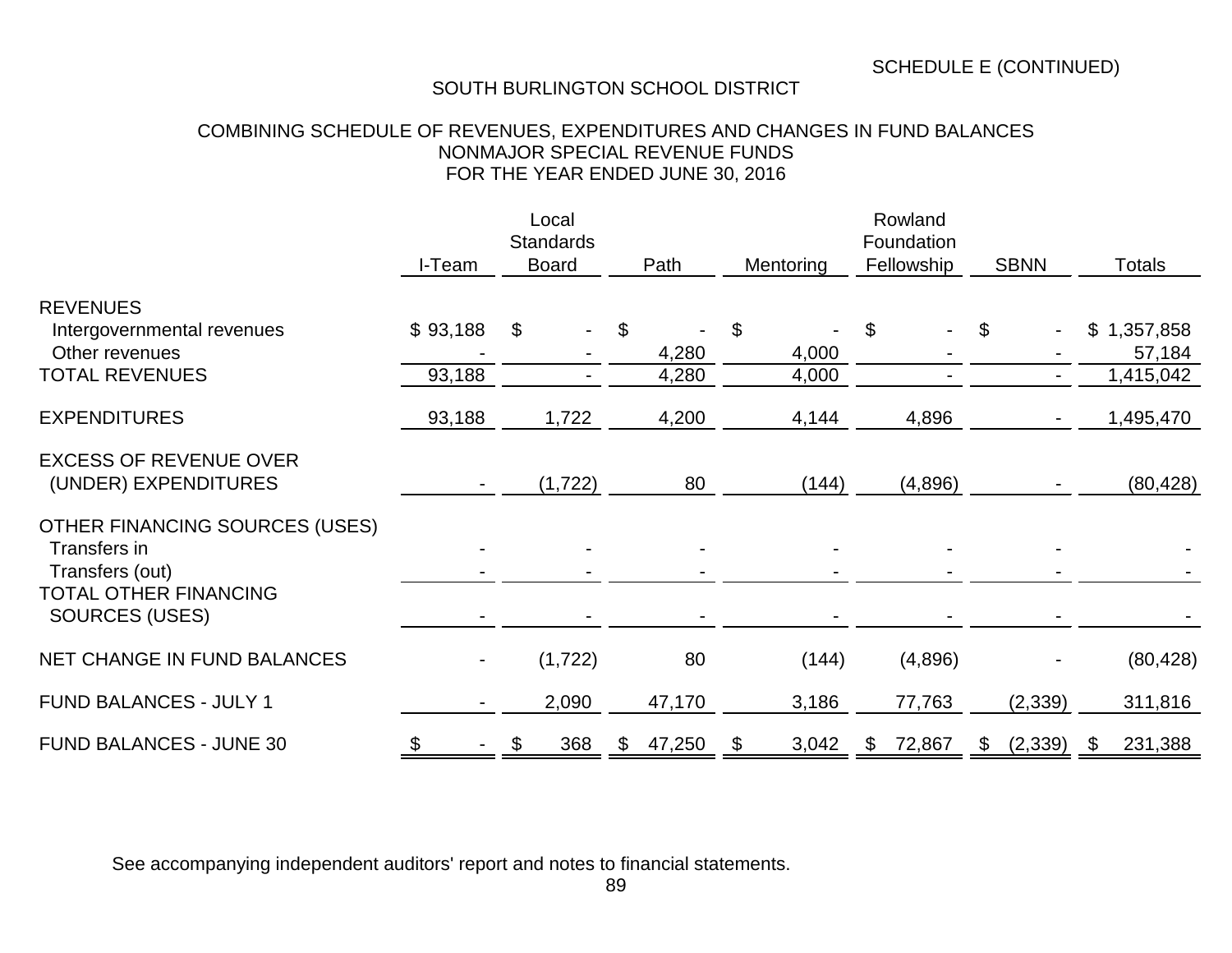### Enterprise Fund Description

Enterprise Funds are required to be used to account for operations for which a fee is charged to external users for goods or services and the activity (a) is financed with debt that is solely secured by a pledge of net revenues, (b) has third party requirements that the cost of providing services, including capital costs, be recovered with fees and charges or (c) established fees and charges based on a pricing policy designed to recover similar costs.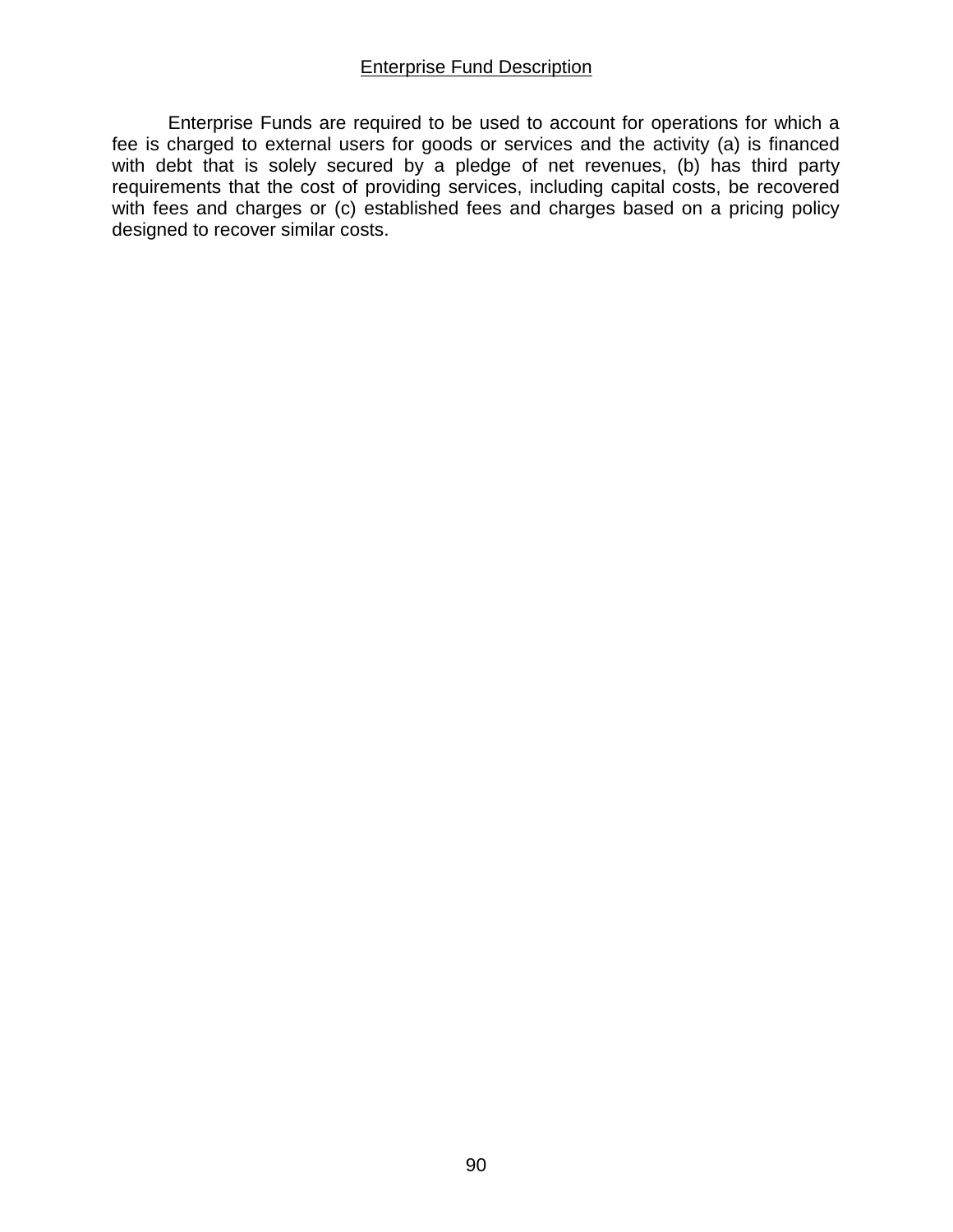## COMBINING BALANCE SHEET - NONMAJOR ENTERPRISE FUNDS JUNE 30, 2016

|                                                   | Cisco |       | School |              |               |
|---------------------------------------------------|-------|-------|--------|--------------|---------------|
| <b>ASSETS</b>                                     |       | Lab   |        | <b>Store</b> | <b>Totals</b> |
| <b>Current assets:</b>                            |       |       |        |              |               |
| Cash and cash equivalents                         | \$    |       | \$     |              | \$            |
| Due from other funds                              |       | 1,125 |        |              | 1,125         |
| <b>Total current assets</b>                       |       | 1,125 |        |              | 1,125         |
| <b>TOTAL ASSETS</b>                               | S     | 1,125 | \$     |              | \$<br>1,125   |
| <b>LIABILITIES</b><br><b>Current liabilities:</b> |       |       |        |              |               |
| Accounts payable<br>Due to other funds            | \$    |       | \$     | 411          | \$<br>411     |
| <b>Total current liabilities</b>                  |       |       |        | 411          | 411           |
| <b>TOTAL LIABILITIES</b>                          |       |       |        | 411          | 411           |
| <b>NET POSITION</b>                               |       |       |        |              |               |
| Unrestricted                                      |       | 1,125 |        | (411)        | 714           |
| <b>TOTAL NET POSITION</b>                         |       | 1,125 |        | (411)        | 714           |
| <b>TOTAL LIABILITIES AND NET POSITION</b>         | \$    | 1,125 | \$     |              | 1,125         |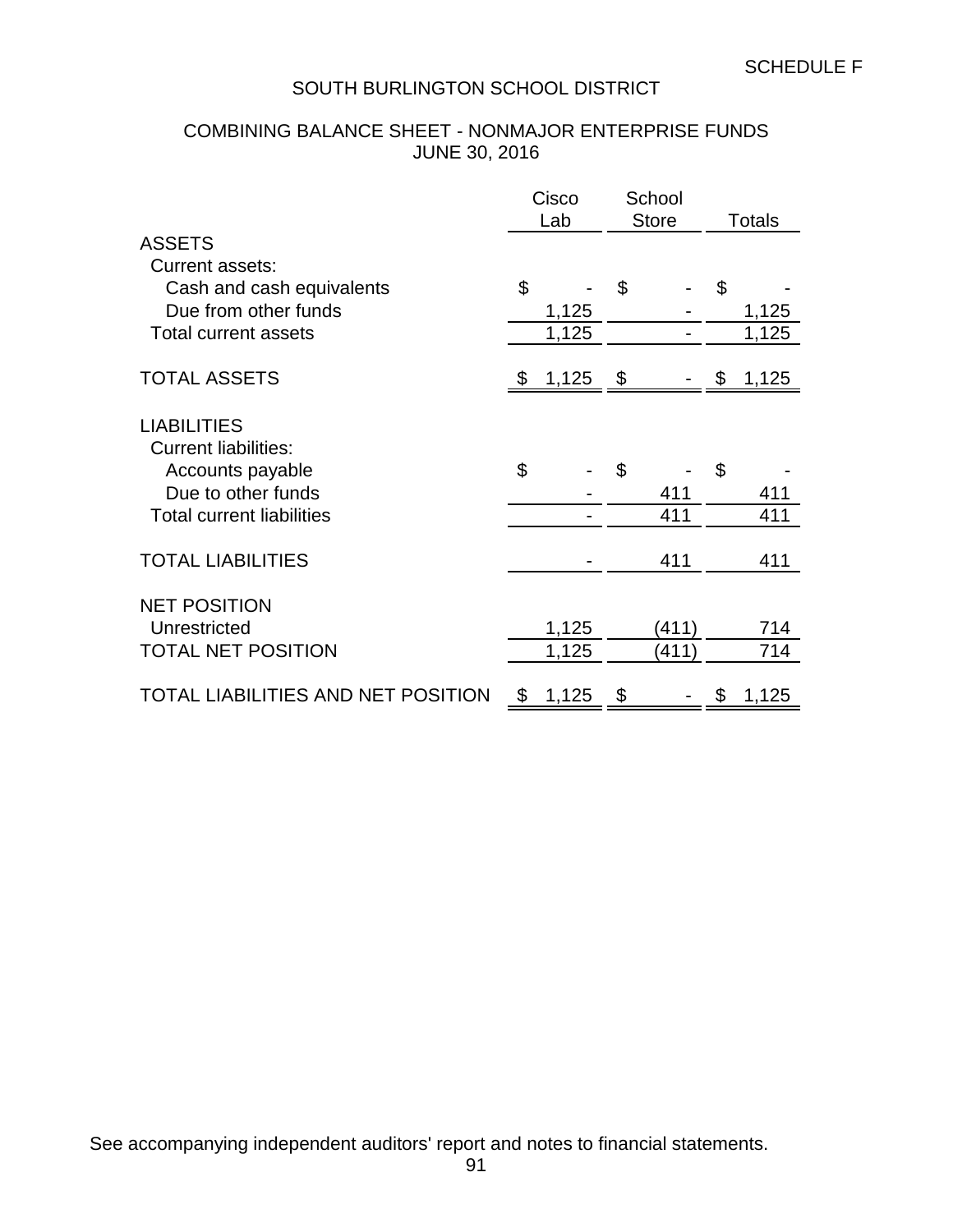### COMBINING SCHEDULE OF REVENUES, EXPENDITURES AND CHANGES IN FUND BALANCES - NONMAJOR ENTERPRISE FUNDS FOR THE YEAR ENDED JUNE 30, 2016

|                                                                                                                           |                | Cisco<br>Lab |            | School<br><b>Store</b> | <b>Totals</b> |     |
|---------------------------------------------------------------------------------------------------------------------------|----------------|--------------|------------|------------------------|---------------|-----|
| <b>OPERATING REVENUES</b><br>Charges for services<br><b>TOTAL OPERATING REVENUES</b>                                      | $\mathfrak{F}$ |              | $\sqrt{3}$ |                        | - \$          |     |
| <b>OPERATING EXPENSES</b><br>Other<br><b>TOTAL OPERATING EXPENSES</b>                                                     |                |              |            |                        |               |     |
| <b>OPERATING INCOME (LOSS)</b>                                                                                            |                |              |            |                        |               |     |
| NON-OPERATING REVENUES (EXPENSES)<br>Transfers in<br>Transfers (out)<br><b>TOTAL NON-OPERATING REVENUES</b><br>(EXPENSES) |                |              |            |                        |               |     |
| <b>CHANGE IN NET POSITION</b>                                                                                             |                |              |            |                        |               |     |
| <b>NET POSITION - JULY 1</b>                                                                                              |                | 1,125        |            | (411)                  |               | 714 |
| <b>NET POSITION - JUNE 30</b>                                                                                             |                | 1,125        | \$         | (411)                  | \$            | 714 |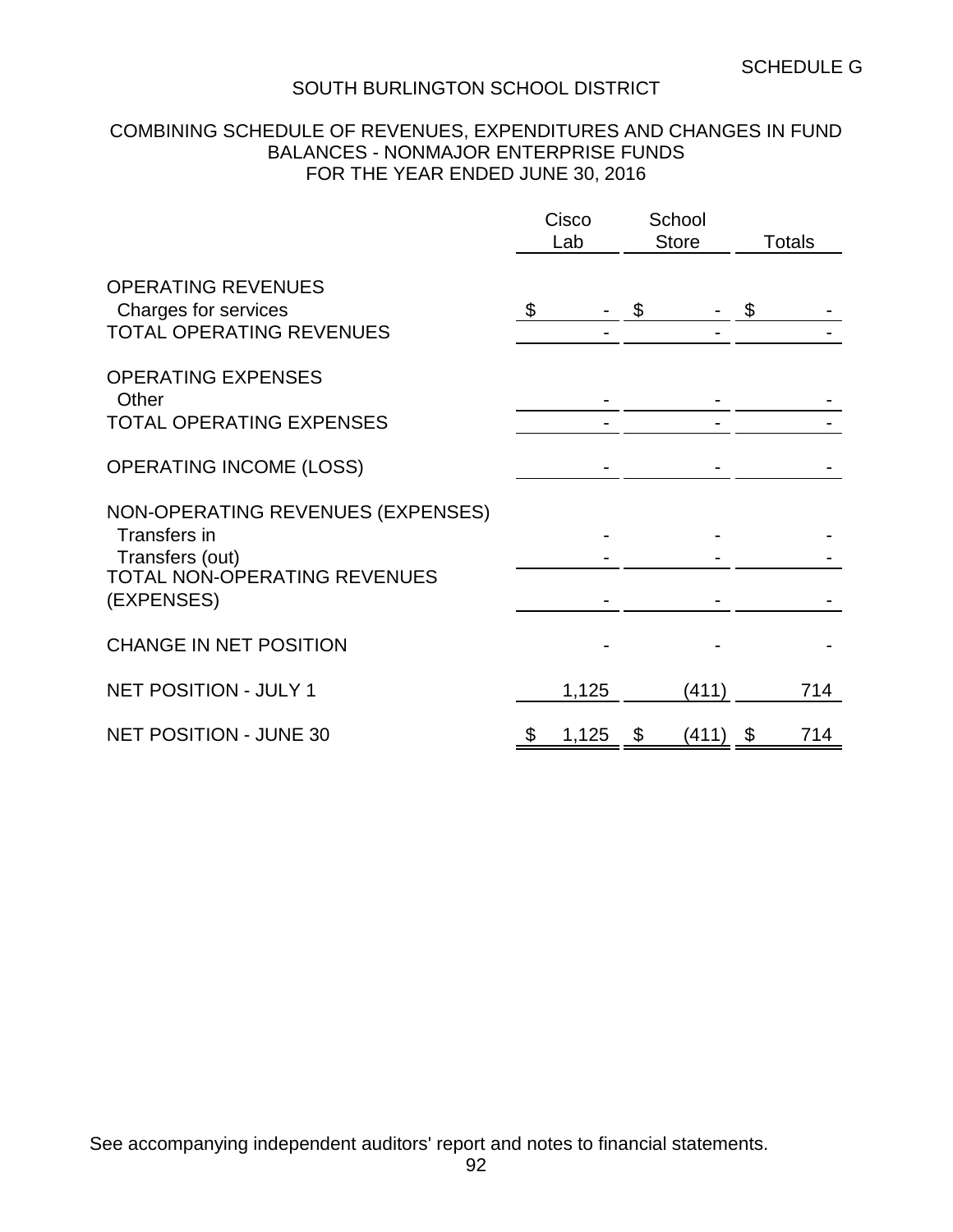## COMBINING SCHEDULE OF CASH FLOWS – NONMAJOR ENTERPRISE FUNDS FOR THE YEAR ENDED JUNE 30, 2016

|                                                                                                                                                                                                                                                       | Cisco<br>Lab | School<br><b>Store</b> | Total |  |
|-------------------------------------------------------------------------------------------------------------------------------------------------------------------------------------------------------------------------------------------------------|--------------|------------------------|-------|--|
| CASH FLOWS FROM OPERATING ACTIVITIES<br>Receipts from customers<br>NET CASH PROVIDED (USED) BY OPERATING ACTIVITIES                                                                                                                                   | \$           |                        |       |  |
| NET INCREASE (DECREASE) IN CASH AND CASH EQUIVALENTS                                                                                                                                                                                                  |              |                        |       |  |
| CASH AND CASH EQUIVALENTS - JULY 1                                                                                                                                                                                                                    |              |                        |       |  |
| CASH AND CASH EQUIVALENTS - JUNE 30                                                                                                                                                                                                                   |              |                        |       |  |
| RECONCILIATION OF OPERATING INCOME (LOSS) TO NET CASH<br>PROVIDED (USED) BY OPERATING ACTIVITIES:<br>Operating income (loss) and other financing sources<br>Changes in operating assets and liabilities:<br>(Decrease) increase in due to other funds | \$           | \$                     |       |  |
| NET CASH PROVIDED (USED) BY OPERATING ACTIVITIES                                                                                                                                                                                                      |              |                        |       |  |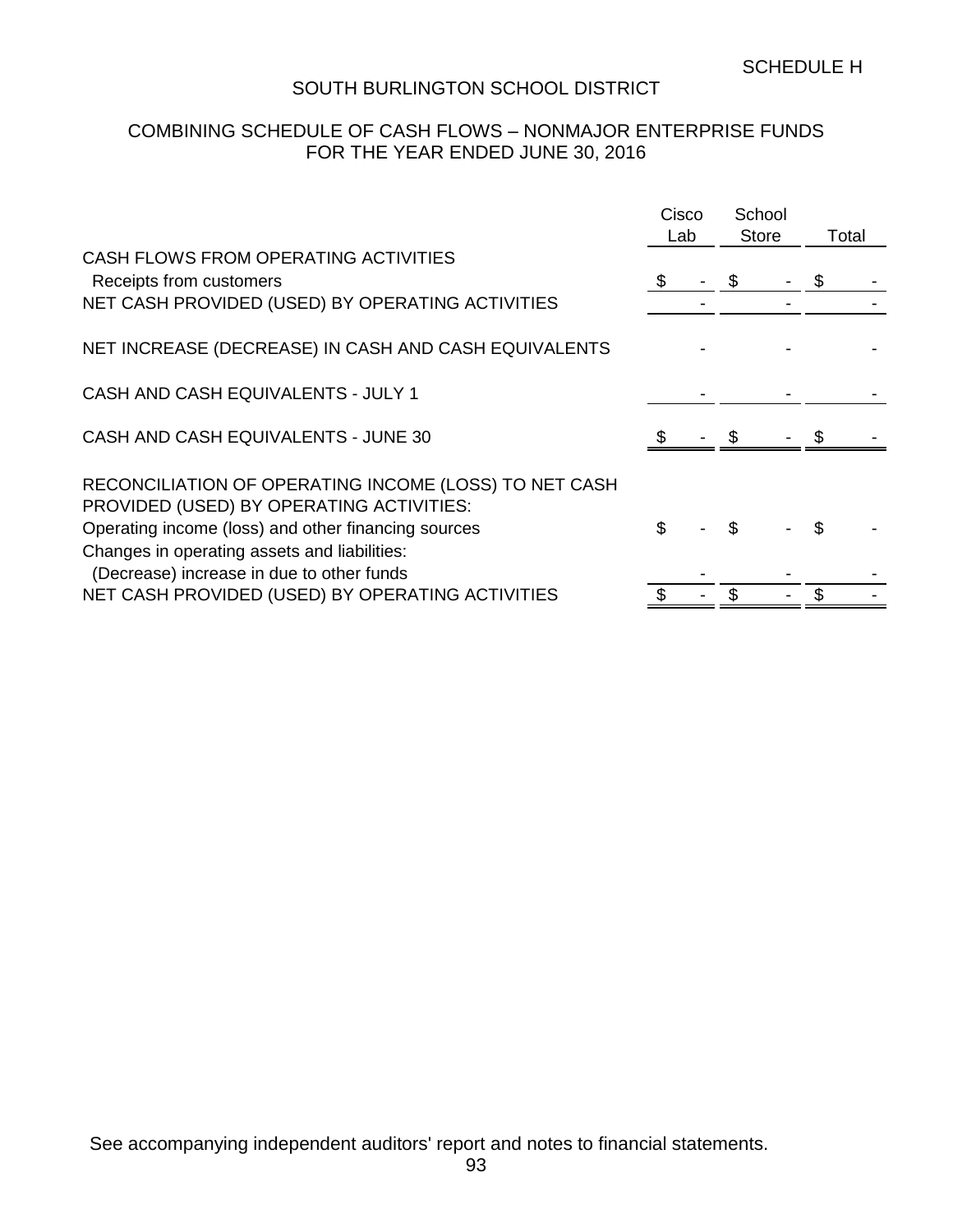### General Capital Assets

General capital assets are those assets related to activities reported in the governmental funds. These assets are reported in the governmental activities column of the government-wide statement of net position.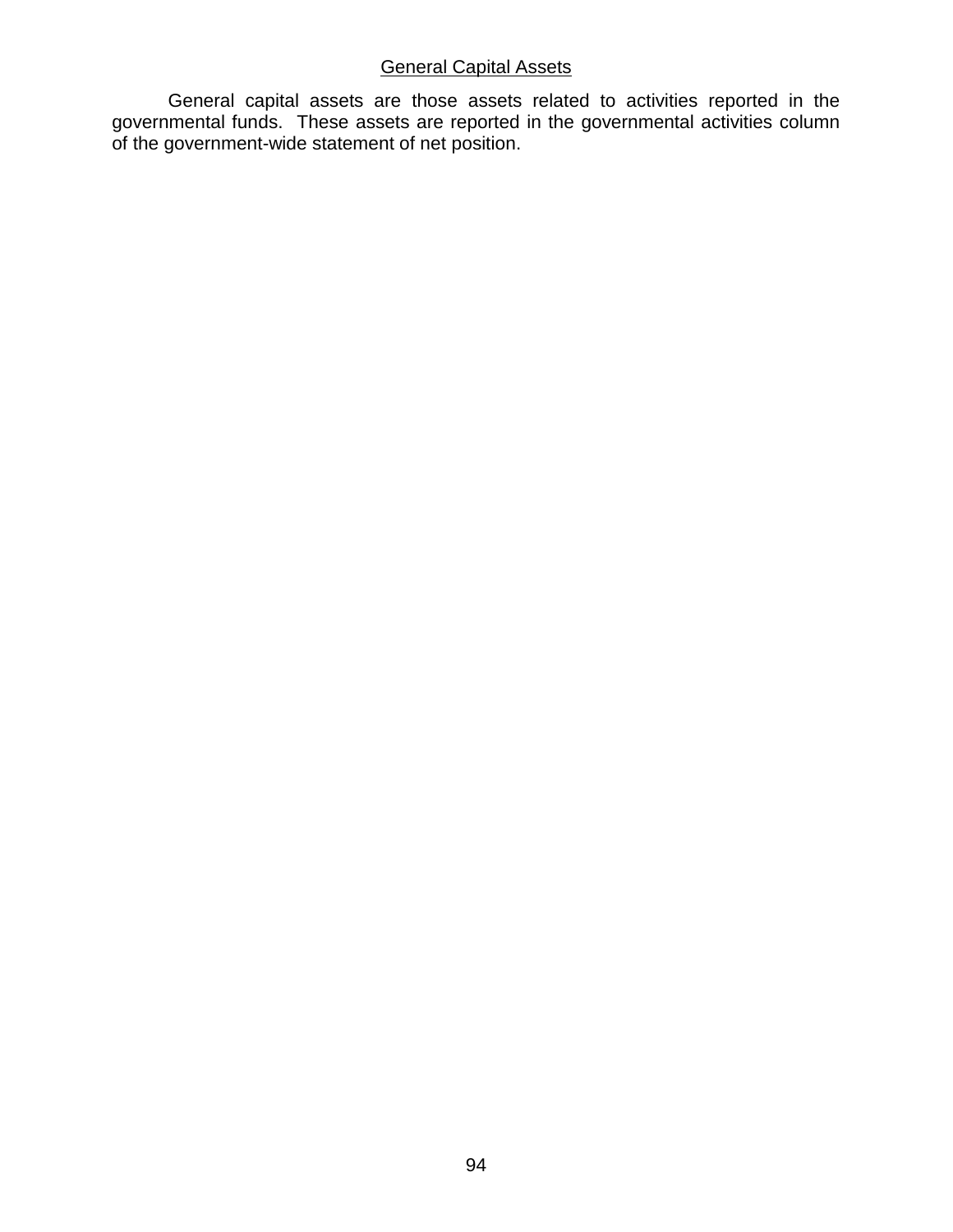### SCHEDULE OF GENERAL CAPITAL ASSETS BY FUNCTION JUNE 30, 2016

|                                     | Land and<br>Non-depreciable<br><b>Assets</b> | Buildings,<br><b>Building Improvements</b><br>& Land Improvements | Furniture,<br>Fixtures,<br>Equipment<br>& Vehicles |                | Infrastructure |     | <b>Totals</b>  |
|-------------------------------------|----------------------------------------------|-------------------------------------------------------------------|----------------------------------------------------|----------------|----------------|-----|----------------|
| <b>Direct Services</b>              | \$<br>2,018,198                              | \$<br>25,286,465                                                  | \$<br>2,335,002                                    | $\mathfrak{L}$ | 557,132        |     | \$30,196,797   |
| <b>Support Services</b>             |                                              | 21,288                                                            | 719,560                                            |                | 85,902         |     | 826,750        |
| <b>Athletics</b>                    |                                              | 1,056,586                                                         | 59,541                                             |                | 90,701         |     | 1,206,828      |
| <b>Operation &amp; Maintenance</b>  |                                              | 453,025                                                           | 398,790                                            |                |                |     | 851,815        |
| Transportation                      |                                              | 65,790                                                            | 1,735,300                                          |                | 5,150          |     | 1,806,240      |
| <b>Business Office</b>              |                                              |                                                                   | 5,121                                              |                |                |     | 5,121          |
| <b>FHTMS</b>                        |                                              | 20,943                                                            | 29,557                                             |                |                |     | 50,500         |
| <b>Food Service</b>                 |                                              |                                                                   | 402,109                                            |                |                |     | 402,109        |
| <b>Superintendent Office</b>        |                                              |                                                                   | 27,203                                             |                |                |     | 27,203         |
| <b>Special Education</b>            |                                              |                                                                   | 39,115                                             |                |                |     | 39,115         |
| <b>Total General Capital Assets</b> | 2,018,198                                    | 26,904,097                                                        | 5,751,298                                          |                | 738,885        |     | 35,412,478     |
| Less: Accumulated Depreciation      |                                              | (23,032,163)                                                      | (3,373,393)                                        |                | (231, 575)     |     | (26, 637, 131) |
| <b>Net General Capital Assets</b>   | 2,018,198                                    | \$<br>3,871,934                                                   | \$<br>2,377,905                                    | \$             | 507,310        | \$. | 8,775,347      |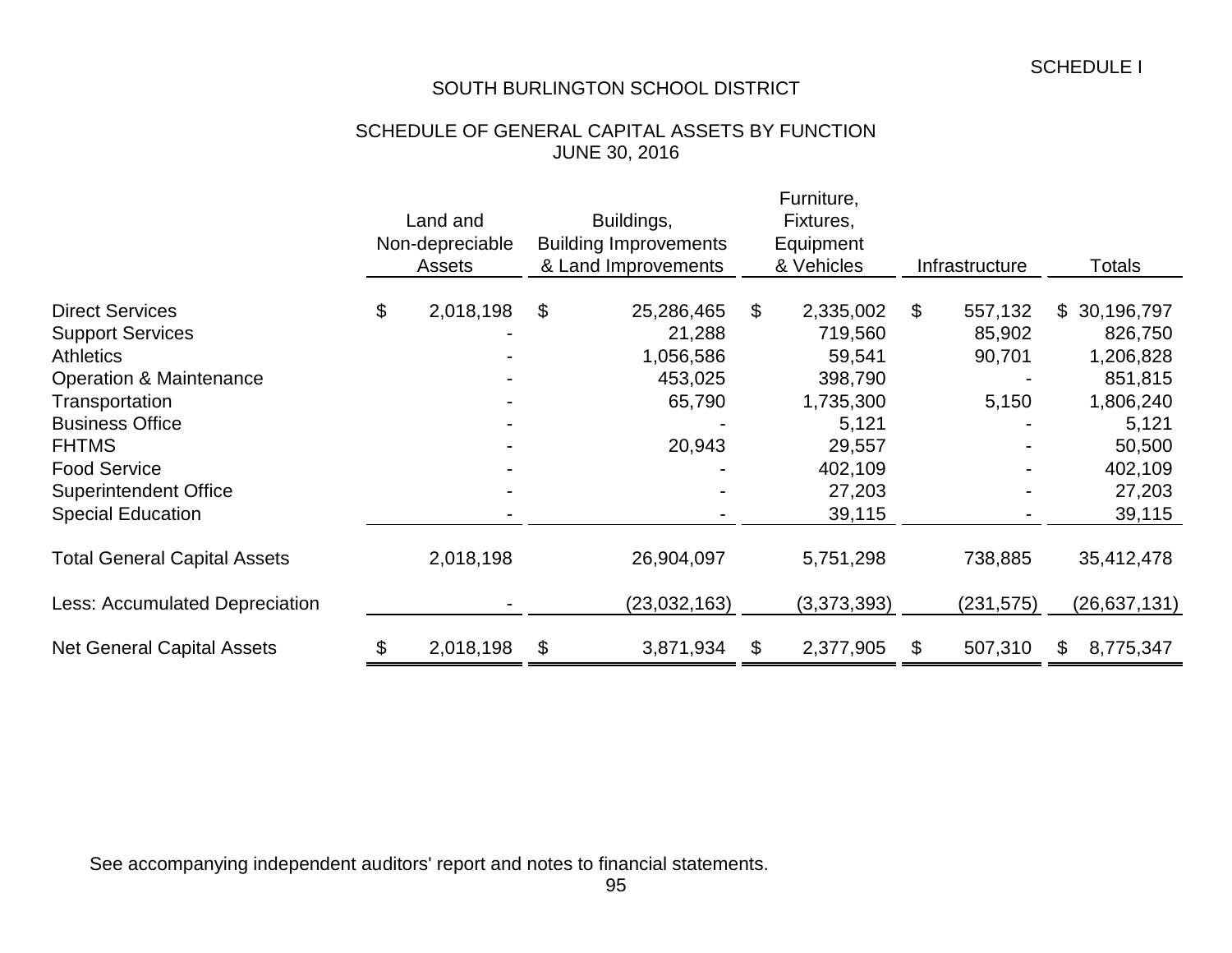#### SCHEDULE OF CHANGES IN GENERAL CAPITAL ASSETS BY FUNCTION FOR THE YEAR ENDED JUNE 30, 2016

|                                       | General<br>Capital<br>Assets |                             |                  | General<br>Capital<br><b>Assets</b> |
|---------------------------------------|------------------------------|-----------------------------|------------------|-------------------------------------|
|                                       | 7/1/15                       | <b>Additions</b>            | <b>Deletions</b> | 6/30/16                             |
| <b>Direct Services</b>                | 28,188,209<br>\$             | $\mathfrak{L}$<br>2,564,002 | \$<br>(555, 414) | \$ 30,196,797                       |
| <b>Support Services</b>               | 592,066                      | 234,684                     |                  | 826,750                             |
| <b>Athletics</b>                      | 1,206,828                    |                             |                  | 1,206,828                           |
| Operation & Maintenance               | 619,494                      | 232,321                     |                  | 851,815                             |
| Transportation                        | 1,667,118                    | 258,172                     | (119,050)        | 1,806,240                           |
| <b>Business Office</b>                | 5,121                        |                             |                  | 5,121                               |
| <b>FHTMS</b>                          | 50,500                       |                             |                  | 50,500                              |
| <b>Food Service</b>                   | 394,029                      | 8,080                       |                  | 402,109                             |
| <b>Superintendent Office</b>          | 27,203                       |                             |                  | 27,203                              |
| <b>Special Education</b>              | 39,115                       |                             |                  | 39,115                              |
| <b>Total General Capital Assets</b>   | 32,789,683                   | 3,297,259                   | (674, 464)       | 35,412,478                          |
| <b>Less: Accumulated Depreciation</b> | (26,237,342)                 | (852,090)                   | 452,301          | (26,637,131)                        |
| <b>Net General Capital Assets</b>     | 6,552,341                    | 2,445,169<br>\$             | (222,163)<br>\$  | 8,775,347<br>\$                     |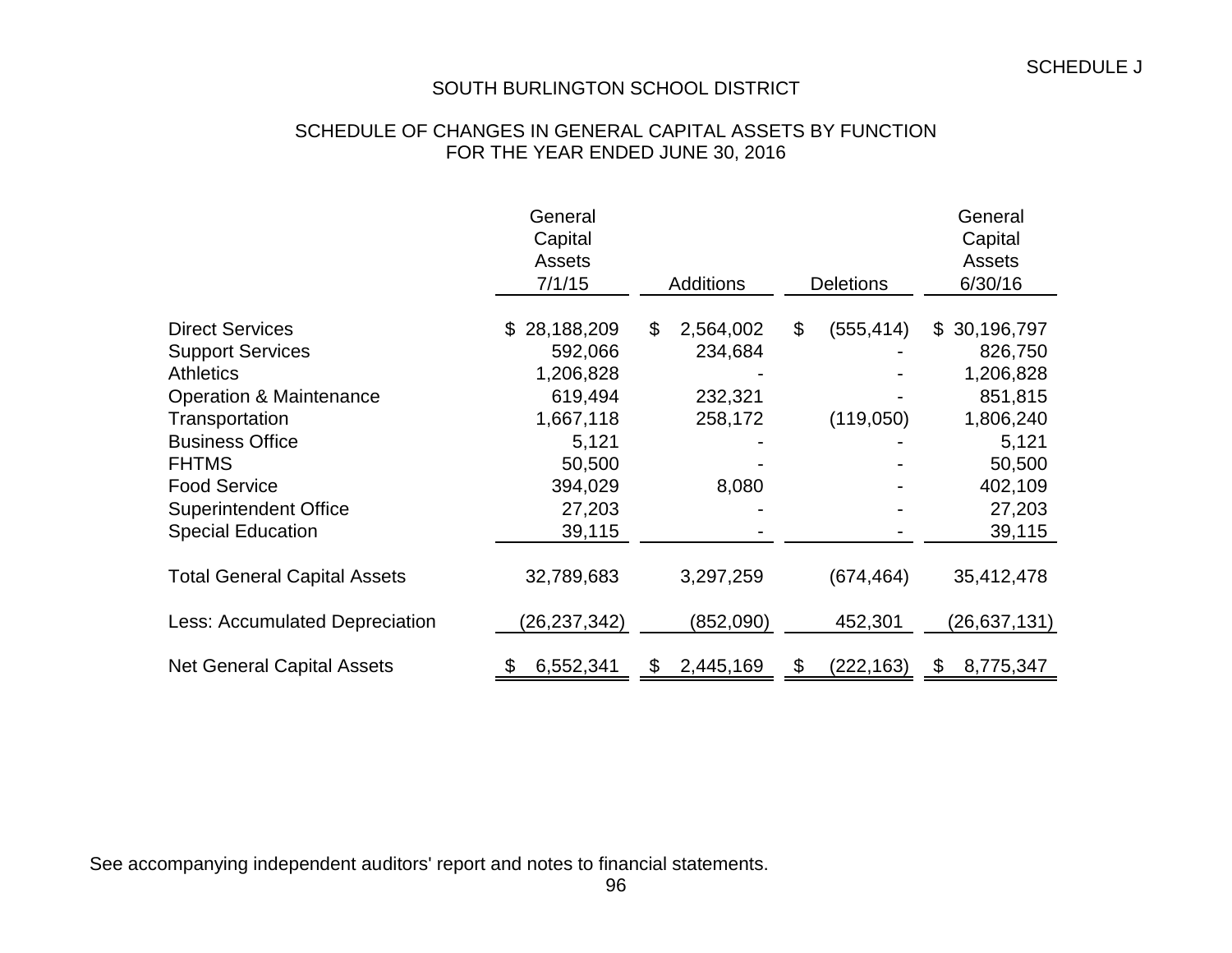## SCHEDULE OF EXPENDITURES OF FEDERAL AWARDS FOR THE YEAR ENDED JUNE 30, 2016

| <b>Federal Grantor</b><br>Pass Through Grantor<br><b>Program Title</b>                                                                                                                                                                                                                                                                                                                  | Federal<br><b>CFDA</b><br><b>Number</b>                              | Pass Thru<br>Grantor<br>Number                                                                               | Federal<br><b>Expenditures</b>                                                   |
|-----------------------------------------------------------------------------------------------------------------------------------------------------------------------------------------------------------------------------------------------------------------------------------------------------------------------------------------------------------------------------------------|----------------------------------------------------------------------|--------------------------------------------------------------------------------------------------------------|----------------------------------------------------------------------------------|
| U.S. Department of Agriculture<br>Passed through State of Vermont - Department<br>of Education and Cultural Services:<br>School Lunch Program<br><b>School Breakfast Program</b><br><b>Commodity Supplemental Food Program</b><br><b>Total Department of Agriculture</b>                                                                                                                | 10.555<br>10.556<br>10.565                                           | 4450<br>4452<br>N/A                                                                                          | \$<br>243,532<br>62,935<br>59,856<br>366,323                                     |
| U.S. Department of Education<br>Passed through State of Vermont - Department<br>of Education and Cultural Services:<br><b>Title IA - Educationally Deprived</b><br>Local Entitlement - Regular Grant<br>Local Entitlement - Proportionate Share<br>IDEA - B - Part B Section 619<br>Title III<br>Title III<br><b>Title IIA-Teaching Quality</b><br><b>Total Department of Education</b> | 84.010<br>84.027<br>84.027<br>84.173<br>84.365A<br>84.365A<br>84.367 | 4250T1911601<br>4226T1911601<br>4226T1911602<br>4228T1911601<br>4375T1911502<br>4375T1911601<br>4651T1911601 | 307,033<br>559,688<br>18,466<br>9,520<br>1,040<br>36,028<br>126,807<br>1,058,582 |
| U.S. Department of Transportation<br>Passed through State of Vermont Forestry, Parks<br>and Recreation:<br><b>Recreational Trails Program</b>                                                                                                                                                                                                                                           | 20.219                                                               | <b>NRTF-15-07</b>                                                                                            | 8,313                                                                            |
| TOTAL FEDERAL ASSISTANCE                                                                                                                                                                                                                                                                                                                                                                |                                                                      |                                                                                                              | 1,433,218<br>\$                                                                  |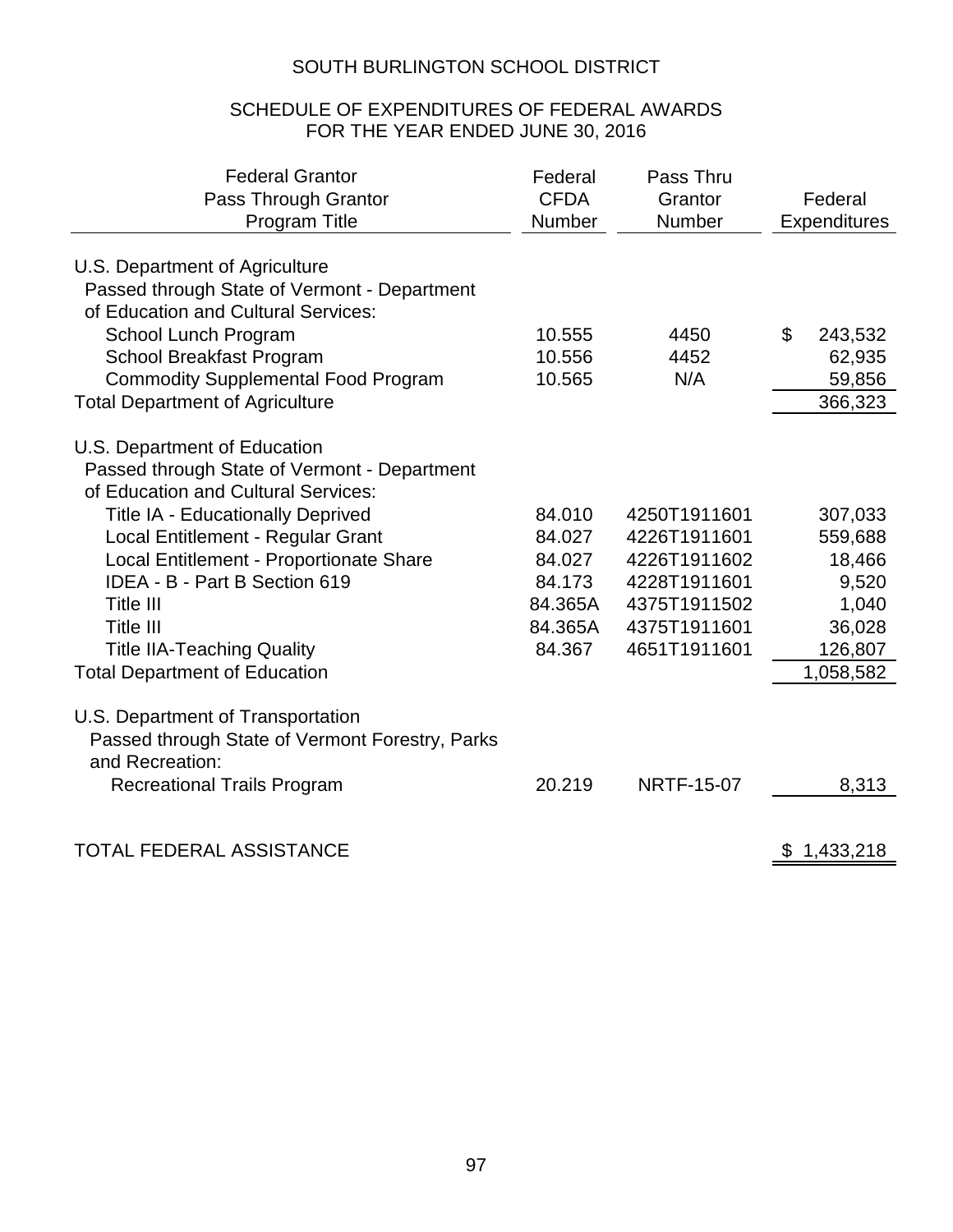#### NOTES TO SCHEDULE OF EXPEDITURES OF FEDERAL AWARDS JUNE 30, 2016

#### 1. Basis of Presentation

The accompanying schedule of expenditures of federal awards (the Schedule) includes the federal award activity of the South Burlington School District under programs of the federal government for the year ended June 30, 2016. The information in this Schedule is presented in accordance with the requirements of Title 2 U.S. *Code of Federal Regulations* Part 200, *Uniform Administrative Requirements, Cost Principles, and Audit Requirements for Federal Awards* (Uniform Guidance). Because the Schedule presents only a selected portion of the operations of the South Burlington School District, it is not intended to and does not present the financial position, changes in net position, or cash flows of the South Burlington School District.

- 2. Summary of Significant Accounting Policies
	- a. Expenditures reported on the Schedule are reported on the accrual basis of accounting. Such expenditures are recognized following the cost principles contained in the Uniform Guidance and/or OMB Circular A-87, *Cost Principles for State, Local, and Indian Tribal Governments*, wherein certain types of expenditures are not allowable or are limited as to reimbursement.
	- b. South Burlington School District has not elected to use the 10 percent *de minimis* indirect cost rate as allowed under the Uniform Guidance.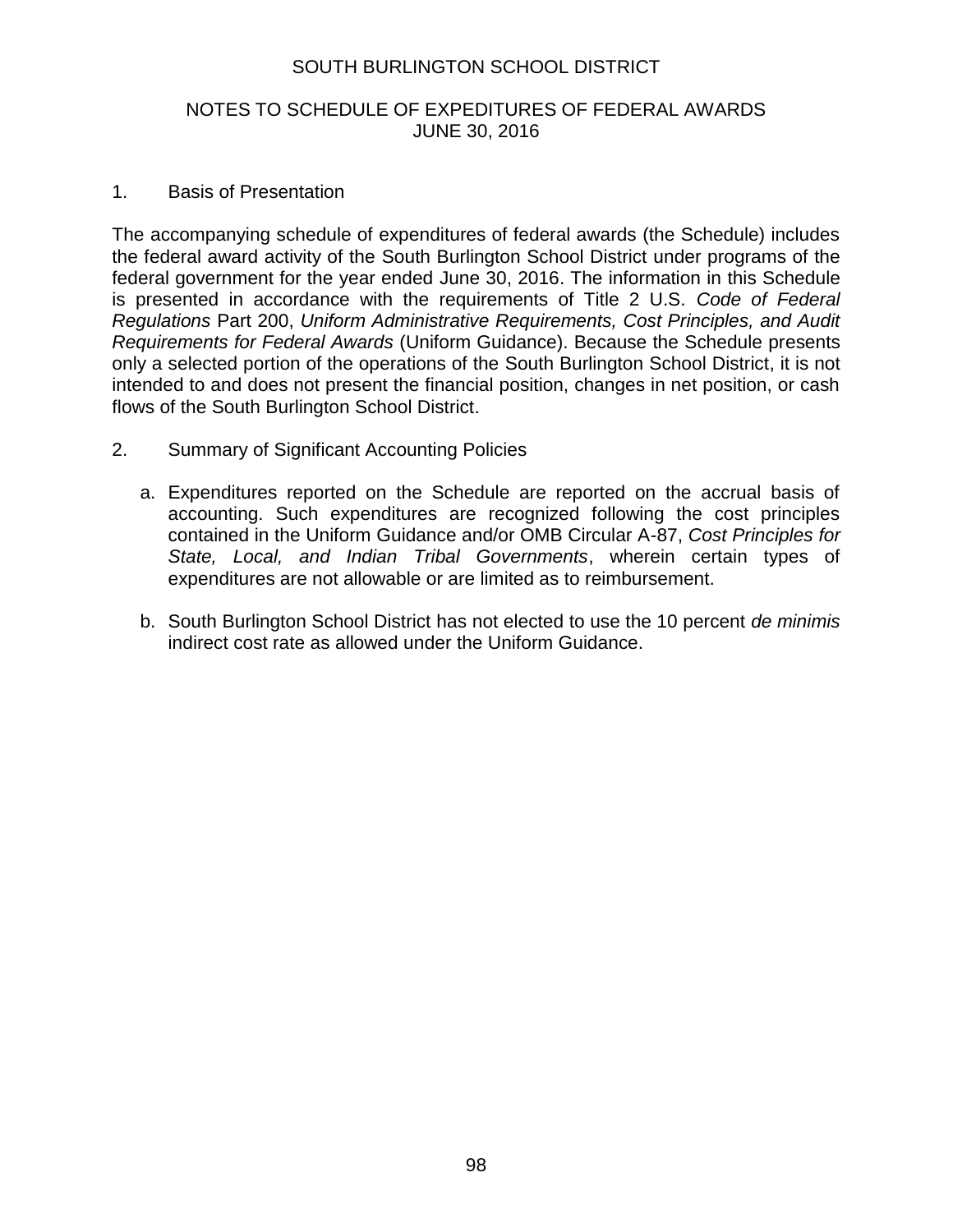

#### *Proven Expertise and Integrity*

### INDEPENDENT AUDITORS' REPORT ON INTERNAL CONTROL OVER FINANCIAL REPORTING AND ON COMPLIANCE AND OTHER MATTERS BASED ON AN AUDIT OF FINANCIAL STATEMENTS PERFORMED IN ACCORDANCE WITH *GOVERNMENT AUDITING STANDARDS*

Board of Directors South Burlington School District South Burlington, Vermont

We have audited, in accordance with the auditing standards generally accepted in the United States of America and the standards applicable to financial audits contained in *Government Auditing Standards* issued by the Comptroller General of the United States, the financial statements of the governmental activities, business-type activities, each major fund, and the aggregate remaining fund information of the South Burlington School District as of and for the year ended June 30, 2016, and the related notes to the financial statements, which collectively comprise the South Burlington School District's basic financial statements, and have issued our report thereon dated February 9, 2017.

#### Internal Control Over Financial Reporting

In planning and performing our audit of the financial statements, we considered the South Burlington School District's internal control over financial reporting (internal control) to determine the audit procedures that are appropriate in the circumstances for the purpose of expressing our opinions on the financial statements, but not for the purpose of expressing an opinion on the effectiveness of the South Burlington School District's internal control Accordingly, we do not express an opinion on the effectiveness of the South Burlington School District's internal control.

A *deficiency in internal control* exists when the design or operation of a control does not allow management or employees, in the normal course of performing their assigned functions, to prevent, or detect and correct, misstatements on a timely basis. A *material weakness* is a deficiency, or a combination of deficiencies, in internal control, such that there is a reasonable possibility that a material misstatement of the entity's financial statements will not be prevented, or detected and corrected on a timely basis. A *significant deficiency* is a deficiency, or a combination of deficiencies, in internal control that is less severe than a material weakness, yet important enough to merit attention by those charged with governance.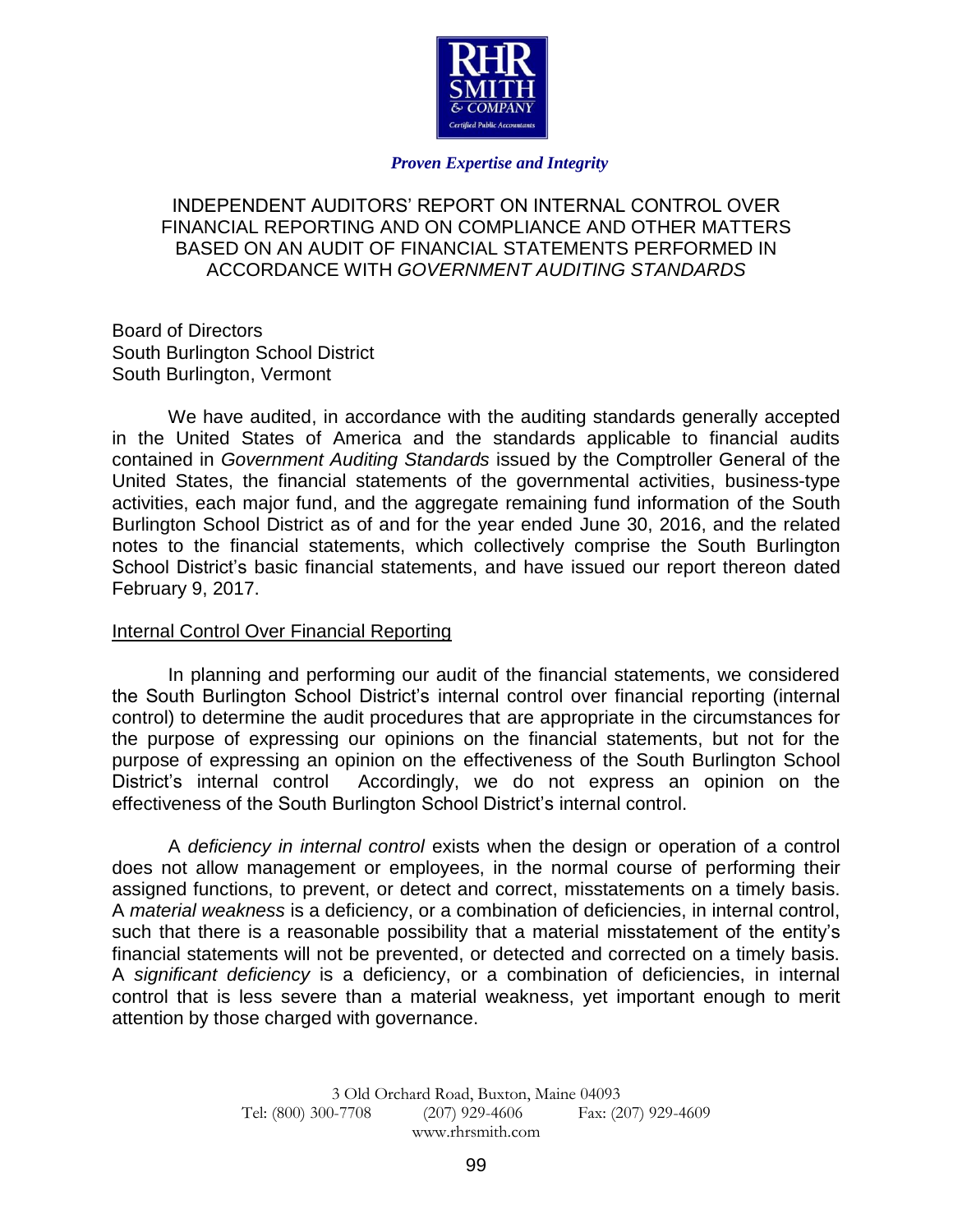Our consideration of internal control was for the limited purpose described in the first paragraph of this section and was not designed to identify all deficiencies in internal control that might be material weaknesses or, significant deficiencies. Given these limitations, during our audit we did not identify any deficiencies in internal control that we consider to be material weaknesses. However, material weaknesses may exist that have not been identified.

#### Compliance and Other Matters

As part of obtaining reasonable assurance about whether the South Burlington School District's financial statements are free from material misstatement, we performed tests of its compliance with certain provisions of laws, regulations, contracts, and grant agreements, noncompliance with which could have a direct and material effect on the determination of financial statement amounts. However, providing an opinion on compliance with those provisions was not an objective of our audit, and accordingly, we do not express such an opinion. The results of our tests disclosed no instances of noncompliance or other matters that are required to be reported under *Government Auditing Standards*.

#### Purpose of this Report

The purpose of this report is solely to describe the scope of our testing of internal control and compliance and the results of that testing, and not to provide an opinion on the effectiveness of the entity's internal control or on compliance. This report is an integral part of an audit performed in accordance with *Government Auditing Standards* in considering the entity's internal control and compliance. Accordingly, this communication is not suitable for any other purpose.

RHR Smith & Company

Buxton, Maine Vermont Registration No. 092.0000697 February 9, 2017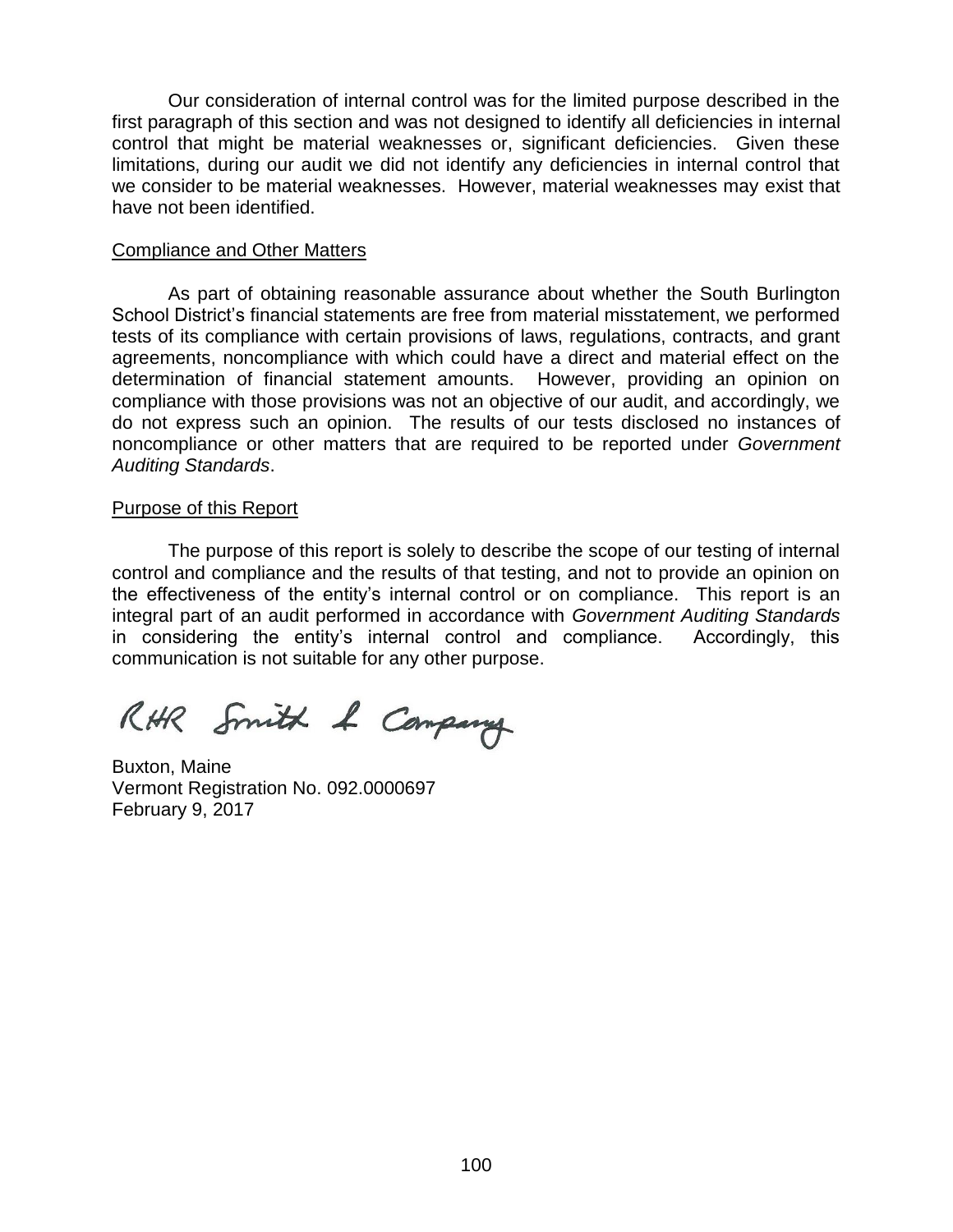

#### *Proven Expertise and Integrity*

#### INDEPENDENT AUDITORS' REPORT ON COMPLIANCE FOR EACH MAJOR PROGRAM AND ON INTERNAL CONTROL OVER COMPLIANCE REQUIRED BY UNIFORM GUIDANCE

Board of Directors South Burlington School District South Burlington, Vermont

#### Report on Compliance for Each Major Federal Program

We have audited South Burlington School District's compliance with the types of compliance requirements described in the *OMB Compliance Supplement* that could have a direct and material effect on each of South Burlington School District's major federal programs for the year ended June 30, 2016. South Burlington School District's major federal programs are identified in the summary of auditor's results section of the accompanying schedule of findings and questioned costs.

#### Management's Responsibility

Management is responsible for compliance with the federal statutes, regulations, and the terms and conditions of its federal awards applicable to its federal programs.

#### Auditors' Responsibility

Our responsibility is to express an opinion on compliance for each of South Burlington School District's major federal programs based on our audit of the types of compliance requirements referred to above. We conducted our audit of compliance in accordance with auditing standards generally accepted in the United States of America; the standards applicable to financial audits contained in *Government Auditing Standards*, issued by the Comptroller General of the United States; and the audit requirements of Title 2 U.S. Code of Federal Regulations Part 200, *Uniform Administrative Requirements, Cost Principles, and Audit Requirements for Federal Awards* (Uniform Guidance). Those standards and the Uniform Guidance require that we plan and perform the audit to obtain reasonable assurance about whether noncompliance with the types of compliance requirements referred to above that could have a direct and material effect on a major federal program occurred. An audit includes examining, on a test basis, evidence about South Burlington School District's compliance with those requirements and performing such other procedures as we considered necessary in the circumstances.

> 3 Old Orchard Road, Buxton, Maine 04093 Tel: (800) 300-7708 (207) 929-4606 Fax: (207) 929-4609 www.rhrsmith.com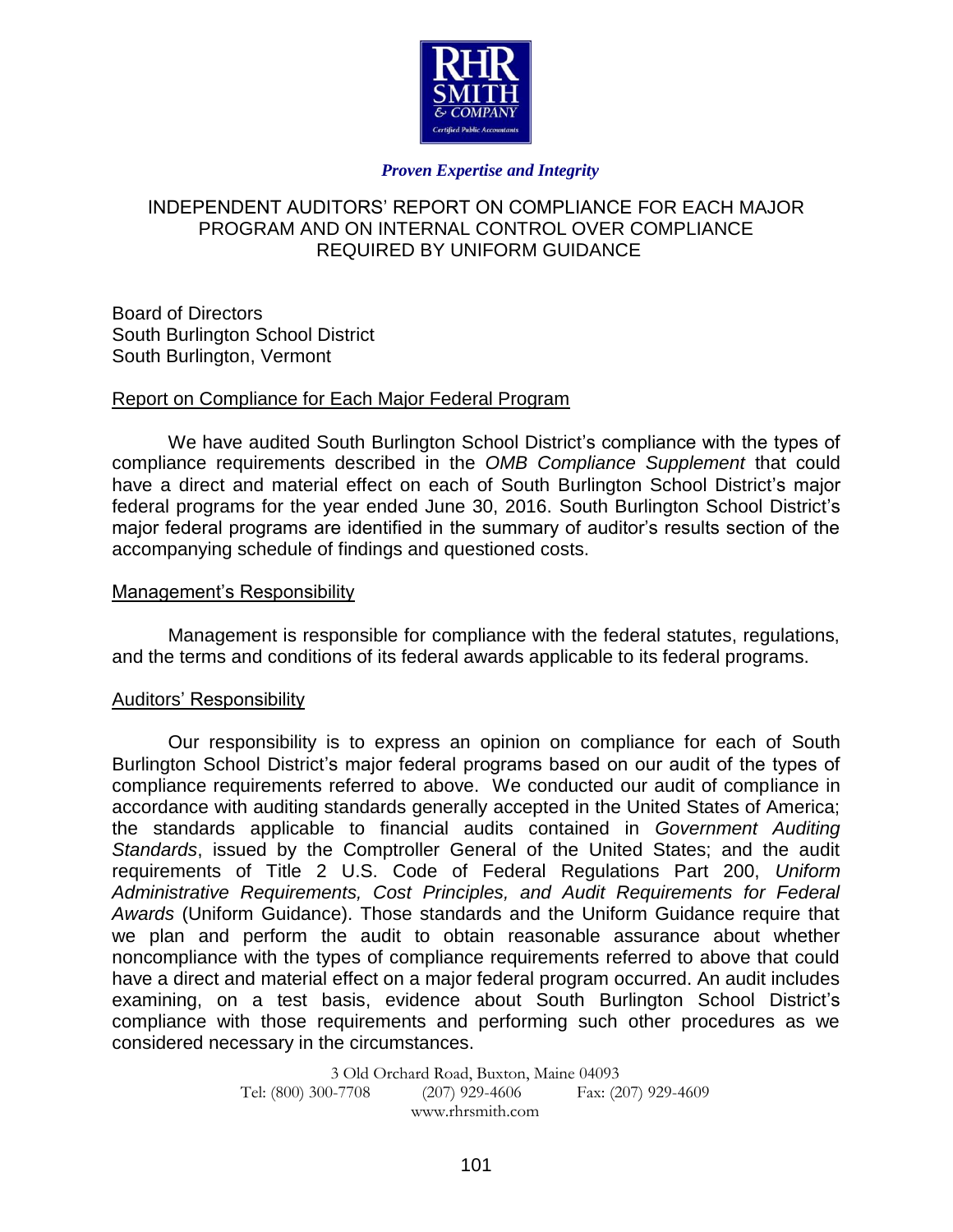We believe that our audit provides a reasonable basis for our opinion on compliance for each major federal program. However, our audit does not provide a legal determination of South Burlington School District's compliance.

#### Opinion on Each Major Federal Program

In our opinion, South Burlington School District complied, in all material respects, with the types of compliance requirements referred to above that could have a direct and material effect on each of its major federal programs for the year ended June 30, 2016.

#### Report on Internal Control Over Compliance

Management of South Burlington School District is responsible for establishing and maintaining effective internal control over compliance with the types of compliance requirements referred to above. In planning and performing our audit of compliance, we considered South Burlington School District's internal control over compliance with the types of requirements that could have a direct and material effect on each major federal program to determine the auditing procedures that are appropriate in the circumstances for the purpose of expressing an opinion on compliance for each major federal program and to test and report on internal control over compliance in accordance with the Uniform Guidance, but not for the purpose of expressing an opinion on the effectiveness of South Burlington School District's internal control over compliance. Accordingly, we do not express an opinion on the effectiveness of South Burlington School District's internal control over compliance.

A *deficiency in internal control over compliance* exists when the design or operation of a control over compliance does not allow management or employees, in the normal course of performing their assigned functions, to prevent, or detect and correct, noncompliance with a type of compliance requirement of a federal program on a timely basis. A *material weakness in internal control over compliance* is a deficiency, or a combination of deficiencies, in internal control over compliance, such that there is a reasonable possibility that material noncompliance with a type of compliance requirement of a federal program will not be prevented, or detected and corrected, on a timely basis. A *significant deficiency in internal control over compliance* is a deficiency, or a combination of deficiencies, in internal control over compliance with a type of compliance requirement of a federal program that is less severe than a material weakness in internal control over compliance, yet important enough to merit attention by those charged with governance.

Our consideration of internal control over compliance was for the limited purpose described in the first paragraph of this section and was not designed to identify all deficiencies in internal control over compliance that might be material weaknesses or significant deficiencies. We did not identify any deficiencies in internal control over compliance that we consider to be material weaknesses. However, material weaknesses may exist that have not been identified.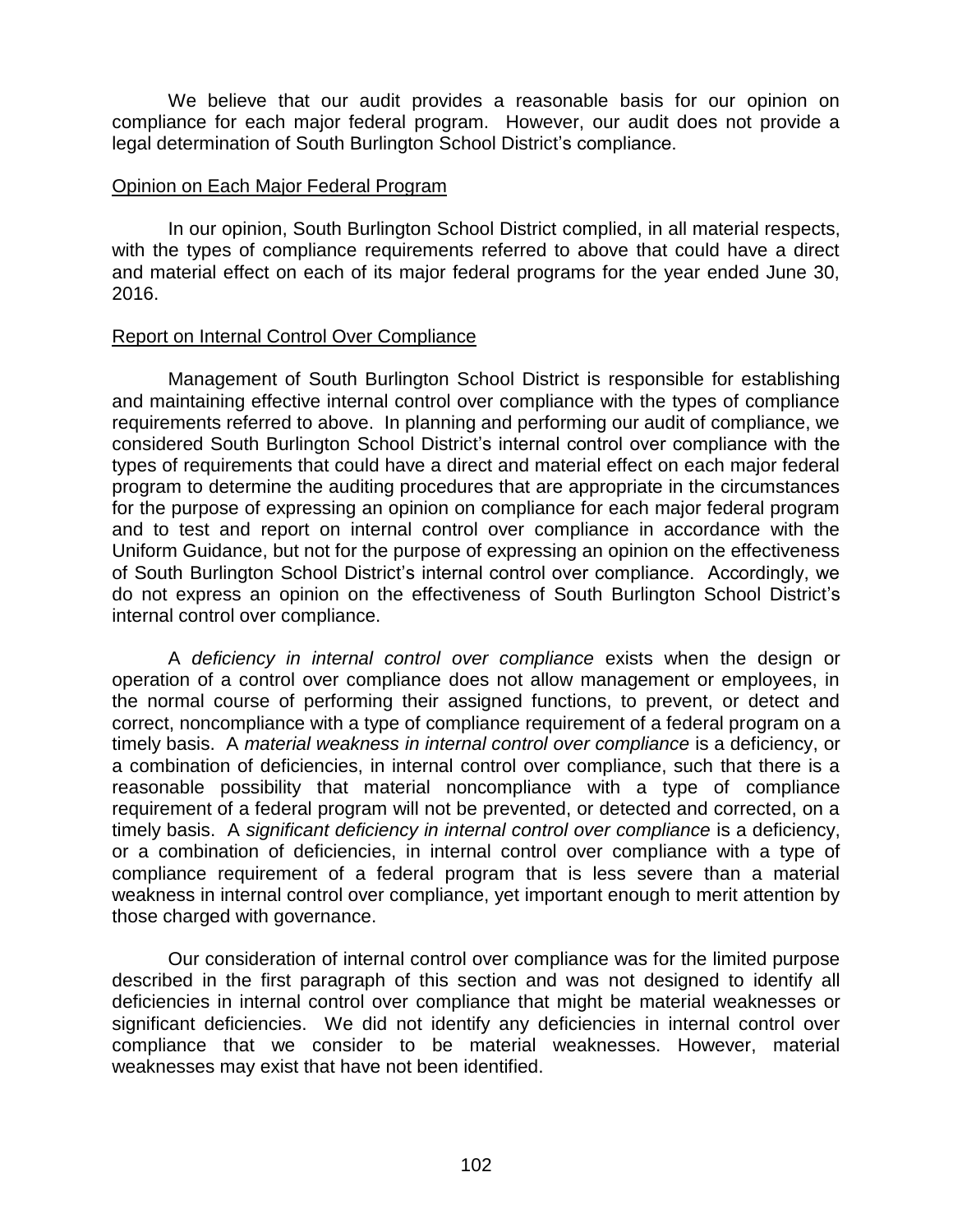The purpose of this report on internal control over compliance is solely to describe the scope of our testing of internal control over compliance and the results of that testing based on the requirements of the Uniform Guidance. Accordingly, this communication is not suitable for any other purpose.

RHR Smith & Company

Buxton, Maine Vermont Registration No. 092.0000697 February 9, 2017